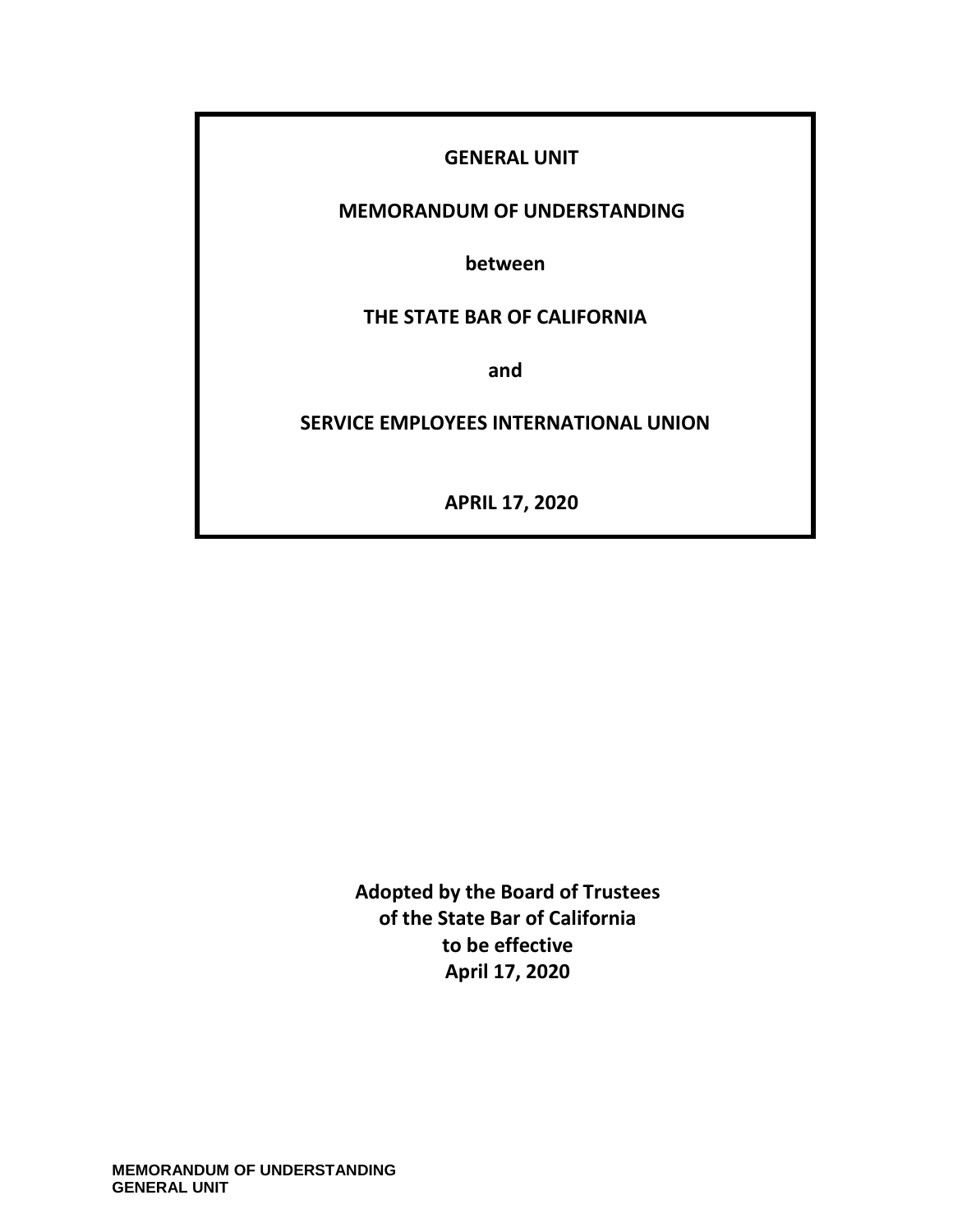# **GENERAL UNIT MEMORANDUM OF UNDERSTANDING TABLE OF CONTENTS**

| <b>SECTION 1.</b> |                                                                |  |
|-------------------|----------------------------------------------------------------|--|
| SECTION 2.        |                                                                |  |
| SECTION 3.        |                                                                |  |
| <b>SECTION 4.</b> |                                                                |  |
| SECTION 5.        | EMPLOYEES COVERED BY THIS MEMORANDUM OF UNDERSTANDING 3        |  |
| <b>SECTION 6.</b> |                                                                |  |
| SECTION 7.        |                                                                |  |
| <b>SECTION 8.</b> |                                                                |  |
| SECTION 9.        |                                                                |  |
| SECTION 10.       |                                                                |  |
| SECTION 11.       |                                                                |  |
| SECTION 12.       |                                                                |  |
| SECTION 13.       |                                                                |  |
| SECTION 14.       |                                                                |  |
| SECTION 15.       |                                                                |  |
| SECTION 16.       |                                                                |  |
| SECTION 17.       |                                                                |  |
| SECTION 18.       |                                                                |  |
| SECTION 19.       |                                                                |  |
| SECTION 20.       |                                                                |  |
| SECTION 21.       |                                                                |  |
| SECTION 22.       |                                                                |  |
| SECTION 23.       | SUBSIDY FOR CERTAIN JOB RELATED LICENSES AND CERTIFICATIONS 34 |  |
| SECTION 24.       |                                                                |  |
| SECTION 25.       |                                                                |  |
| SECTION 26.       |                                                                |  |
| SECTION 27.       |                                                                |  |
| SECTION 28.       |                                                                |  |
| SECTION 29.       |                                                                |  |
| SECTION 30.       |                                                                |  |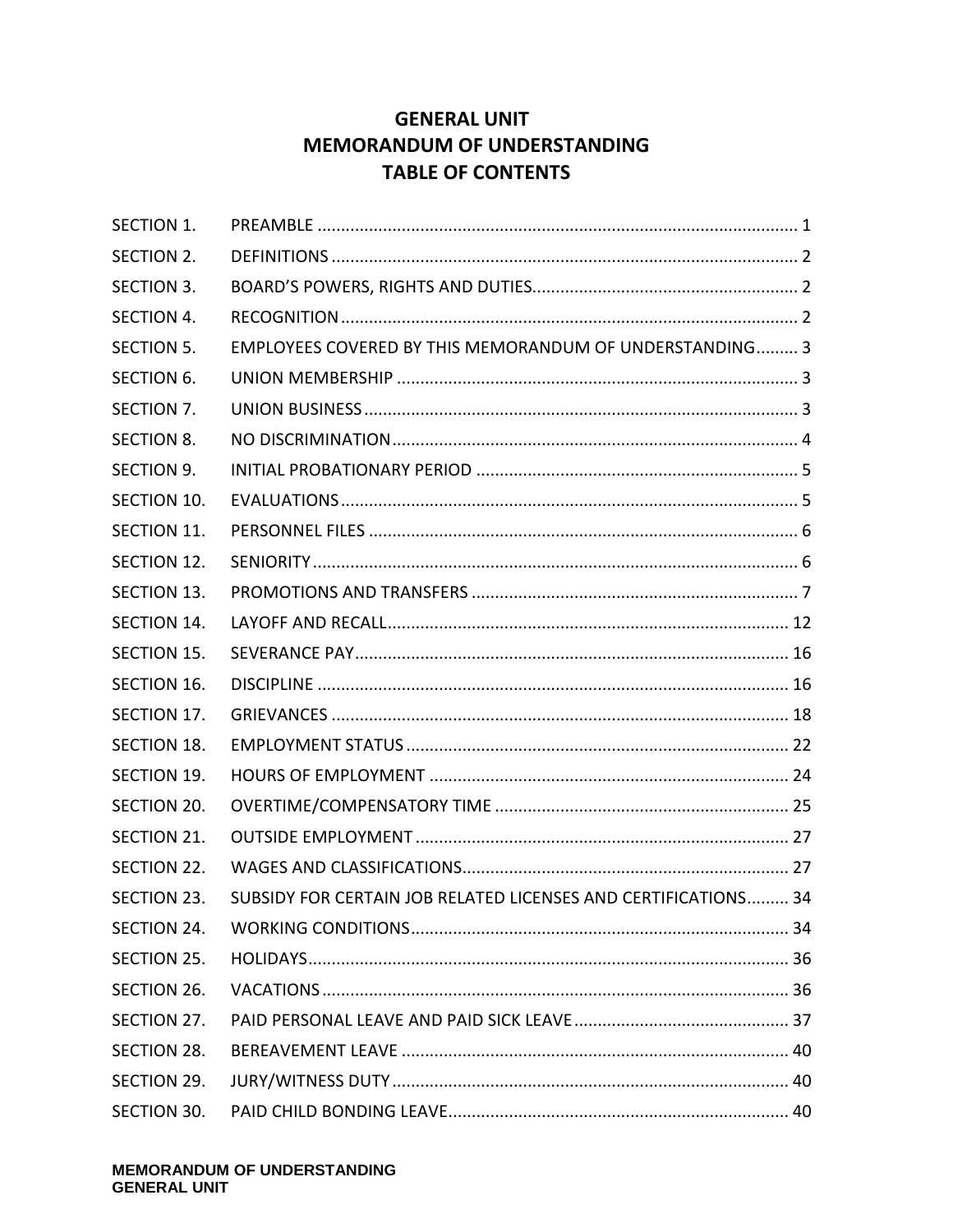| SECTION 31. |                                                       |  |
|-------------|-------------------------------------------------------|--|
| SECTION 32. |                                                       |  |
| SECTION 33. |                                                       |  |
| SECTION 34. |                                                       |  |
| SECTION 35. |                                                       |  |
| SECTION 36. |                                                       |  |
| SECTION 37. |                                                       |  |
| SECTION 38. |                                                       |  |
| SECTION 39. |                                                       |  |
| SECTION 40. |                                                       |  |
| SECTION 41. | BACHELOR DEGREE MINIMUM QUALIFICATION REQUIREMENT FOR |  |
|             |                                                       |  |
| SECTION 42. |                                                       |  |
| SECTION 43. |                                                       |  |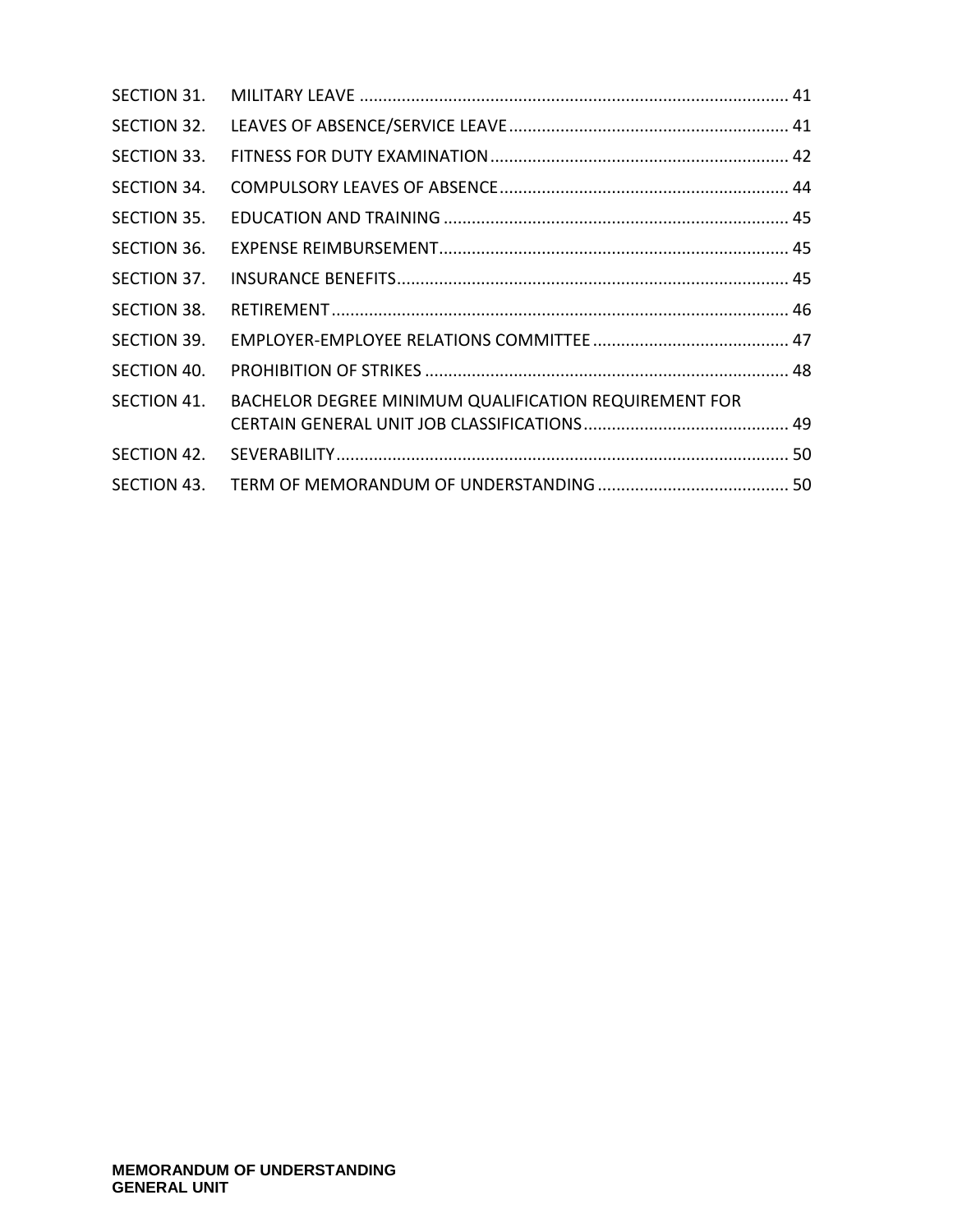#### **GENERAL UNIT**

#### **Appendices 2020-2022**

#### A Groups and Offices

- B General Unit Listing of Job Classifications and Salary Ranges
- C Alternative Work Schedule Letter of Understanding
- D Letter of Understanding Regarding Employee Parking
- E Policy Statement Regarding Non-Executive Exempt Employee Absences Including Absences of Less than One Day
- F Separation Plan Letter of Understanding
- G. Overtime Exempt Status
- H Letter of Understanding: Investigator Overtime Status
- I Letter of Understanding: AWS Agreements, Voluntary Separation Incentive, Transit Reimbursement, Time Keeping
- J Training and Development Program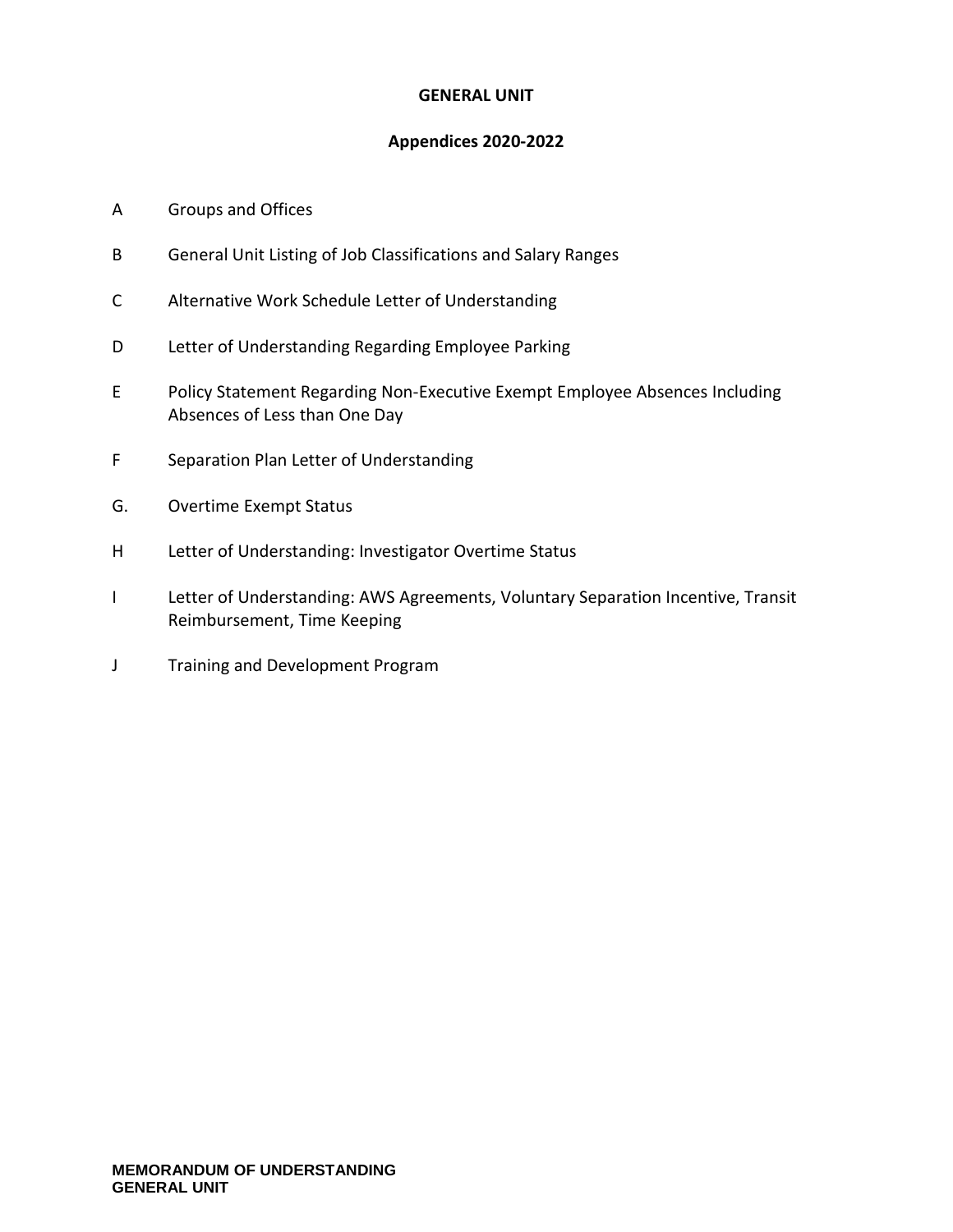#### <span id="page-4-0"></span>**SECTION 1. PREAMBLE**

A. The State Bar's business is service to the public and to the legal profession. The State Bar's ability to meet this goal depends upon each of us taking personal and professional responsibility for providing high quality service. The changing demands upon the legal system and upon the State Bar make it imperative that Employees and Management join forces to assure high quality services, which meet the needs of the public and the profession. Accordingly, Employees and the State Bar jointly undertake a commitment to provide high quality service to the members of the legal profession and the public in a prompt, courteous, and efficient manner thereby furthering the Mission of the State Bar, which states:

#### **The Mission of the State Bar:**

The State Bar of California's mission is to protect the public and includes the primary functions of licensing, regulation and discipline of attorneys; the advancement of the ethical and competent practice of law; and support of efforts for greater access to, and inclusion in, the legal system.

#### **The Goals of the State Bar:**

Successfully transition to the "new State Bar" – an agency focused on public protection, regulating the legal profession, and promoting access to justice.

Ensure a timely, fair, and appropriately resourced admissions, discipline, and regulatory system for the more than 250,000 lawyers licensed in California.

Improve the fiscal and operational management of the State Bar, emphasizing integrity, transparency, accountability, and excellence.

Support access to justice for all California residents and improvements to the state's justice system.

Proactively inform and educate all stakeholders, but particularly the public, about the State Bar's responsibilities, initiatives and resources.

B. This Memorandum of Understanding is made and entered into pursuant to The State Bar of California's Rules and Regulations for the Administration of Employer-Employee Relations (hereinafter referred to as "Employer-Employee Relations Rules") and is effective upon adoption by the Board of Trustees, by and between THE STATE BAR OF CALIFORNIA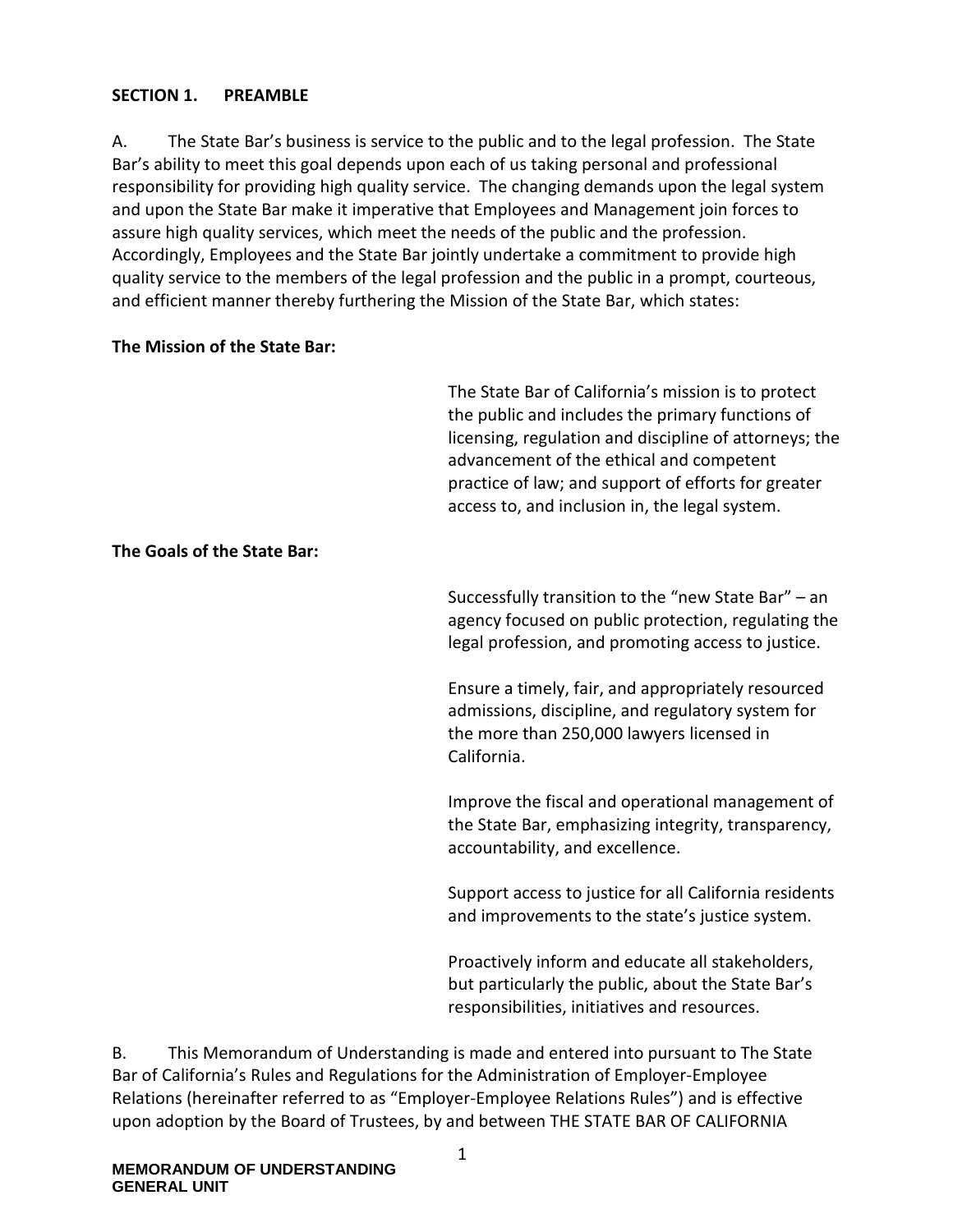(hereinafter referred to as the "State Bar") and SERVICE EMPLOYEES INTERNATIONAL UNION, Local 1000, (hereinafter referred to as the "Union").

# <span id="page-5-0"></span>**SECTION 2. DEFINITIONS**

A. Except as otherwise specifically provided herein, the terms used in this Memorandum of Understanding shall be defined in the same way as such terms are defined in the Employer-Employee Relations Rules.

B. The term "Employee" shall mean a regular full-time or regular part-time employee of the State Bar who is not a Management Employee. Confidential Employees shall not be "Employees" under this Memorandum of Understanding for the period they are designated as Confidential Employees.

C. The term "domestic partner" when used in this Memorandum of Understanding shall mean a person assuming the role of spouse to an Employee and does not require satisfaction of California's statutory domestic partner registration standards.

D. The term "CalPERS" when used in this Memorandum of Understanding shall mean the California Public Employees' Retirement System.

# <span id="page-5-1"></span>**SECTION 3. BOARD'S POWERS, RIGHTS AND DUTIES**

Except as otherwise expressly provided in this Memorandum of Understanding, the Board of Trustees of the State Bar (herein referred to as "the Board" or "the State Bar") shall have the powers, rights and duties accorded it under state law, including but not limited to the right to manage and direct the workforce; to hire and determine the number and type of Employees; to determine Employee qualifications and assign and direct their work; to set standards of productivity and determine the type and manner of services to be rendered; to maintain efficiency of operations; to set starting and quitting times and the number of hours to be worked; to use independent contractors; to subcontract, contract out, close down, or relocate the State Bar's operations or any part thereof; to create, change or cease any job, office, operation or service; to determine, control and regulate the type, number and location of jobs, facilities, units, offices, equipment, and other property of the State Bar; to issue and revise policies, rules, regulations and practices; and to take other actions not restricted by this Memorandum of Understanding or the Meyers-Milias-Brown Act, Government Code Section 3500 et seq.

# <span id="page-5-2"></span>**SECTION 4. RECOGNITION**

The Board has recognized the Union, pursuant to the Employer-Employee Relations Rules, as the exclusive Recognized Employee Organization in the following two separate Units of Representation for purposes of meeting-and-conferring:

1. All Employees except Professional Employees, Management Employees and Confidential Employees (hereinafter "General Unit").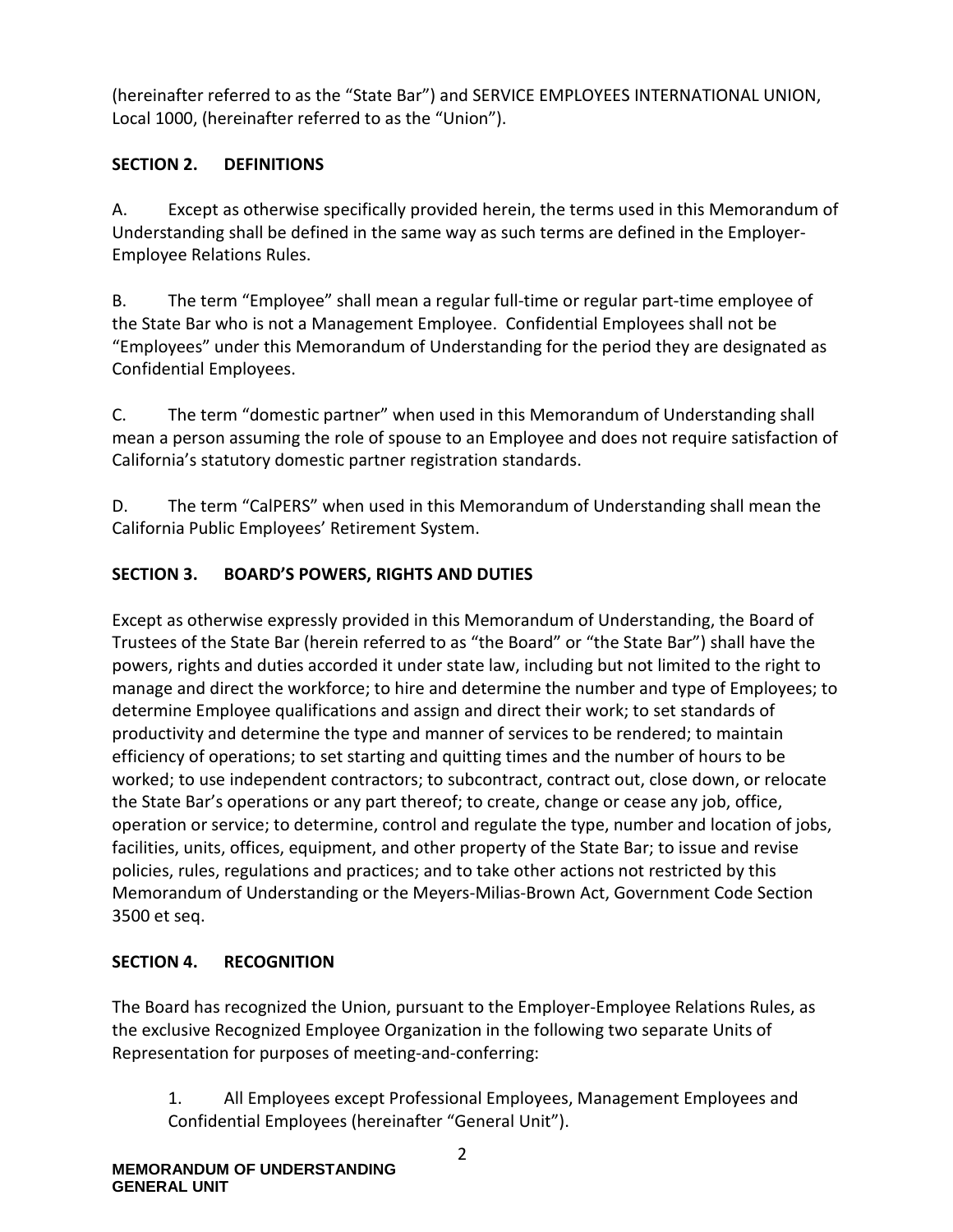2. All Professional Employees except Management Employees and Confidential Employees (hereinafter "Attorney Unit").

### <span id="page-6-0"></span>**SECTION 5. EMPLOYEES COVERED BY THIS MEMORANDUM OF UNDERSTANDING**

A. This Memorandum of Understanding shall apply to all Employees in the General Unit.

### <span id="page-6-1"></span>**SECTION 6. UNION MEMBERSHIP**

A. At the time an Employee is hired, the State Bar shall deliver to the Employee a copy of this Memorandum of Understanding.

B. The State Bar shall deduct Union dues from Employees' paychecks in accordance with Union membership information provided by the Union. The Union shall provide the State Bar with the names and amounts of Union dues on a bi-weekly basis. The State Bar shall promptly transmit the deducted dues to the Union after each deduction. The State Bar shall continue to make such deductions during the term of this Memorandum of Understanding.

C. Membership in the Union shall be completely voluntary. Such Employees shall not be required as a condition of employment to pay the standard initiation fee, periodic dues, or general assessments of the Union; service fees; agency fees; or any other fees under this Section unless they voluntarily join the Union.

D. The Union shall indemnify the State Bar and hold it harmless against all suits, claims, demands, and liabilities of any kind that may arise out of or by reason of any action taken by the State Bar for the purpose of complying with the requirements of this Section.

E. The Union shall notify the State Bar regarding the amount of its dues and any changes in the amount of such dues.

F. On a bi-weekly basis, the State Bar shall provide the Union with the names of all newly hired employees, along with each employee's job classification, department, salary, work location, and home address. The State Bar shall also provide the Union on a bi-weekly basis changes or updates to this information with respect to current employees.

### <span id="page-6-2"></span>**SECTION 7. UNION BUSINESS**

A. The Union may appoint Union Stewards. An Employee shall be eligible for appointment to Steward only after completion of their initial probationary period.

B. The Union shall, immediately upon the appointment of Union Stewards, transmit a list of the names of said Union Stewards to the State Bar. It shall be the further duty of the Union to immediately inform the State Bar in writing of any changes in the status of the Union Stewards.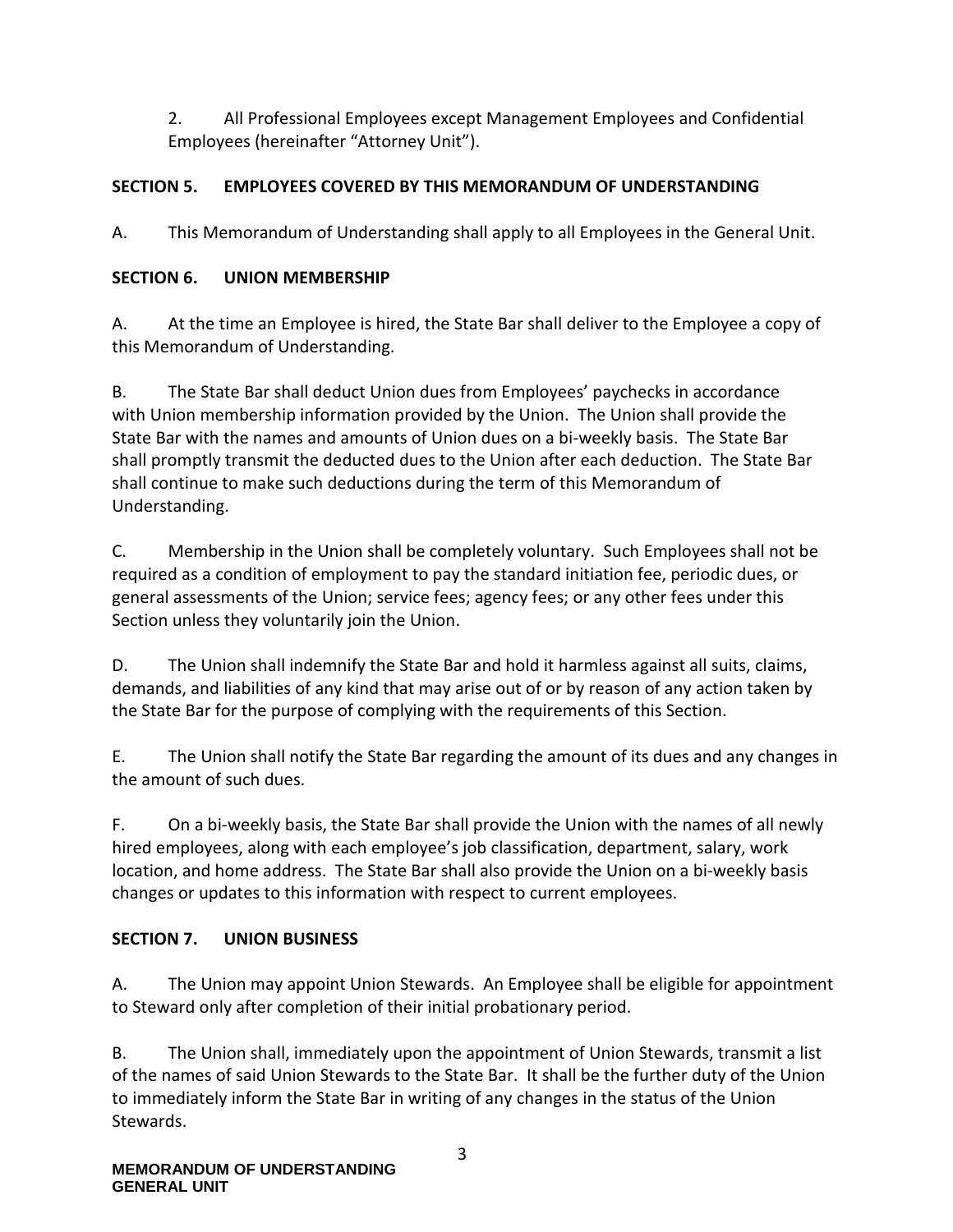C. The Union agrees to make a good faith effort to conduct Union business outside of working hours.

D. If it is necessary for a Union Steward to discuss a grievance with an Employee or with an appropriate representative of State Bar management or represent an Employee in a grievance hearing during normal State Bar working hours, they shall be allowed a reasonable amount of time to do so, but only with the prior approval of their immediate supervisor or manager. Whenever practicable, such approval shall be obtained at least twenty-four (24) hours in advance.

E. If it is necessary for an Employee to discuss a grievance with a Union Steward during working hours, they shall be allowed a reasonable amount of time to do so but only with the prior approval of their immediate supervisor or manager. Whenever practicable, such approval shall be obtained at least twenty-four (24) hours in advance.

F. A business agent for the Union, upon first speaking to the Chief Administrative Officer or designee, and obtaining approval, may confer with the Union Stewards during working hours relative to the Employees and the State Bar, so long as it does not interfere with the normal operation of the State Bar's business. Whenever practicable, such approval shall be obtained at least twenty-four (24) hours in advance.

G. The prior approval of a manager or supervisor or of the Chief Administrative Officer or designee shall not be unreasonably withheld provided that the conducting of Union business within the limits set forth above does not interfere with the normal operations of the State Bar.

H. The State Bar shall make available space on designated bulletin boards for the use of the Union.

# <span id="page-7-0"></span>**SECTION 8. NO DISCRIMINATION**

A. The State Bar and the Union shall encourage and support equal employment opportunity for all Employees and applicants for employment without regard to race, creed, religion, color, national origin, age, sex, physical handicap, physical or mental impairment, marital status, political affiliation, sexual orientation, gender or gender identity. Neither the State Bar nor the Union nor any Employee shall discriminate because of race, creed, religion, color, national origin, age, sex, physical handicap, physical or mental impairment, marital status, or political affiliation in violation of state or federal law, or on the basis of sexual orientation, gender or gender identity.

B. The Union and the State Bar recognize that reasonable accommodation of qualified Employees and applicants with disabilities is, where necessary, mandated by the Americans With Disabilities Act (ADA). Where reasonable accommodation under the ADA conflicts with this Memorandum of Understanding, then the reasonable accommodation will control.

C. Neither the State Bar, the Union, nor any Employee shall interfere with, intimidate,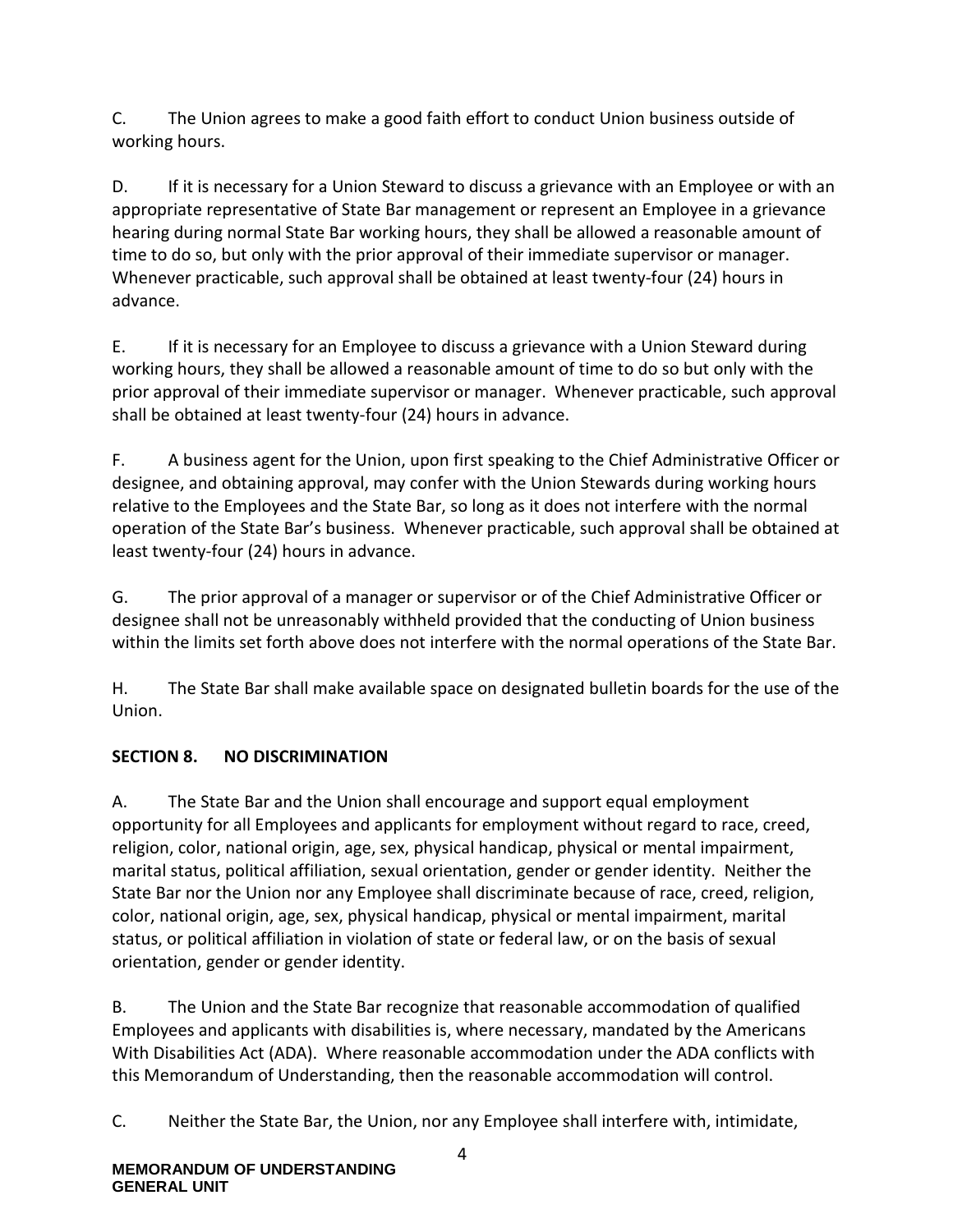restrain, coerce or discriminate against any Employee because of the exercise of their rights under Government Code Section 3502, which states as follows:

"Except as otherwise provided by the Legislature, public employees shall have the right to form, join, and participate in the activities of employee organizations of their own choosing for the purpose of representation on all matters of employer-employee relations. Public employees also shall have the right to refuse to join or participate in the activities of employee organizations and shall have the right to represent themselves individually in their employment relations with the public agency."

D. The State Bar and the Union are committed to the principles of equal employment opportunity. To that end, the State Bar will provide the Union with current information relating to all hires, transfers, promotions and terminations of Employees covered by this Memorandum of Understanding.

# <span id="page-8-0"></span>**SECTION 9. INITIAL PROBATIONARY PERIOD**

A. Beginning on the date this MOU is ratified and becomes effective, employment as a regular full-time or regular part-time Employee in a General Unit job classification shall be subject to an initial probationary period of six (6) months.

B. The six (6) month period shall be extended by two weeks if any Employee misses a tenth (10th) day of work during their initial probationary period. Thereafter, the initial probationary period shall be extended by one day for each day or partial day of work the Employee misses beyond ten. Employees' use of sick leave and vacation leave, or any unpaid absence from work, shall count towards extending their probationary period.

C. The employment of an initial probationary Employee shall be terminable at will upon notice by either the State Bar or the initial probationary Employee. Termination of probationary Employees shall not be subject to the grievance procedure.

### <span id="page-8-1"></span>**SECTION 10. EVALUATIONS**

A. The performance of all Employees shall be evaluated and a written report made upon completion of the probationary period or any extension thereof and once annually thereafter or more frequently in accordance with a fixed, written schedule adopted by the Employee's Office Director, distributed to Employees of that office and applied equally to each of that office's Employees who are covered by this Memorandum of Understanding. The evaluation shall be on a standardized form provided by the State Bar and applied uniformly to Employees. A copy of each evaluation shall be provided to the affected Employee.

B. The contents of a performance evaluation shall not be subject to the grievance procedure. The overall performance rating, however, shall be subject to the grievance procedure, but only to the extent set forth in Section 22(K).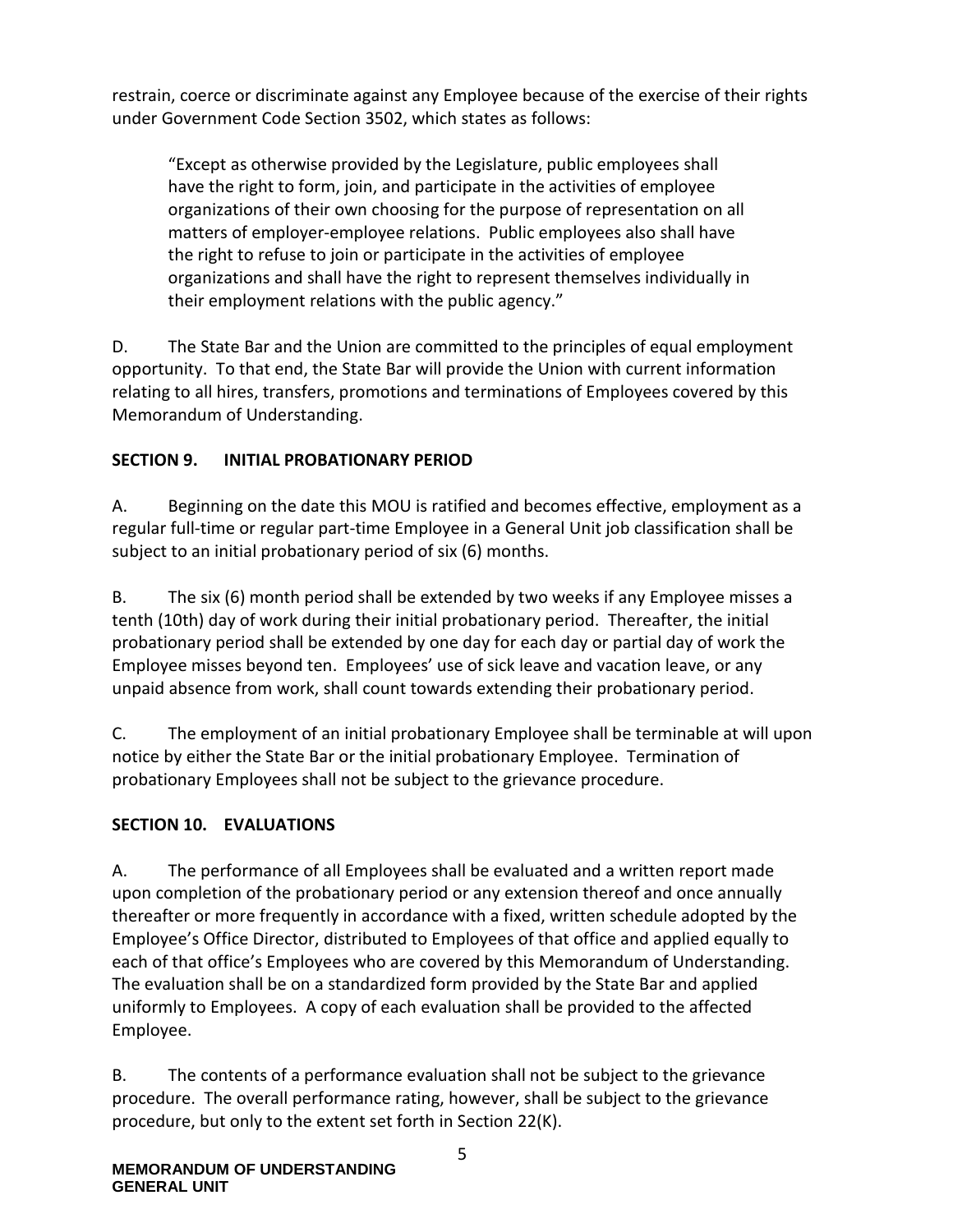C. Performance Improvement Plans (PIP's) are not disciplinary in nature but are intended to aid the Employee in improving their performance. In the event that the Employee fails to successfully complete a PIP, discipline may follow.

D. If the written report of the annual evaluation described in Paragraph A above is not completed within 60 days of its annual due date, the overall rating shall be deemed to be "meets requirements" for the purposes of this Memorandum of Understanding. If the Employee has not been issued the performance evaluation within 60 days from the annual due date, the State Bar shall automatically implement the annual salary increase pursuant to section 22.D.3, retroactive to the Employee's anniversary date.

### <span id="page-9-0"></span>**SECTION 11. PERSONNEL FILES**

A. The State Bar shall maintain in the Office of Human Resources a personnel file for each Employee. This file shall be used to determine that Employee's qualifications for promotion or termination or other disciplinary action. An Employee may respond in writing to any material in their personnel file.

B. The State Bar shall, at reasonable times, upon the request of an Employee, permit that Employee and/or that Employee's authorized union representative to inspect such personnel file and any material referred to in such personnel file. Nothing in this Subsection B shall apply to the records of an investigation of possible attorney admissions and/or disciplinary issues or to letters of reference.

C. Material not in such personnel file or referred to in such personnel file may not be used to determine that Employee's qualifications for promotion or termination or other disciplinary action unless that Employee is first permitted a reasonable opportunity to inspect such material and a reasonable opportunity to respond. Letters of warning shall be given consideration in making personnel decisions. Oral and/or written warnings shall be expunged from the personnel file and not used as a basis for future progressive discipline where there has been no further misconduct for a period of two years.

D. Information of a complimentary nature received by the State Bar pertaining to the work performance of an Employee shall be placed in the Employee's personnel file upon the Employee's request.

E. The State Bar will provide notice, via email, to any Employee whenever any document is placed in that Employee's personnel file which either (1) has not previously been provided to the Employee or (2) the Employee has not previously signed.

#### <span id="page-9-1"></span>**SECTION 12. SENIORITY**

A. Seniority for Employees shall be defined, for all purposes, as the length of continuous service with the State Bar as a regular full-time or regular part-time bargaining unit Employee.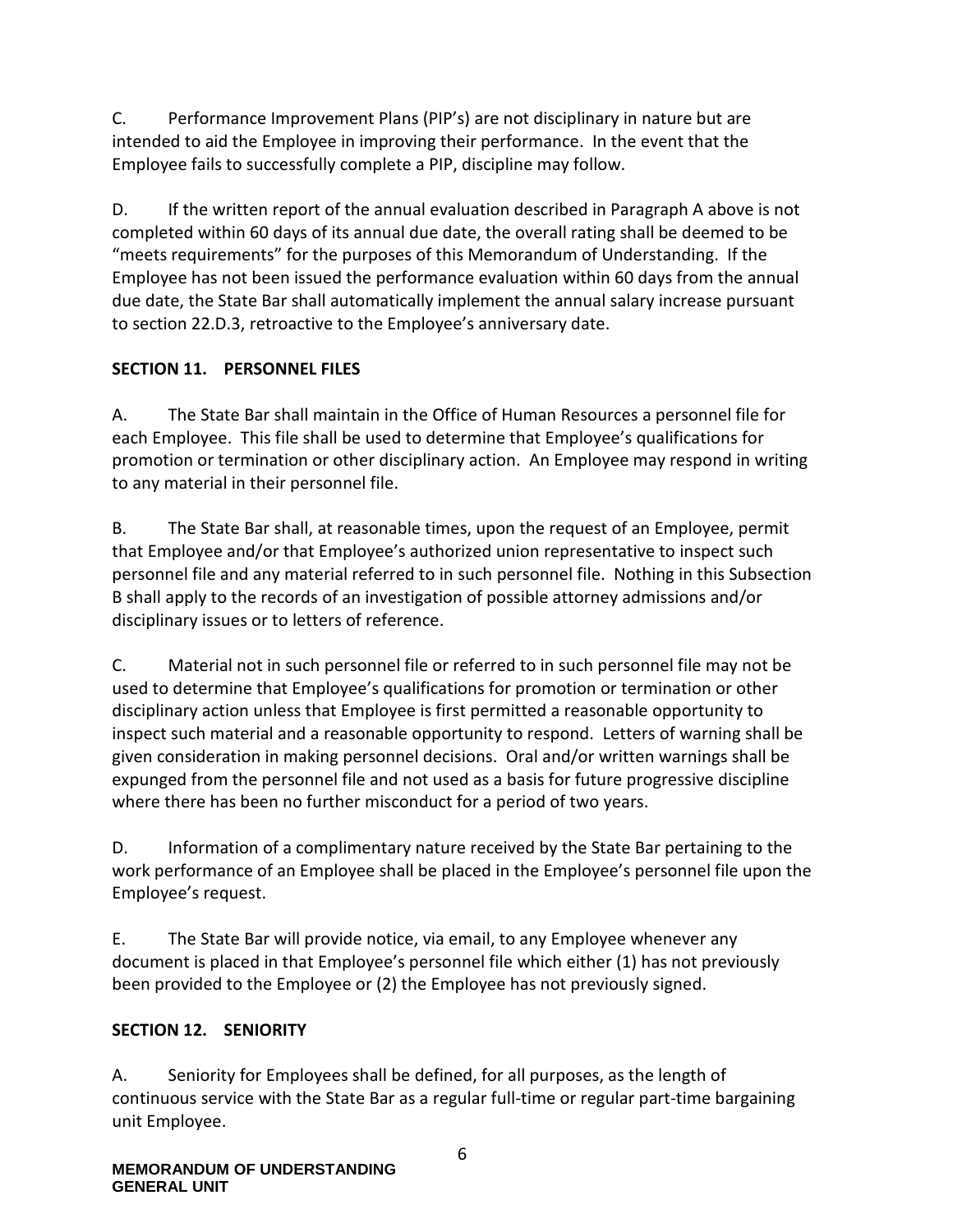B. Continuous service is suspended during any period that an Employee is designated as a Confidential Employee.

C. Continuous service is ended by any of the following:

1. Promotion or transfer from a position in one Unit of Representation to a position in another Unit of Representation; provided, however, that continuous service shall begin to accrue anew on the effective date of such promotion or transfer;

2. Resignation;

3. Dismissal;

4. Not returning to employment at the end of a leave of absence, unless a satisfactory explanation for not doing so is made;

5. Not responding to a notice to return following a layoff within five (5) calendar days of receipt of such notice, unless a satisfactory explanation for not doing so is made;

6. Not returning to employment within fourteen (l4) calendar days of receipt of a notice to return following a layoff, unless a satisfactory explanation for not doing so is made;

7. Not returning to employment within twelve (l2) months after the date of a layoff;

8. Promotion to a position as a Management Employee.

D. The State Bar will annually prepare seniority lists, make such lists available to the Union, and post said lists on designated bulletin boards during the month of January. Such lists shall show the seniority held by each Employee and shall remain posted throughout the year.

# <span id="page-10-0"></span>**SECTION 13. PROMOTIONS AND TRANSFERS**

A. It is the policy of the State Bar to promote qualified applicants. When internal and external applicants meet the minimum qualifications for a vacant position, management will first interview all internal applicants who meet the minimum qualifications and may interview external applicants.

B. All regular full-time and regular part-time vacant positions in the General Unit shall be posted within the State Bar's offices five (5) working days before notification is given to the general public. The State Bar will provide the Union with a copy of the job posting.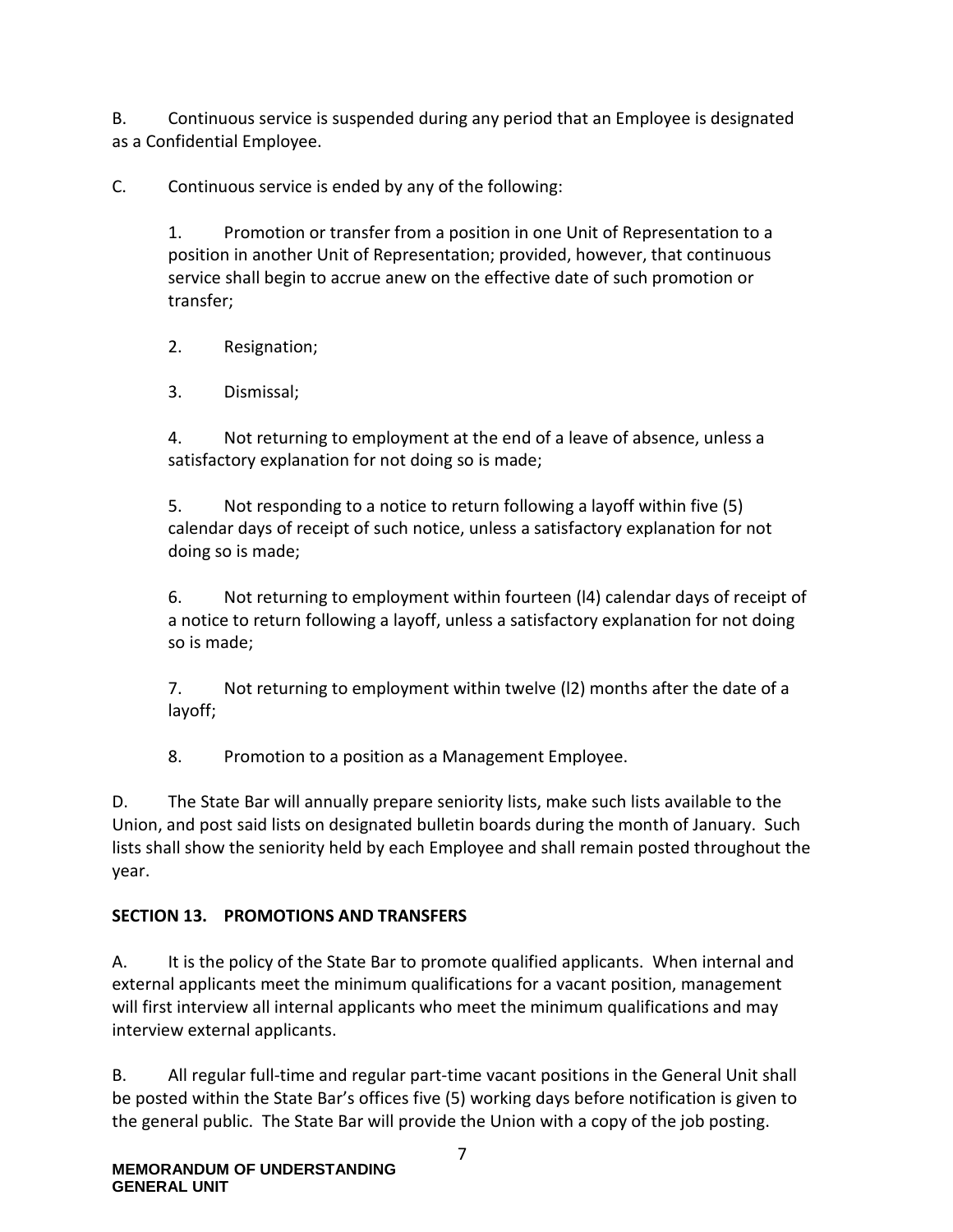C. Job descriptions shall be retained in the Office of Human Resources for review by applicants. For no position covered by this Memorandum of Understanding shall there be more than one official job description on file in the Office of Human Resources.

D. Written requests for promotion or transfer to a specific position vacancy may be submitted in advance and shall constitute an automatic bid for such position for a period of one hundred and eighty (180) days after submission.

E. If the designated representative of the Office of Human Resources initially determines that the Employee applicant appears to meet the minimum qualifications for the position, the designated representative will forward the application to the first level manager responsible for filling the position or their designee. Employee applicants will be considered for the position as internal applicants as long as the Employee applicants are qualified and apply within the open posting period. At its sole discretion, the State Bar may elect to waive minimum educational qualifications of a position for internal candidates who have shown through exceptional job performance that they have the requisite knowledge and skill to perform in a job position for which they may not meet the educational minimum qualifications.

F. Management will interview the Employee applicant and may interview external applicants. The manager responsible for filling the position will determine to whom the position will be offered. An Employee applicant shall be given at least twenty-four (24) hours' notice of the interview and may submit written samples of work and internal letters of recommendation in support of and with their application. The term "management" as used in this Subsection F may be deemed to mean one manager or more than one manager, or designee(s), at the State Bar's sole discretion.

G. Vacant positions shall be filled on the basis of merit and ability; provided, however, that if merit and ability are substantially equal, the position shall be offered to the State Bar Employee. As used in this Section, the term "merit and ability" shall not be limited to the minimum qualifications set forth in the position description for the vacant position but shall also include other job-related factors including, but not limited to, prior work experience; education; specialized training; possession of degrees, certificates or licenses; and possession of special skills or abilities.

H. Except as set forth in Subsection I below, the State Bar's selection of an internal existing State Bar Employee to fill a position, which results in the denial of a transfer or promotional opportunity to another internal existing State Bar Employee seeking to fill the same position, shall not be subject to the grievance/arbitration procedure. Except as set forth in Subsection I below, promotion and transfer issues shall be subject to the grievance/arbitration procedure only when an external non-State Bar employee is selected to fill a position over a qualified internal existing State Bar Employee who is seeking to fill the same position.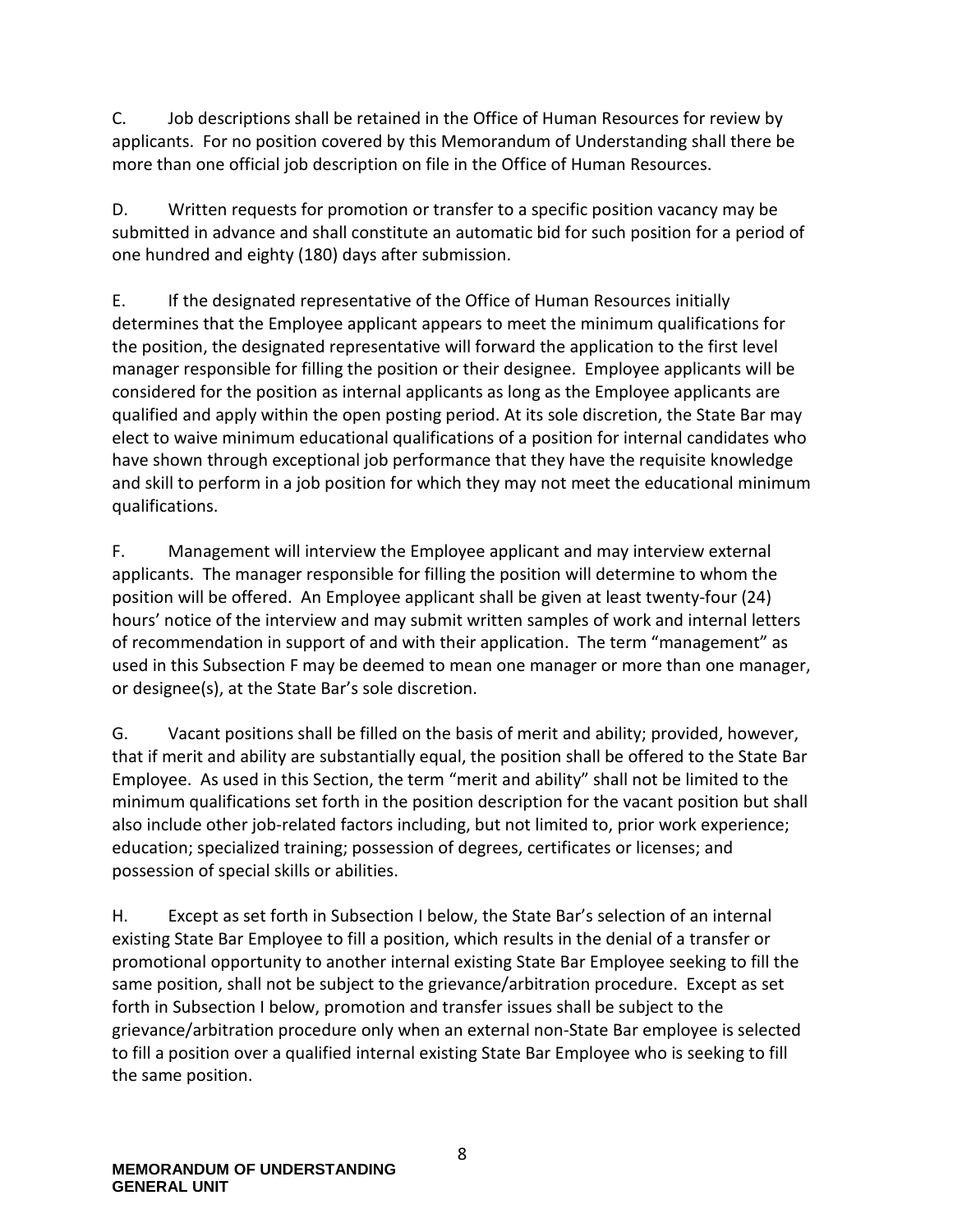I. It is not the intention of Subsection H to foreclose meritorious grievances that allege discrimination under MOU Subsections 8.A or C. However, in order for allegations described in Subsection H to invoke the grievance/arbitration procedure with respect to discrimination under MOU Subsections 8.A. or C, they must be supported by clear and convincing evidence.

J. If a position has not been posted within 30 days after it has become vacant due to an Employee leaving the position, upon the written request of the Union, the Chief Administrative Officer or designee shall provide a written explanation to the Union. Nothing in this Subsection shall be subject to the grievance procedure.

K. The State Bar may grant promotions-in-place. Promotions-in-place provide promotional opportunities for Employees ready to assume a role of greater responsibility and more complex duties by upgrading their current position to the next promotional job classification without having to wait for a job vacancy. A promotion-in-place may occur only under the following circumstances: (1) the Employee has demonstrated outstanding job performance in the their current job classification; (2) the Employee has shown based on their past performance the likelihood that they have the ability and willingness to succeed in the next promotional job classification; (3) the Employee meets the minimum qualifications for the next promotional job classification under subsection E; and (4) the promotion-in-place will not result in a change to the Employee's Group or geographic office location as reflected in Appendix A, or to the Employee's Office. A promotion-in-place will not be subject to the normal process for applying for and filling regular job vacancies and will only be available to incumbent Employees. Employees in their initial probationary period are ineligible for promotions-in-place. The Employee's salary upon a promotion-inplace shall be set consistent with Section 22.J. Employees who are promoted-in-place shall serve a six (6) month probationary period. The State Bar may grant a greater salary adjustment than required under Section 22.J concurrent with the promotion-in-place at its sole discretion. The decision to upgrade an incumbent Employee through the promotion-inplace process is at the sole discretion of the State Bar. The decision to grant a promotionin-place or to not grant a promotion-in-place shall not be subject to the grievance procedure of the MOU. Promotions-in-place shall not be used to fill already posted vacancies or vacancies created by the departure or promotion of another Employee.

L. The State Bar shall consider advancement to journey-level positions for entry-level Employees in the Office Assistant I, Public Service Representative I, General Services Specialist I, Investigator I, Administrative Assistant I, IT Support Technician I, IT Analyst I, IT Business Analyst I, Legal Secretary I and Program Assistant I job classifications if all of the following conditions are met:

1. Employees have completed at least two years of service in that job classification;

2. Employees have been rated as "Meets Requirements" or "Exceeds Requirements" in their last two annual performance evaluations;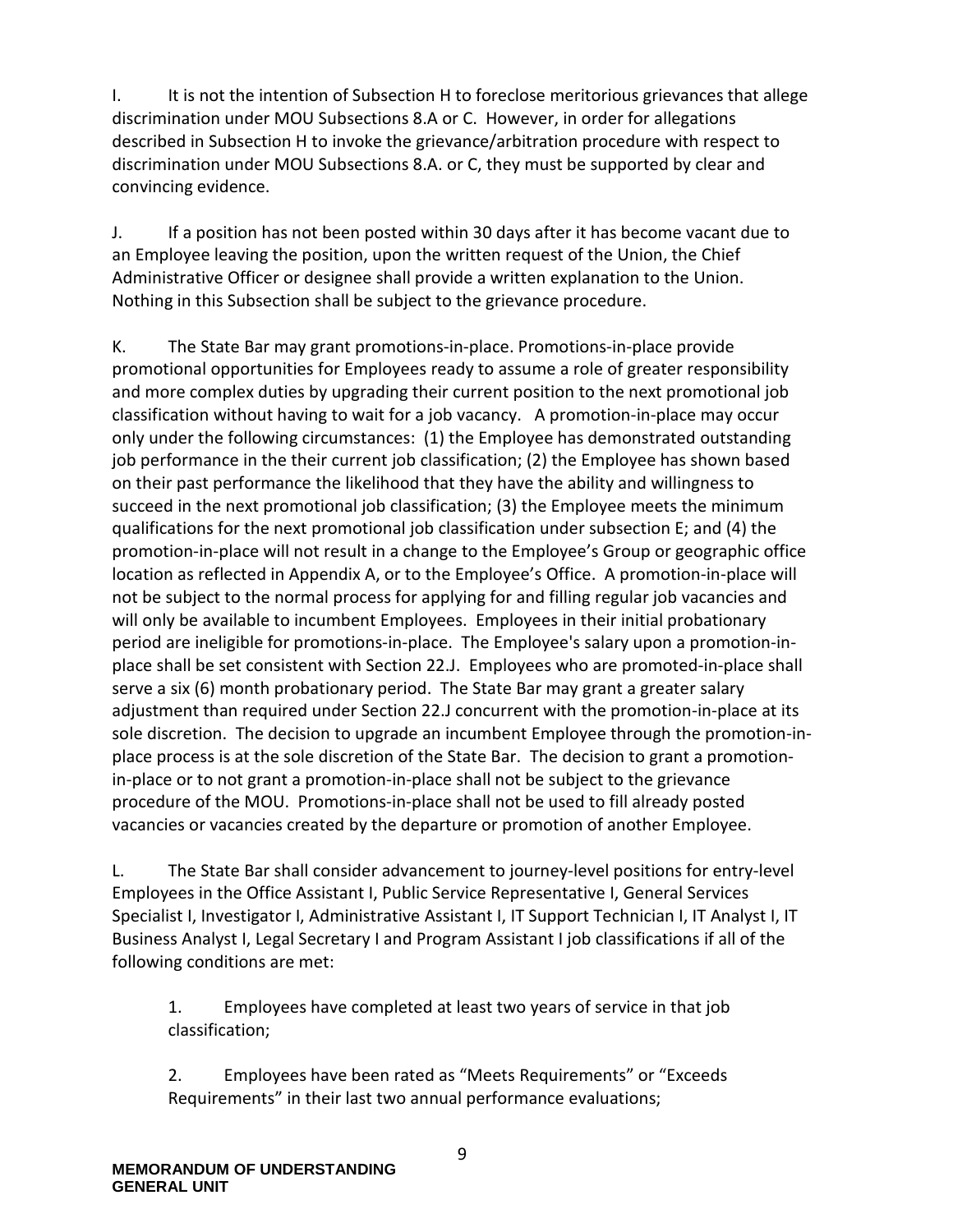3. Employees are deemed by their manager to meet the Knowledge and Abilities set forth in the job description for the journey-level position (e.g., Investigator II, PSR II) in their job series; and

4. Employees have been assessed by their manager to meet certain core competencies that journey-level Employees in that job series must exhibit.

Management has the sole discretion to identify, and modify in the future, the core competencies needed to be successful in the journey-level position. Management shall maintain documents listing currently applicable core competencies for the Office Assistant II, Public Service Representative II, General Services Specialist II, Investigator II, Administrative Assistant II, IT Support Technician II, IT Analyst II, IT Business Analyst II, Legal Secretary II and Program Assistant II job classifications and will make them available to members of the General Unit Bargaining Unit upon request.

Employees in the above-listed entry level positions or their managers may initiate a review for advancement to a journey-level position within the job series after two years of service with two annual performance evaluations with at least Meets Requirements ratings.

The decision to advance entry-level Employees to journey-level positions within the job series shall not be subject to the grievance procedure. However, advancing an eligible Employee from entry-level to journey-level positions shall not be unreasonably denied. If an entry-level Employee is denied advancement under this subsection, the manager making the assessment shall provide the unsuccessful Employee with a written statement detailing the reason why the advancement was denied and identify improvements which, if achieved, will lead to advancement from the entry-level position to the journey-level position in the future.

The salary of Employees who are successfully advanced from entry-level to journey-level shall be set consistent with Section 22.J. Employees who are successfully advanced from entry-level to journey- level shall serve a six (6) month probationary period. If they fail their probationary period, such Employees shall be returned to their entry-level position and returned to their prior salary as it existed prior to their advancement.

Advancement from entry-level to journey-level under this subsection shall not be used to fill already-posted vacancies or vacancies created by the departure or promotion of another Employee. Nothing in this subsection is intended to imply that Employees cannot apply for vacant positions that are internally posted, even if they have been determined to not meet the requirements or core competencies for advancement from entry to journey-level position after they have been considered under this subsection.

M. No Employee shall be allowed a promotion or transfer while serving a probationary period. Employees may apply for transfers or promotions near the end of their probationary period, but may not fill the position, if selected, until their probationary period is completed.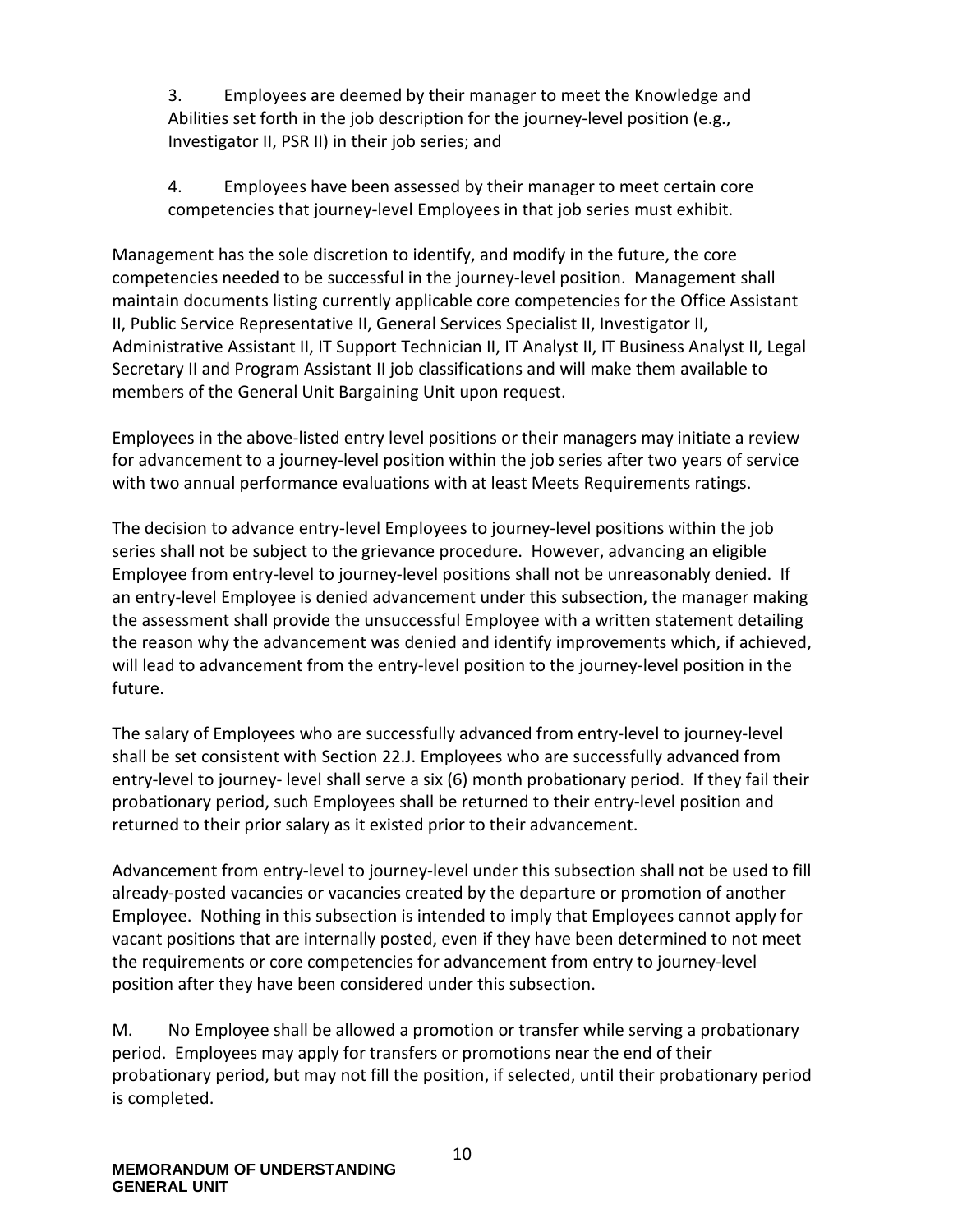N. An Employee who is promoted or transfers shall serve a probationary period of six (6) months in the new position for a General Unit position. The new probationary period shall commence on the effective date of the Employee's promotion or transfer.

O. An Employee who fails to succeed in their new position during the probationary period shall:

1. Return to their previous position and pay, without loss of seniority, if such position is still vacant provided, however, that if such position is not vacant the Employee shall

2. Take a position in the same job classification from which they were promoted or transferred in the same geographical location and Unit of Representation, without loss of seniority or reduction in pay, if such a position is vacant and if the Employee meets the minimum qualifications for the position; provided, however, that if no such position is vacant, the Employee shall

3. Take a position in a different job classification that has the same salary range as the one from which they were promoted or transferred in the same geographical location and Unit of Representation, without loss of seniority or reduction in pay, if such a position is vacant and if the Employee meets the minimum qualifications for the position; provided, however, that if no such position is vacant, the Employee shall

4. Take a position in a different job classification with a salary range that is lower than the one from which they were promoted or transferred in the same geographical location and Unit of Representation without loss of seniority and be paid a salary consistent with Section 13.O.9, below, if the Employee meets the minimum qualifications for the position; provided, however, that if no such position is vacant, the Employee shall

5. Take a position in the Group from which they were promoted or transferred in the same job classification from which they were promoted or transferred in the same geographical location and Unit of Representation, without loss of seniority or reduction in pay if such a position is vacant and if the Employee meets the minimum qualifications for the position; provided, however, that if no such position is vacant, the Employee shall

6. Take a position in the Group from which they were promoted or transferred at a different job classification that has the same salary range as the one from which they were promoted or transferred in the same geographical location and Unit of Representation without loss of seniority or reduction in pay if such a position is vacant and if the Employee meets the minimum qualifications for the position; provided, however, that if no such position is vacant, the Employee shall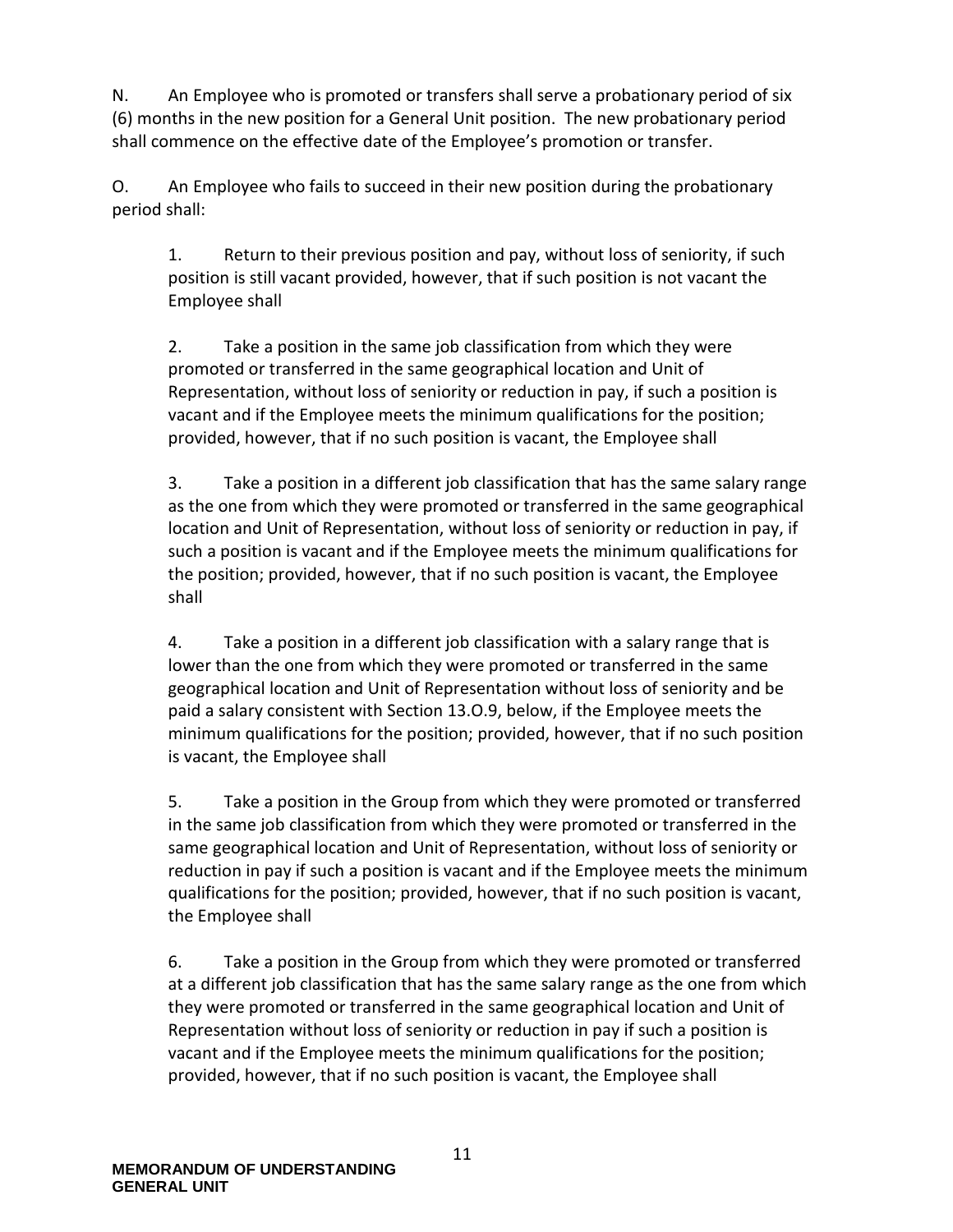7. Take a position in the Group from which they were promoted or transferred at a different job classification with a salary range that is lower than the one from which they were promoted or transferred in the same geographical location and Unit of Representation without loss of seniority and be paid a salary consistent with Section 13.O.9, below, if such a position is vacant and if the Employee meets the minimum qualifications for the position; provided, however, that if no such position is vacant, the Employee shall

8. Be laid off and shall receive applicable severance pay and be entitled to the same recall rights as set forth in the Layoff and Recall Section.

9. In those situations where an Employee has a right to return to a different job classification with a lower salary range than that from which they were promoted or transferred, the Employee shall be paid the same salary as they received just prior to their promotion or transfer, unless that prior salary exceeds the maximum salary range of the vacant position to which the Employee will return. In that case, the Employee will be placed within the salary range for their new position proportionally equivalent to the Employee's placement within the salary range of their prior position. For example, if this Employee was at the midpoint of their prior salary range, they will be placed in the midpoint of the salary range of the Employee's new position.

P. For the purpose of this Section, the terms "Group" and "Office" shall be as set forth in Appendix A. A geographical location shall include all State Bar offices within a given county.

Q. An Employee who voluntarily transfers to a position in a different job classification with a salary range that is lower than their prior position will be placed within the salary range for their new position proportionally equivalent to the Employee's placement within the salary range of their prior position.

### <span id="page-15-0"></span>**SECTION 14. LAYOFF AND RECALL**

A. Layoff shall be defined as the implementation of a decision by the State Bar to reduce its workforce by terminating Employee(s). When deciding to implement a layoff as so defined, the State Bar may consider, as an option, making retirement and/or separation incentives available that Employees may accept on a voluntary basis, thus avoiding the need for layoffs under the procedures which follow.

B. Subject to Appendix F, in the event of a layoff, the State Bar shall provide thirty (30) calendar days' notice to the Union and to affected Employee(s). An affected Employee is an Employee who may be terminated as the result of a layoff.

C. Within fifteen (15) calendar days after receiving notice of potential layoff, each potentially affected Employee must advise the Office of Human Resources in writing of their intent to exercise bumping rights pursuant to Subsection G, below. Failure to advise the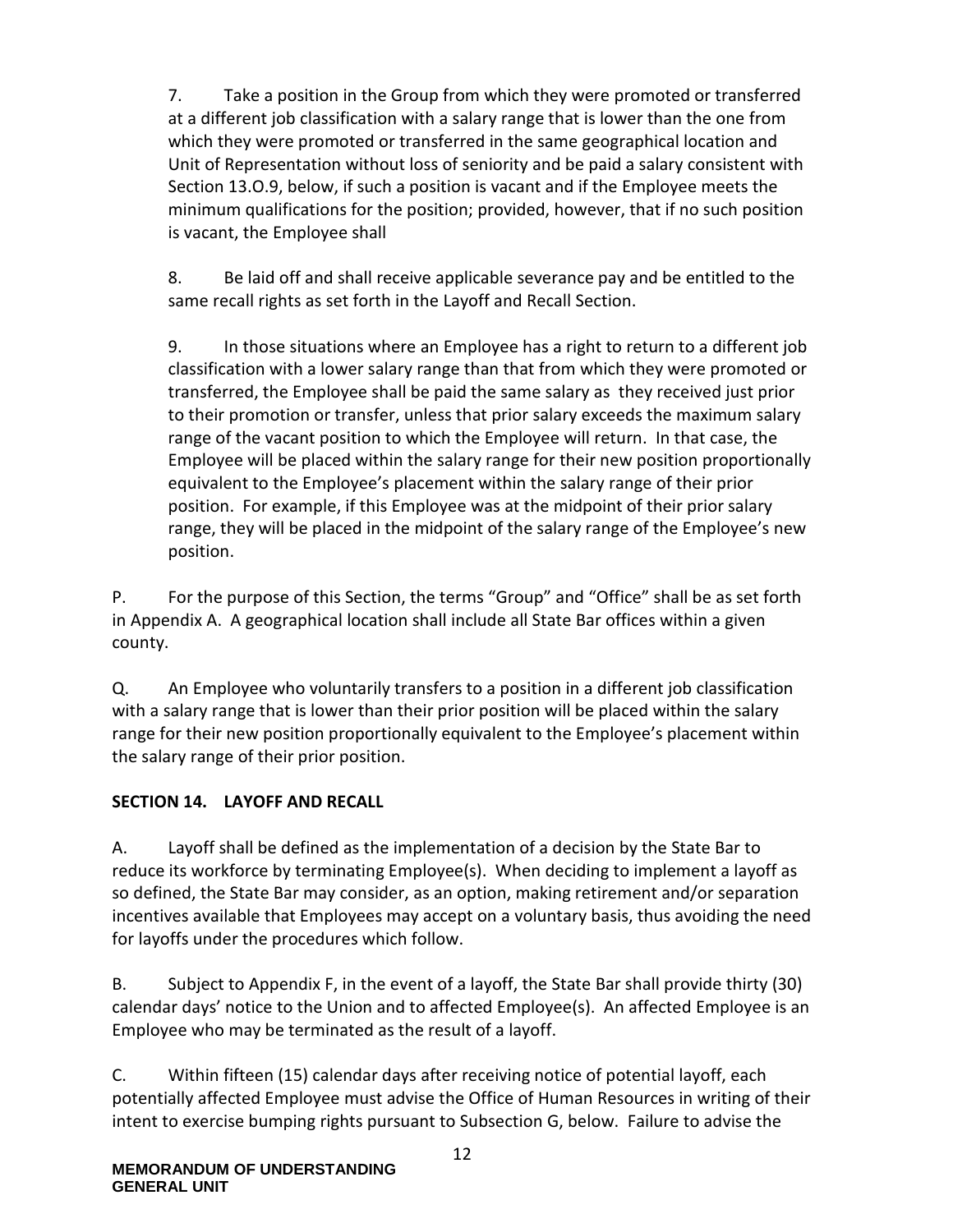Office of Human Resources within the required time period shall constitute a forfeiture of all bumping rights under this Section for the layoff in question.

D. In the event that the State Bar gives an affected Employee less than ten (10) working days' notice of an actual layoff, the State Bar shall pay the affected Employee a day's pay, computed at the Employee's straight-time hourly rate, for each working day less than ten (10) working days of notice given; that is, if, for example, the State Bar gives an affected Employee seven (7) working days' notice, the State Bar shall pay to the affected Employee a sum equal to three (3) working days' pay, computed at the Employee's straight-time hourly rate.

E. Concurrent with notice of a potential layoff, the State Bar shall provide the Union with a current seniority roster for the affected Group.

F. Layoffs in a classification within a Unit of Representation will occur in inverse order by seniority within an Office and geographical location; that is, the least senior Employee in the affected classification within the Unit of Representation, geographical location and Office in which the layoff occurs shall be the first laid off. Nothing in this Subsection shall be construed to create inter-Unit bumping rights.

G. Any Employee laid off shall have the following bumping rights within the Unit of Representation, geographical location, Office and Group in which the layoff occurs:

1. An Employee who is notified that they will be laid off ("Notified Employee") and who wishes to exercise their bumping rights shall bump into any vacant position in the same job classification in the Group in which the layoff occurs for which the Notified Employee meets the minimum qualifications; or if there is no such position available, shall bump the least senior Employee in the same job classification within the Group in which the layoff occurs for which the Notified Employee meets the minimum qualifications provided that (a) such position exists; and (b) the incumbent Employee has less seniority than the Notified Employee;

2. A Notified Employee who does not qualify to bump another Employee pursuant to Subsection G.1. shall occupy any vacant position in any job classification that has the same salary range as the Notified Employee's position at the time of the layoff notice in the same Group in which the layoff occurs for which the Notified Employee meets the minimum qualifications, or if there is no such position available, shall bump the least senior Employee within the Office in which the layoff occurs in any job classification that has the same salary range as the Notified Employee's position at the time of the layoff notice, so long as (a) the Notified Employee meets the minimum qualifications for the position; (b) such position exists; and (c) the incumbent Employee has less seniority than the Notified Employee;

3. A Notified Employee who does not qualify to bump another Employee pursuant to Subsections G.1. or G.2. shall bump the least senior Employee within the same Group in which the layoff occurs, in any job classification that has the same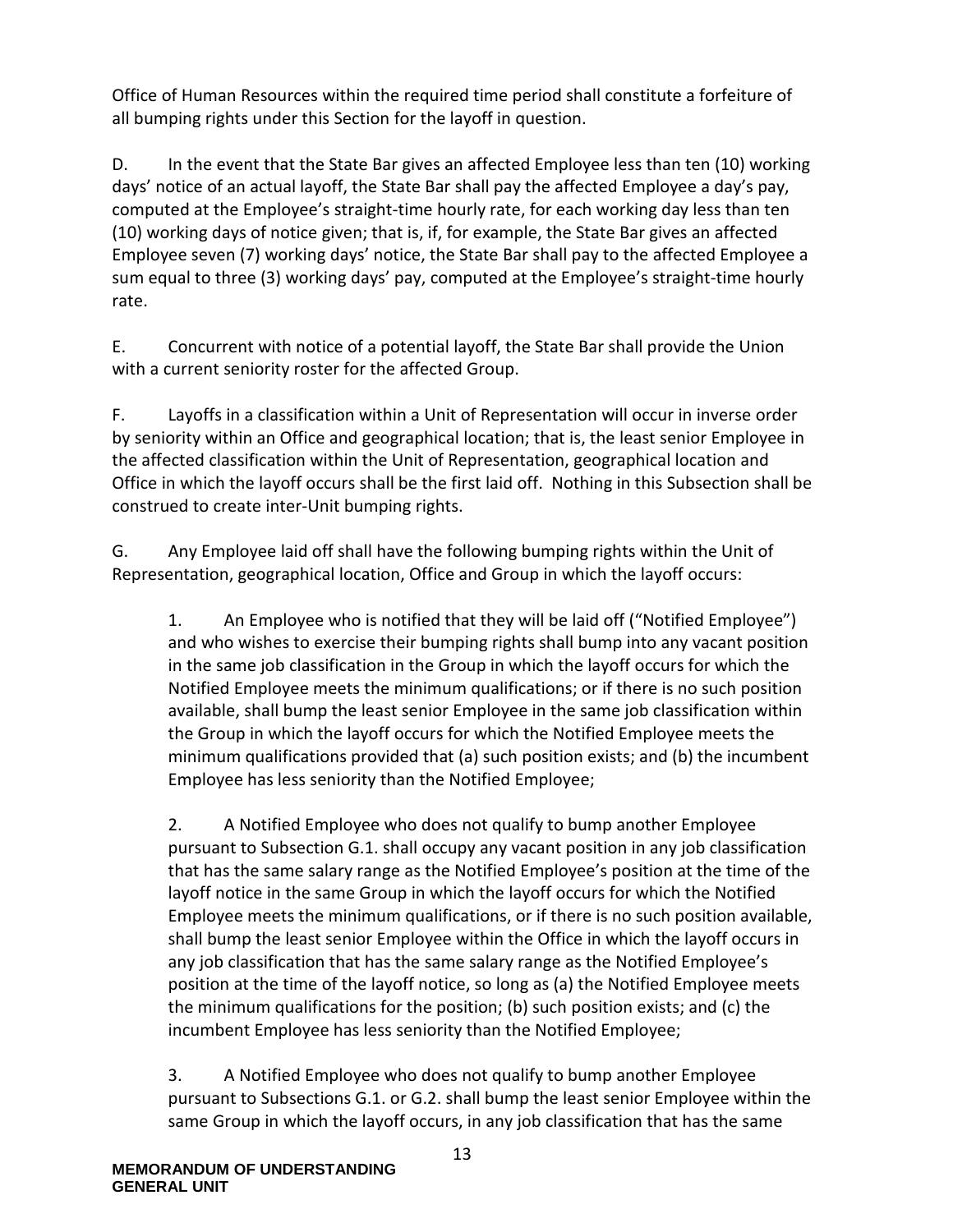salary range as the Notified Employee's position at the time of the layoff notice, so long as (a) the Notified Employee meets the minimum qualifications for that position; (b) such position exists; and (c) the incumbent Employee has less seniority than the Notified Employee;

4. A Notified Employee who does not qualify to bump another Employee pursuant to Subsections G.1., G.2. or G.3. shall bump into any vacant position in any job classification that has a salary range that is up to 10% less than the Notified Employee's position at the time of the layoff notice within the Group in which the layoff occurs for which the Notified Employee meets the minimum qualifications, or if there is no such position available, shall bump the least senior Employee within the Office in which the layoff occurs in any job classification that has a salary range that is up to 10% less than the Notified Employee's position at the time of the layoff notice, so long as (a) the Notified Employee meets the minimum qualifications for the position; (b) such position exists; and (c) the incumbent Employee has less seniority than the Notified Employee;

5. A Notified Employee who does not qualify to bump another Employee pursuant to Subsections G.1., G.2., G.3. or G.4., shall bump the least senior Employee within the same Group in which the layoff occurs in any job classification that has a salary range that is up to 10% less than the Notified Employee's position at the time of the layoff notice, so long as (a) the Notified Employee meets the minimum qualifications for the position; (b) such a position exists; and (c) the incumbent Employee has less seniority than the Notified Employee;

6. The exercise of bumping rights shall proceed in the aforementioned sequence, but expanding the job classifications potentially available for bumping in decreasing 10% salary ranges, until an Employee who is laid off is able to bump another Employee or until the available job classifications within the Group are exhausted, in which case the Employee who is laid off shall be terminated subject to recall rights hereinafter set forth.

7. A geographical location shall include all State Bar offices within a given county.

H. A Notified Employee who bumps the least senior Employee in a job classification that has the same salary range as their position at the time of the layoff notice shall maintain the salary of their position at the time of the layoff notice; an Employee who bumps the least senior Employee in a job classification that has a lower salary range than the Notified Employee's position at the time of the layoff notice shall be placed within the salary range for their new position proportionally equivalent to the Employee's placement within the salary range of their position at the time of the layoff notice. For example, if the Notified Employee was at the midpoint of their prior salary range, they will be placed in the midpoint of the salary range of the new position.

I. If an Employee is subject to a layoff pursuant to this Section 14 and a vacant position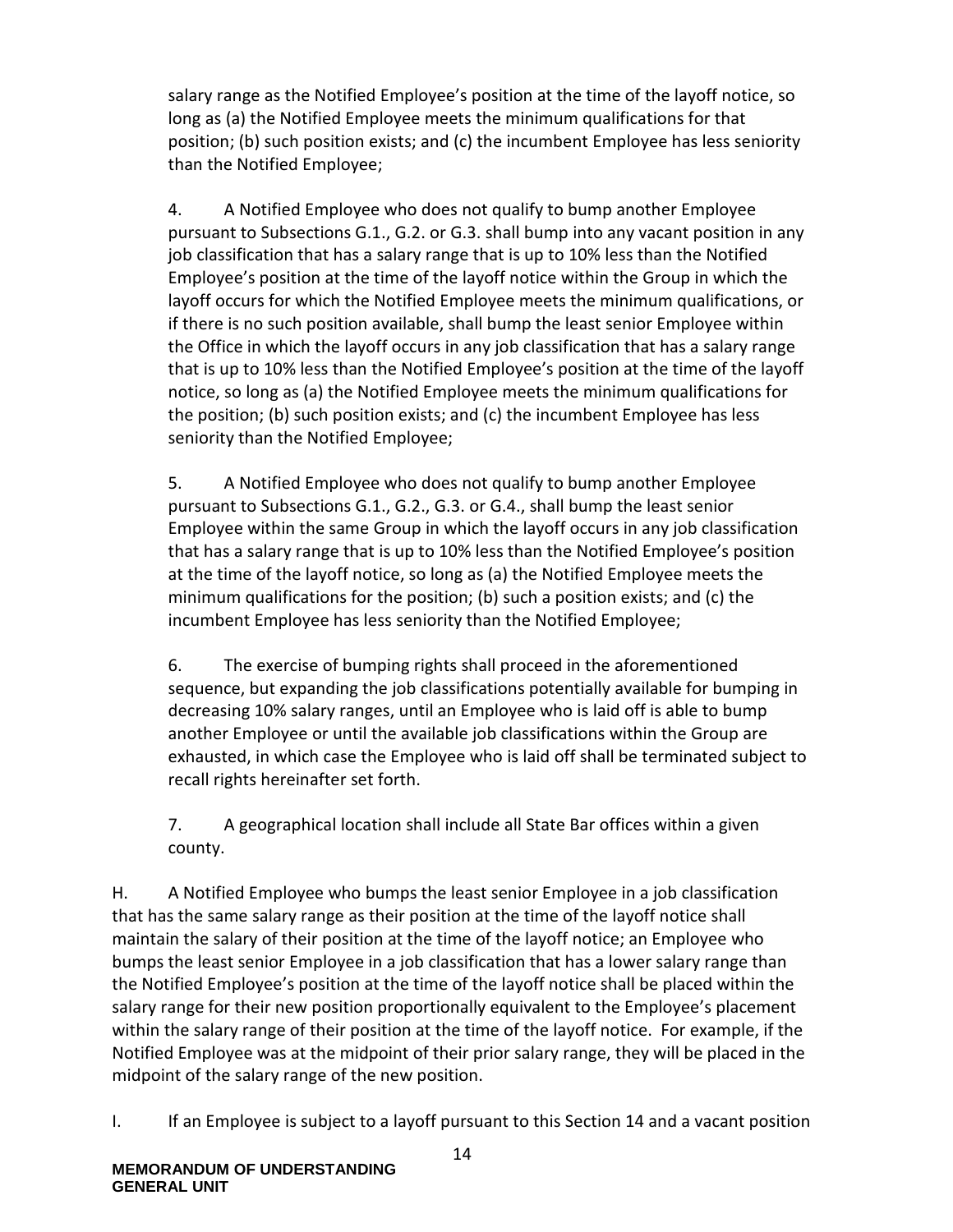is available in another geographic location which otherwise meets the criteria for each step of the bumping process in Section 14.G, that Employee subject to layoff shall have the option to take such a position. For the purposes of this Section 14.I, the term "vacant position" shall mean a position that is both unoccupied at the time and will not become occupied by another Employee as a result of that other Employee's exercise of their bumping rights. Rejection of the offer to transfer geographic location pursuant to this subsection shall not mean the Employee has in any way waived their bumping rights under Section 14.G. An Employee who accepts a transfer to a vacant position in another geographic location shall not be eligible for any relocation benefits, and must bear all costs associated with his or her acceptance of this move of geographic locations.

J. Recall shall be to the Group and job classification from which the affected Employee was laid off and shall be carried out in inverse order of layoff, provided that the right to be recalled to such classification shall not exceed a period of twelve (12) months following the layoff and may be terminated prior to the expiration of the twelve (12) month period if the affected Employee does not respond to a notice to return following a layoff within five (5) calendar days of receipt of such notice or if the affected Employee does not actually return to employment within fourteen (14) calendar days of receipt of such notice to return following a layoff.

K. In the event that all Employees eligible for recall to a classification within a unit, location and Group have been recalled under Subsection J above and there remain vacant positions not filled by recall, prior to the State Bar posting the positions under Section 13, recall shall continue within the 12 month recall period in the following order:

1. Employees eligible for recall shall be recalled to the job classification within a unit and location from which the Employee was laid off, by seniority, without regard to Group;

2. Employees eligible for recall shall be recalled to a different job classification with the same salary range as the position from which the Employee was laid off within the Employee's prior unit and geographic location, by seniority, without regard to Group or job classification;

3. Employees eligible for recall shall be recalled to a different job classification with a minimum salary range that is up to 10% less than the salary range of the job classification from which the Employee was laid off within the Employee's prior unit and geographic location, by seniority, without regard to Group or job classification.

4. No Employee shall be recalled unless the Employee meets the minimum qualifications for the position.

5. An Employee recalled under this Subsection shall be subject to an initial probationary period in the position consistent with Section 9. Should the Employee fail the probationary period, the Employee shall be returned to the recall list and treated under this Section 14 as if they had not been recalled to the position.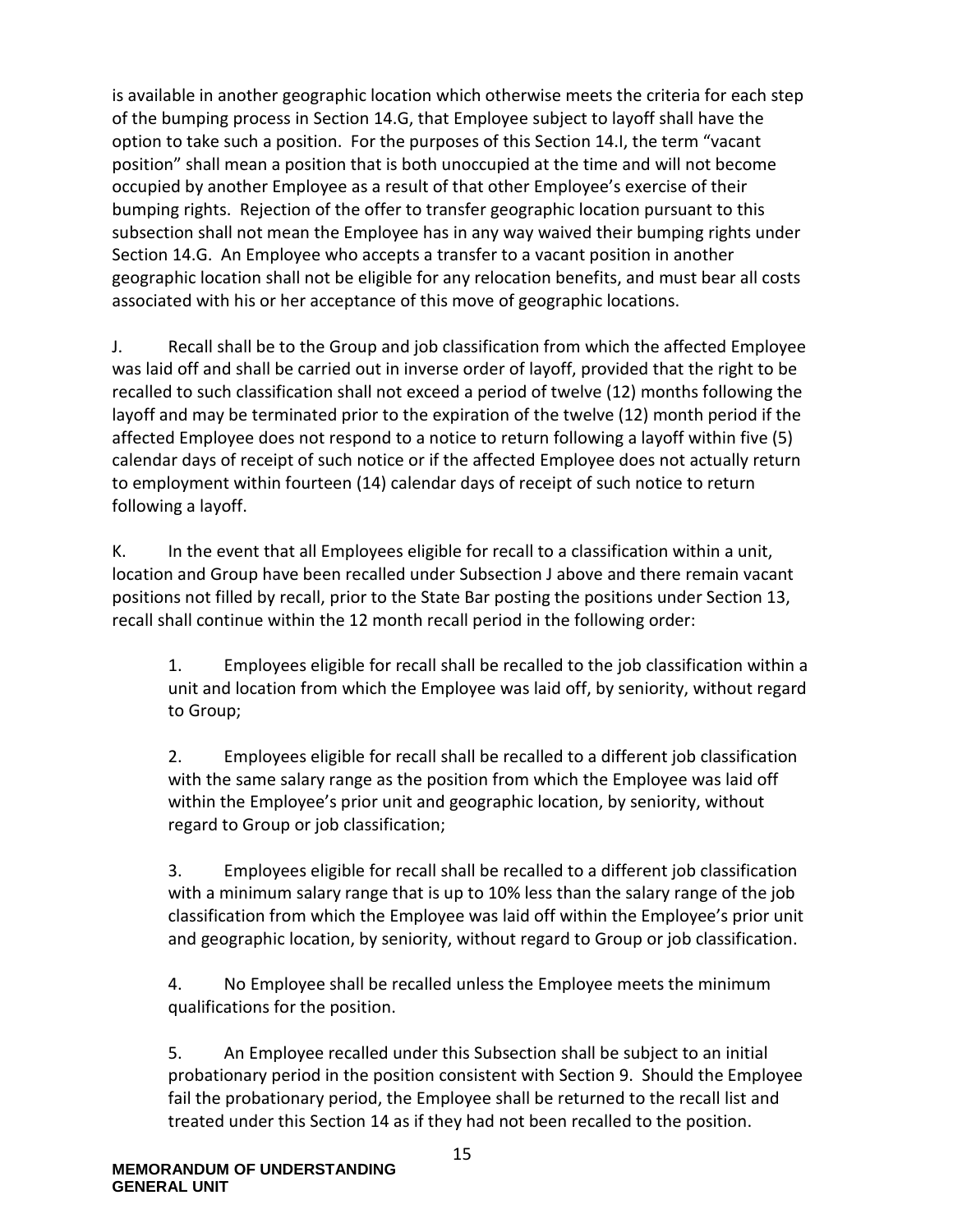L. For the sole purpose of this Section, the terms "Group" and "Office" shall be as set forth in Appendix A.

#### <span id="page-19-0"></span>**SECTION 15. SEVERANCE PAY**

A. Severance pay is a payment made to an Employee who is actually terminated as the result of a layoff.

B. Subject to Appendix F, the State Bar will pay severance pay of one week's salary for each completed year of employment as a regular full-time or regular part-time Employee. The maximum amount of severance pay shall be two weeks. This severance pay shall be payable on the Employee's final day of employment as set forth in the Employee's notification of layoff.

C. An Employee who has been recalled following a layoff shall accrue severance pay credit at the rate of .42 workdays per month (5 workdays per year) until the Employee has accrued the maximum severance pay to which they are entitled pursuant to Subsection B of this Section.

### <span id="page-19-1"></span>**SECTION 16. DISCIPLINE**

A. As used in this Memorandum of Understanding, "discipline" shall mean dismissal, involuntary demotion, suspension without pay or a written warning administered on a form to be provided by the State Bar.

B. The State Bar adheres to the principle of progressive discipline. Normally, progressive discipline involves one or more verbal warnings, one or more written warnings, one or more suspensions of increasing length, and then termination. However, deviations from the normal progression may occur if the conduct at issue is sufficiently serious to warrant that one or more of the progressive steps be skipped. In particularly serious matters, termination may occur in the first instance.

C. Each of the following constitutes independent cause for the discipline of an Employee who has completed their probationary period:

- 1. Fraud in securing employment;
- 2. Incompetence;
- 3. Failure to perform work in a prompt, courteous and efficient manner;
- 4. Inexcusable neglect of duty;
- 5. Insubordination;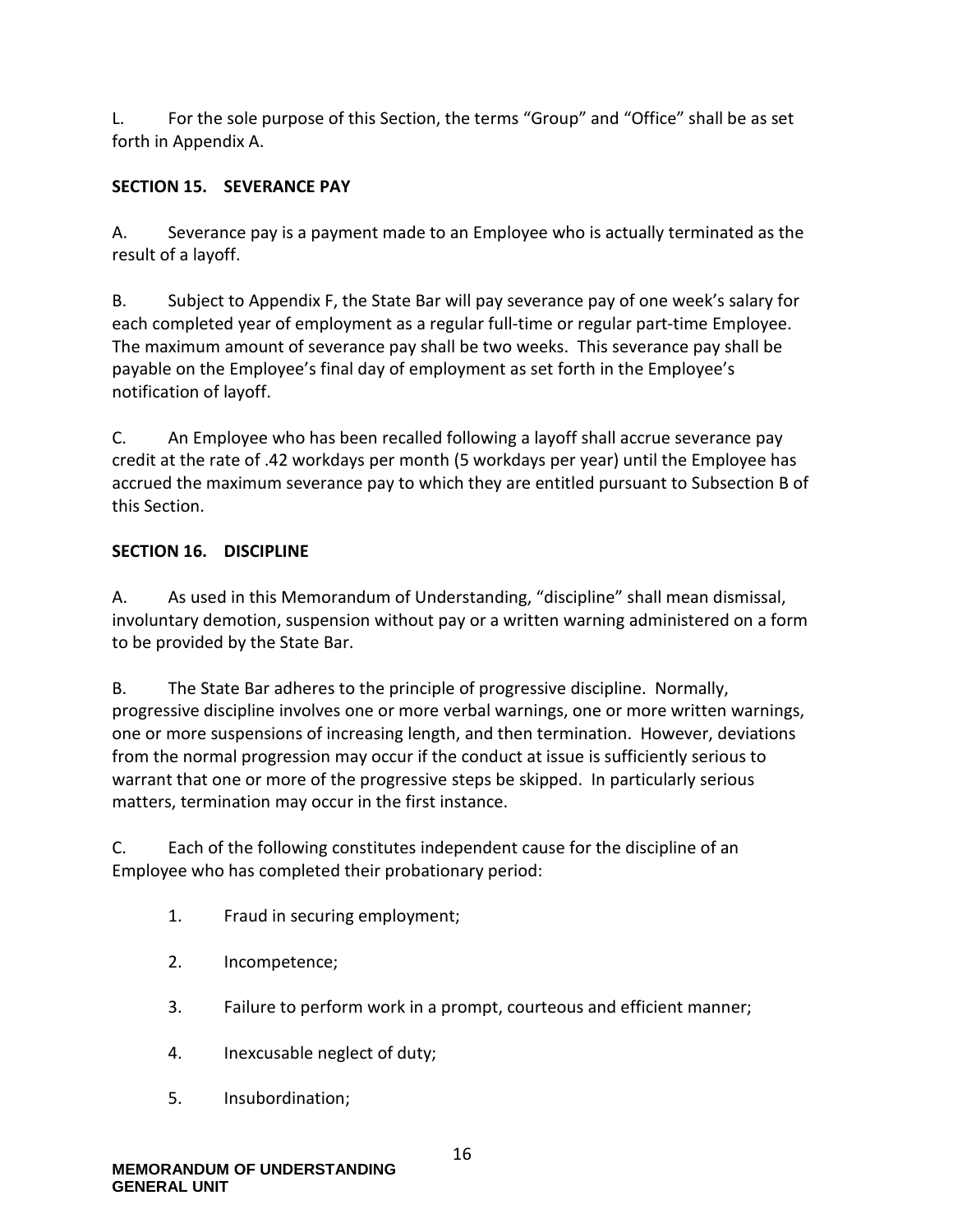6. Dishonesty;

7. Inability to perform duties due to use of alcohol on duty or being under the influence of alcohol on duty;

8. Use or possession of illegal narcotics or substances on duty or being under the influence of illegal narcotics or substances on duty;

9. Unexcused absence without leave;

10. Conviction of a felony or conviction of a misdemeanor involving moral turpitude (a plea or verdict of guilty, or a conviction following a plea of *nolo contendere*, to a charge of a felony or any offense involving moral turpitude constitutes a conviction within the meaning of this Section);

11. Imposition of attorney discipline by the California Supreme Court or the State Bar Court;

12. Inappropriate treatment of the public, members of the State Bar or other Employees;

13. Willful disobedience;

14. Misuse of State Bar property;

15. Violation of the provisions of this Memorandum of Understanding;

16. Refusal to take and subscribe any oath or affirmation, which is required by law in connection with State Bar employment;

17. Excessive absenteeism and tardiness;

18. Other just cause.

D. All State Bar Employees shall have the right to have a Union representative present at any and all meetings which are conducted for the purpose of investigating Employee misconduct and which the Employee reasonably believes may lead to possible disciplinary action against them.

E. Where the dismissal, involuntary demotion or suspension without pay of an Employee for a period of more than five (5) days is contemplated, written notice of the proposed action, the reasons therefore, a copy of the charges and a copy of the materials upon which the action is based shall be delivered to the Employee. The Employee shall be afforded the opportunity to respond, either orally or in writing, to the individual initially imposing the discipline prior to the effective date of imposing said discipline.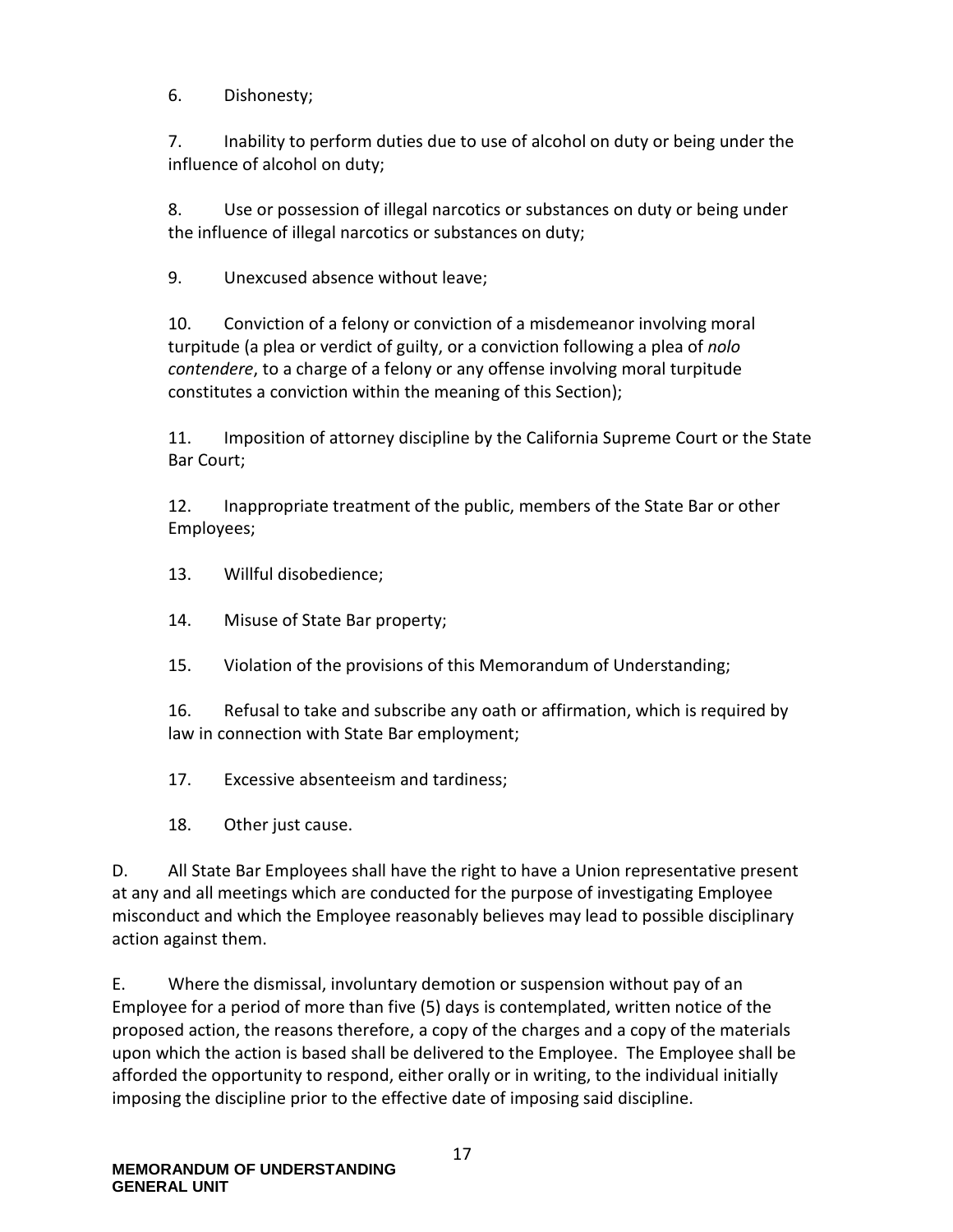F. Where the suspension without pay of an Employee for a period of five (5) days or less is contemplated, such suspension may be immediately imposed. The Employee shall be provided with written notice of the action, the reasons therefore, a copy of the charges and a copy of the materials upon which the action is based and shall be afforded the opportunity to respond, either orally or in writing, to the individual imposing the suspension within a reasonable time after its imposition.

G. The Employee may have a representative present at the proceedings set forth in Subsections E and F.

H. In the case of an investigatory suspension with pay, the Employee shall be provided in advance with a written summary of the allegations or charges being investigated.

I. The State Bar shall provide the Union with a copy of all disciplinary notices unless the Employee who is the subject of a disciplinary notice objects in writing to the delivery of such notice to the Union. In the absence of a written objection by the subject Employee, the State Bar shall provide the Union with a copy of the disciplinary notice within one (1) working day.

### <span id="page-21-0"></span>**SECTION 17. GRIEVANCES**

A. The State Bar and the Union agree that prompt settlement of grievances is of mutual interest.

B. Only matters involving interpretation, application, or enforcement of the terms of this Memorandum of Understanding shall constitute a grievance.

C. Both the State Bar and the Union pledge their continuing efforts to secure prompt disposition of all requests, complaints and grievances, and agree that most disputes can be and should be resolved in informal discussion prior to the filing of a formal grievance.

D. If any Employee or group of Employees has a grievance concerning the interpretation, application or enforcement of the terms of this Memorandum of Understanding, said grievance shall be taken up in the following manner:

1. The Employee(s) shall initially take up the dispute with the first level manager or designee in an attempt to settle the matter on an informal basis.

2. Step I - If the grievance cannot be resolved on an informal basis, the grievance shall be reduced to writing by the Employee(s) and the Union and submitted to the first level manager or designee involved and also shall be submitted to the Chief Administrative Officer or designee. Such written grievance shall contain the following:

a. A clear statement of the nature of the grievance;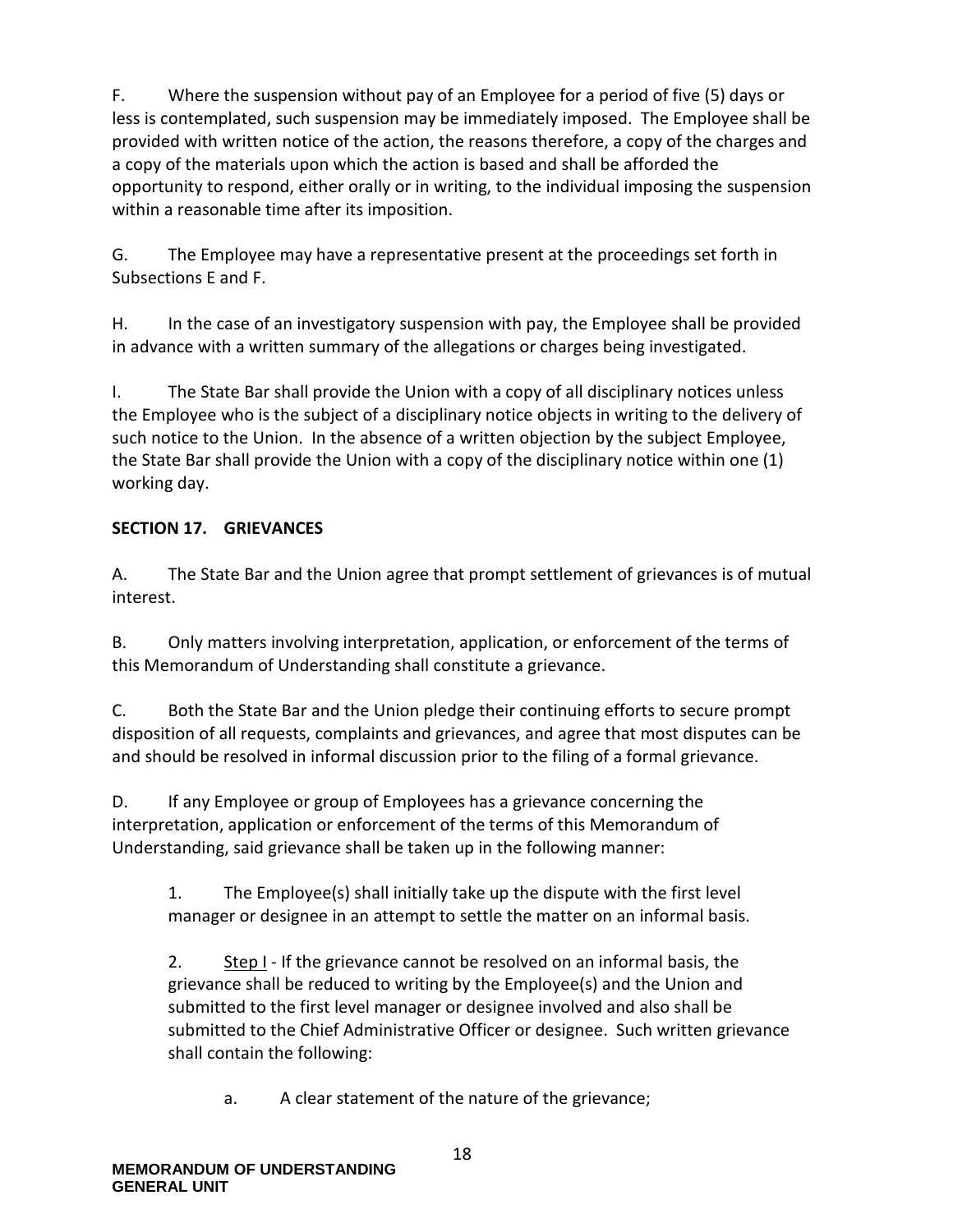- b. The date of the act giving rise to the grievance;
- c. The Section(s) of the Memorandum of Understanding on which the grievance is based;
- d. The proposed remedy;

e. The signature of the grievant(s), or if the grievance involves a group of similarly situated Employees, one Employee shall sign as a class grievant on behalf of all such similarly situated Employees;

- f. The signature of the Union Steward;
- g. The date of submission of the grievance**.**

In order to be valid, the grievance must include the aforementioned information and shall be submitted to the first level manager or designee and also shall be submitted to the Chief Administrative Officer or designee within thirty (30) calendar days of the date the act giving rise to the grievance occurred or could reasonably be known to have occurred, provided, however, that grievances involving dismissal, suspension without pay, or involuntary demotion must be submitted in accordance with the provisions of Subsection O hereof.

The first level manager or designee, the Employee(s), and the Union Steward, will meet within seven (7) working days of such submission.

A written response will be made by the first level manager or designee within seven (7) working days of such meeting.

3. Step II - If the grievance is not satisfactorily resolved at Step I and the Employee(s) and the Union wish to proceed to Step II, a written request to proceed signed by the Employee(s) and the Union Steward shall be submitted to the Office Director involved or designee and also shall be submitted to the Chief Administrative Officer or designee within seven (7) working days after the Step I response is rendered.

The Office Director or designee, the Employee(s), and the Union Steward or Field Representative, will meet within seven (7) working days of such submission.

A written response will be made by the Office Director or designee within seven (7) working days of such meeting.

4. Step III - If the grievance is not satisfactorily settled at Step II and the Employee(s) and the Union wish to proceed to Step III, a request to proceed to Step III shall be reduced to writing, signed by the Employee(s) involved in the grievance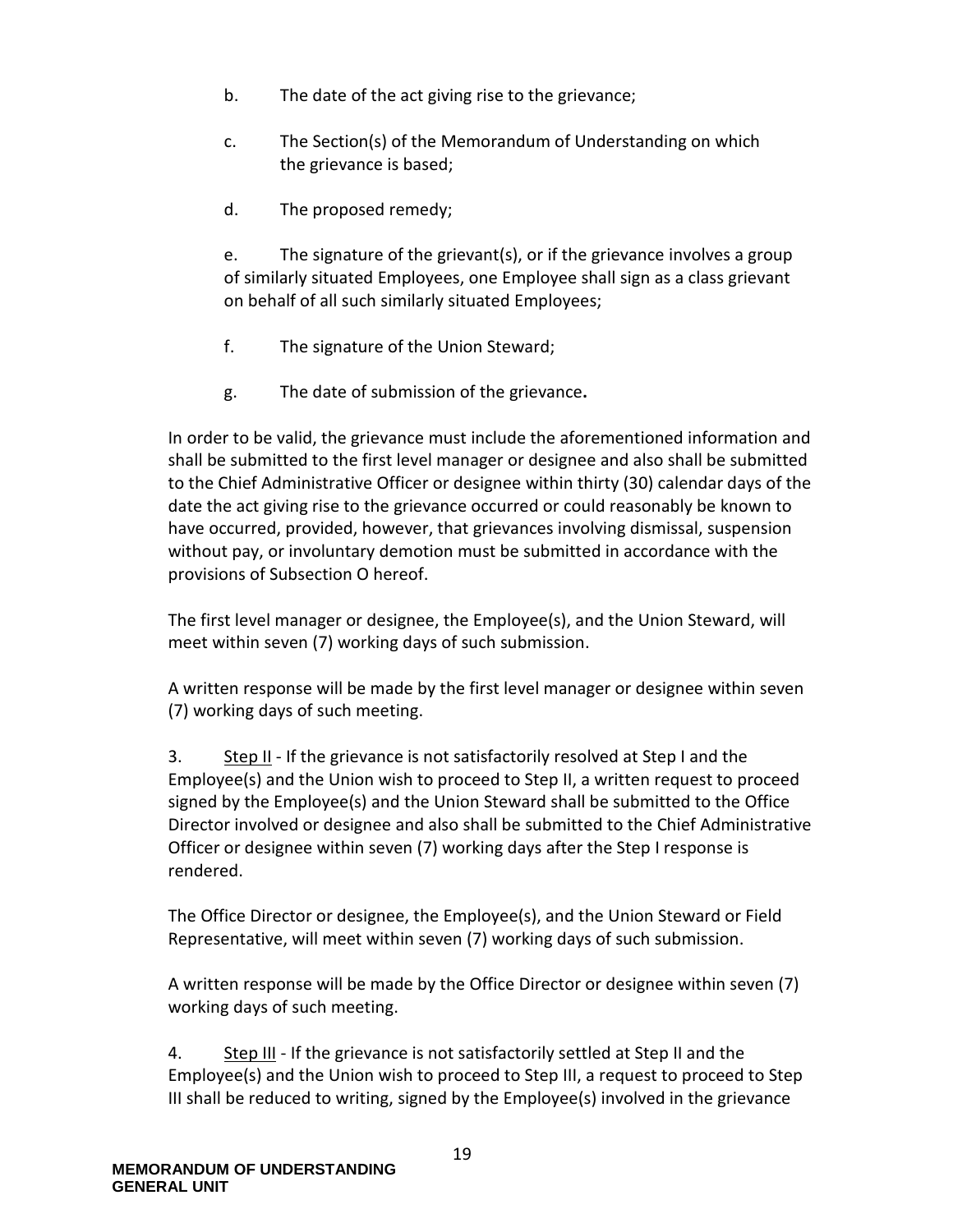and by the Field Representative and be submitted to the Chief Administrative Officer or designee within seven (7) working days after the Step II response is rendered.

The appropriate Office Director or designee, Chief Administrative Officer or designee, the Employee(s) involved in the grievance and the Field Representative will meet within fifteen (15) working days of such submission.

A written response will be made by the appropriate Office Director or designee or Chief Administrative Officer or designee within ten (10) working days of such meeting.

5. Arbitration - If the grievance cannot be resolved at Step III, either the Employee(s) and the Union or the State Bar may make a written request for arbitration. Such written request signed by the Employee(s) and the Field Representative or the State Bar shall be submitted by the party requesting arbitration to the other party. A request by the Employee(s) and the Union shall be submitted to the Chief Administrative Officer or designee within ten (10) working days after the date of the Step III written response. Upon receipt of a written request for arbitration, the State Bar and the Union shall select a mutually agreeable, impartial arbitrator. In the event that the parties cannot agree on an impartial arbitrator within seven (7) working days after receipt of the written request for arbitration, either party may request the Federal Mediation and Conciliation Service to submit a list of nine (9) representative arbitrators. Each party may alternately scratch names from the list, the first scratch being selected by lot, and the person remaining after each party has scratched four (4) names shall be the arbitrator. It is the intent of the parties that the selection process shall be completed within thirty (30) calendar days of the receipt of the written request for arbitration.

E. The arbitrator shall hold a hearing in the manner provided by Code of Civil Procedure Sections 1282.2-1284. The arbitrator shall issue a written decision with findings of fact and conclusions of law.

F. The arbitrator's decision shall be final and binding upon the State Bar, the Union and the Employee(s).

G. The arbitrator shall have no power to add to, subtract from, or change any of the provisions of this Memorandum of Understanding.

H. The fees and expenses incidental to the arbitration including the fees and expenses of the arbitrator and excluding each party's attorneys' fees and costs shall be borne equally by the parties.

I. The parties may by mutual agreement waive one or more of Steps I through III of this Section.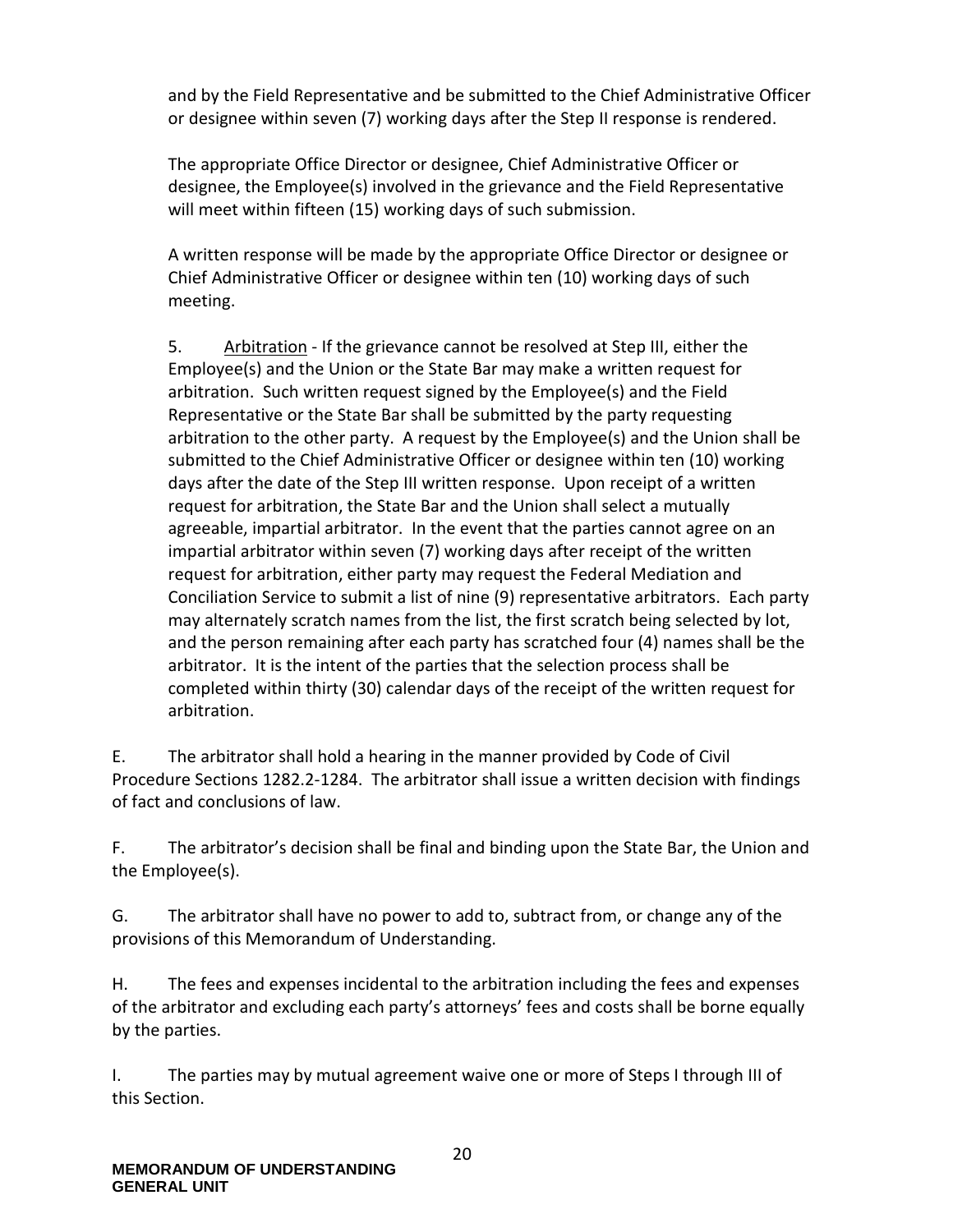J. In grievances arising from the imposition of discipline pursuant to Section 16, the burden of proof is on the State Bar, and the State Bar shall proceed first at all stages of the grievance procedure. In all other grievances, the burden of proof is on the Union, and the Union shall proceed first at all stages of the grievance procedure.

K. The term "grievance" as used in this Section shall not include:

1. The contents of an evaluation and performance ratings of "Meets Requirements" or better;

2. The salaries assigned to particular classifications;

3. Work assignments and the distribution of work;

4. Any matter pertaining to the interpretation or application of the Board Powers provision of this Memorandum of Understanding;

5. Any matter which does not involve the interpretation, application or enforcement of a term of this Memorandum of Understanding;

6. The denial of promotional or transfer opportunities to internal applicants as set forth in Section 13.H and I;

7. Any other matter which is expressly excluded from the grievance/arbitration procedure.

L. In grievances involving a determination of whether an Employee has been assigned job duties that are set forth in the position description of a higher classification and that are not contained in the position description of the Employee's present classification, the arbitrator shall have the authority only to:

1. determine that the assigned duties are within the position description for the Employee's present classification; or

2. determine that such assigned duties are duties of a higher classification that are not contained with the position description for the Employee's present classification. In such event, the arbitrator shall direct that such assigned duties be withdrawn and may grant a temporary increase in compensation to the Employee from the time that they submitted the grievance to their first level manager in accordance with Subsection D.1 above until the assigned duties are withdrawn; provided, however, that such temporary increase in compensation shall not exceed five percent (5%) in excess of the Employee's present salary.

M. Any grievance regarding whether an Employee has been assigned job duties that are set forth in the position description of a higher classification and that are not contained in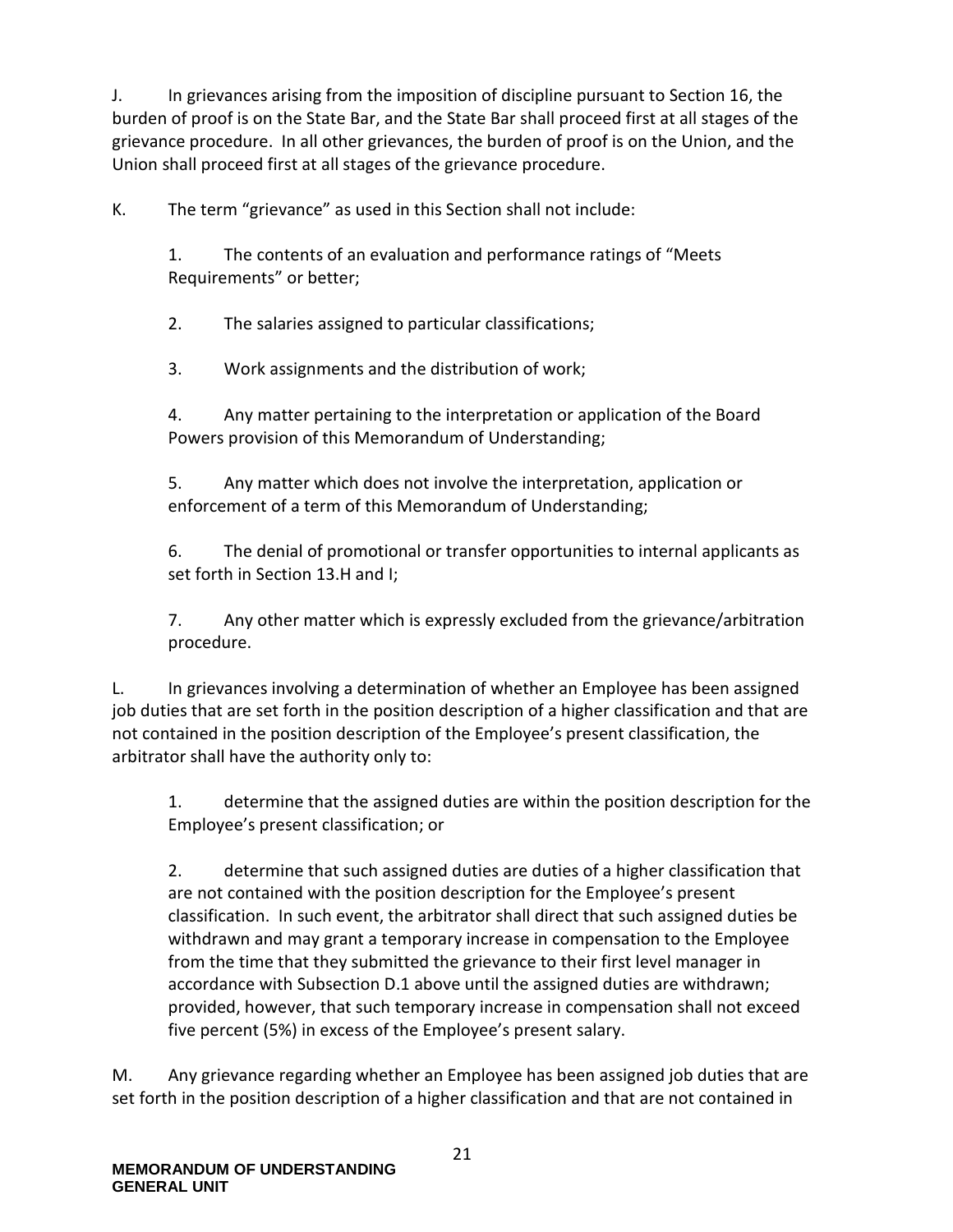the position description of the Employee's present classification shall be deemed abandoned unless initiated within 30 calendar days of receiving the assignment.

N. A grievance shall be deemed abandoned unless initiated and appealed within the time limits specified in this Section. Time limits provided for in this Section may be extended or waived only by mutual agreement.

O. An Employee who has been dismissed, involuntarily demoted or suspended without pay as a result of the proceedings set forth in Subsection 16.E or who has been suspended pursuant to Subsection 16.F, and who wishes to seek review of such action, shall file a written grievance (as set forth in Step I) under Step II of the Grievance Section and proceed under the provisions of Step II; provided, however, that, if the proceedings set forth in Subsection 16.E. or F were conducted by the Employee's Office Director, such grievances shall be filed directly in Step III of the Grievance Section. In order to be valid, such grievance must be filed in the appropriate step within ten (10) working days of the conclusion of the proceedings set forth in Subsections 16.E or F.

P. Grievances regarding the imposition of discipline other than dismissal, involuntary demotion or suspension without pay shall be initiated under Step I of the Grievance Section.

Q. Grievances regarding the issuance of a written warning shall be reviewed only up to Step III of the grievance process, and shall not be submitted to Arbitration.

# <span id="page-25-0"></span>**SECTION 18. EMPLOYMENT STATUS**

A. For the purposes of this Memorandum of Understanding, an Employee's employment status shall be: regular full-time; regular part-time; or casual.

B. Regular full-time status designates an Employee who is employed on a continuous full-time basis, i.e., at least forty (40) hours per week for Employees in the General Unit.

C. Regular part-time status designates an Employee who is employed on a regular and continuous basis but whose actual work schedule is less than full-time.

The State Bar shall consider requests submitted by regular full-time Employees who have been employed for at least one year to convert to part-time work schedules of no less than twenty (20) hours per week under the following conditions:

1. Conversion to part-time status shall be approved only for compelling reasons such as family care, recovery from injury or illness, special advanced education in order to qualify for other State Bar positions, or for other urgent personal reasons.

2. At least one full-time Employee in each Group, collectively counting Employees in both bargaining units, shall be permitted to convert to a part-time work schedule at a time.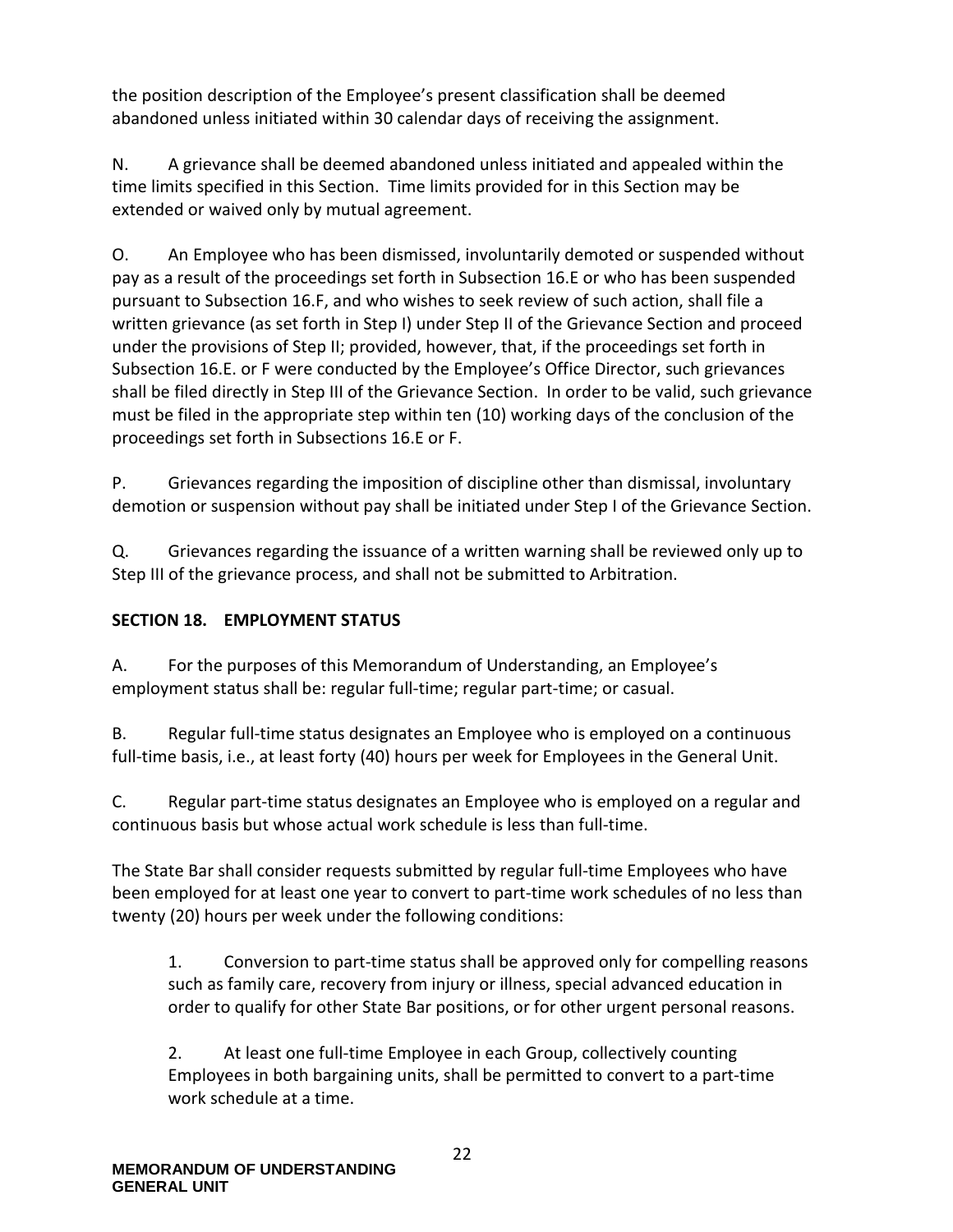3. Conversion to part-time status shall in all instances be temporary and shall not exceed six months' duration. Extensions beyond six months may be considered in instances when no other full-time Employee within the relevant Group seeks conversion to a part-time schedule.

4. Wages paid to part-time Employees under this Section will be prorated to reflect the percentage that their part-time schedule is to a full-time work schedule. Part-time Employees under this Section shall be entitled to insurance benefits consistent with Section 34 of this Memorandum of Understanding.

5. Accumulation of and entitlement to other benefits shall be on a prorated basis.

6. The granting or denial of a regular full-time Employee's request to convert to a part-time work schedule under this Section, or to extend said schedule beyond six months, shall be within the sole discretion of the Employee's Office Director, and shall not be subject to the grievance procedure.

D. Casual status designates an employee who is employed on a temporary or intermittent basis. Such person may be employed for a specific period or may be employed intermittently, as their services are required.

E. Individuals employed on regular full-time or regular part-time status shall be terminable at will during their initial probationary period. Individuals employed on casual status shall be terminable at will by the State Bar. Any such terminations shall not be subject to the grievance procedure.

F. Except as otherwise provided in Subsection I, a casual employee shall be terminated from employment with the State Bar on or before the completion of 1,000 hours of employment over the term of this Memorandum of Understanding unless they have applied and have been selected for a position as a regular full-time or regular part-time Employee. This Subsection F shall not apply where the casual employee is employed to replace a regular full-time or regular part-time Employee who is on a leave of absence, or on part-time status under Subsection C, above.

G. It is the intent of the State Bar from time to time to hire law clerks. A law clerk shall be defined as an individual who, at the time of hire, is currently enrolled in a law school accredited by either the American Bar Association or the State Bar of California, or has graduated from such accredited law school but has not passed the bar exam. It is the intent of the State Bar, in hiring such law clerks, to provide them with an opportunity to gain practical knowledge and experience in the law while pursuing their legal education and/or seeking admission to the practice of law.

H. The parties hereby acknowledge and agree that notwithstanding any other provision of this Section and this Memorandum of Understanding, those individuals hired as law clerks shall not have permanent positions with the State Bar and their entitlement to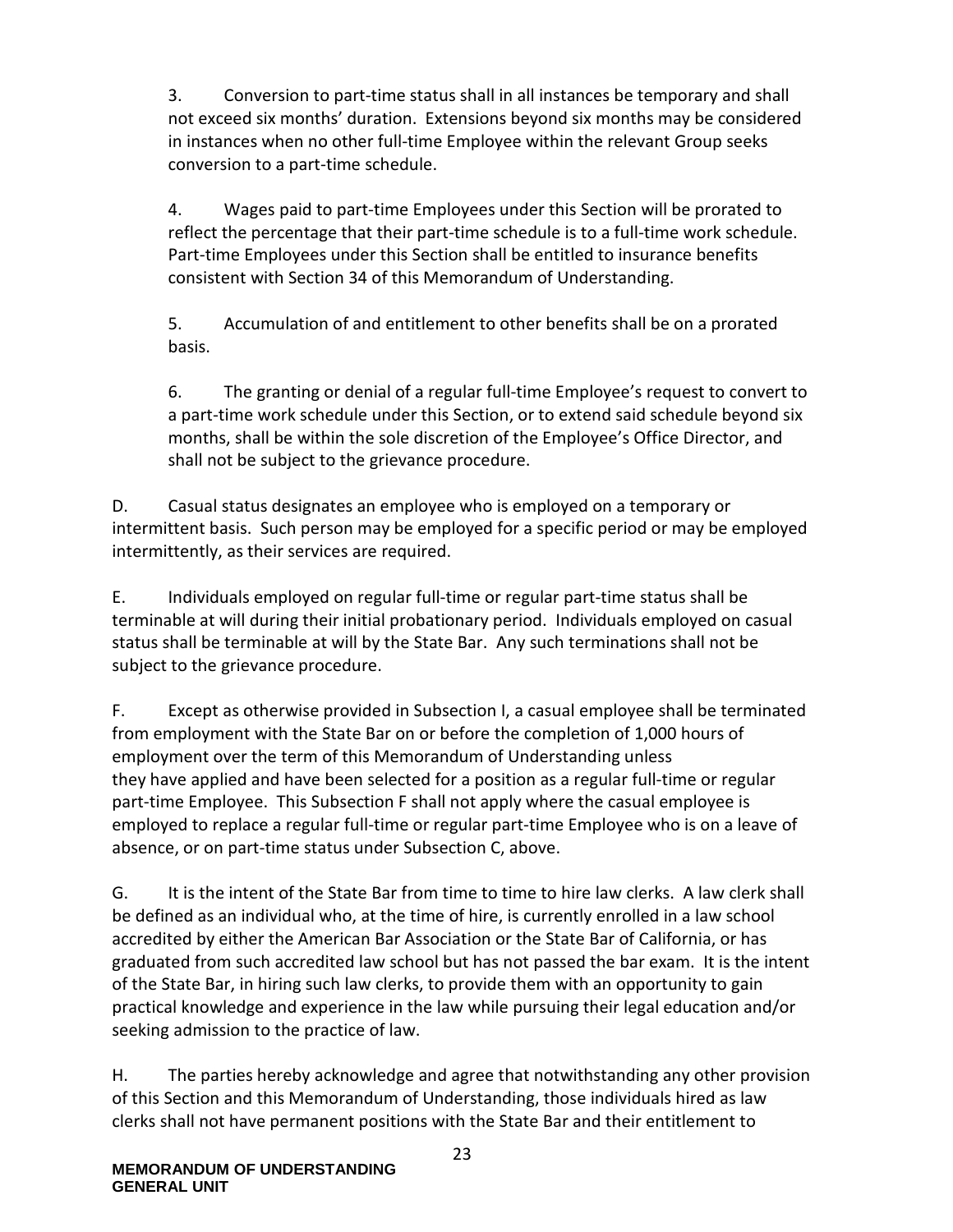benefits and terms of employment shall be governed exclusively by Subsections G, H and I.

I. During the first 1,000 hours of their employment, individuals employed as law clerks shall be terminable at will and shall not be entitled to any of the benefits provided to regular full-time or regular part-time Employees under this Memorandum of Understanding. If, in its sole discretion, the State Bar determines to retain a law clerk after the completion of 1,000 hours, the law clerk shall be converted to regular full-time or regular part-time status and shall immediately receive applicable relevant fringe benefits on a prospective basis. Upon conversion, the law clerk shall become entitled to the benefits conferred by this Memorandum of Understanding. In no event shall any law clerk be employed by the State Bar for a period in excess of thirty-six (36) months.

J. No vacant position covered by this Memorandum of Understanding shall be filled by agency temporary employees for more than ninety (90) days. In the event that the State Bar notifies the Union that it is actively recruiting for the position occupied by the agency temporary employee, this period shall be extended to one hundred and eighty (180) days. This Subsection J shall not apply where the temporary agency employee is employed to replace a regular full-time or regular part-time Employee who is on a leave of absence. The State Bar shall continue to provide to the Union a weekly report identifying all temporary workers assigned to work at the State Bar. Such weekly reports shall contain position control numbers ("PCNs") whenever temporary workers are filling a vacant job position. No PCNs will be reported when temporary workers are assigned to special projects or perform overflow work.

# <span id="page-27-0"></span>**SECTION 19. HOURS OF EMPLOYMENT**

A. The normal working hours for the offices of the State Bar shall extend from 7:00 a.m. until 7:00 p.m.

B. The Calendar Day is defined as the 24-hour period beginning 12:01 a.m. and ending the following evening at 12:00 midnight.

C. The Individual Workday is defined as that period of time an Employee works during the Calendar Day, normally a period of eight (8) hours.

Where practicable, the State Bar shall make a reasonable accommodation regarding the starting time of an Employee in the General Unit on a workday immediately following a workday on which the Employee was required to attend or to travel from a State Bar hearing, meeting or other official function after 8:30 p.m.

D. The Calendar Week is defined as the period of 168 hours beginning on Monday at 12:01 a.m. and ending 12:00 midnight the following Sunday.

E. The Individual Workweek is defined as those five Individual Workdays that an Employee is scheduled to work during the Calendar Week, normally a period of forty (40) hours.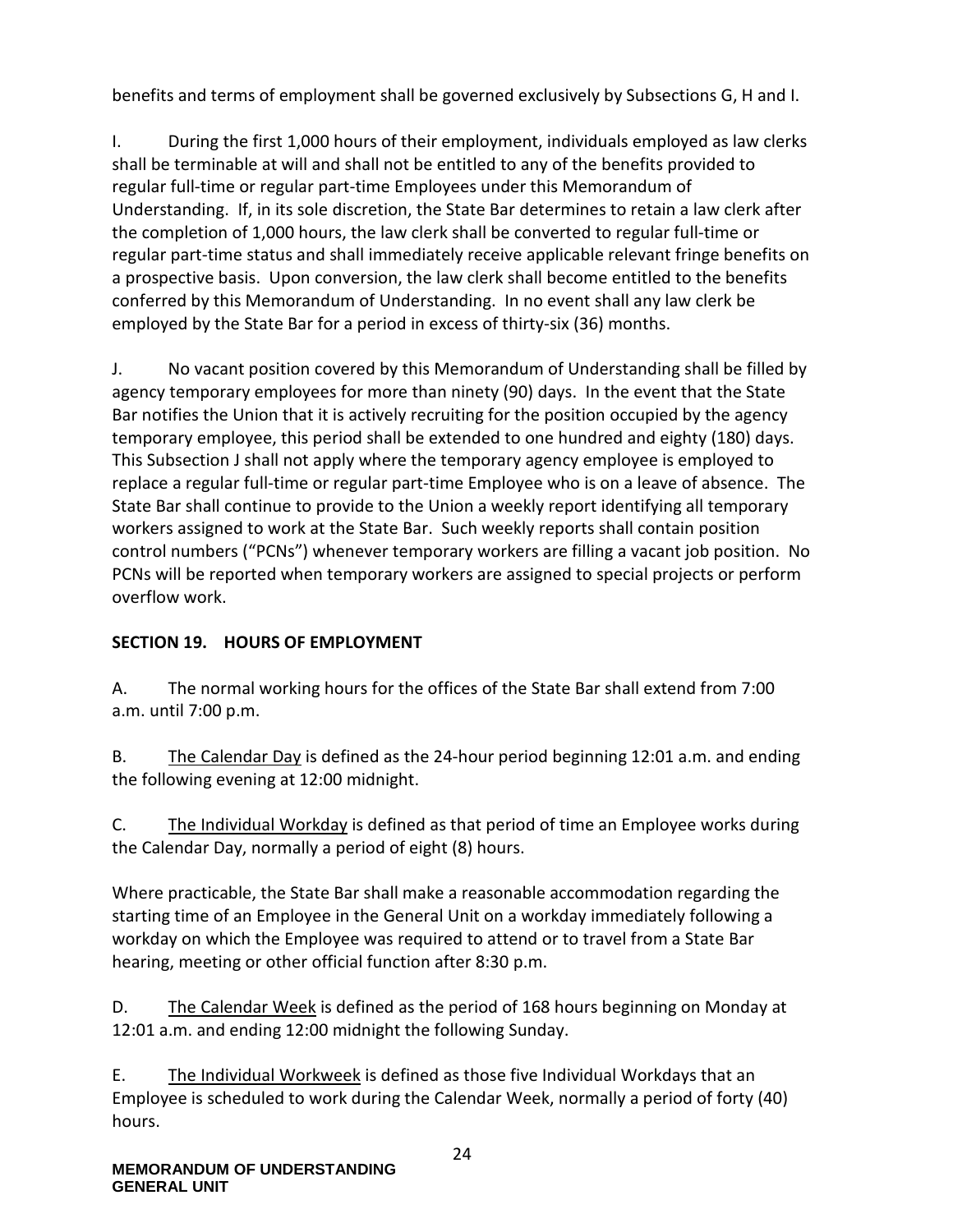F. Non-Exempt Employees shall be entitled to a fifteen (15) minute paid rest period during each half-day and shall have the option of selecting either a thirty (30) minute, fortyfive (45) minute, or a one (1) hour unpaid lunch period as part of their regular work schedule. Employees shall choose the length of their lunch period by either July 10, 2020, or their first day of employment, whichever is later. Variations to an Employee's scheduled lunch period shall be addressed through the make-up time provision in Section 20.E.8, approved by the direct supervisor, or shall be treated as tardiness or an unapproved absence if that variation was not approved in advance or is not otherwise excused by management. Lunch periods shall not be taken at the beginning or end of the workday.

G. The State Bar, at its sole discretion, shall set reasonable work schedules with start and end times within the normal working hours. Such work schedules may include, but not be limited to, alternative work schedules such as part-time, compressed work week, job share, telecommuting, which, with the Employee's agreement, may alter the normal working hours. Participation in alternative work schedules is not an Employee benefit nor subject to the grievance procedure. It is entirely voluntary and either party (the Employee or the State Bar) may discontinue participation at any time for any reason.

H. In the event that an Employee believes a denial of their request to work on an alternative work schedule is inequitable or unreasonable, because access to the grievance procedure is not permitted under the MOUs, the Employee may discuss the matter with their immediate supervisor or first level manager. If the concern has not been resolved in a timely manner and to the Employee's satisfaction, the matter may be raised with higher management including the Chief Administrative Officer. The Employee will have the right to Union representation during any of the above discussions. This procedure is intended to be informal. Therefore, there is no requirement to reduce complaints or responses to writing, and the Employee or the Employee's supervisor or first level manager may skip steps in the above procedure. See Appendix C

### <span id="page-28-0"></span>**SECTION 20. OVERTIME/COMPENSATORY TIME**

A. It is the intent and the policy of the State Bar that overtime be kept to a minimum and that personnel planning and staffing be handled in such a way as to reflect this intent. However, in the conduct of the State Bar's business, it is reasonable to expect that overtime will be required from time to time. Therefore, when an Employee must necessarily work beyond the individual workweek, the provisions outlined below will apply.

B. EXEMPT EMPLOYEES. An Exempt Employee is any individual employed by the State Bar in a bona fide executive, professional or administrative capacity as those terms are defined in the Fair Labor Standards Act. As set forth in Appendix G, Exempt Employees are not eligible for overtime compensation.

C. Exempt Employee absences, including absences of less than one day, are governed by Appendices E and G.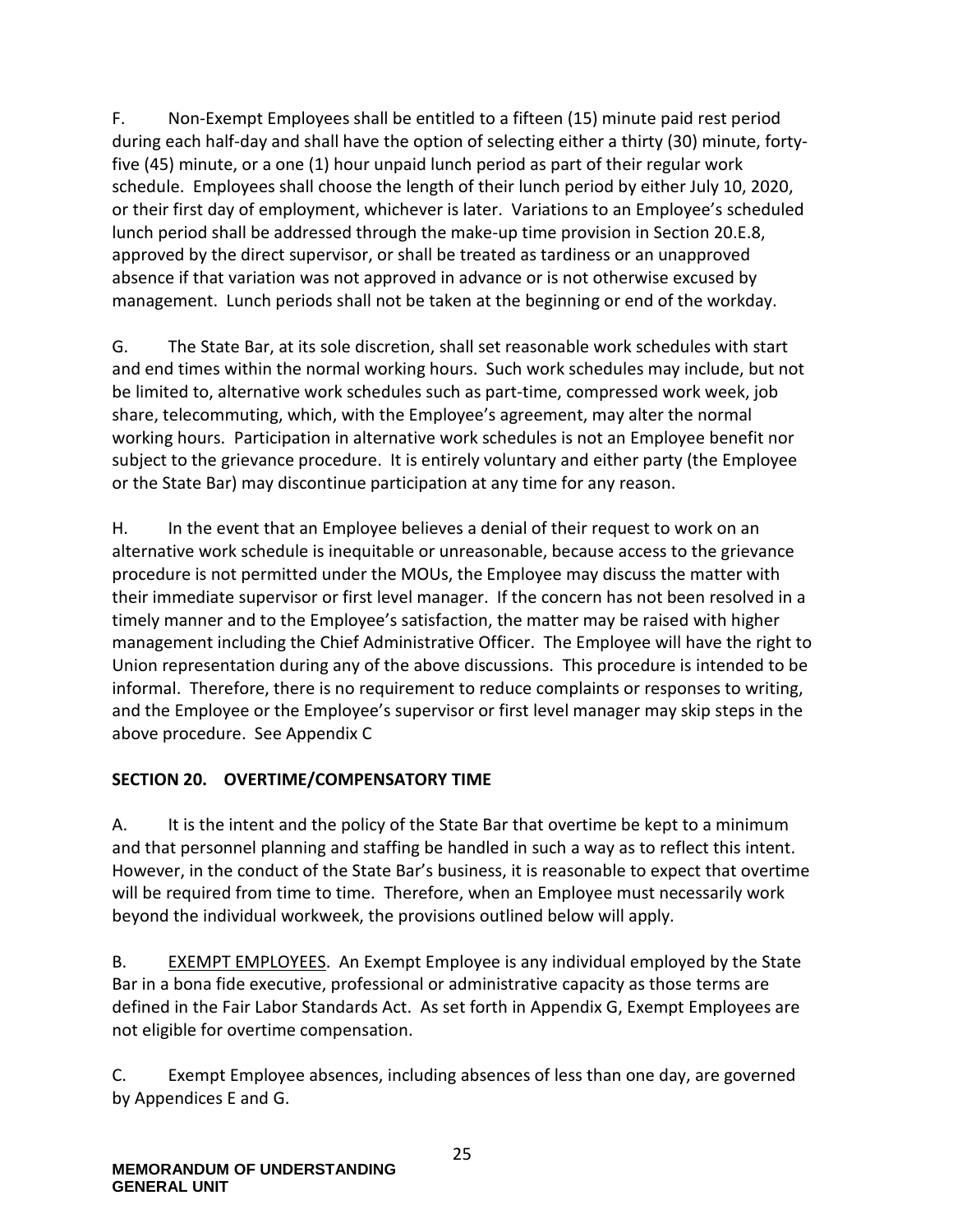D. NON-EXEMPT EMPLOYEES. A Non-Exempt Employee is any individual employed by the State Bar to perform duties that are not executive, professional or administrative in nature as those terms are defined in the Fair Labor Standards Act. Non-Exempt Employees are eligible for overtime pay as follows:

1. Time and One-Half Overtime: Chargeable time worked in excess of eight (8) hours during the Calendar Day or forty (40) hours during the Calendar Week will be paid at one and one-half (1-1/2) times the Employee's Applicable Rate of Pay, as defined in Section 20.E.7, below.

2. Double Time: Time worked on the seventh consecutive day of a Calendar Week will be paid at two (2) times the Employee's Applicable Rate of Pay.

3. Chargeable Time is defined as (1) all hours actually worked during the Calendar Week, (2) paid holidays, (3) jury duty, (4) military leave, and (5) paid sick leave, which is taken because of the Employee's illness.

4. Non-chargeable Time is defined as paid time-off during a Calendar Week not included in the forty (40) hour requirement for overtime payment. Non-chargeable time includes, but is not limited to, paid sick leave, which is not taken because of the Employee's own illness, paid personal leave, vacation and bereavement leave.

5. Authorization of Overtime: The Employee must obtain the authorization of their immediate supervisor/manager prior to working any time in excess of the Individual Workweek or the Individual Workday. Thereafter, in order to attest to the accuracy and validity of such overtime, the immediate supervisor/manager must sign the Employee's time card.

6. Unauthorized Overtime: There shall be no unauthorized overtime permitted under any circumstances.

7. Applicable Rate of Pay is defined as the greater of either (a) a non-exempt Employee's straight time hourly rate as of the last pay period in 2017 or (b) a nonexempt Employee's straight time hourly rate in effect when the overtime Chargeable Time was worked by the non-exempt Employee.

8. With the approval of their immediate supervisor, a non-exempt Employee may make up, up to four (4) hours per pay period for occasional absences from work. The time must be made up within the same workweek of the absence. Supervisor approval must be obtained prior to the scheduling or working of make-up time. Approval of such requests shall not be unreasonably denied by supervisors. Employees will not make such requests excessively. Time made up under this provision shall not constitute overtime under this Section.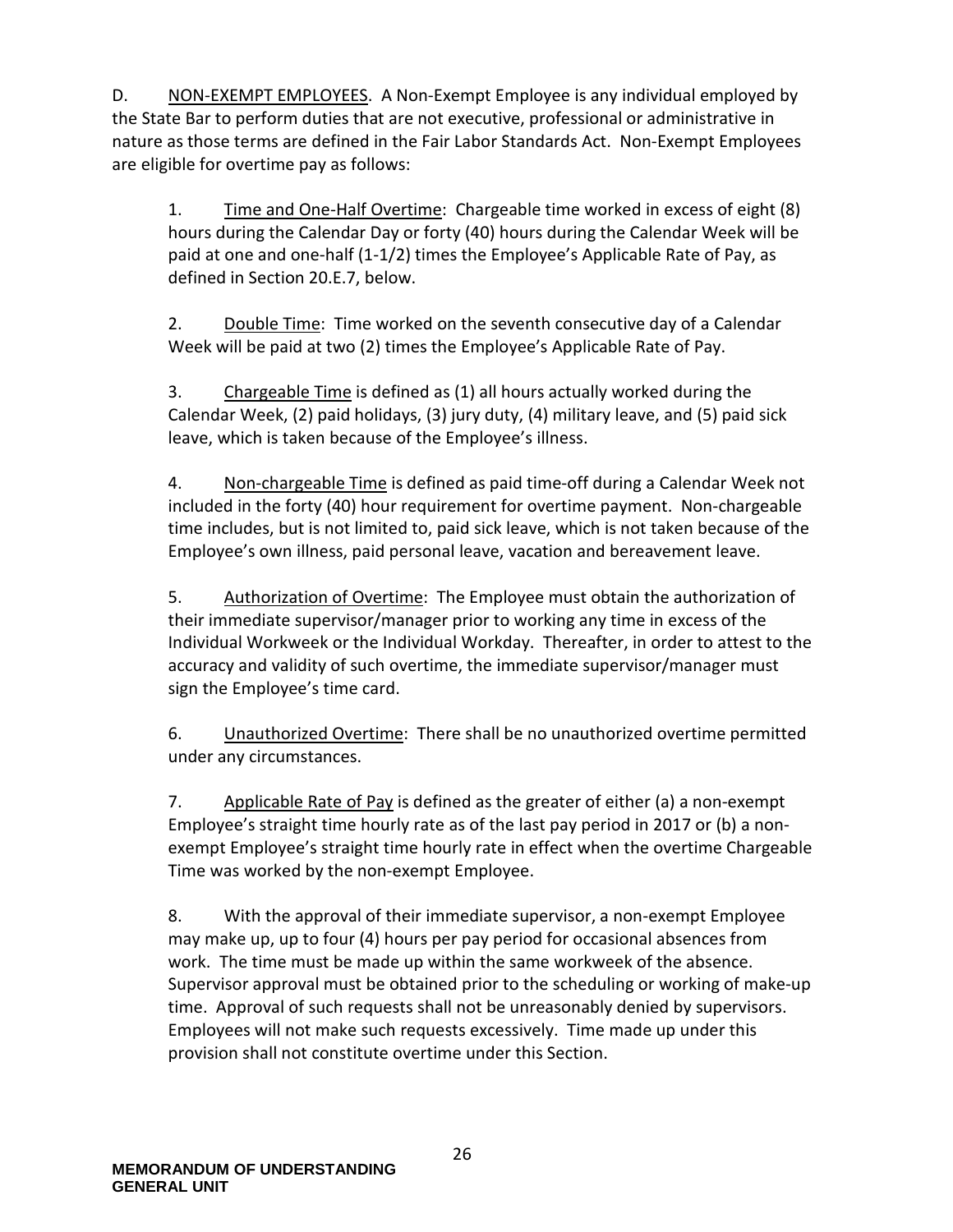### <span id="page-30-0"></span>**SECTION 21. OUTSIDE EMPLOYMENT**

An Employee may engage in outside employment so long as prior written approval is given by the Employee's Office Director and such employment neither conflicts with the performance of the Employee's duties nor presents an actual or substantial potential conflict of interest for the Employee or the State Bar. Employer approval will not be unreasonably denied.

### <span id="page-30-1"></span>**SECTION 22. WAGES AND CLASSIFICATIONS**

A. The job classifications and associated salary ranges covered by this Memorandum of Understanding shall be as set forth in Appendix B attached hereto and made a part hereof.

B. The general rule is that the State Bar will offer newly hired Employees starting salaries at the minimum of the applicable salary ranges for the vacant positions they will be occupying. The State Bar has the discretion to deviate from this general rule under the following circumstances:

1. An applicant has, in the judgment of the State Bar, exceptional qualifications (such as advanced education, job experience, licensure/certification or special skills that the State Bar deems relevant for a vacancy); or

2. Recruitment difficulties in the job classification to which the applicant is being hired; or

3. A former State Bar Employee returning to the State Bar into a position they previously held.

The State Bar shall provide the Union with a monthly statement listing the names of all Employees that have been newly hired at above the minimum salary for their job classification, the dates of hire, their starting salaries, and a brief statement identifying the circumstances supporting deviating from the general rule. If the hire above minimum salary is based on advanced education, the statement shall specify the school, the type of degree, and the minimum education level (for the job description hired into). If the hire above minimum salary is based on years of experience, the statement shall specify the number of years of experience above the minimum required for the job description and the nature of that work experience. If the circumstances are based on licensure/certification or special skills, the statement shall specify the type of license or special skill.

The State Bar's decision to hire at above minimum of the applicable salary range shall not be subject to the grievance process. However, the State Bar's failure to provide the abovedescribed monthly reports of those hired at above the minimum shall be subject to the grievance process. No other aspect of Section 22.B shall be subject to the grievance process.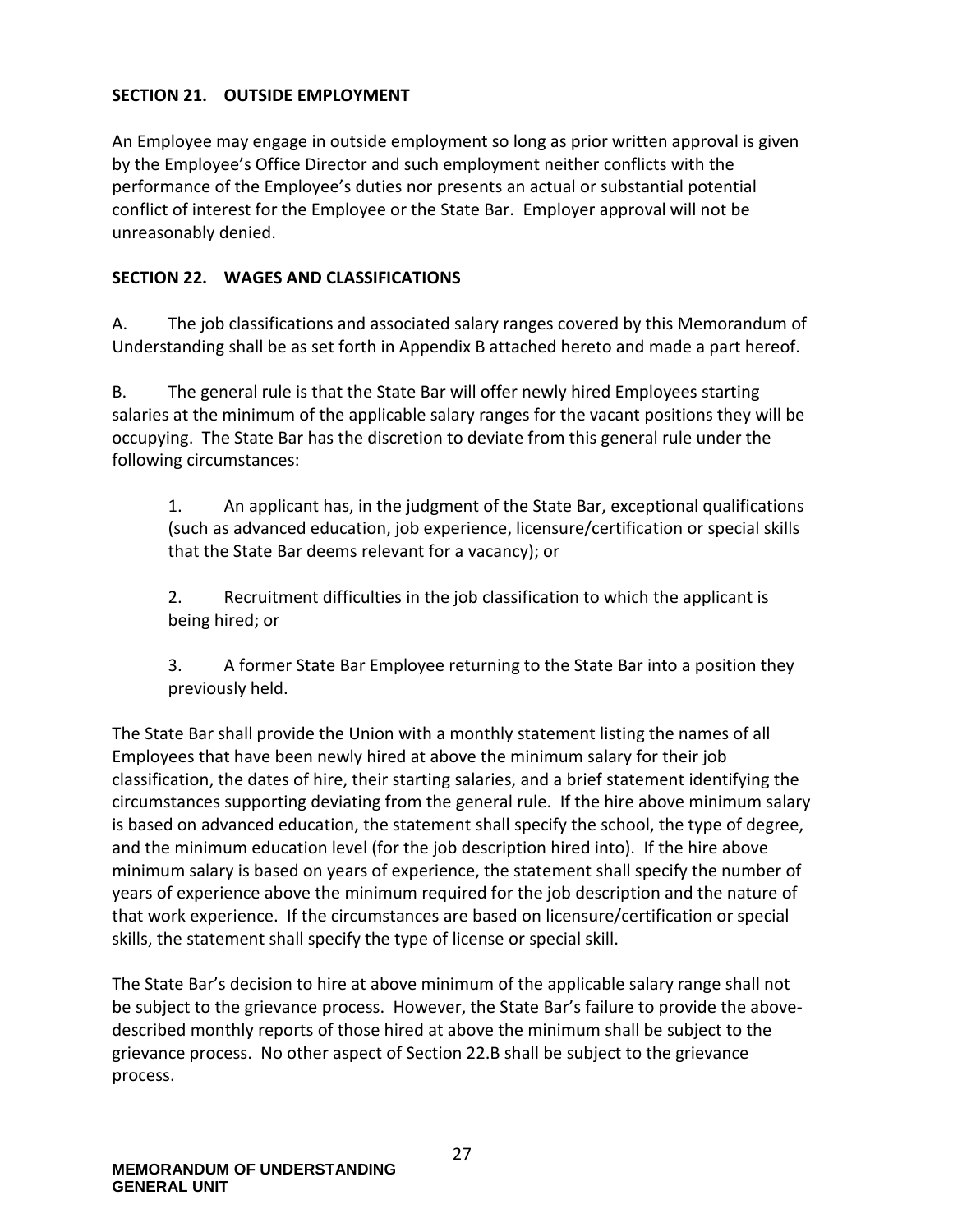C. Employees are working "out-of-class" when they spend a majority (i.e., more than fifty percent [50%]) of their time over the course of at least two (2) consecutive work weeks performing duties and responsibilities associated with a higher level existing classification that do not overlap with the job classifications said Employees hold.

Training and Development assignments are not deemed out-of-class work.

For purposes of this section, a job classification is at a "higher level" if its salary range has a higher maximum salary than the salary range of the classification said Employee holds.

1. When Employees are assigned out-of-class work, they shall be paid a pay differential for out-of-class work equal to the minimum salary of in the salary range of that higher level position, or five percent (5%) in excess of their current State Bar salary, whichever is greater.

2. Out-of-class work may be discontinued by Offices at any time; however, Offices may not rotate Employees in and out of out-of-class assignments to avoid payment of out-of-class compensation.

3. No position covered by this Memorandum of Understanding shall remain unposted for more than sixty (60) days while filled on an acting basis. In no event shall the position continue to be filled on an acting basis for more than six (6) months. In the event that the State Bar and Union disagree on whether Employees are performing out-of-class work, these time periods regarding posting of positions or the filling of positions on an acting basis shall run from the date the State Bar and the Union agree, during the grievance process, that the out-of-class work is being performed or from the date of an arbitral award finding that out-of-class work occurred. The time period regarding the posting of positions or the filling of positions shall not apply when out-of-class work is being performed due to a leave of absence of Employees holding higher level job classifications.

4. Out-of-class pay shall not be considered as part of an Employees' base pay when computing the rate due upon promotion to a higher level, as set forth in Section 22.J, below.

5. Employees who believe they are working out-of-class without additional compensation may file a grievance.

6. The only remedy that shall be available is retroactive pay for out-of-class work. Said pay shall be limited to out-of-class work performed (a) during the one (1) year calendar period before the Employee's grievance was filed; and (b) the time between when the grievance was filed and finally resolved by either an informal agreement or under the grievance process. Thus, Arbitrators may only have the authority to determine whether grievants are working out-of-class and if so, the amount of out-of-class compensation they are owed. Arbitrators shall have no authority to order reclassification of grievants' positions or discontinuance of out-of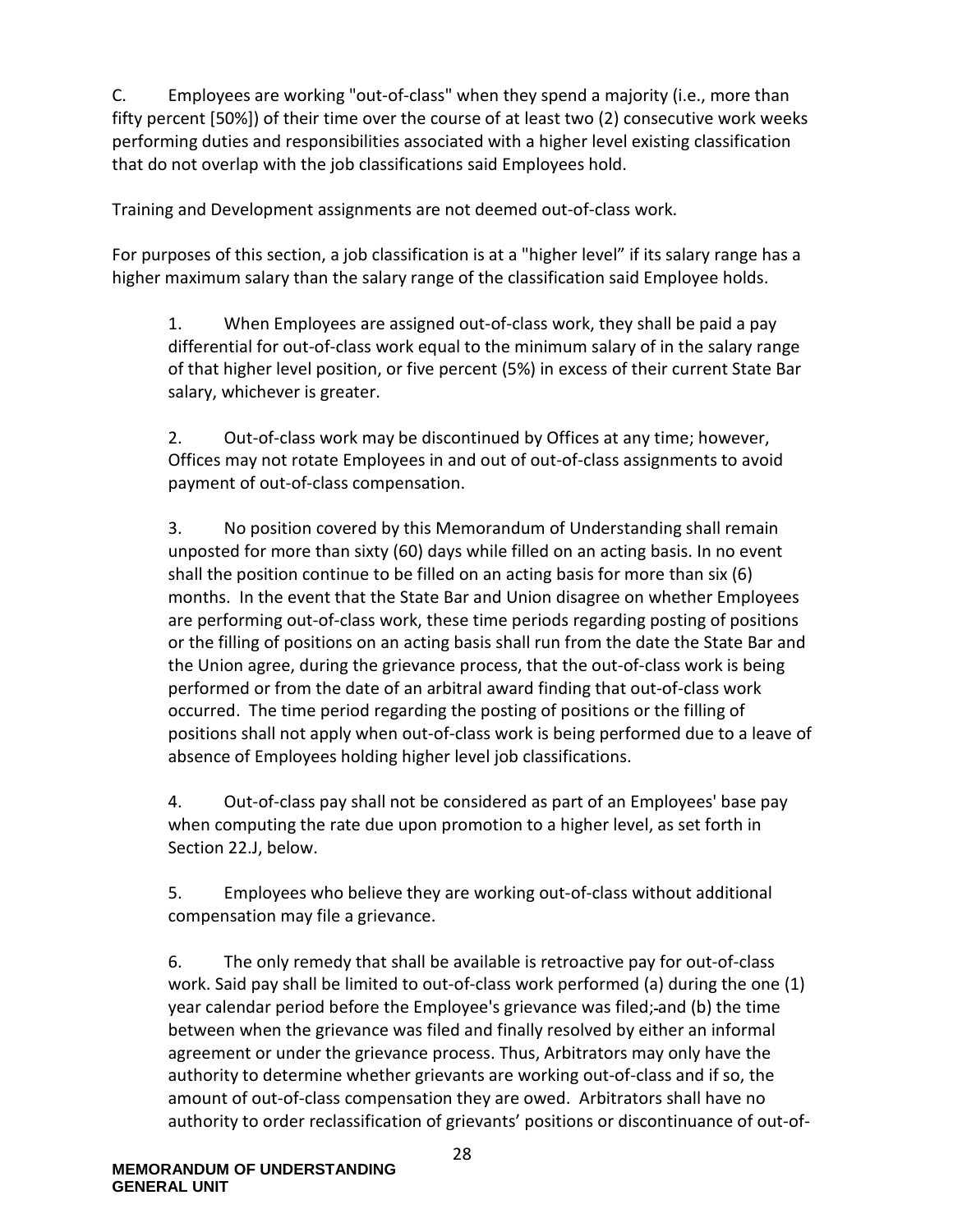class work assignments.

7. This Subsection shall not apply to Employees assigned to work or who perform work in job classifications that have a maximum salary to its salary range that is lower than said Employees' official job classification.

D. Employees shall receive the following salary adjustments:

1. On January 1, 2021, all salary range minimums and maximums for State Bar job classifications shall be adjusted upward by 2%. All salary ranges adjusted by this 2% are reflected in Appendix B-2. Beginning January 1, 2021, all Employees shall receive 2% salary increases, except that no Employee may receive a salary increase that exceeds the maximum of their adjusted salary range.

2. On January 1, 2022, all salary range minimums and maximums for State Bar job classifications shall be adjusted upward by 1%. All salary ranges adjusted by this 1% are reflected in Appendix B-3. Beginning January 1, 2022, all Employees shall receive 1% salary increases, except that no Employee may receive a salary increase that exceeds the maximum of their adjusted salary range.

3. The State Bar will grant Employees regular merit salary increases for satisfactory performance. To effectuate this, effective on the Employee anniversary dates in 2020 and after, and assuming a "Meets Requirements" or better overall performance rating on annual performance evaluations, Employees shall be granted a 5% increase to their salaries, except that any such increase shall be capped if it would cause the Employee's salary to exceed the maximum of their job classification's salary range.

E. Employees shall receive no less than the minimum of the salary range for the job classification in which they are being employed, as reflected in Appendix B.

F. Except as set forth in Section 20.G, below, in no event shall an Employee receive a salary, salary increase, lump sum, or bonus in excess of the maximum of the salary range for the job classification in which they are employed.

G. Employees may receive wages in excess of the maximum of the salary range for their position in the following instances:

1. Any Employee who has a salary that exceeds the current maximum salary of their job classification, due to terms of prior Memoranda of Understanding or prior applications of Subsections 22.G.2 or 22.G.3, are considered "red circled." A redcircled Employee shall receive no future salary adjustment unless Subsections 22.G.2 or 22.G.3 apply.

2. If a red-circled Employee is granted a promotion to a job classification with a higher salary range, but their red-circled salary still exceeds the salary maximum for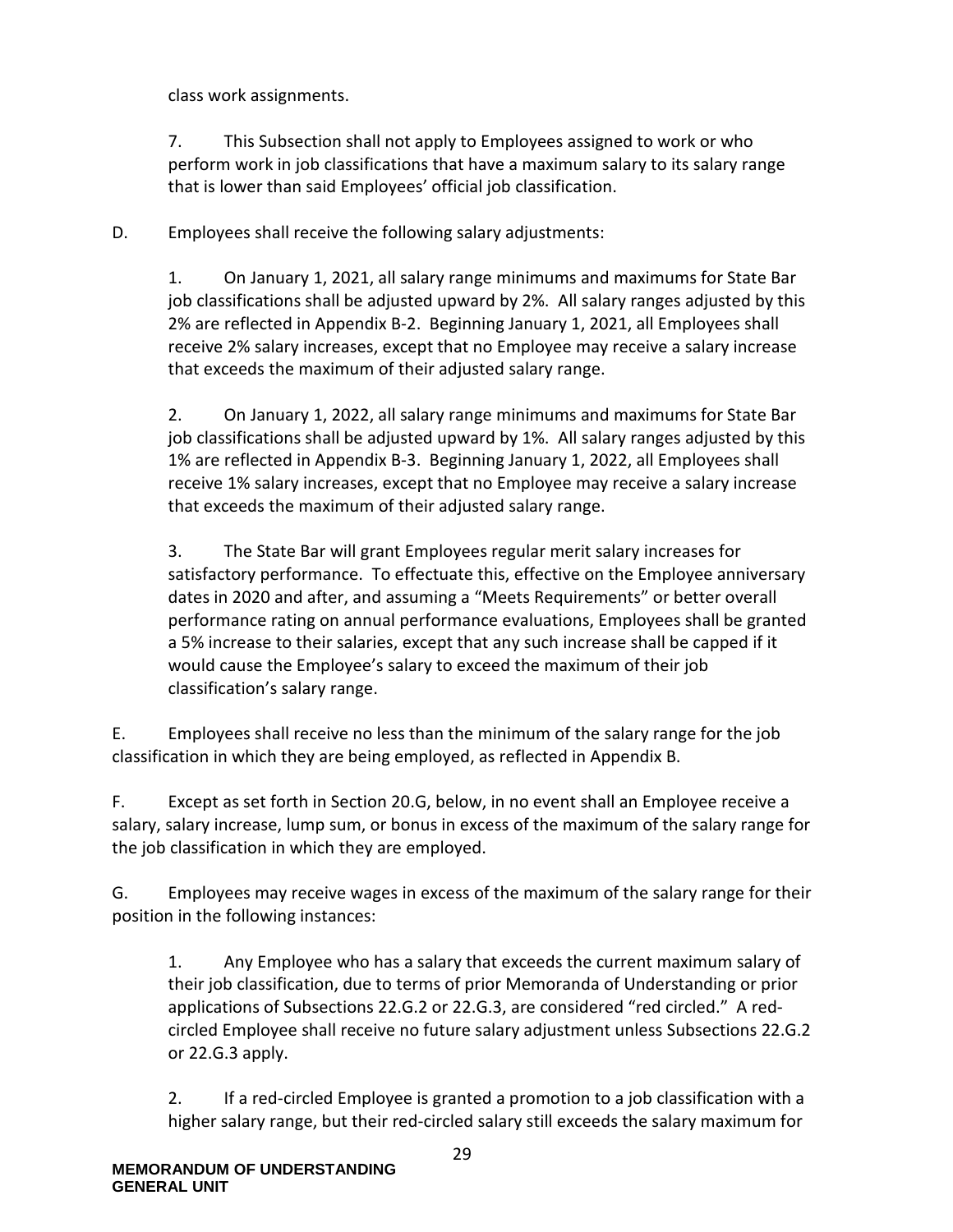the promotional position, that Employee shall receive a 5% salary increase at the time of the promotion.

3. Every Employee who expressly has and routinely exercises supervisory authority over subordinate Employees shall earn at least a 5% wage differential over their highest paid subordinate Employee. This standard applies even when a supervising Employee is red-circled.

H. Each Employee shall receive an annual written performance evaluation from their first level manager on or about the anniversary date of their employment in their current position. Only performance issues within the given evaluation period may be mentioned in the performance evaluation. An overall rating of "Exceeds Requirements" shall be available to Employees who exceed requirements.

I. An Employee who transfers or is promoted to another job classification shall receive an interim performance evaluation from their former first level manager on or about the effective date of their promotion or transfer. On transfers, the interim performance evaluation will not result in any pay increase or change in anniversary date.

J. An Employee who is promoted to a position in a job classification with a salary range that is at least 5% higher than their prior position, shall receive a salary increase of not less than five percent (5%). If an Employee is promoted to a position that has a salary range that is less than five percent (5%) higher than their prior position, the Employee shall be placed within the salary range for their new position proportionally equivalent to the Employee's placement within the salary range of their prior position. For example, if this Employee was at the midpoint of their prior salary range, they will be placed in the midpoint of the salary range of the Employee's new position. On promotions, the anniversary date shall thereafter be the anniversary date of the promotion.

K. The performance rating given to an Employee may only be reviewed in accordance with the following procedure:

1. An Employee who disagrees with their overall performance rating on a performance evaluation shall initially take up such disagreement with their first level manager or designee in an attempt to settle the matter on an informal basis. An Employee's disagreement with a performance rating of "Meets Requirements" shall not proceed beyond this stage.

2. Step I - If the Employee's disagreement with an overall performance rating of "Needs Improvement" is not satisfactorily resolved through informal discussion, the Employee may file a complaint at Step I of this Subsection.

Such complaints shall be reduced to writing by the Employee and the Union and submitted to the Employee's first level manager or designee. Such written statement of disagreement shall contain the following: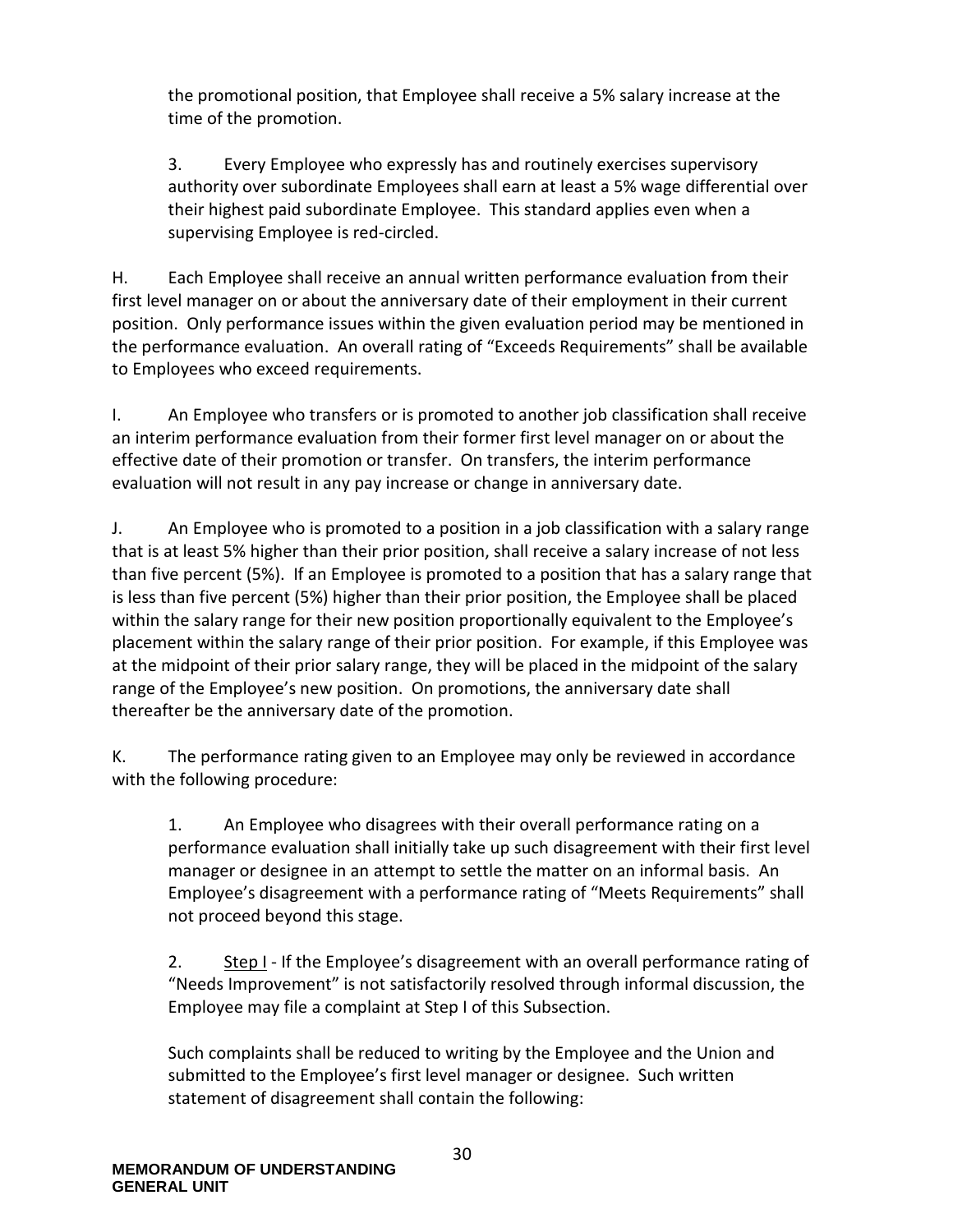- a. A clear statement of the matter(s) contained in the performance rating with which the Employee disagrees;
- b. The Employee's anniversary date;
- c. The date of the Employee's receipt of the evaluation containing their performance rating;
- d. The signature of the Employee;
- e. The signature of the Union Steward.

In order to be valid, the Employee's written statement of disagreement with their performance rating at Step I must include the aforementioned information and must be submitted to the first level manager or designee and also shall be submitted to the Chief Administrative Officer or designee within thirty (30) calendar days of the date of the Employee's receipt of their performance rating.

The first level manager or designee, the Employee and the Union Steward will meet within seven (7) working days of such submission.

A written response will be made by the first level manager or designee within seven (7) working days of such meeting.

3. Step II - If the Employee's disagreement with a performance rating of "Needs Improvement" is not satisfactorily settled at Step I and the Employee and the Union wish to proceed to Step II, a written request to proceed signed by the Employee and the Union Steward must be submitted to the Office Director involved or designee and also shall be submitted to the Chief Administrative Officer or designee within seven (7) working days after the Step I response is rendered.

The Office Director or designee, the Employee, and the Union Steward or Field Representative, will meet within seven (7) working days of such submission.

A written response will be made by the Office Director or designee within seven (7) working days of such meeting.

4. Step III - If the Employee's disagreement with a performance rating of "Needs Improvement" is not satisfactorily settled at Step II, a request to proceed to Step III shall be reduced to writing, signed by the Employee involved and the Field Representative and submitted to the Chief Administrative Officer or designee within seven (7) working days after the Step II response is rendered.

The appropriate Office Director or designee, the Chief Administrative Officer or designee, the Employee and the Field Representative will meet within fifteen (15) working days of such submission.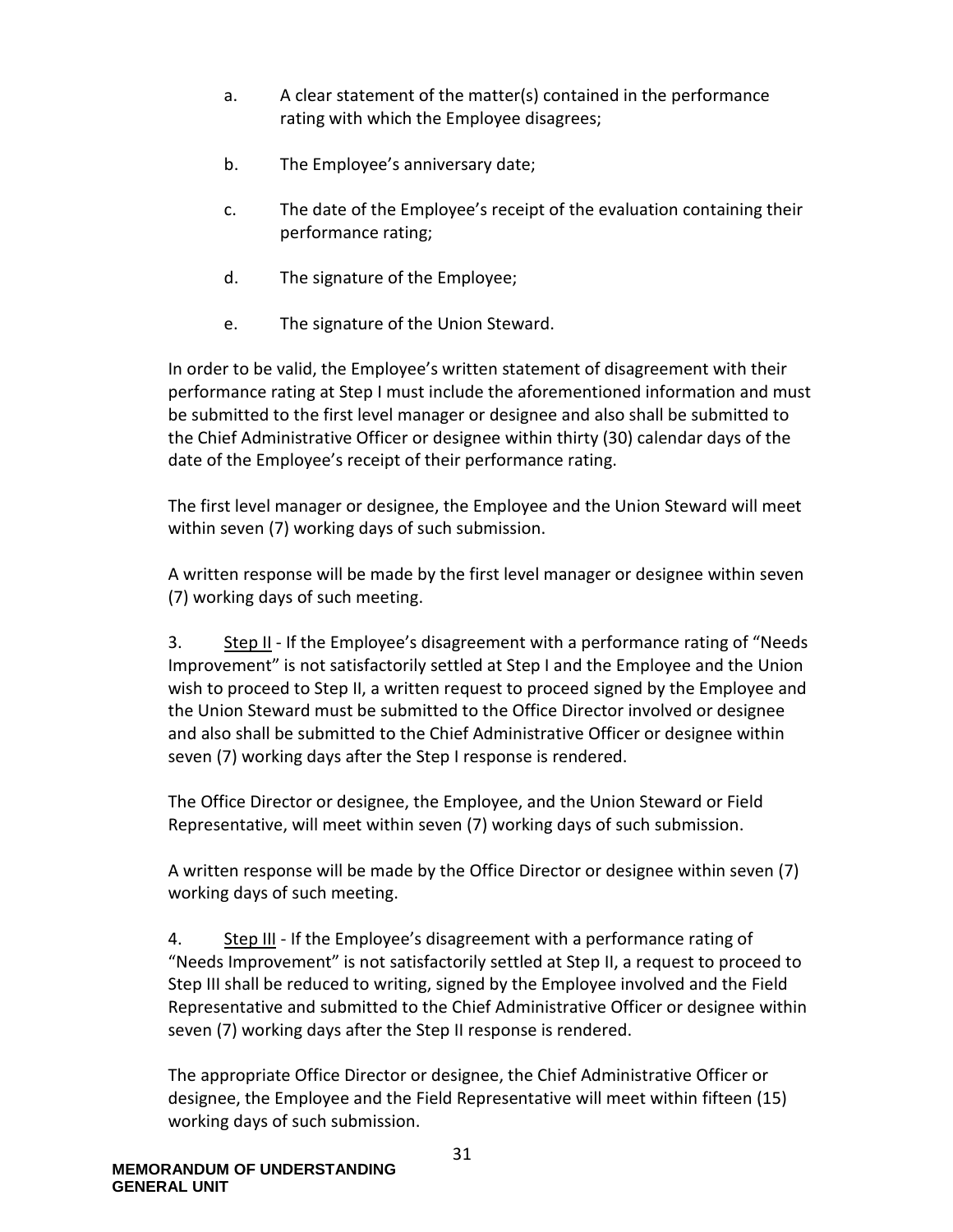A written response will be made by the appropriate Office Director or designee or Chief Administrative Officer or designee within ten (10) working days of such meeting.

5. Step IV - If the Employee's disagreement with a performance rating of "Needs Improvement" is not satisfactorily settled at Step III and the Employee and the Union wish to proceed to Step IV, the Employee and the Union may request review of the matter by an impartial arbitrator. Such written request shall be submitted, signed by the Employee and the Field Representative, to the Chief Administrative Officer or designee within ten (10) working days after the Step III written response is rendered.

6. The review of an Employee's performance rating by an impartial arbitrator pursuant to this Subsection shall proceed in the following manner:

a. Upon receipt of a written request for arbitration, the State Bar and the Union shall select a mutually agreeable, impartial arbitrator. In the event that the parties cannot agree on an impartial arbitrator within seven (7) working days after receipt of the written request for arbitration, either party may request the Federal Mediation and Conciliation Service to submit a list of nine (9) representative arbitrators. Each party may alternately scratch names from the list, the first scratch being selected by lot, and the person remaining after each party has scratched four (4) names shall be the arbitrator. It is the intent of the parties that the selection process shall be completed within thirty (30) calendar days of the receipt of the written request for arbitration.

b. The arbitrator shall hold a hearing in the manner provided by Code of Civil Procedure Sections 1282.2-1284. The arbitrator shall issue a written decision with findings of fact and conclusions of law.

c. The arbitrator's decision shall be final and binding upon the State Bar, the Union and the Employee.

d. The arbitrator shall have no power to add to, subtract from, or change any of the provisions of this Subsection or any other provision of the Memorandum of Understanding.

e. The fees and expenses incidental to the arbitration including the fees and expenses of the arbitrator and excluding attorneys' fees and costs shall be borne equally by the parties.

f. The arbitrator shall have the authority only to determine whether the State Bar has been arbitrary, capricious or discriminatory in its conduct of the Employee's performance evaluation.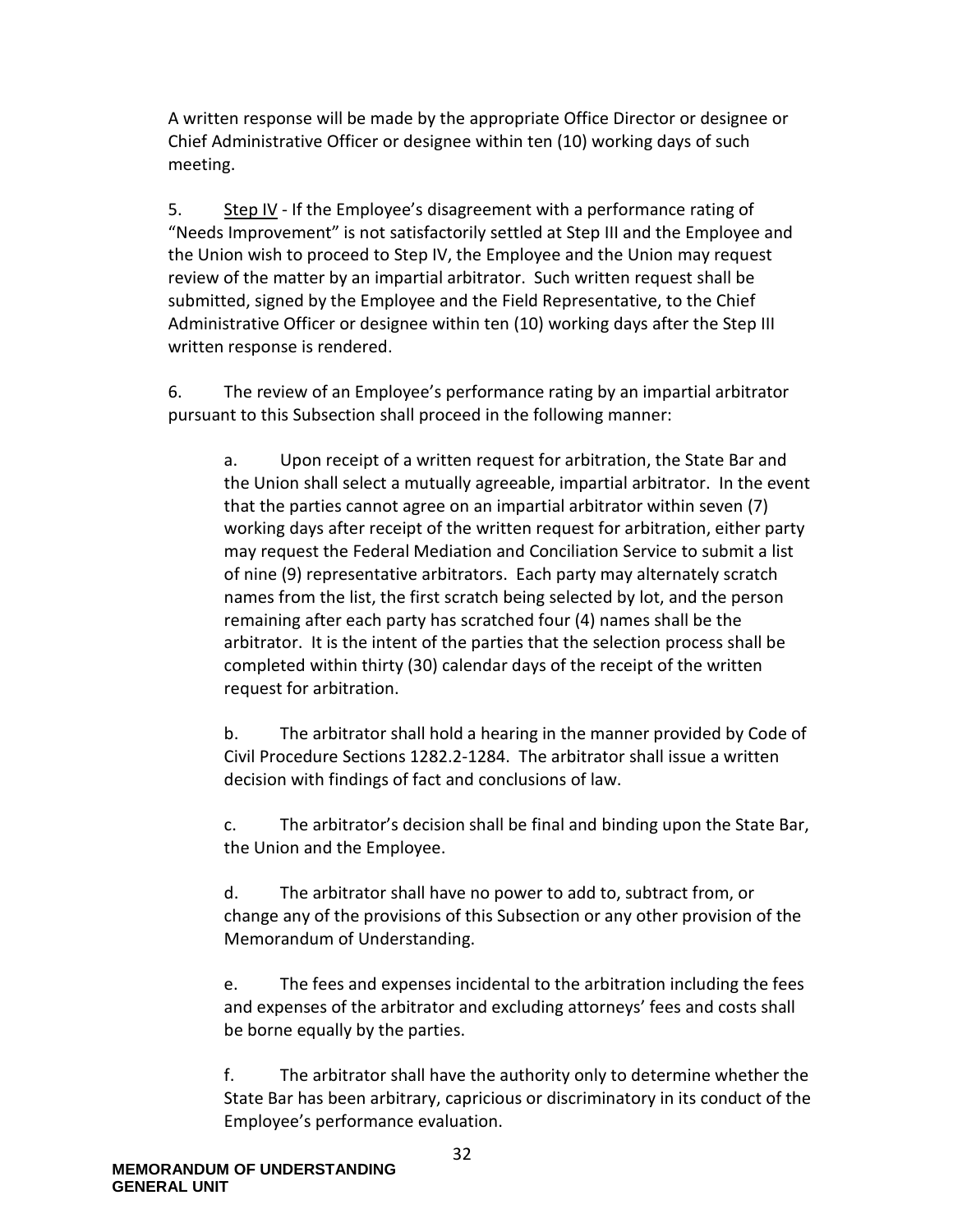g. The arbitrator shall have no power to independently evaluate an Employee's performance.

7. The review procedure set forth in this Subsection shall constitute the sole means by which an Employee may obtain review of their performance rating.

8. Any dispute regarding an Employee's performance rating shall be deemed abandoned unless initiated and appealed within the time limits specified in this Subsection. The time limits provided for in this Subsection may be extended or waived only by mutual agreement in writing between the State Bar and the Union.

L. Paydays shall be bi-weekly on alternating Fridays. If a payday falls on a holiday, the payday shall occur on the preceding workday.

M. Copies of written descriptions of the job classifications identified in Appendix B shall be made available to the Union and/or Employee upon request. Copies of new or modified job descriptions shall be forwarded to the Union and shall be provided to affected Employees.

N. The State Bar shall comply with all provisions of the Meyers-Milias-Brown Act regarding designation of Management and Confidential Employees.

O. An Employee who is appointed to temporarily fill a position with a higher salary range shall be paid a differential equal to the minimum salary in the salary range of that temporary position, or five percent (5%) in excess of their current State Bar salary, whichever is greater, during the period of time that they are temporarily filling such position provided that they are performing all of the major tasks and responsibilities of that temporary job classification. This Subsection shall not apply to an Employee who is appointed to temporarily fill a position with the same or lower salary range than their current position. No position covered by this Memorandum of Understanding shall remain unposted for more than sixty (60) days while filled on an acting basis. In no event shall the position continue to be filled on an acting basis for more than six (6) months.

P. Employees shall be eligible for a bilingual differential as follows:

Once an Employee has passed the certification requirements designated by Human Resources demonstrating ability in a language in addition to English, they will be placed on the State Bar's Bilingual List. Employees on this list will be eligible for rotational bilingual assignments. If an Employee has passed the verbal certification requirement, they will be eligible for a \$45 differential for each biweekly pay period they are approved to receive rotational bilingual assignments. If an Employee has passed the verbal and written certification requirements, they will be eligible for a \$90 differential for each biweekly pay period they are approved to receive rotational bilingual assignments. Employees receiving bilingual pay must perform translations or interpreting services upon the request of their managers. All Employees in the Public Service Representative classification will receive a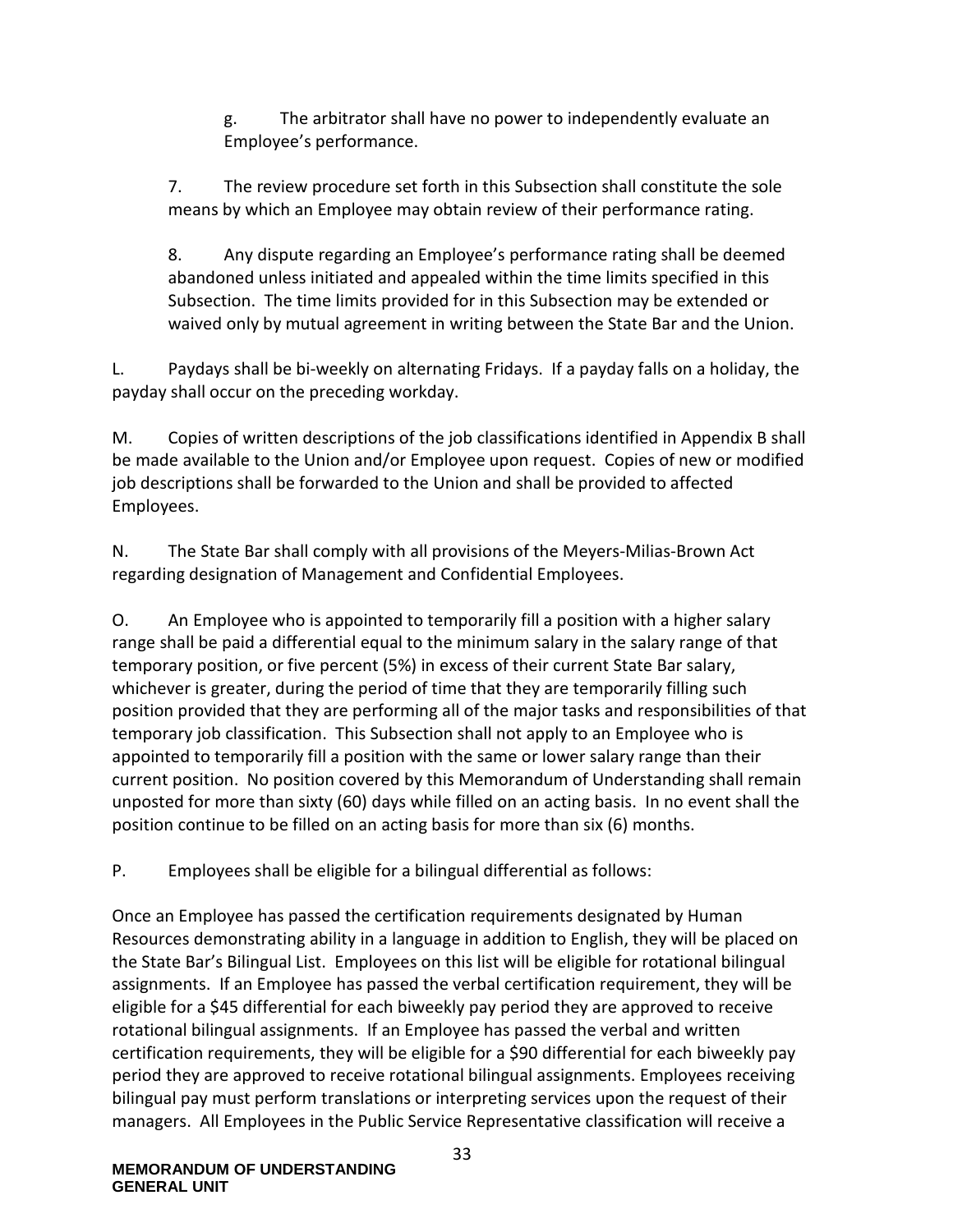\$90 differential for each biweekly pay period upon passing the verbal certification requirements. PSRs will not be eligible for any additional differential beyond the \$90 for passing the verbal exam.

## **SECTION 23. SUBSIDY FOR CERTAIN JOB RELATED LICENSES AND CERTIFICATIONS**

The State Bar will provide a maximum annual subsidy of \$250 for the following licenses and certifications:

- License to practice law, from the State Bar of California;
- Private Investigator (PI) License from the California Bureau of Security and Investigative Services;
- Clinical Social Worker License (LCSW) from the California Board of Behavioral Sciences;
- Certified Fraud Examiner (CFE) Certification from the Association of Certified Fraud Examiners.

Employees wishing to receive all or some of this annual subsidy must provide to the Office of Human Resources proof they hold one of the licenses or certifications listed above, an invoice of the annual fee they are assessed to hold the license or certificate, proof of payment of the annual fee, as well as a brief statement of how the license or certification is useful for their job position. Upon approval, Employees will be reimbursed, up to a total of \$250 per calendar year, per Employee, for the annual fees or dues associated with holding one of the above-listed licenses or certifications. Employees may request reimbursement of one or more of the above-listed licenses or certifications, but in no event will the State Bar subsidy exceed \$250 per Employee, per year. This shall apply for payments made for licenses and certifications in effect in 2020 or later.

## **SECTION 24. WORKING CONDITIONS**

A. The State Bar shall comply with all applicable local, state and federal laws regarding the health and safety of Employees.

B. The State Bar agrees that work assignments and the distribution of work insofar as practical will not be made in an inequitable and unreasonable manner. The Union agrees that work assignments and the distribution of work are solely the State Bar's prerogative and not subject to the grievance procedure.

C. In the event that an Employee believes their work assignment(s) to be inequitable or unreasonable because access to the grievance procedure is not permitted under the MOU, the Employee may discuss the matter with their immediate supervisor or first level manager. If the concern has not been resolved in a timely manner and to the Employee's satisfaction, the matter may be raised with higher management including their Office Director or the Chief Administrative Officer. The Employee will have the right to Union representation during any of the above discussions. This procedure is intended to be informal. Therefore, there is no requirement to reduce complaints or responses to writing,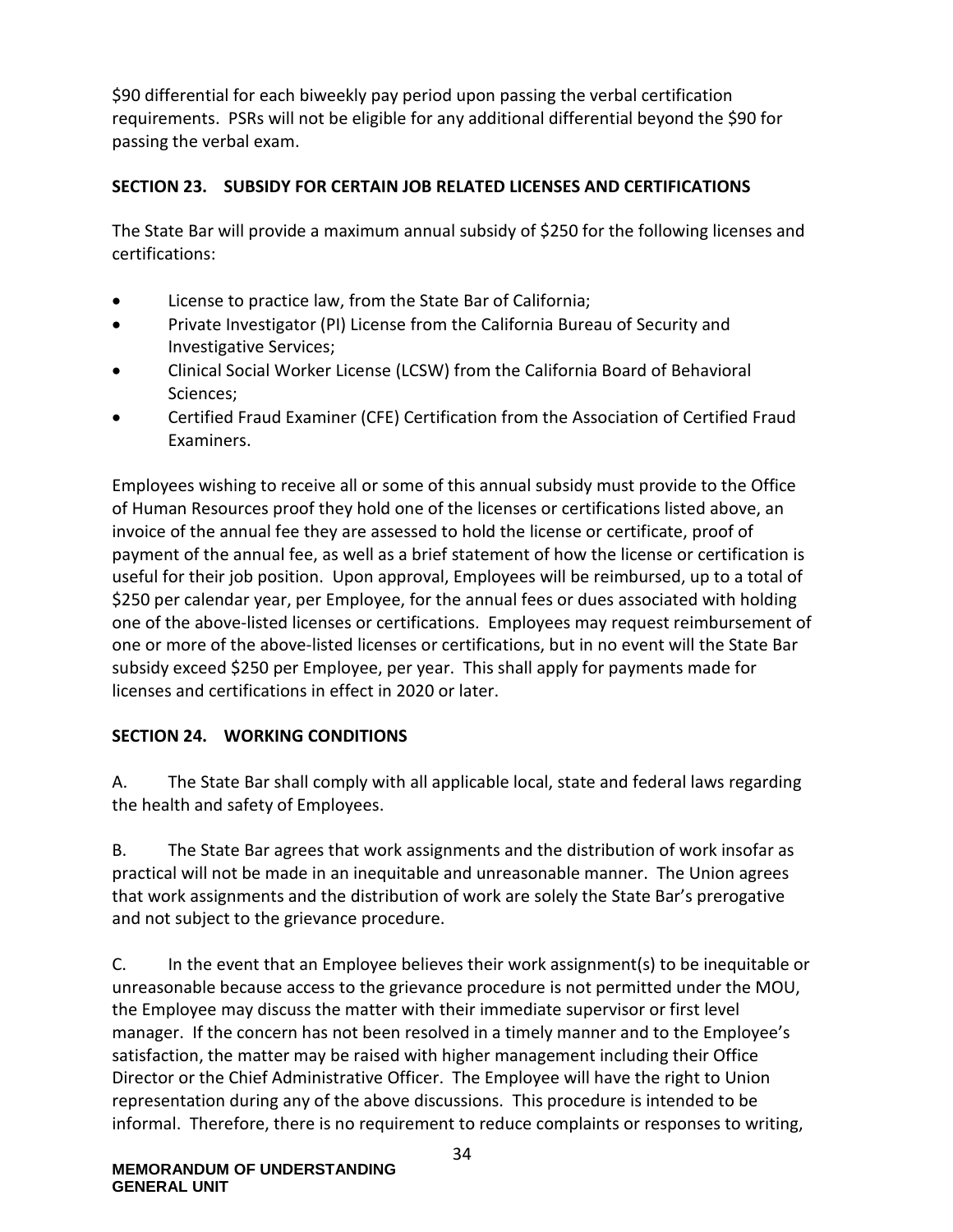and the Employee or the Employee's supervisor or first level manager may skip steps in the above procedure.

1. The State Bar and the Union shall create a joint Union General Bargaining Unit/State Bar Work Assignment's Task Force composed of eight (8) members. The State Bar shall appoint four (4) members and the Union shall appoint four (4) members. The goal of this Task Force will be to establish "yardsticks" to measure workloads/assignments. These yardsticks will consider both quantifiable measures such as the number of assigned cases or the number of unfilled positions in a work unit, as well as less measurable areas such as the difficulty of certain types of cases/assignments. It is the intention to develop a recognized maximum expectation for workloads/assignments to relieve Employees of concerns of unreasonable discipline or denial of time off. Yardsticks are not to be used as productivity measures.

D. The delivery of State Bar services in an efficient, effective and courteous manner is of importance to the State Bar and its Employees. Such achievement is recognized to be a mutual obligation of the Union and the State Bar within their respective roles and responsibilities.

E. Dress Code. The Union and the State Bar agree that dress worn to work shall not be indecent or unsafe and shall present a professional image consistent with Employees' work assignments.

1. At all times, Employees shall not wear to work any of the following: dress that reveals undergarments or is otherwise objectionable to the reasonable observer; flimsy shoes such as rubber flip flops, sneakers or tennis shoes, or other foot wear that creates safety risks; sweat clothes or gym wear, including sneakers or tennis shoes; overalls or utility pants designed for outdoor labor; or clothing that is soiled or has holes or rips. The prohibition on gym wear shall not apply for the period Employees are coming to or leaving a work station. Upon a first violation of these standards, Employees shall receive an oral counseling and may also be required to return home to change clothing with no loss of compensation. Subsequent to a first oral counseling, violations may result in progressive discipline under Section 16 [Discipline].

2. Beyond the above, Employee dress shall present a professional image consistent with the Employee's work assignments. The State Bar's standard professional image is business casual dress (which excludes jeans, T-shirts and tennis shoes). The State Bar's professional image for court and other professional appearances is formal business attire, such as a dress suit or a suit and tie. Employee dress is a component of the Annual Performance Evaluation rating category "Professionalism/Presentation" and is subject to evaluation consistent with the Employee annual performance evaluation process governed by Section 10 [Evaluations].

35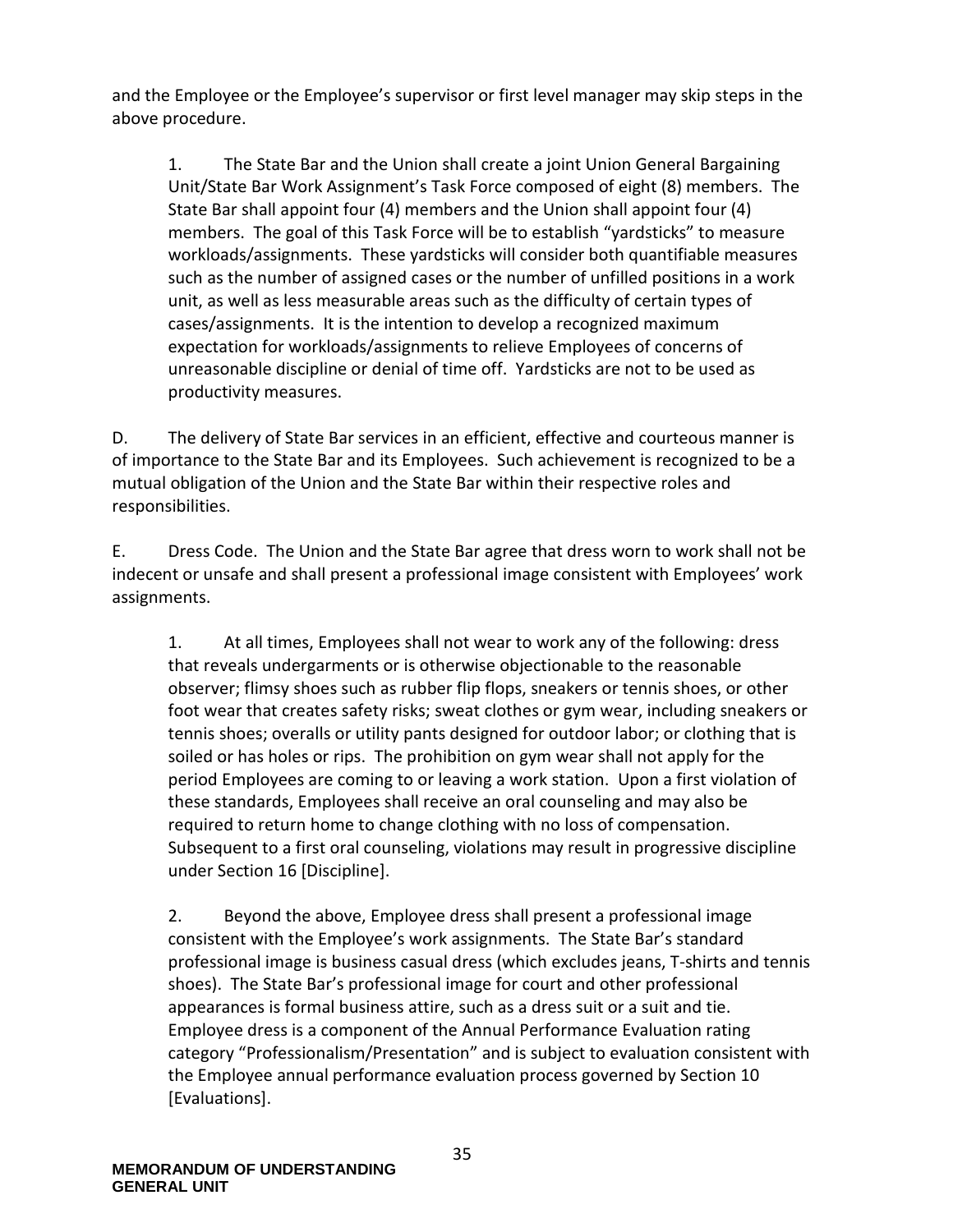3. Every Friday, Employees shall be permitted to wear casual clothing, subject to the requirements of Subsection 23.E.1, above, when not engaged in work assignments that require formal business attire. Casual dress includes jeans that are neat, clean and otherwise consistent with Section 23.E, as well as sneakers or tennis shoes that are neat and clean.

## **SECTION 25. HOLIDAYS**

A. The following are recognized as paid holidays for all regular full-time and regular part-time Employees: New Year's Day, Martin Luther King's Birthday (as provided by federal law), President's Day, Cesar Chavez' Birthday, Memorial Day, Independence Day, Labor Day, Columbus Day, Veterans' Day, Thanksgiving Day, the day following Thanksgiving, Christmas Eve, Christmas Day, New Year's Eve.

B. Holidays shall be celebrated on the day designated by the State Bar.

C. Employees not on paid status will not receive holiday time off or holiday pay.

D. Any Employee required to work on a paid holiday will be given a day off with pay in lieu thereof within thirty (30) calendar days of that paid holiday.

E. Any Non-Exempt Employee required to work on a paid holiday and not choosing a day off in lieu thereof shall be paid at one and one-half (1-1/2) times the Non-Exempt Employee's straight time hourly rate for each hour actually worked on the paid holiday, in addition to a day's pay computed at the Non-Exempt Employee's straight time hourly rate.

# **SECTION 26. VACATIONS**

A. Regular full-time Employees shall accrue vacation from date of hire at the following rates: Employees with less than three (3) years of service: 5/6 workdays per month (10 work days per year); Employees with at least three (3) but less than ten (10) years of service: 1-1/4 workdays per month (15 work days per year); Employees with at least ten (10) but less than fifteen (15) years of service: 1-2/3 workdays per month (20 work days per year); Employees with fifteen (15) years of service or more: 2-1/12 workdays per month (25 work days per year).

Regular part-time Employees shall accrue vacation on a pro rata basis.

B. Employees may request, and if approved, use accrued vacation time during their initial probationary period. However, using vacation time during an Employee's initial probationary period may extend that probationary period under Section 9.B. Extensions of an initial probationary period pursuant to Section 9.B will not alter an Employee's anniversary date.

C. If a paid holiday falls during an Employee's vacation, that day shall not be charged as a day of vacation.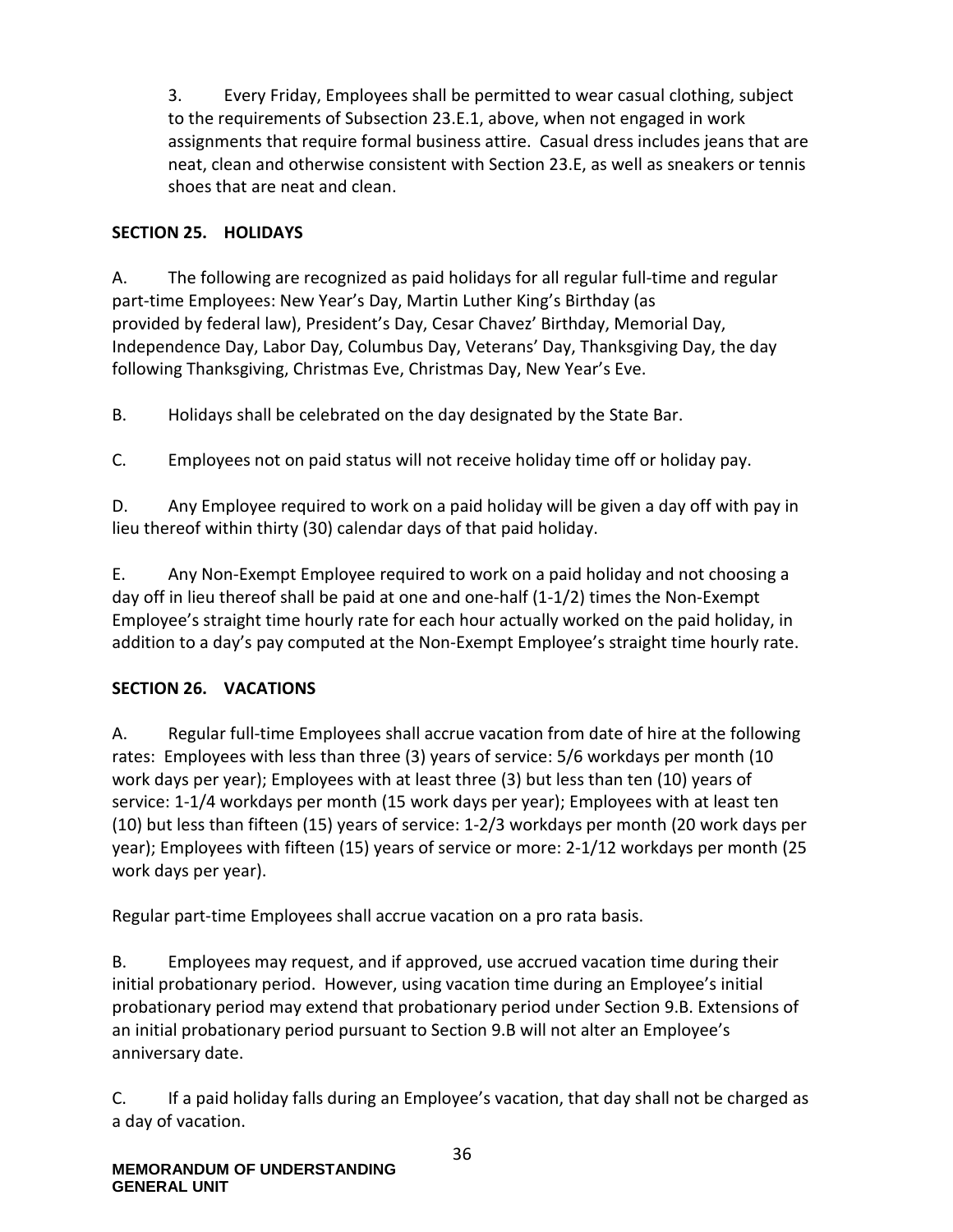D. Vacations are scheduled at a time mutually agreeable to the State Bar and the Employee. If a conflict in scheduling occurs that cannot be equitably resolved by other means, seniority will prevail.

E. Non-exempt employees may schedule and take vacation time in one hour increments. Exempt employees may schedule and take vacation in half day or greater increments.

F. Accrued vacation days may be used in place of Paid Sick Leave days when the latter are exhausted.

G. An Employee shall not accrue more than thirty (30) days of vacation.

H. Employees who have fifteen (15) or more days of accrued and unused vacation, may, upon written notification to the Office of Human Resources, cash in accrued and unused vacation in increments of one week, not to exceed a total of three weeks per calendar year.

## **SECTION 27. PAID PERSONAL LEAVE AND PAID SICK LEAVE**

A. Paid Sick Leave is generally approved only for absences due to illness, medical care, dental care or eye care of the Employee or a member of their immediate family, including a domestic partner, that cannot be accommodated at times other than during normal State Bar working hours.

B. Paid Personal Leave is approved only for absences for personal business reasons including, but not limited to, family emergencies, legal proceedings to which the Employee is a party, religious holidays and school-related functions of minor children. Paid personal days cannot be used as vacation.

C. It is, in all cases, the obligation of the Employee to notify their immediate supervisor or manager when the Employee will be absent from work for any of the reasons set forth in Subsections A or B. Such notification should be made in advance of the absence if at all possible. In general, such notification shall be made by 9:30 a.m. of the working day upon which the absence occurs.

D. Regular full-time and regular part time Employees may request, and if approved, use any Paid Sick Leave from the onset of employment. However, using Paid Sick Leave during an Employee's initial probationary period may extend that probationary period under Section 9.B. Extensions of an initial probationary period pursuant to Section 9.B by this subsection will not alter an Employee's anniversary date.

Regular full-time and regular part-time Employees are eligible for Paid Personal Leave when the conditions set forth in subsection 26.B have been met, except that Employees may not take their Paid Personal Leave until after three months of continuous service. The taking of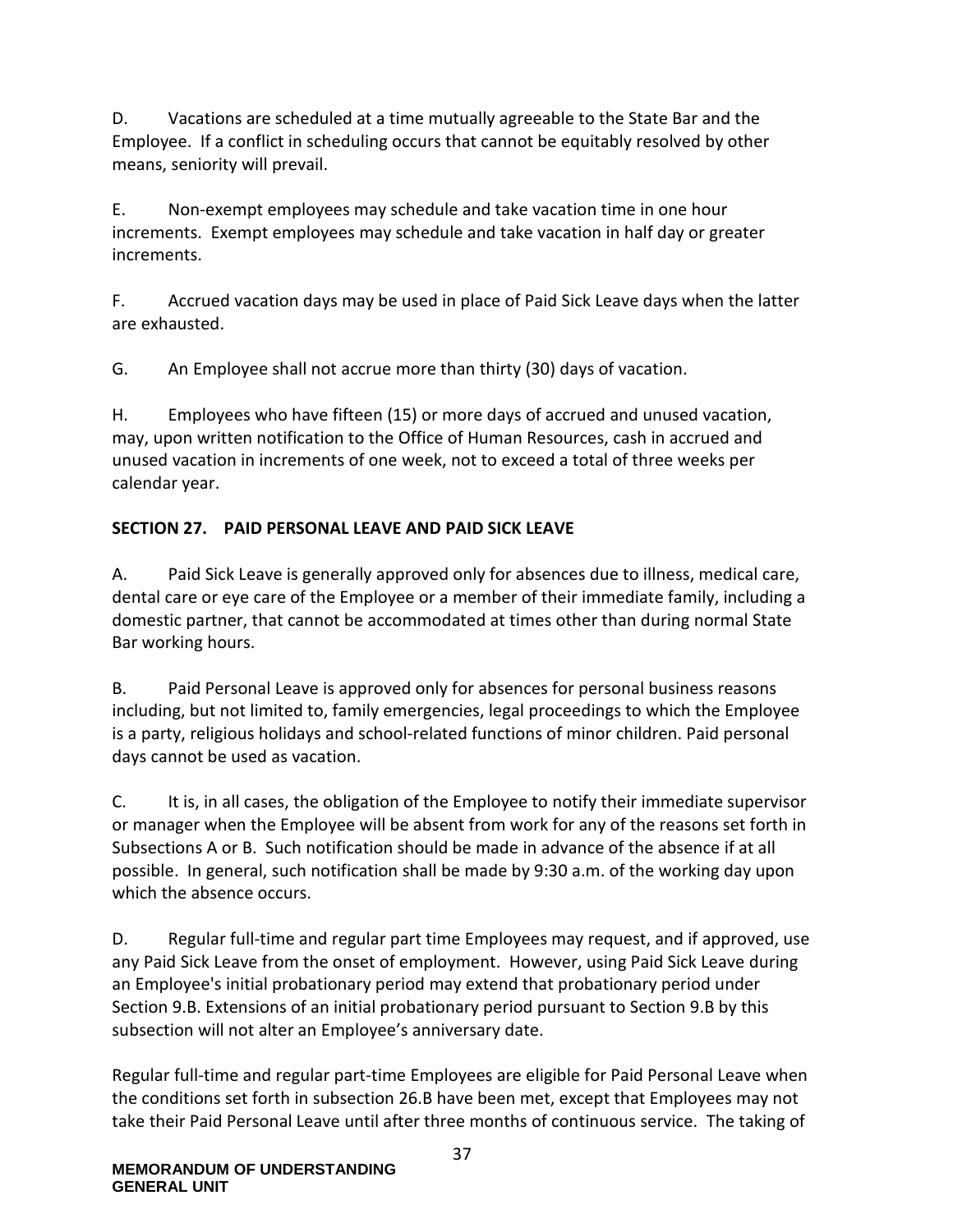Paid Personal Leave will not increase the duration of an initial probationary period.

E. Regular full-time Employees accrue Paid Sick Leave credit at the rate of .833 workdays per month (10 work days per year). Regular part-time Employees accrue Paid Sick Leave on a pro rata basis.

F. Medical proof of illness may be required if the Employee has a pattern of absences or a history of Sick Leave abuse, or if there is other reasonable basis for doubt as to the legitimacy of the Employee's Sick Leave claim.

G. An Employee with less than five years of service may take a maximum of two (2) Paid Personal days per calendar year. An Employee with five or more years of service may take a maximum of four (4) Paid Personal days per calendar year. Regardless of years of service, any Employee who receives an "Exceeds Expectations" rating on their performance evaluation shall be awarded one additional Paid Personal day to be used within one year of receiving the qualifying performance evaluation. Employees will not be paid for Paid Personal days not taken within the timeframes set forth in this subsection, and unused Paid Personal days shall never be cashed out.

H. An Employee shall not carry over more than seventy (70) days of accrued Paid Sick Leave from one calendar year to the next.

I. Upon retirement, an Employee may obtain service credit for accrued and unused sick leave to the extent allowed by the California Public Employee Retirement System (CalPERS). In the alternative, upon retirement, voluntary resignation or layoff from employment with the State Bar, an Employee who has completed one (1) full year of continuous employment with the State Bar as a regular full-time or regular part-time Employee may request to be paid for up to a maximum of thirty (30) days of their accrued but unused Paid Sick Leave. Payment for such accrued but unused Paid Sick Leave shall be made by the State Bar at the rate of twenty-five percent (25%) of the Employee's daily salary at the time of their retirement, voluntary resignation or layoff.

J. Adoption of this Memorandum of Understanding by the Board shall constitute the election specified in Unemployment Code Section 710.5 for the participation of Employees in the State Disability Insurance Program.

K. An Employee who is eligible for Paid Sick Leave and for State Disability Insurance and who is absent from work pursuant to Subsection A of this Section may elect to receive compensation from the State Bar for each accrued Paid Sick Leave day, which they take, less that amount, which the Employee receives pursuant to State Disability Insurance benefits to which they are entitled.

L. An Employee who is absent from work pursuant to Subsection A of this Section shall have deducted from their accrued Paid Sick Leave only that portion of such Paid Sick Leave days for which they have been compensated by the State Bar.

38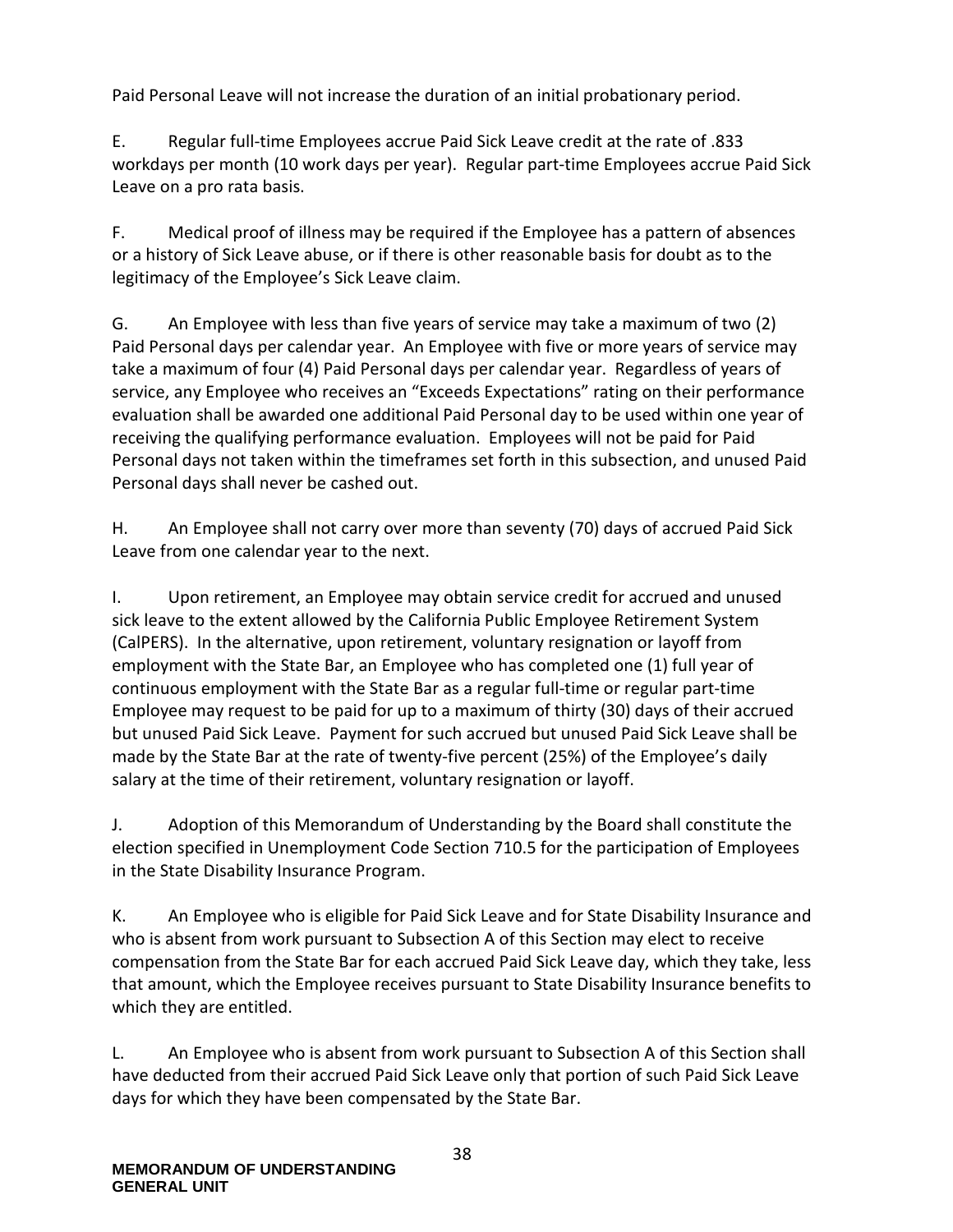## M. CATASTROPHIC LEAVE BANK

Each calendar year an Employee may elect to donate the value of up to a combined total of five (5) days' sick leave or vacation time in full day increments to the catastrophic leave bank. This bank will be available only to Employees when a non-work related catastrophic injury or illness occurs.

1. The following definitions shall be used in the application of this provision.

a. Catastrophic illness or injury is defined as a (1) non-work related illness or injury, (2) medically certified by a physician to be serious, debilitating and disabling and which in the opinion of the certifying physician is expected to incapacitate the Employee on a long term basis (no fewer than thirty (30) calendar days) precluding the Employee from working for that period and (3) which creates a financial hardship because the Employee has exhausted all of their sick bank and other paid time off.

b. The value of the donation shall be based upon the donor's current daily base salary rate or current base hourly rate.

2. An Employee who elects to donate the value of a paid time off day to the bank shall provide written notice to the Chief Administrative Officer or designee in December of each year. Such donations shall be deducted from the donor Employee's account.

- 3. If available, payments from the bank may be made:
	- a. Upon the request of the ill or injured Employee; and

b. Upon determination by the Chief Administrative Officer that the Employee is unable to work due to a medically verified non-work related catastrophic illness or injury; and after

c. The Employee has exhausted all paid and other time off.

4. Upon receipt of a request for catastrophic leave payments, the Chief Administrative Officer or designee, will ensure the applicant meets the criteria set forth above. Distributions from the catastrophic leave bank will be used solely to:

a. Maintain in effect the ill or injured Employee's State Bar health insurance at the time the Employee became incapacitated;

b. Replenish the ill or injured Employee's exhausted sick leave bank with paid sick leave up to an amount not to exceed the twelve (12) weeks an Employee is on medically approved (FMLA) medical leave due to the Employee's illness or injury;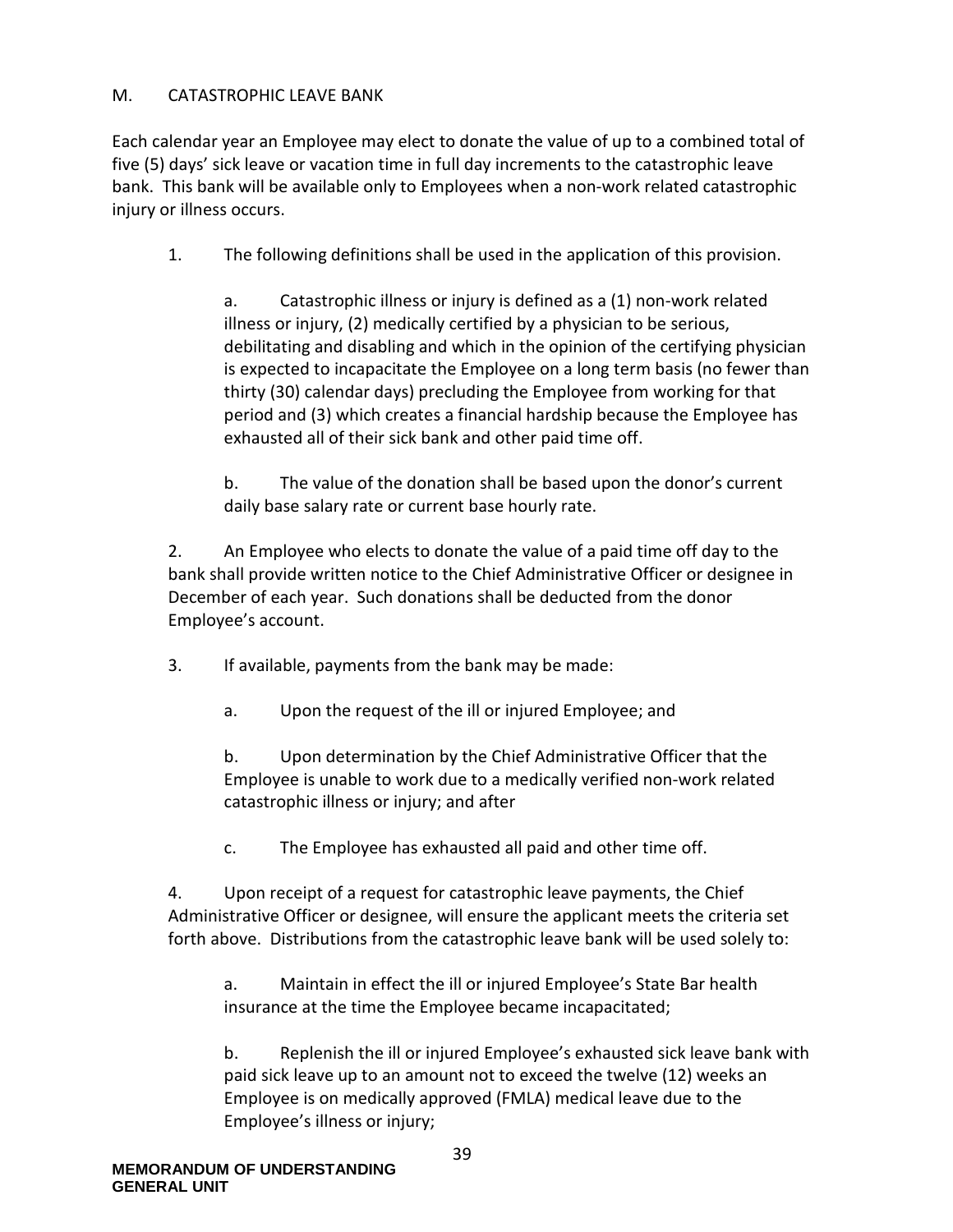c. Distributions to any Employee from the bank, under Subsection 4.a above, shall not be for a period in excess of eighteen (18) continuous months for any one catastrophic illness.

5. The State Bar will make distributions from the catastrophic leave bank equally to all who apply and are eligible to receive. Should the demand be greater than funds in the bank, the bank will not make further distributions until either the leave bank is replenished or demand can be accommodated.

6. The State Bar will provide all Employees seeking any long term leave of absence, including FMLA qualified and ADA/FEHA leaves, with written notice that Catastrophic Leave is available and that they may apply for such leave.

7. Any dispute regarding this Subsection M of the Memorandum of Understanding will not be subject to the grievance procedure.

8. Notwithstanding any language to the contrary in this subsection M, the State Bar and the Union agree that Employees who are medically separated, and for whom the State Bar had submitted or will submit an Employer Originated Disability Retirement Application to CalPERS, are eligible to apply for and eligible to receive up to twelve (12) weeks of Catastrophic Leave pursuant to Section 33.H.

## **SECTION 28. BEREAVEMENT LEAVE**

In the event of a death in the immediate family (i.e., spouse, including domestic partner; child, including foster, step or adopted; parent; brother; sister; father-in-law, including father of domestic partner; mother-in-law, including mother of domestic partner; grandparent; grandchild, aunt; uncle; niece; or nephew), Employees shall be entitled to bereavement leave of five (5) days with pay to attend a funeral. Such leave shall not be charged to vacation, paid personal leave or paid sick leave.

## **SECTION 29. JURY/WITNESS DUTY**

In the event that an Employee is called for Jury Duty or is subpoenaed to appear as a witness in a state or federal court proceeding in which the Employee is not a party nor has an economic interest, the Employee will receive their salary, less that amount to which the Employee is entitled as "juror's compensation" or "witness fees." In no instance will the Employee realize less salary than they would have otherwise received, had the Employee not been called for Jury Duty or subpoenaed to appear as a witness.

## **SECTION 30. PAID CHILD BONDING LEAVE**

Employees who have been employed with the State Bar for at least one calendar year and who have worked at least 1250 hours in the preceding 12 months, shall be eligible to receive, in a lump sum amount, 160 hours of paid leave to be used after the birth, adoption,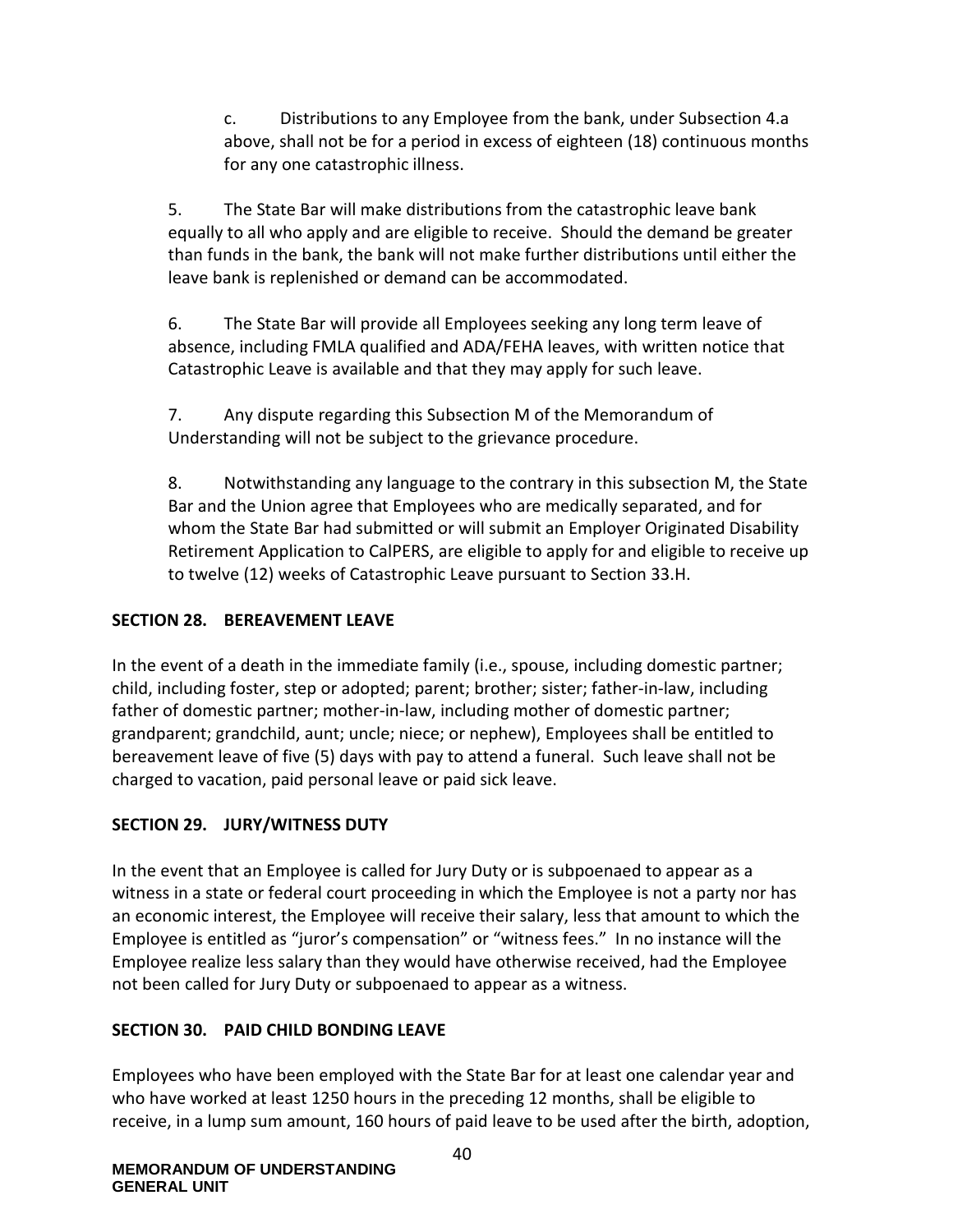or foster care placement of a child of the Employee, and/or being unable to work due to pregnancy or child birth (paid bonding leave). Employees eligible for paid bonding leave need not exhaust any of their other accrued paid leave balances before accessing or using the 160 hours of paid bonding leave. Employees remain eligible to use available paid sick leave, paid vacation and paid personal days for child bonding purposes or not, at their option. While Employees may coordinate the use of paid bonding leave to supplement their salaries while receiving State Disability Insurance payments, there is no requirement that they do so. Eligible Employees may use the 160 hours of paid bonding leave intermittently, although not in increments of less than a full eight (8) hour workday. Eligible Employees must use the 160 hours of paid bonding leave within twelve (12) months of either the day of birth, adoption or foster-placement of the child, or the day the Employees take leave from work due to a pregnancy or child-birth related condition. Paid bonding leave not used at the end of this twelve month period will expire and be lost. Any remaining paid bonding leave that an Employee may have will not be paid upon termination of employment, but will be lost.

Employees shall also be permitted to use paid sick leave, vacation leave, and personal days to cover leave taken for the same reasons the paid bonding leave may be taken, either to supplement state benefits or to take additional time for bonding with a new child.

## **SECTION 31. MILITARY LEAVE**

Military leave and accompanying rights will be granted as provided by law.

## **SECTION 32. LEAVES OF ABSENCE/SERVICE LEAVE**

A. A leave of absence or service leave shall be defined as an approved absence from work without pay.

B. A leave of absence shall not exceed a period of twenty-six (26) workweeks.

C. Leaves of absence will be approved only for compelling reasons such as prolonged illness, recovery from surgery or accidental injury, maternity/paternity following the birth or adoption of a child, family or personal emergencies or other similar instances. Leaves of absence shall not be unreasonably denied.

D. Employees shall be entitled to a service leave of three (3) months after each five (5) years of continuous service with the State Bar. An eligible Employee may elect, however, to take a service leave of less than three (3) months. All service leaves shall be scheduled at a time mutually agreeable to the State Bar and the Employee.

E. Any request for a leave of absence or a service leave must be submitted in writing by the Employee to their first level manager. The request shall state the reason the leave of absence or service leave is being requested and the maximum length of time off the Employee desires. Except where the circumstances do not reasonably permit, requests for leaves of absence or service leaves shall be made at least one (l) month in advance.

41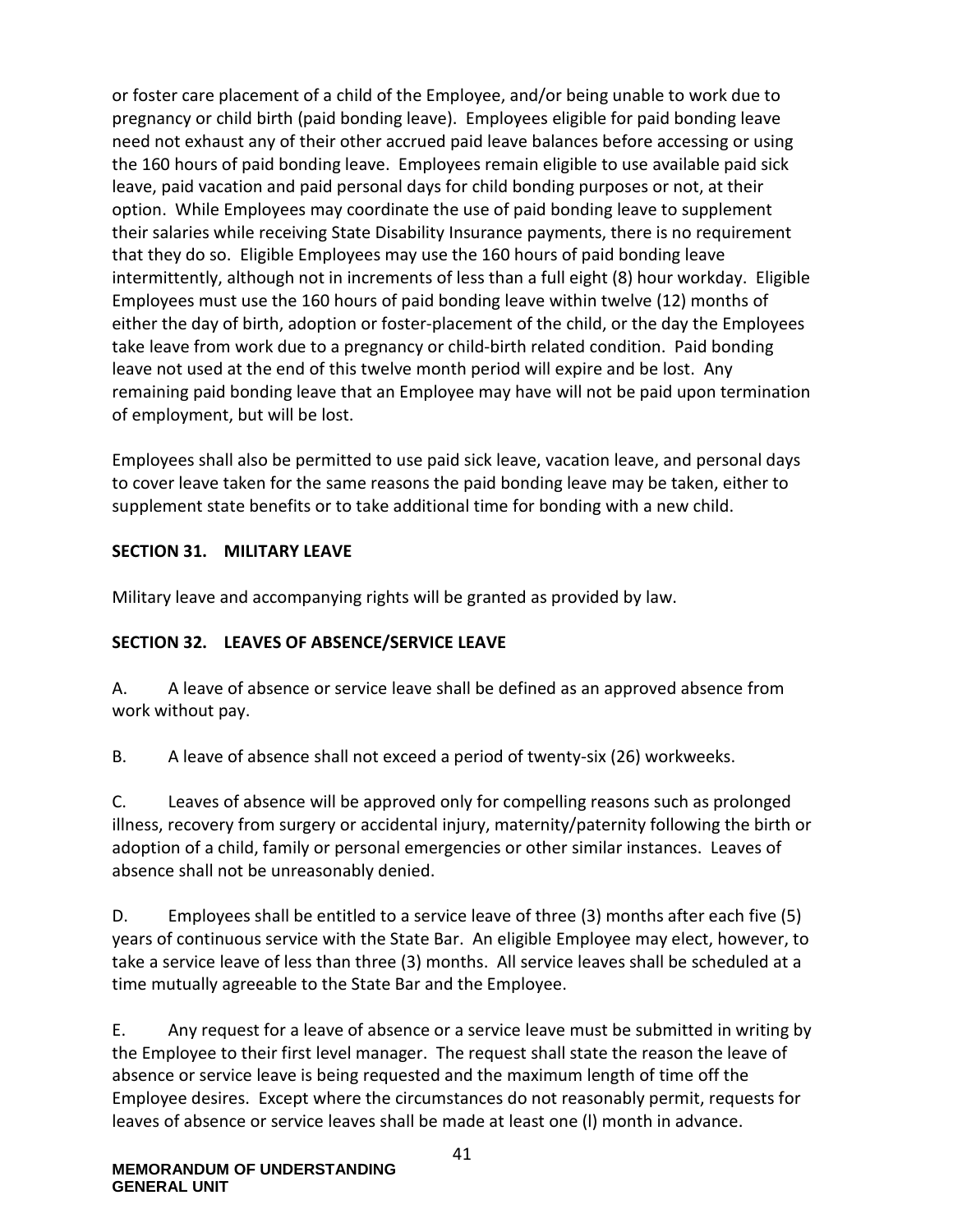F. There shall be no accrual of vacation or paid sick leave during a leave of absence of thirty (30) days or more or during a service leave.

G. An Employee returning from a leave of absence or service leave shall be entitled to return to the position they held at the time the leave was granted, if such position still exists. Should the Employee's position be eliminated during a leave, the Employee shall be entitled to the bumping and recall rights set forth in Section 14.

H. Employees taking any extended leaves of absence, whether paid or unpaid, are required to continue paying their Employee contribution toward the State Bar-sponsored health, dental and vision insurance plans they have selected, if any, during the duration of their leave of absence. Employees who do not return to State Bar employment from an unpaid leave of absence granted under the Family Medical Leave Act or the California Family Rights Act shall reimburse the State Bar for the employer contribution the State Bar made to continue such Employees' health, dental and/or vision coverage during their protected leave of absence.

# **SECTION 33. FITNESS FOR DUTY EXAMINATION**

A. The State Bar may medically separate an Employee who becomes unable to perform the essential functions of their position because of a disability as defined under the California Fair Employment and Housing Act or the federal Americans with Disabilities Act. Prior to initiating the medical separation procedures described in this Section, the State Bar and the Employee will engage in the interactive process, as appropriate, and the State Bar will have determined that no reasonable accommodation can be provided to the Employee that will allow them to perform the essential functions of the position without undue hardship to the State Bar.

B. Except as provided in Subsection C, below, a medical separation shall be based on:

1. A statement from the State Bar describing the essential job functions that the Employee is not able to perform satisfactorily, with or without reasonable accommodation;

2. The results of the interactive process; and

3. Any medical or other pertinent information provided by the Employee, the Employee's licensed health care provider and/or the written report from the State Bar-designated physician described in Subsection D, below, and/or other workrelated information provided from appropriate State Bar personnel.

C. The Notice of Medical Separation shall inform any CalPERS vested Employee that the State Bar will file an application for disability retirement with CalPERS on behalf of the Employee unless the Employee opts out of said application. The Employee shall notify the State Bar no later than five (5) working days after the effective date of the medical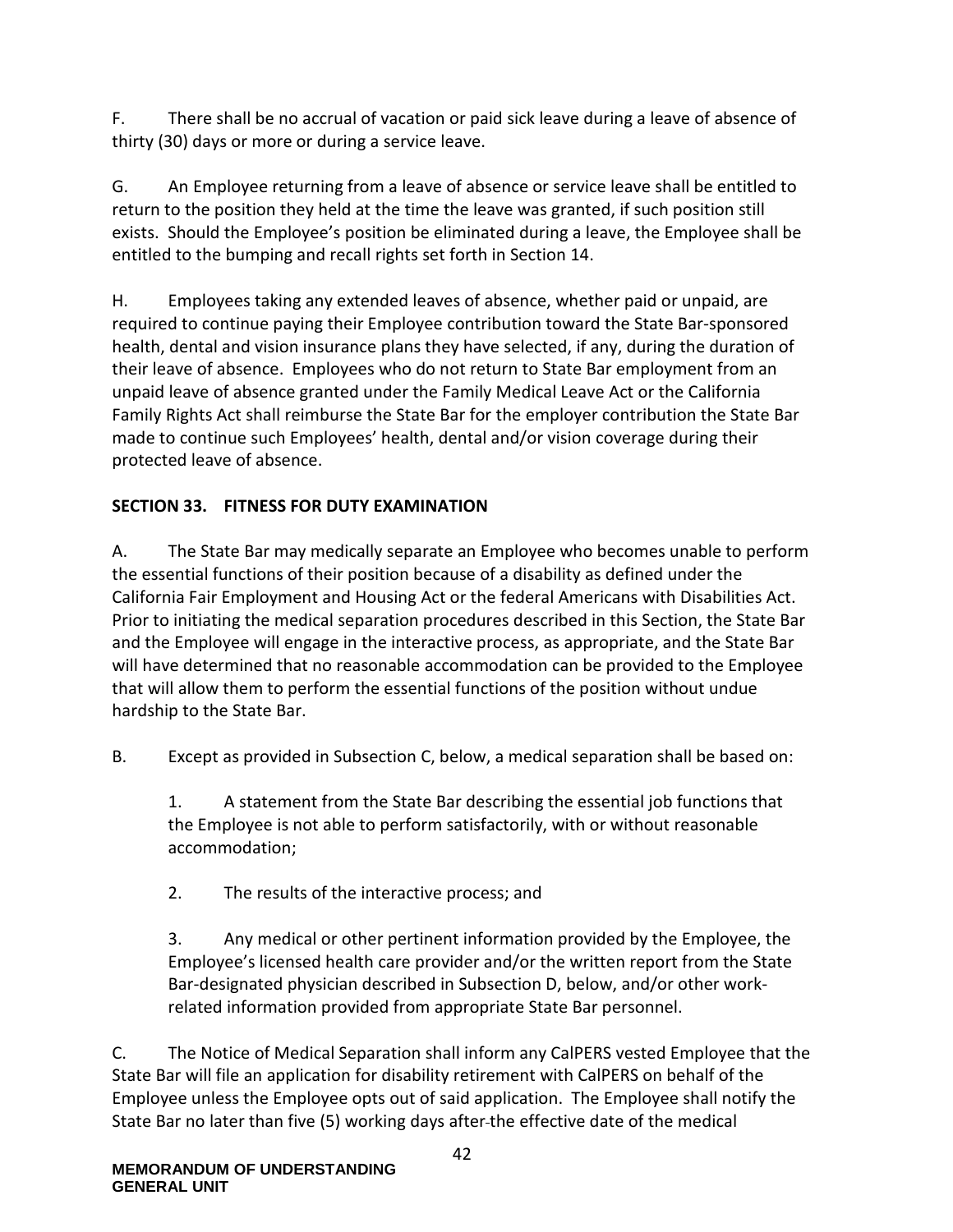separation whether the Employee opts out of the Employer-Originated Disability Retirement Application. An Employee's failure to opt out of the Employer-Originated Disability Retirement Application shall not be considered in a consideration of any grievance challenging the Medical Separation. If the Employee does not opt out of the Employer-Originated Disability Retirement Application, the State Bar shall file an Application for Disability Retirement no later than the (10) working days after the effective date of the Medical Separation.

D. In determining whether an Employee should be medically separated, the State Bar may require an Employee to submit to a medical examination by a physician(s) designated by the State Bar to evaluate the capacity of the Employee to perform the essential functions of the position. In designating the examining physician, the State Bar will limit itself to those physicians associated with and approved by California Medical Examiners. The State Bar will pay all fees and costs for such a medical examination. The Employee is required to provide an authorization for release of necessary medical records and information, either directly to the examining physician or to the State Bar, to forward to the examining physician. The examining physician will make a written report to the State Bar and the State Bar will share this report with the Employee and, at the Employee's written request, their representative.

E. The State Bar shall give the Employee written notice that it will medically separate the Employee. Such notice shall be provided by either personal delivery or mailing the notice to the Employee's last known address via U.S. Mail or overnight courier. The notice of medical separation will include:

1. A statement that the Employee will be medically separated from work;

2. A statement of the reason(s) for the medical separation;

3. The effective date of the separation, which will be at least ten (10) working days from the date of the notice of medical separation;

4. A statement of the Employee's right to respond to the notice of medical separation within ten (10) working days from the date of that notice;

5. The individual to whom the Employee should direct their response.

F. The Employee will have a right to respond, either orally or in writing, to the State Bar's medical separation decision before the effective date of the medical separation to the individual identified in the notice of medical separation.

G. The Employee may challenge the State Bar's medical separation decision by filing a grievance under Section 17 of the MOU within seven (7) working days of the effective date of the medical separation. Grievances of medical separations proceed directly to arbitration under the terms of the MOU. The sole issue for the arbitrator to decide is whether the Employee can, with or without reasonable accommodation, perform the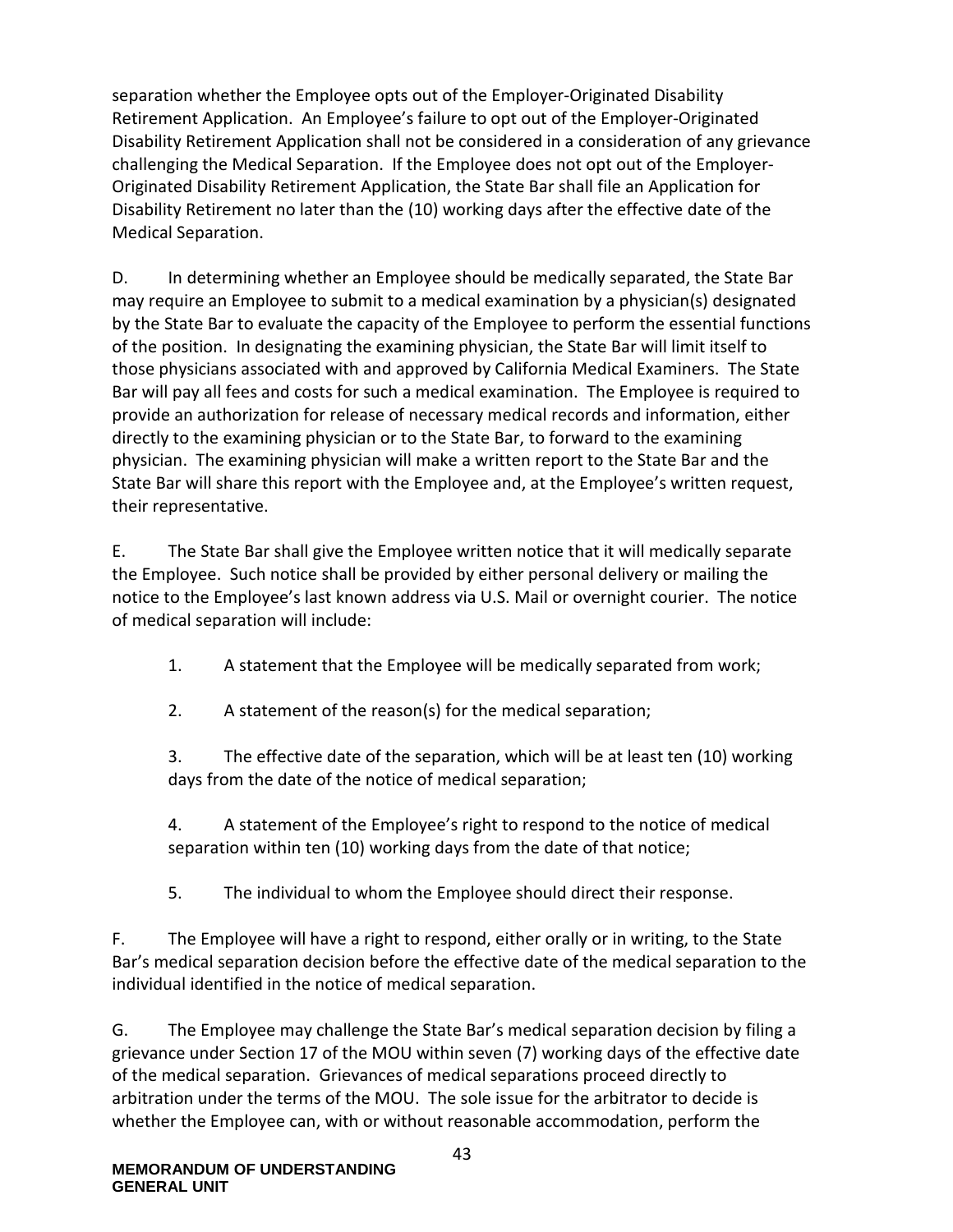essential functions of the position without undue hardship to the State Bar.

H. Employees who are medically separated, and for whom the State Bar has submitted or will submit an Employer Originated Disability Retirement Application, are eligible to apply for and eligible to receive up to twelve (12) weeks of Catastrophic Leave. Catastrophic Leave granted to medically separated Employees shall be provided in the form of post medical separation severance pay, which shall be periodically disbursed to such Employees on the State Bar's regular pay days. This post medical separation severance pay, funded by the Catastrophic Leave Bank, will end either when CalPERS grants disability retirement or after twelve (12) calendar weeks, whichever is earlier in time.

I. Employees who do not have fifteen (15) years of CalPERS service credit are ineligible to receive retiree health benefits under the State Bar's retiree health benefit plan described in Section 38.E. Employees with less than five years of State Bar service are ineligible to receive the minimum statutory retirement benefit under the Public Employees' Medical and Hospital Coverage Act ("PEMHCA"). Employees who are otherwise not eligible for retiree health benefits under the State Bar's retiree health benefit plan or the minimum statutory retiree health benefit under PEMHCA, may receive a retiree health benefit if they can identify a current or subsequently enacted CalPERS statute, regulation or rule that mandates the provision that that specific retiree benefit.

# **SECTION 34. COMPULSORY LEAVES OF ABSENCE**

A. The State Bar may require an Employee who has been formally charged in a court of competent jurisdiction with the commission of any felony or of a misdemeanor involving moral turpitude or an Employee against whom a Notice to Show Cause has issued to take a compulsory leave of absence pending determination by way of plea, finding or verdict at the trial court level as to the guilt or innocence of said Employee or, in the case of an attorney disciplinary proceeding, a recommendation for imposition of discipline by the State Bar Court or approval by a judge of the State Bar Court of a stipulation as to facts and discipline.

B. Such compulsory leave shall be with pay for the first three (3) months of such leave but shall, thereafter, be without pay.

C. If there is a finding of not guilty or the charges are dropped, the Employee shall be reinstated to their position, if such position still exists, with return of all benefits; subject, however, to appropriate disciplinary action if warranted under the circumstances. Such disciplinary action shall not be warranted where there has been a finding of "no culpability" in a prior State Bar attorney disciplinary proceeding.

D. If there is a determination of guilt, the State Bar may take appropriate disciplinary action.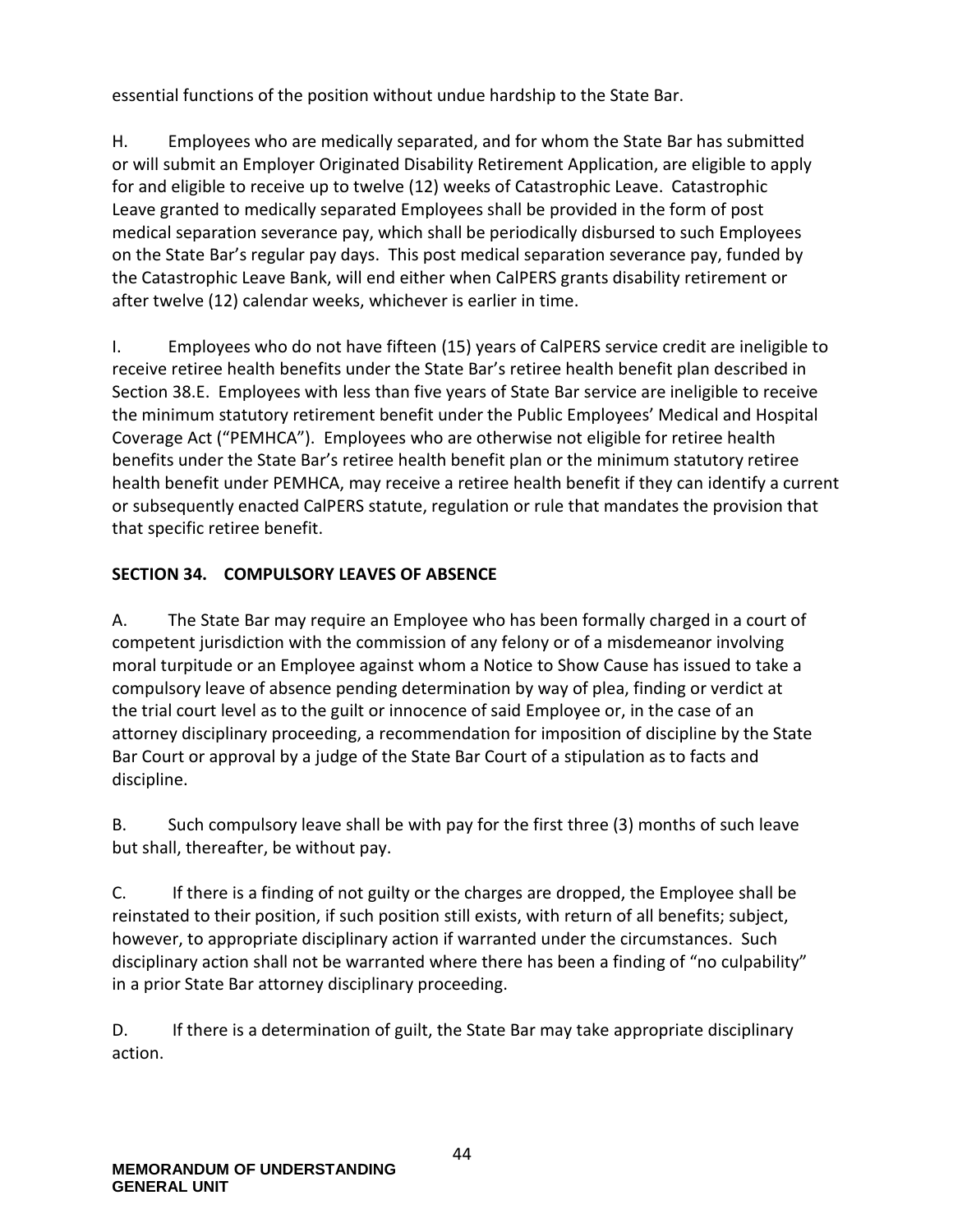## **SECTION 35. EDUCATION AND TRAINING**

A. Employees required by the State Bar to attend job-related educational or training sessions shall do so without loss of pay or any out-of-pocket expense. The term "required" as used herein does not apply to Minimum Continuing Legal Education requirements for attorneys and nothing in this Section shall be deemed to require the State Bar to allow Employees to attend any program for Minimum Continuing Legal Education credits without loss of pay or any out-of-pocket expense.

B. Employees attending non-required job-related educational or training sessions may do so without loss of pay or any out-of-pocket expense upon prior written approval by the Employees' Office Director.

## **SECTION 36. EXPENSE REIMBURSEMENT**

A. Employees who are on travel status and are required to travel in the course of performing their duties or who incur other authorized costs in the transaction of State Bar business shall be reimbursed in accordance with the State Bar's Travel and Business Expense Policy adopted by the Board of Trustees.

B. On those occasions when an Employee is not on "travel status" but is required by the State Bar to attend a meeting or function at which they purchase a meal, or is required by the State Bar to stay overnight away from their home, the Employee shall be reimbursed in accordance with Subsection A above. This provision shall apply to those Employees who are required to administer the California Bar Examination.

C. Nothing in Subsection B shall prohibit the State Bar from taking such prospective action as may be necessary to remedy or prevent abuse of the meal reimbursement set forth in that Subsection.

D. Reimbursements will be made within ten (10) days upon submission of proper forms, together with receipts and documentation.

E. In no case shall reimbursements for Employees' travel expenses be less than the amounts paid to members of the Board of Trustees under overall State Bar policy regarding reimbursements for State Bar travel.

F. Except where advance approval is specifically required by the Travel and Business Expense Policy adopted by the Board of Trustees, reimbursement for expenses under this Section shall not be denied to an Employee based solely on failure to secure advance approval where it is not possible for the Employee to secure such approval.

## **SECTION 37. INSURANCE BENEFITS**

A. During the term of this Memorandum of Understanding, the State Bar agrees that Employee medical benefits shall be provided through medical plans negotiated and

45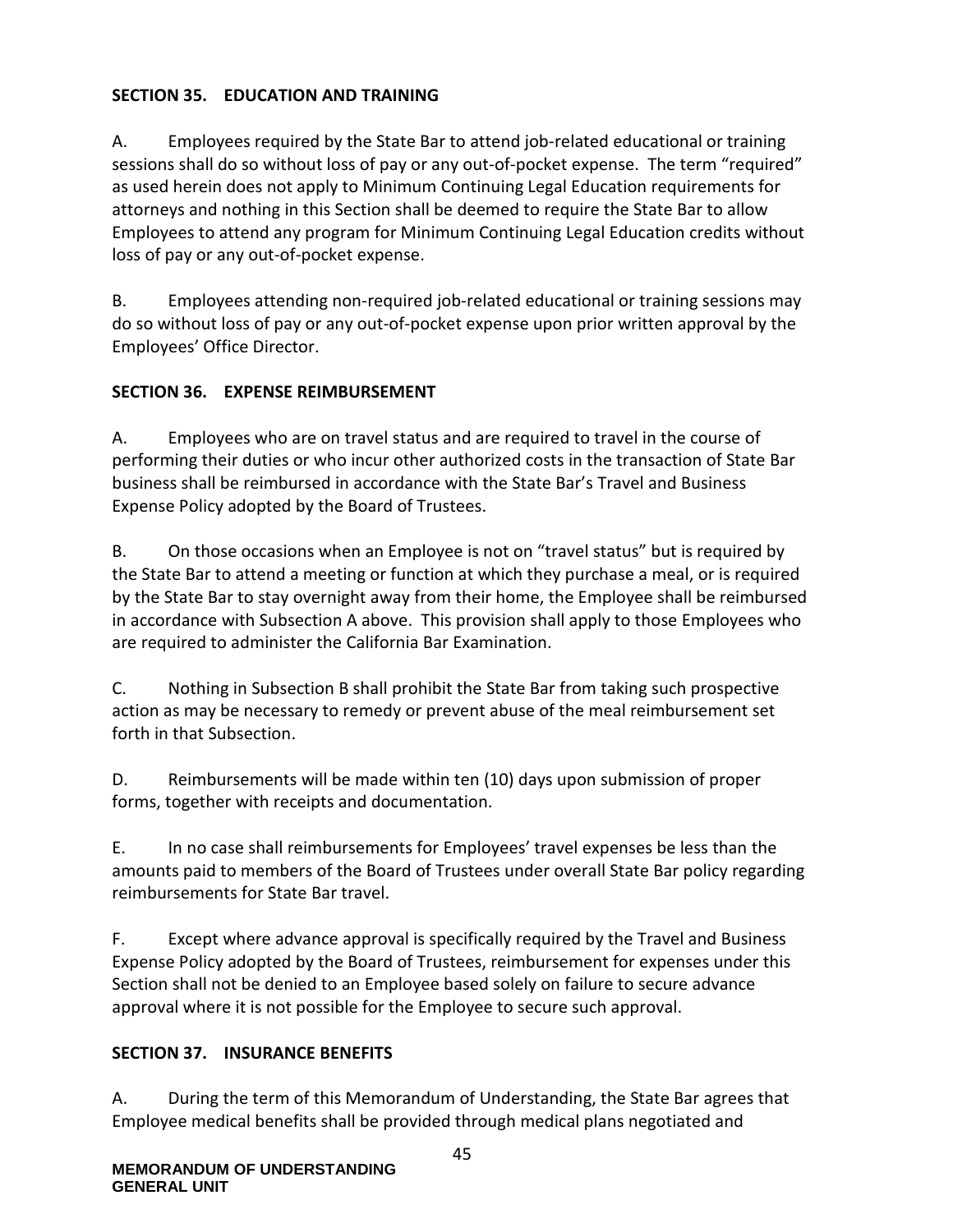administered by CalPERS under the authority of the Public Employees' Medical & Hospital Care Act ("PERS Medical"). Dental and Vision insurance benefits offered to Employees will continue to be negotiated for directly by the State Bar.

B. Each Employee will contribute to the cost of medical health insurance and dental insurance coverage as follows:

Twenty percent (20%) of the total monthly premium cost for the coverage selected by the Employee. The premium cost will vary among three levels of coverage: 1) single party; 2) two party; and 3) family coverage.

C. During the term of this Memorandum of Understanding, vision and life insurance benefits will be maintained at levels comparable to those in effect on December 31, 2002.

D. Any Employee who elects not to participate in the medical insurance benefits sponsored by the State Bar and who can provide written proof of alternative and acceptable medical insurance coverage through another source shall receive a monthly cash payment of One Hundred-Thirty Dollars (\$130), less applicable taxes, if any. Employees may elect to receive the \$130 cash payment in lieu of medical insurance benefits either at the onset of employment with the State Bar or during subsequent open enrollment periods.

E. The State Bar will maintain an Employee Assistance Program (EAP) during the term of this Memorandum of Understanding.

F. Domestic Partner health insurance coverage shall be offered to Employees.

G. Employee paid long term disability insurance coverage shall be offered to Employees at no expense to the State Bar.

H. The State Bar will offer an Internal Revenue Code Dependent Care Reimbursement Account Program to Employees.

I. The State Bar will offer an Internal Revenue Code Health Care Reimbursement Account Program to Employees.

## **SECTION 38. RETIREMENT**

A. The State Bar shall pay to CalPERS the full amount of the State Bar Employer contribution for each Employee who is or becomes a member of CalPERS pension system.

B. Effective with the payday completing the first full payroll period in January 2014, for each Employee who is or becomes a member of CalPERS pension system, the Employee contribution to CalPERS shall be deducted from the Employee's salary and paid to CalPERS on behalf of the Employee.

C. Unit Employees shall be entitled to participate in an Internal Revenue Code (IRC)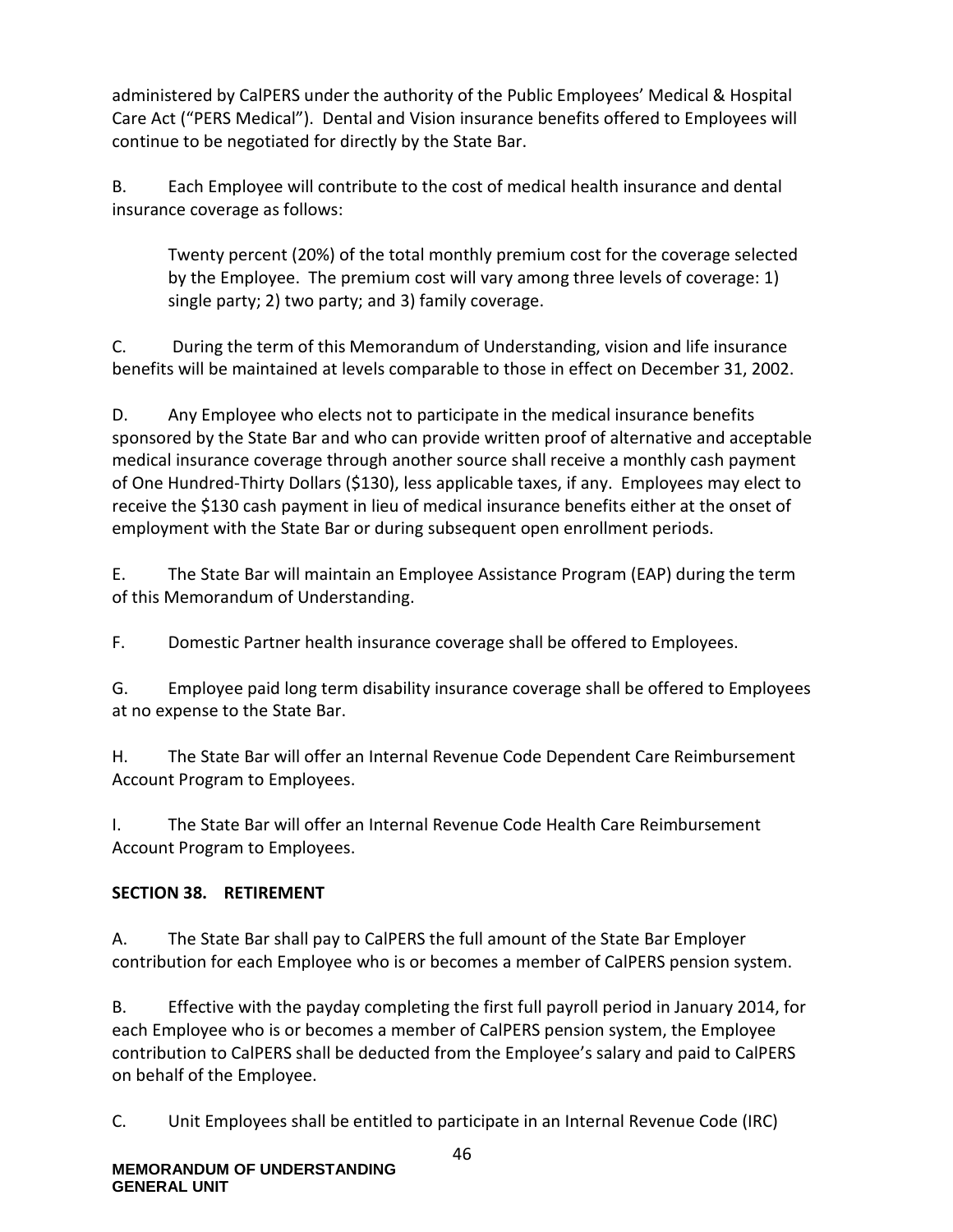Section 457B deferred compensation plan.

D. The State Bar shall provide to those bargaining unit retirees deemed eligible by CalPERS the statutory minimum retiree medical benefit required under Public Employees Medical & Hospital Care Act ("PEMHCA"). All eligibility decisions are to be made by CalPERS. Generally, CalPERS requires that retirees be drawing a retirement warrant and have worked for a contracting agency for at least five years to be eligible for PEMHCA minimum retiree medical benefit.

E. In addition to the PEMHCA minimum retirement benefit described above, the State Bar shall provide to Employees who are members of CalPERS and who retire under CalPERS as State Bar Employees a retiree health benefit on the terms described in the State Bar of California Post-Retirement Welfare Benefits Plan (the "Plan"). The Plan presently provides eligible retirees with a comparable percentage contribution to the purchase of health insurance and vision benefits as the State Bar provides to its then active, regular, full-time Employees. Under the Plan, Employees must meet the following criteria in order to be eligible for the State Bar's contribution toward retiree health and vision benefits:

1. Employees must retire from employment by the State Bar on or after January 1, 2020;

2. Employees must be eligible to receive medical/hospital coverage from CalPERS at the time of their retirement from employment with the State Bar;

3. Employees must, at the time of their retirement from the State Bar, have earned at least 15 years of service credit from any state or public agency whose retirement benefits are administered by CalPERS, excluding any purchased service credit, as determined solely by CalPERS;

4. Employees must also elect to receive CalPERS retirement benefits within one hundred twenty (120) days of retirement from State Bar employment.

## **SECTION 39. EMPLOYER-EMPLOYEE RELATIONS COMMITTEE**

A. The Union and the State Bar shall reconstitute a joint Employer-Employee Relations Committee composed of seven (7) members. The State Bar shall appoint three (3) members, one of whom shall be the State Bar's Chief Administrative Officer or designee. The Union shall appoint two (2) members from Northern California and two (2) members from Southern California. The Union Business Agent(s) shall also be permitted to attend.

B. The Committee shall be jointly chaired by Union and management designees and shall meet on a quarterly basis. The Committee is understood to be an advisory Committee and none of its discussions are binding on either party. The Committee shall discuss issues of mutual interest to the State Bar, Employees and the Union, excluding issues relating to pending grievances and including such things as: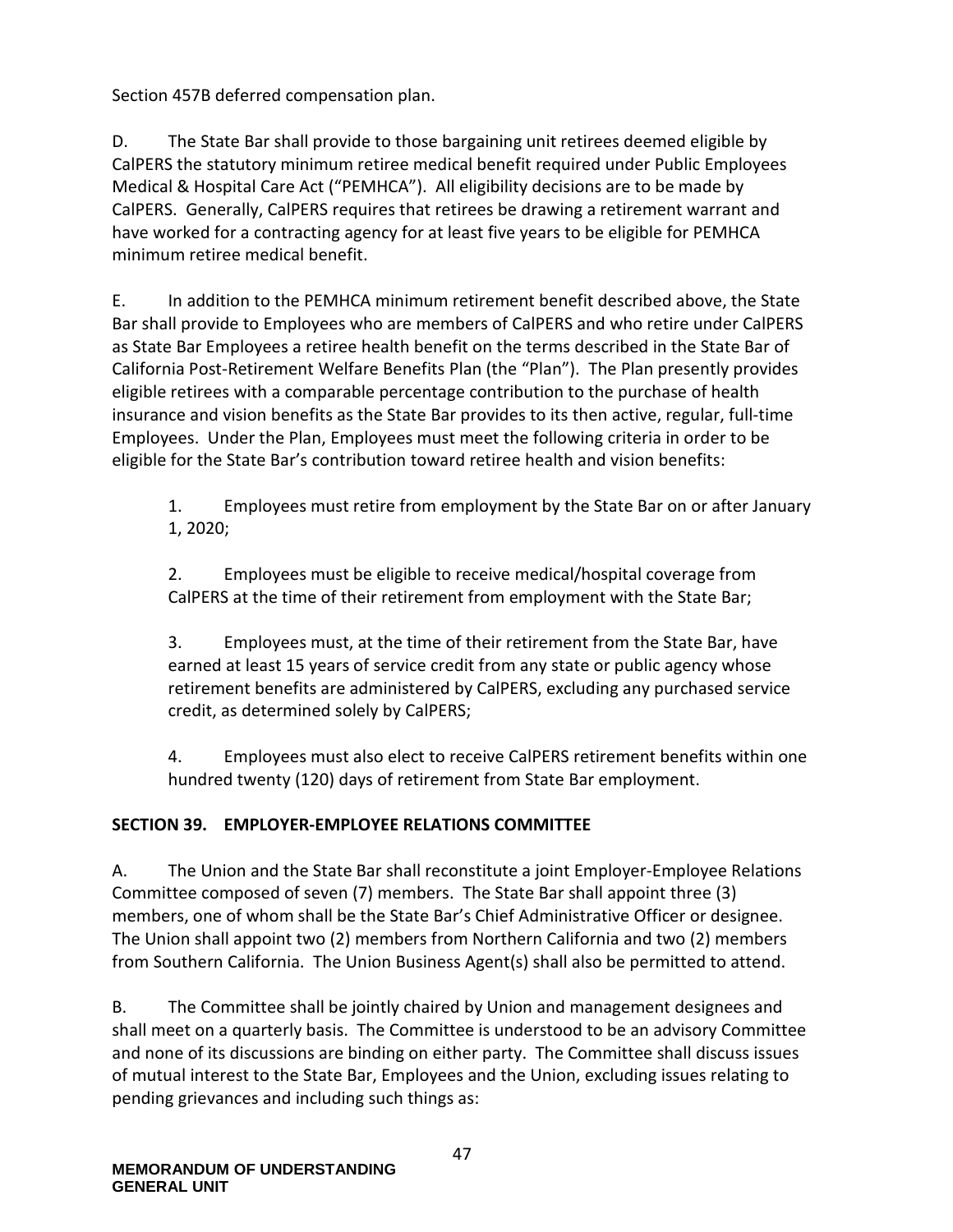1. Issues related to exempt status, including but not limited to the requirement that exempt Employees complete timesheets;

2. The distinction between the Attorney job classification and the Senior Attorney job classification;

3. Equal Employment Opportunity and other means of promoting and enhancing employment opportunities and opportunities for upward mobility at the State Bar;

4. Health and safety issues;

5. Other matters of mutual concern, including ways to improve communication, seek out issues on which the parties may act cooperatively, and seek to deal proactively with areas of potential conflict.

C. The Committee established by this Section shall not constitute a labor/management safety and health committee as provided under Title 8, Chapter 4 Section 3203 of the California Administrative Code.

D. Because the Committee is advisory in nature, nothing contained in this Section shall be subject to the grievance procedure.

## **SECTION 40. PROHIBITION OF STRIKES**

A. During the term of this Memorandum of Understanding or any extension thereof, neither the Union nor its agents or representatives, nor any Employees, shall engage or participate in any strike, sympathy strike, work stoppage, picketing which interferes with the operations of the State Bar, refusal to cross any picket line or any other concerted interruption of work, and the State Bar shall not lock out Employees, whether or not the underlying dispute is arbitrable or is alleged to be violative of the provisions of the Meyers-Milias-Brown Act.

B. If any action or activity prohibited by Subsection A of this Section occurs, the Union shall make every reasonable effort to ensure that all such prohibited activity or action ceases.

C. Any Employee who participates in any activity or action prohibited by Subsection A of this Section shall be subject to discipline, up to and including discharge, provided, however, that such Employee shall have recourse to the procedures set forth in Sections 16 and 17 of this Memorandum of Understanding.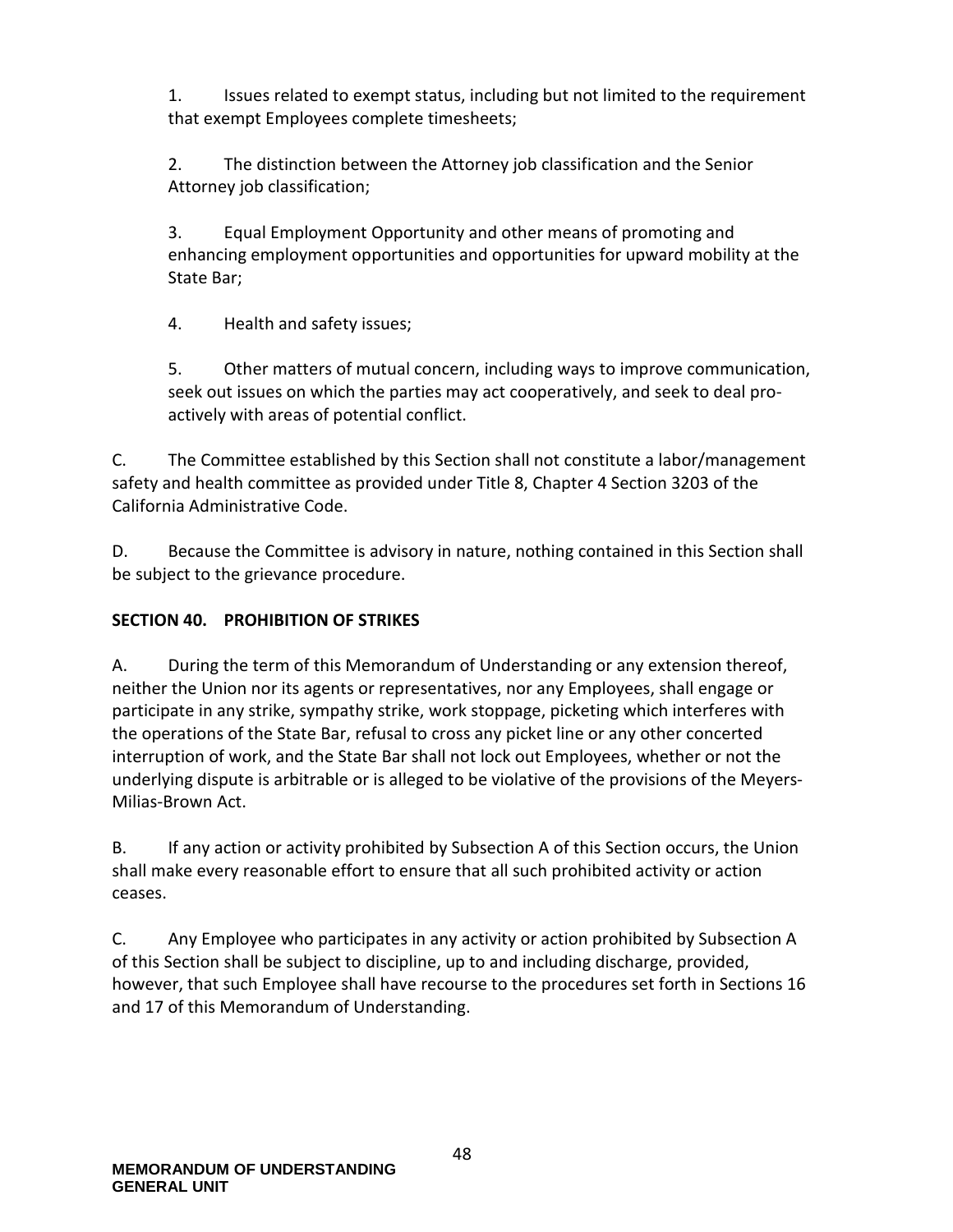## **SECTION 41. BACHELOR DEGREE MINIMUM QUALIFICATION REQUIREMENT FOR CERTAIN GENERAL UNIT JOB CLASSIFICATIONS**

It is agreed that the Minimum Qualifications for General Unit Job Classifications listed below will include a minimum educational qualification of having obtained a Bachelor's Degree:

- Paralegal
- Probation Case Specialist
- Paralegal Supervisor
- Investigator I
- IT Analyst I
- IT Business Systems Analyst I
- Investigator II
- Financial Analyst
- Program Analyst
- Public Information Officer
- IT Analyst II
- IT Business Systems Analyst II
- Investigator III
- Senior IT Analyst
- Senior IT Business Systems Analyst
- Senior Financial Analyst
- Senior Program Analyst
- Program Supervisor

Current Employees in the above-listed job classifications who occupied job positions classified as being in former Job Grades 9 through 10B as of January 1, 2013, and who previously received credit for work experience in lieu of academic degree requirements to meet minimum qualifications to interview for their positions will 1) be allowed to "bump" in the event of a layoff, as if they had the academic minimum degree requirements for the positions in the "bumping" chain and 2) will be allowed to interview for promotional opportunities as if they had the academic degree requirements now required under the job descriptions. This is limited to the academic degree requirements and does not affect other minimum requirements.

Applicants for the above-listed job classifications will be considered to meet the academic degree minimum qualification to interview for such a classification opening if the applicant is actively enrolled in a Bachelor's Degree program in an accredited institution and is within six months of completing the degree. An applicant who is employed under these conditions will remain on probation until the degree is completed and the applicant provides satisfactory proof of completion. If the applicant fails to obtain the required degree within the six month period, MOU Sections 18.E and 13.L and M shall govern, extended to six months for this purpose.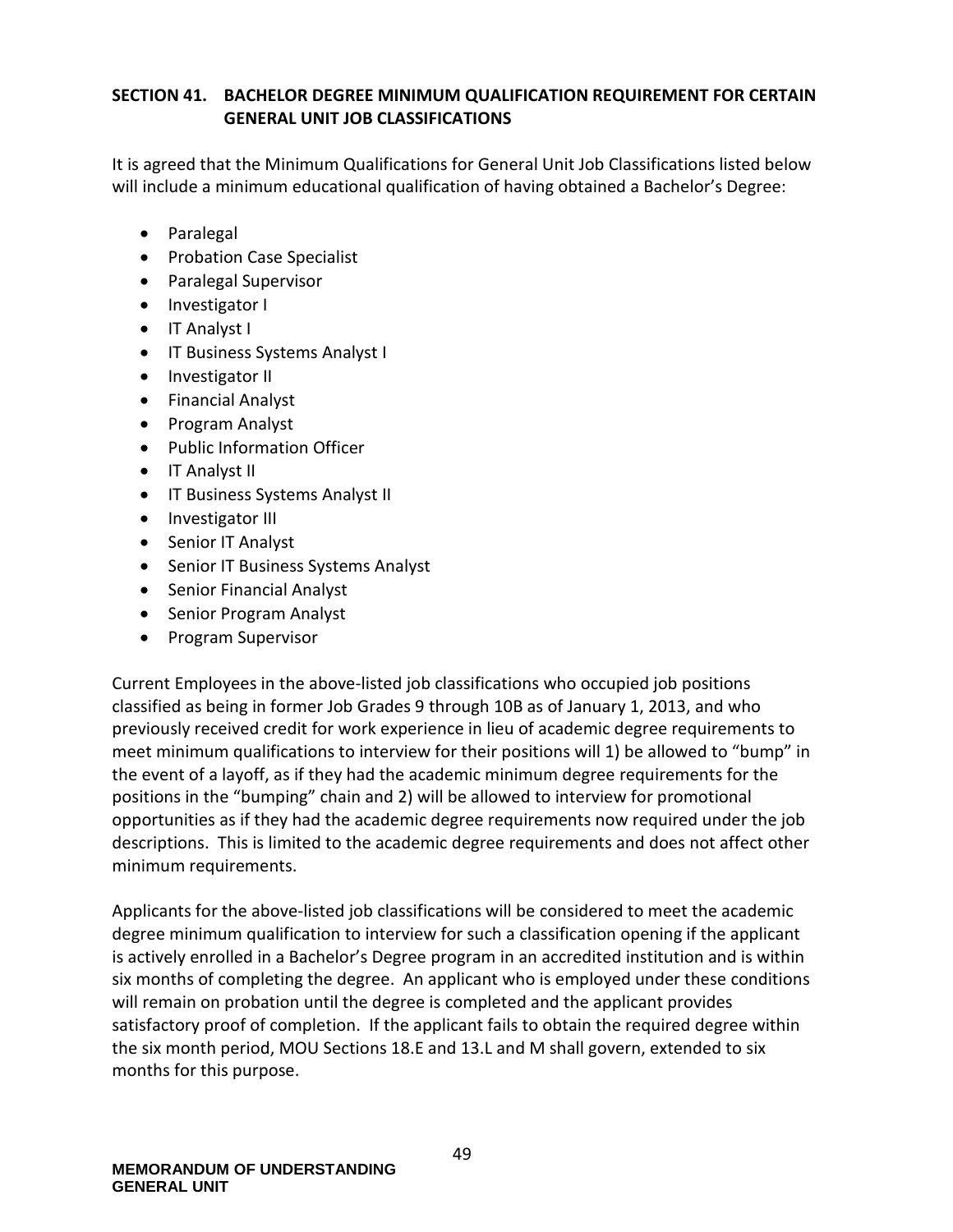#### **SECTION 42. SEVERABILITY**

If any provision or portion thereof contained in this Memorandum of Understanding, or the application thereof, to any person or circumstance is held to be unconstitutional, invalid, or unenforceable, the remainder of the Memorandum of Understanding and the application of such provision, or portion thereof, to other persons or circumstances shall be deemed severable, shall not be affected, and shall remain in full force and effect. Upon the request of either party, the State Bar and the Union shall meet and confer for the sole purpose of arriving at a mutually satisfactory replacement for the provision or portion thereof determined to be unconstitutional, invalid or unenforceable.

#### **SECTION 43. TERM OF MEMORANDUM OF UNDERSTANDING**

This Memorandum of Understanding shall be effective April 17, 2020, or the date both parties have ratified the agreement, whichever comes later, and shall remain in full force and effect through December 31, 2022, and continue from year to year thereafter, unless either the Union or the State Bar serves notice upon the other to amend or modify said Memorandum of Understanding on or before the fifteenth day of March 2022.

#### **IT IS SO AGREED**

#### **THE STATE BAR OF CALIFORNIA**

By: /s/ Steve Mazer

Steve Mazer Chief Administrative Officer

#### **SERVICE EMPLOYEES INTERNATIONAL UNION**

By: /s/ Theresa Witherspoon Theresa Witherspoon Assistant Chief Counsel, SEIU Local 1000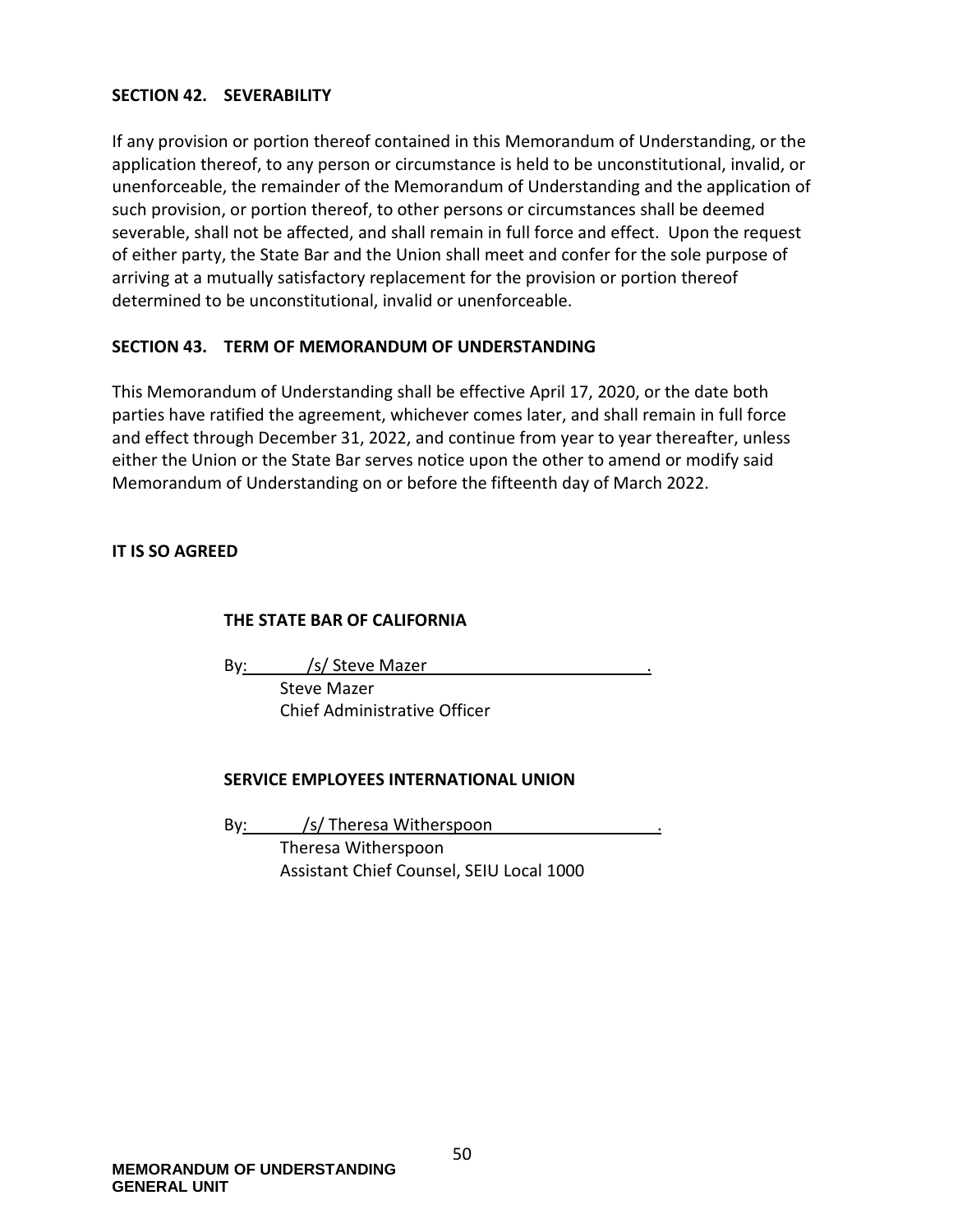#### **GENERAL UNIT**

#### **Appendices 2020-2022**

- A Groups and Offices
- B General Unit Listing of Job Classifications and Salary Ranges
- C Alternative Work Schedule Letter of Understanding
- D Letter of Understanding Regarding Employee Parking
- E Policy Statement Regarding Non-Executive Exempt Employee Absences Including Absences of Less than One Day
- F Separation Plan Letter of Understanding
- G. Overtime Exempt Status
- H Letter of Understanding: Investigator Overtime Status

I Letter of Understanding: AWS Agreements, Voluntary Separation Incentive, Transit Reimbursement, Time Keeping

J Training and Development Program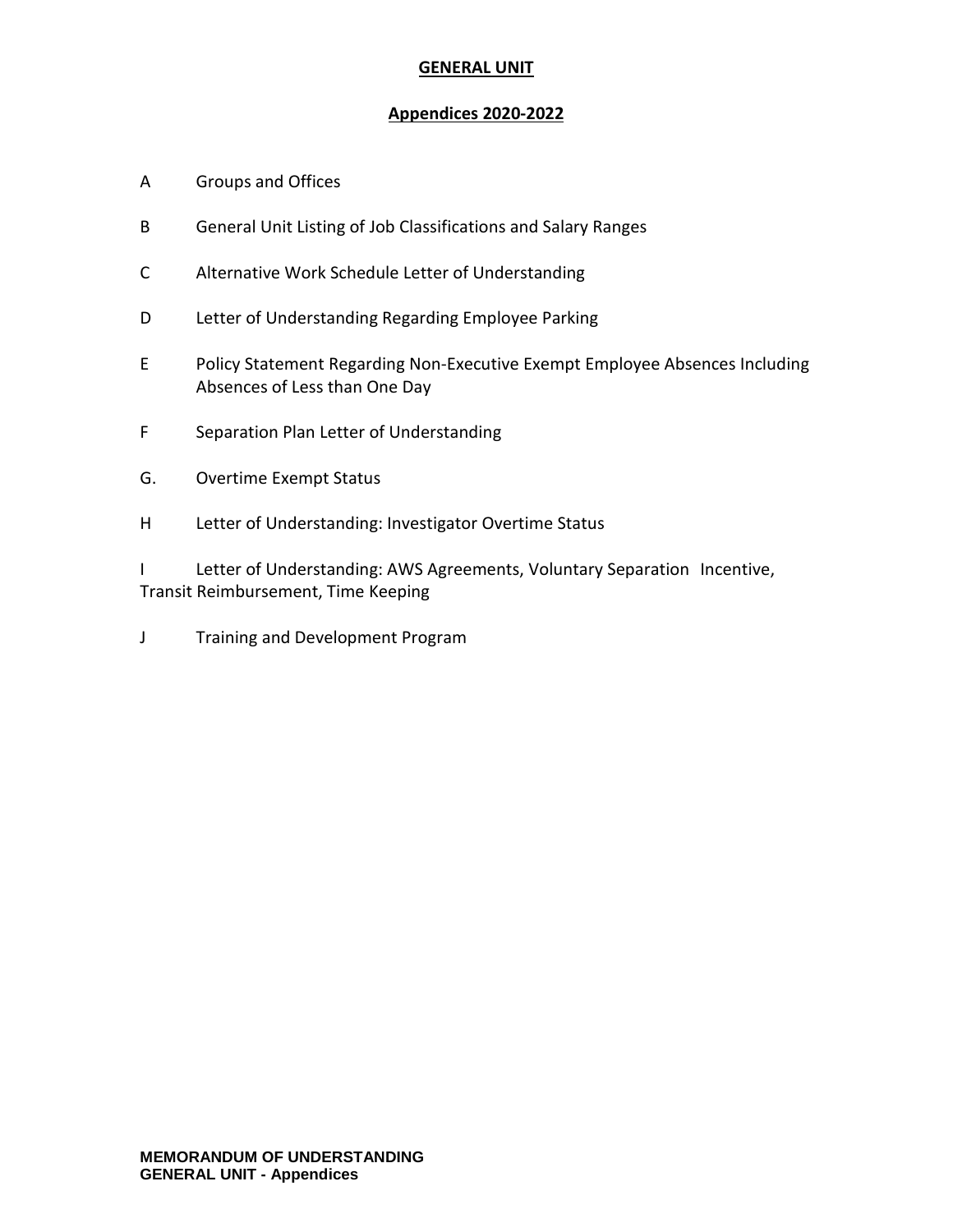## **Appendix A**

# GROUPS AND OFFICES

(For Purposes of Layoff and Recall Only)

| <b>GROUP</b>  | <b>Office Northern California</b>                                                                                                                                                                                                                       | <b>Office Southern California</b>                                                                                                                                                      |
|---------------|---------------------------------------------------------------------------------------------------------------------------------------------------------------------------------------------------------------------------------------------------------|----------------------------------------------------------------------------------------------------------------------------------------------------------------------------------------|
| I             | <b>Chief Trial Counsel</b>                                                                                                                                                                                                                              | <b>Chief Trial Counsel</b>                                                                                                                                                             |
| $\mathbf{II}$ | <b>State Bar Court</b>                                                                                                                                                                                                                                  | <b>State Bar Court</b>                                                                                                                                                                 |
| III           | Admissions                                                                                                                                                                                                                                              | Admissions                                                                                                                                                                             |
| IV            | <b>Professional Competence</b><br><b>Strategic Communications &amp;</b><br>Stakeholder Engagement<br><b>Board Support</b><br><b>JNE Commission &amp; Appointments</b><br><b>Access &amp; Inclusion</b>                                                  | Professional Support & Client<br>Protection<br><b>General Services</b><br><b>Information Technology</b><br>Research & Institutional<br>Accountability<br><b>Access &amp; Inclusion</b> |
|               | Professional Support & Client<br>Protection<br><b>General Services</b><br>Finance<br><b>Attorney Regulation &amp; Consumer</b><br>Resources<br><b>Information Technology</b><br><b>Executive Director</b><br>Research & Institutional<br>Accountability | <b>Strategic Communications &amp;</b><br>Stakeholder Engagement                                                                                                                        |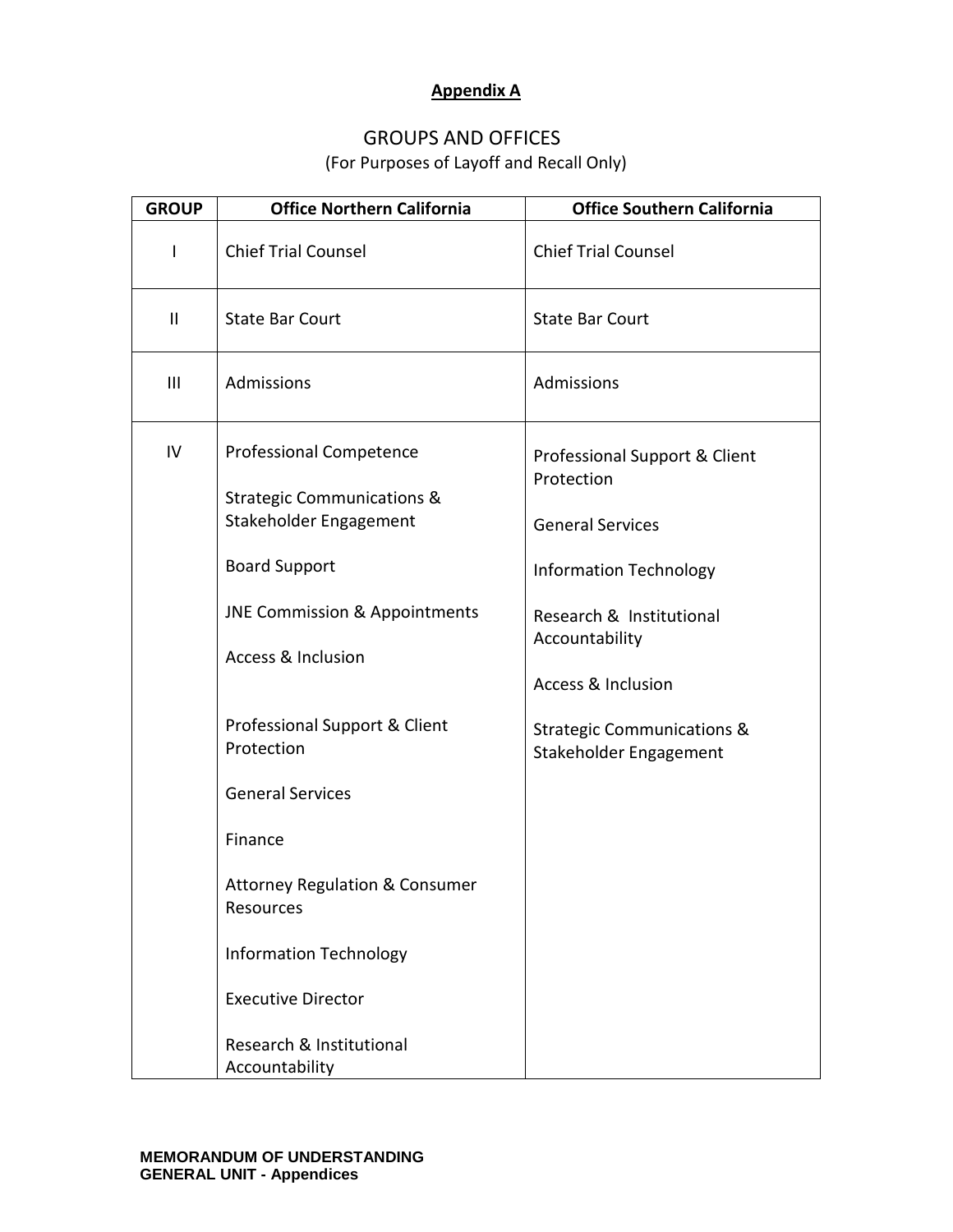#### **Appendix B**

#### **APPENDIX B-1: 2020 General Unit Salary Rages**

| <b>Job Classification</b>                  | 2020 Minimum         | 2020 Maximum         |
|--------------------------------------------|----------------------|----------------------|
|                                            | <b>Annual Salary</b> | <b>Annual Salary</b> |
| <b>Administrative Assistant I</b>          | \$54,561             | \$72,744             |
| Administrative Assistant II                | \$60,013             | \$80,022             |
| <b>Administrative Supervisor</b>           | \$81,783             | \$109,052            |
| <b>Clinical Rehabilitation Coordinator</b> | \$71,937             | \$95,907             |
| <b>Court Specialist</b>                    | \$72,041             | \$95,984             |
| <b>Financial Analyst</b>                   | \$81,798             | \$109,060            |
| <b>Fiscal Services Specialist</b>          | \$64,745             | \$86,319             |
| <b>General Services Specialist I</b>       | \$52,450             | \$69,912             |
| <b>General Services Specialist II</b>      | \$58,275             | \$77,675             |
| <b>General Services Specialist III</b>     | \$64,745             | \$86,319             |
| Investigator I                             | \$71,812             | \$95,746             |
| Investigator II                            | \$78,991             | \$105,322            |
| Investigator III                           | \$86,890             | \$115,854            |
| IT Analyst I                               | \$75,861             | \$101,136            |
| IT Analyst II                              | \$84,282             | \$112,376            |
| IT Business Systems Analyst I              | \$75,861             | \$101,136            |
| IT Business Systems Analyst II             | \$84,282             | \$112,376            |
| IT Support Technician I                    | \$58,237             | \$77,650             |
| IT Support Technician II                   | \$64,696             | \$86,269             |
| Legal Secretary I                          | \$57,289             | \$76,381             |
| Legal Secretary II                         | \$63,014             | \$84,023             |
| Legal Secretary III                        | \$66,170             | \$88,222             |
| Office Assistant I                         | \$44,513             | \$59,343             |
| <b>Office Assistant II</b>                 | \$48,960             | \$65,280             |
| Office Assistant III                       | \$54,561             | \$72,744             |
| Paralegal                                  | \$65,805             | \$87,675             |
| Paralegal Supervisor                       | \$68,447             | \$91,250             |
| <b>Probation Case Specialist</b>           | \$64,745             | \$86,319             |
| Program Analyst                            | \$81,798             | \$109,060            |
| Program Assistant I                        | \$47,196             | \$62,920             |
| Program Assistant II                       | \$52,450             | \$69,912             |
| Program Assistant III                      | \$58,275             | \$77,675             |
| Program Coordinator                        | \$71,937             | \$95,907             |
| Program Specialist                         | \$64,745             | \$86,319             |
| Program Supervisor                         | \$98,987             | \$131,963            |
| <b>Public Information Officer</b>          | \$81,798             | \$109,060            |
| Public Service Representative I            | \$44,389             | \$59,194             |
| Public Service Representative II           | \$48,835             | \$65,106             |
| Public Service Representative III          | \$53,717             | \$71,626             |
| Senior Administrative Assistant            | \$63,019             | \$84,021             |

**MEMORANDUM OF UNDERSTANDING GENERAL UNIT - Appendices**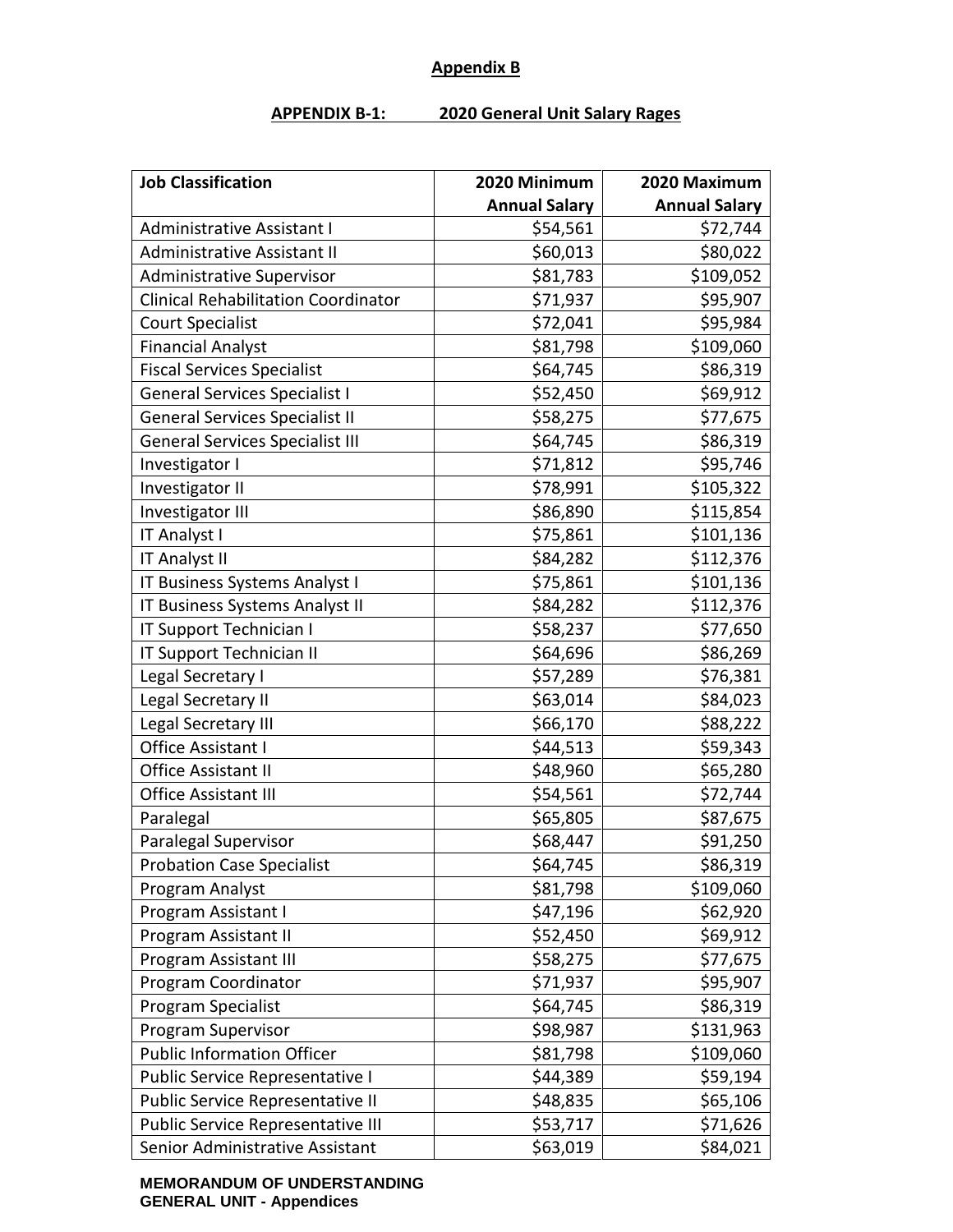| <b>Job Classification</b>          | 2020 Minimum         | 2020 Maximum         |
|------------------------------------|----------------------|----------------------|
|                                    | <b>Annual Salary</b> | <b>Annual Salary</b> |
| Senior Financial Analyst           | \$89,983             | \$119,977            |
| Senior IT Analyst                  | \$88,505             | \$118,002            |
| Senior IT Business Systems Analyst | \$88,505             | \$118,002            |
| Senior Program Analyst             | \$89,983             | \$119,977            |
| Translator-Interpreter             | \$71,937             | \$95,907             |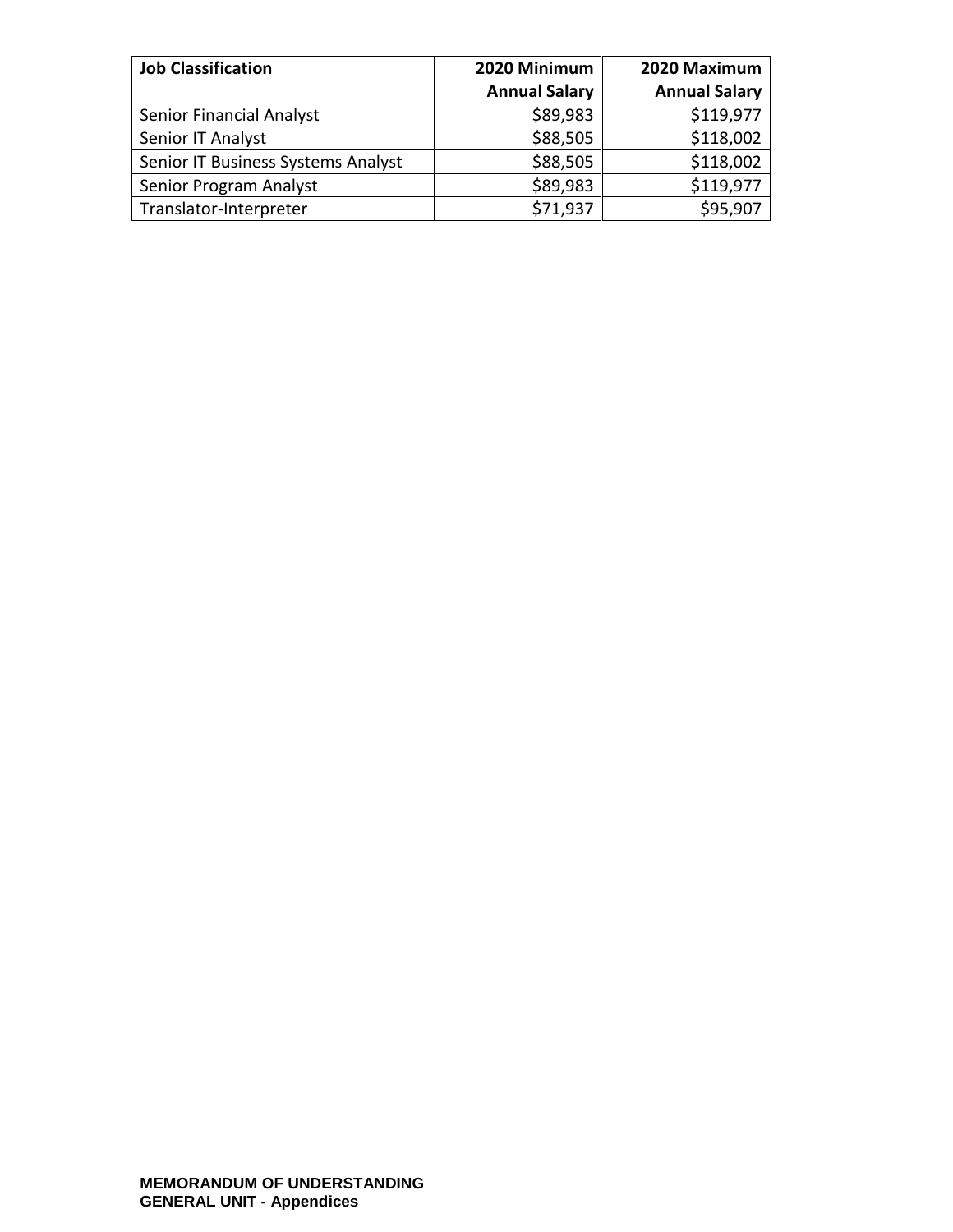#### **Appendix B**

#### **APPENDIX B-2: 2021 General Unit Salary Rages**

| <b>Classification Title</b>                | 2021 Minimum         | 2021 Maximum         |
|--------------------------------------------|----------------------|----------------------|
|                                            | <b>Annual Salary</b> | <b>Annual Salary</b> |
| <b>Administrative Assistant I</b>          | \$55,652             | \$74,199             |
| <b>Administrative Assistant II</b>         | \$61,213             | \$81,622             |
| <b>Administrative Supervisor</b>           | \$83,419             | \$111,233            |
| <b>Clinical Rehabilitation Coordinator</b> | \$73,376             | \$97,825             |
| <b>Court Specialist</b>                    | \$73,482             | \$97,904             |
| <b>Financial Analyst</b>                   | \$83,434             | \$111,241            |
| <b>Fiscal Services Specialist</b>          | \$66,040             | \$88,045             |
| <b>General Services Specialist I</b>       | \$53,499             | \$71,310             |
| <b>General Services Specialist II</b>      | \$59,441             | \$79,229             |
| <b>General Services Specialist III</b>     | \$66,040             | \$88,045             |
| Investigator I                             | \$73,248             | \$97,661             |
| Investigator II                            | \$80,571             | \$107,428            |
| Investigator III                           | \$88,628             | \$118,171            |
| IT Analyst I                               | \$77,378             | \$103,159            |
| IT Analyst II                              | \$85,968             | \$114,624            |
| IT Business Systems Analyst I              | \$77,378             | \$103,159            |
| IT Business Systems Analyst II             | \$85,968             | \$114,624            |
| IT Support Technician I                    | \$59,402             | \$79,203             |
| IT Support Technician II                   | \$65,990             | \$87,994             |
| Legal Secretary I                          | \$58,435             | \$77,909             |
| Legal Secretary II                         | \$64,274             | \$85,703             |
| Legal Secretary III                        | \$67,493             | \$89,986             |
| Office Assistant I                         | \$45,403             | \$60,530             |
| <b>Office Assistant II</b>                 | \$49,939             | \$66,586             |
| Office Assistant III                       | \$55,652             | \$74,199             |
| Paralegal                                  | \$67,121             | \$89,429             |
| Paralegal Supervisor                       | \$69,816             | \$93,075             |
| <b>Probation Case Specialist</b>           | \$66,040             | \$88,045             |
| Program Analyst                            | \$83,434             | \$111,241            |
| Program Assistant I                        | \$48,140             | \$64,178             |
| Program Assistant II                       | \$53,499             | \$71,310             |
| Program Assistant III                      | \$59,441             | \$79,229             |
| Program Coordinator                        | \$73,376             | \$97,825             |
| Program Specialist                         | \$66,040             | \$88,045             |
| Program Supervisor                         | \$100,967            | \$134,602            |
| <b>Public Information Officer</b>          | \$83,434             | \$111,241            |
| Public Service Representative I            | \$45,277             | \$60,378             |
| Public Service Representative II           | \$49,812             | \$66,408             |
| Public Service Representative III          | \$54,791             | \$73,059             |
| Senior Administrative Assistant            | \$64,279             | \$85,701             |

**MEMORANDUM OF UNDERSTANDING GENERAL UNIT - Appendices**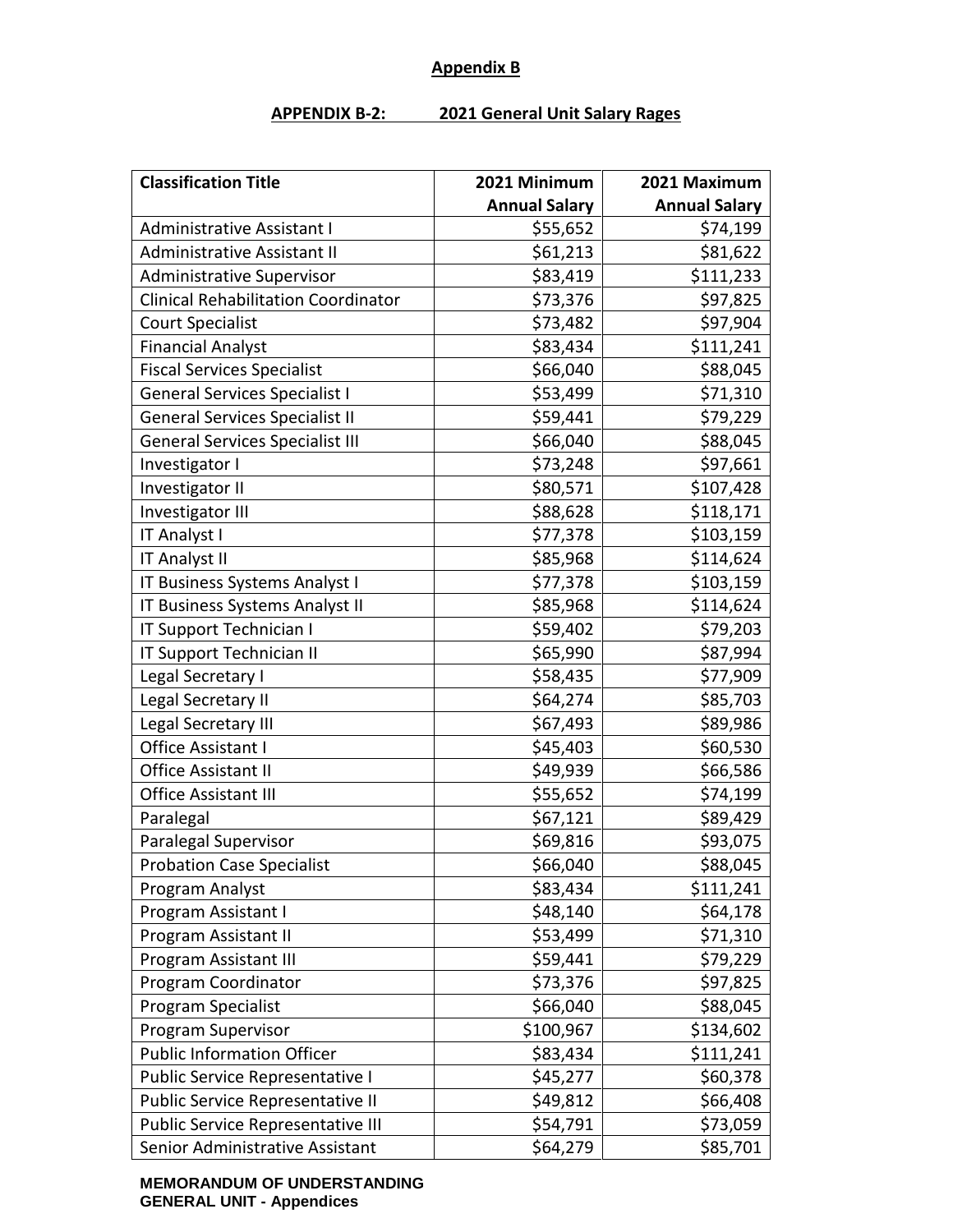| <b>Classification Title</b>        | 2021 Minimum         | 2021 Maximum         |
|------------------------------------|----------------------|----------------------|
|                                    | <b>Annual Salary</b> | <b>Annual Salary</b> |
| Senior Financial Analyst           | \$91,783             | \$122,377            |
| Senior IT Analyst                  | \$90,275             | \$120,362            |
| Senior IT Business Systems Analyst | \$90,275             | \$120,362            |
| Senior Program Analyst             | \$91,783             | \$122,377            |
| Translator-Interpreter             | \$73,376             | \$97,825             |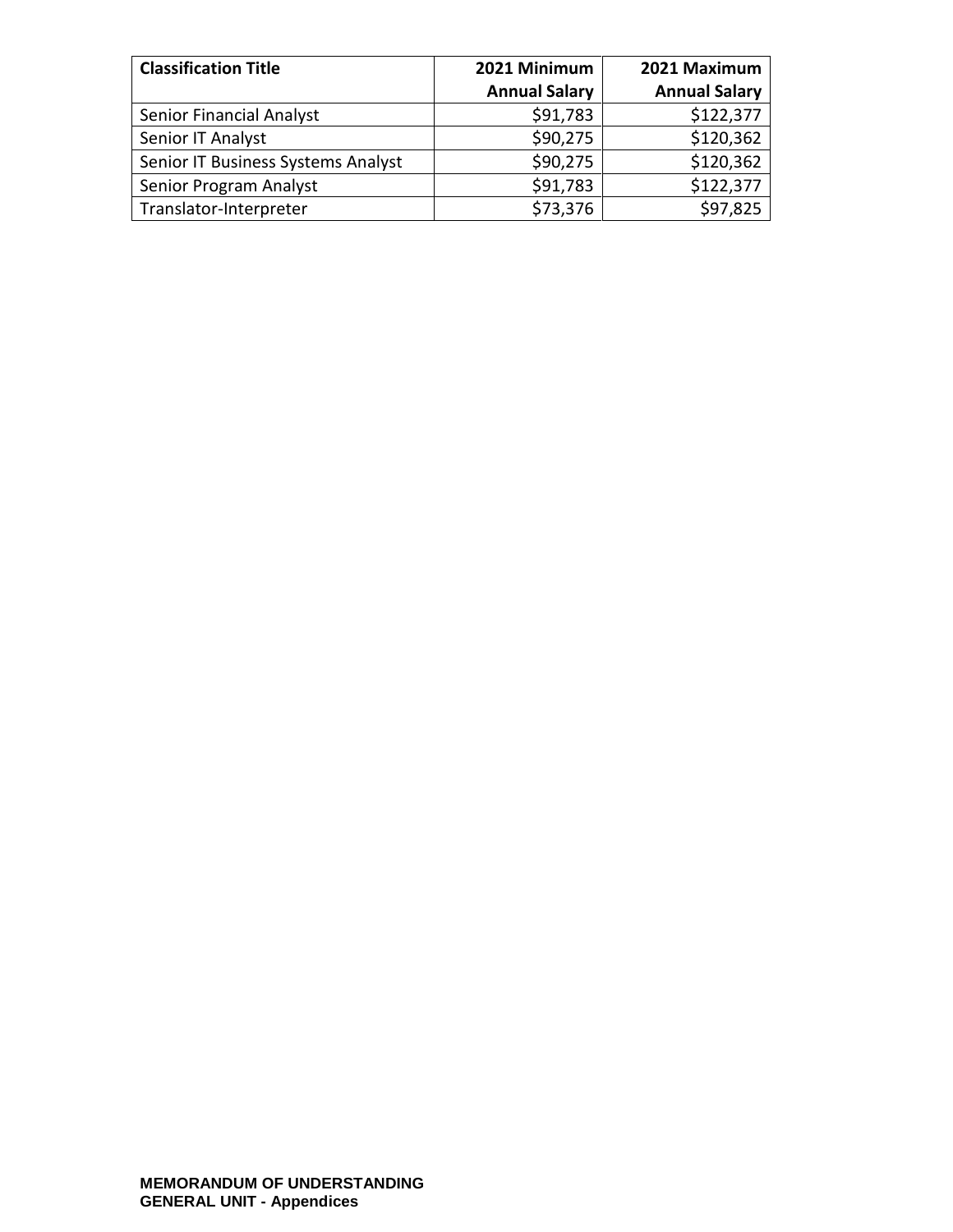#### **Appendix B**

#### **APPENDIX B-3: 2022 General Unit Salary Rages**

| <b>Classification Title</b>                | 2022 Minimum         | 2022 Maximum         |
|--------------------------------------------|----------------------|----------------------|
|                                            | <b>Annual Salary</b> | <b>Annual Salary</b> |
| <b>Administrative Assistant I</b>          | \$56,209             | \$74,941             |
| <b>Administrative Assistant II</b>         | \$61,825             | \$82,438             |
| <b>Administrative Supervisor</b>           | \$84,253             | \$112,345            |
| <b>Clinical Rehabilitation Coordinator</b> | \$74,110             | \$98,803             |
| <b>Court Specialist</b>                    | \$74,217             | \$98,883             |
| <b>Financial Analyst</b>                   | \$84,268             | \$112,353            |
| <b>Fiscal Services Specialist</b>          | \$66,700             | \$88,925             |
| <b>General Services Specialist I</b>       | \$54,034             | \$72,023             |
| <b>General Services Specialist II</b>      | \$60,035             | \$80,021             |
| <b>General Services Specialist III</b>     | \$66,700             | \$88,925             |
| Investigator I                             | \$73,980             | \$98,638             |
| Investigator II                            | \$81,377             | \$108,502            |
| Investigator III                           | \$89,514             | \$119,353            |
| IT Analyst I                               | \$78,152             | \$104,191            |
| IT Analyst II                              | \$86,828             | \$115,770            |
| IT Business Systems Analyst I              | \$78,152             | \$104,191            |
| IT Business Systems Analyst II             | \$86,828             | \$115,770            |
| IT Support Technician I                    | \$59,996             | \$79,995             |
| IT Support Technician II                   | \$66,650             | \$88,874             |
| Legal Secretary I                          | \$59,019             | \$78,688             |
| Legal Secretary II                         | \$64,917             | \$86,560             |
| Legal Secretary III                        | \$68,168             | \$90,886             |
| Office Assistant I                         | \$45,857             | \$61,135             |
| Office Assistant II                        | \$50,438             | \$67,252             |
| Office Assistant III                       | \$56,209             | \$74,941             |
| Paralegal                                  | \$67,792             | \$90,323             |
| Paralegal Supervisor                       | \$70,514             | \$94,006             |
| <b>Probation Case Specialist</b>           | \$66,700             | \$88,925             |
| Program Analyst                            | \$84,268             | \$112,353            |
| Program Assistant I                        | \$48,621             | \$64,820             |
| Program Assistant II                       | \$54,034             | \$72,023             |
| Program Assistant III                      | \$60,035             | \$80,021             |
| Program Coordinator                        | \$74,110             | \$98,803             |
| Program Specialist                         | \$66,700             | \$88,925             |
| Program Supervisor                         | \$101,977            | \$135,948            |
| <b>Public Information Officer</b>          | \$84,268             | \$112,353            |
| Public Service Representative I            | \$45,730             | \$60,982             |
| Public Service Representative II           | \$50,310             | \$67,072             |
| Public Service Representative III          | \$55,339             | \$73,790             |
| Senior Administrative Assistant            | \$64,922             | \$86,558             |

**MEMORANDUM OF UNDERSTANDING GENERAL UNIT - Appendices**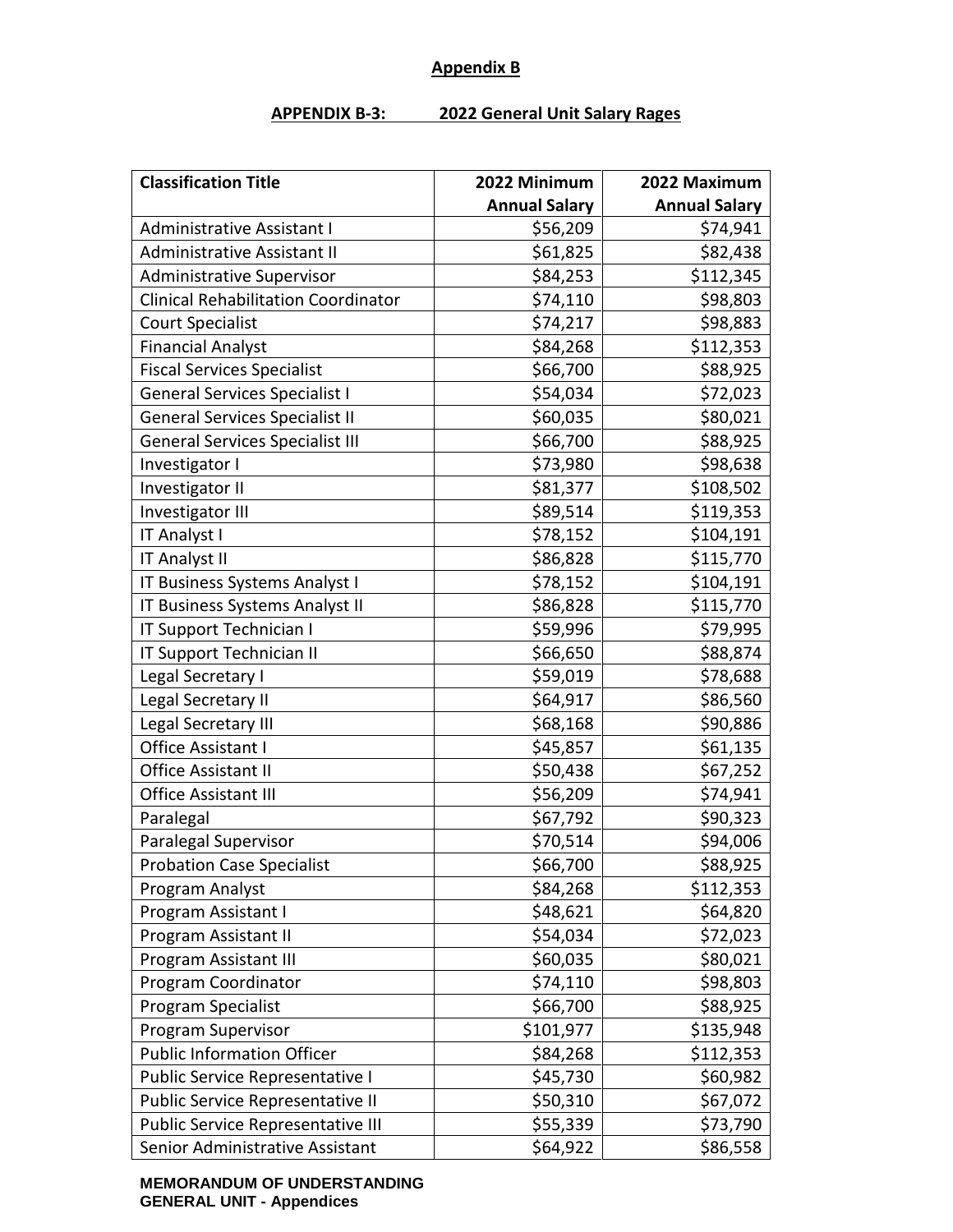| <b>Classification Title</b>        | 2022 Minimum         | 2022 Maximum         |
|------------------------------------|----------------------|----------------------|
|                                    | <b>Annual Salary</b> | <b>Annual Salary</b> |
| Senior Financial Analyst           | \$92,701             | \$123,601            |
| Senior IT Analyst                  | \$91,178             | \$121,566            |
| Senior IT Business Systems Analyst | \$91,178             | \$121,566            |
| Senior Program Analyst             | \$92,701             | \$123,601            |
| Translator-Interpreter             | \$74,110             | \$98,803             |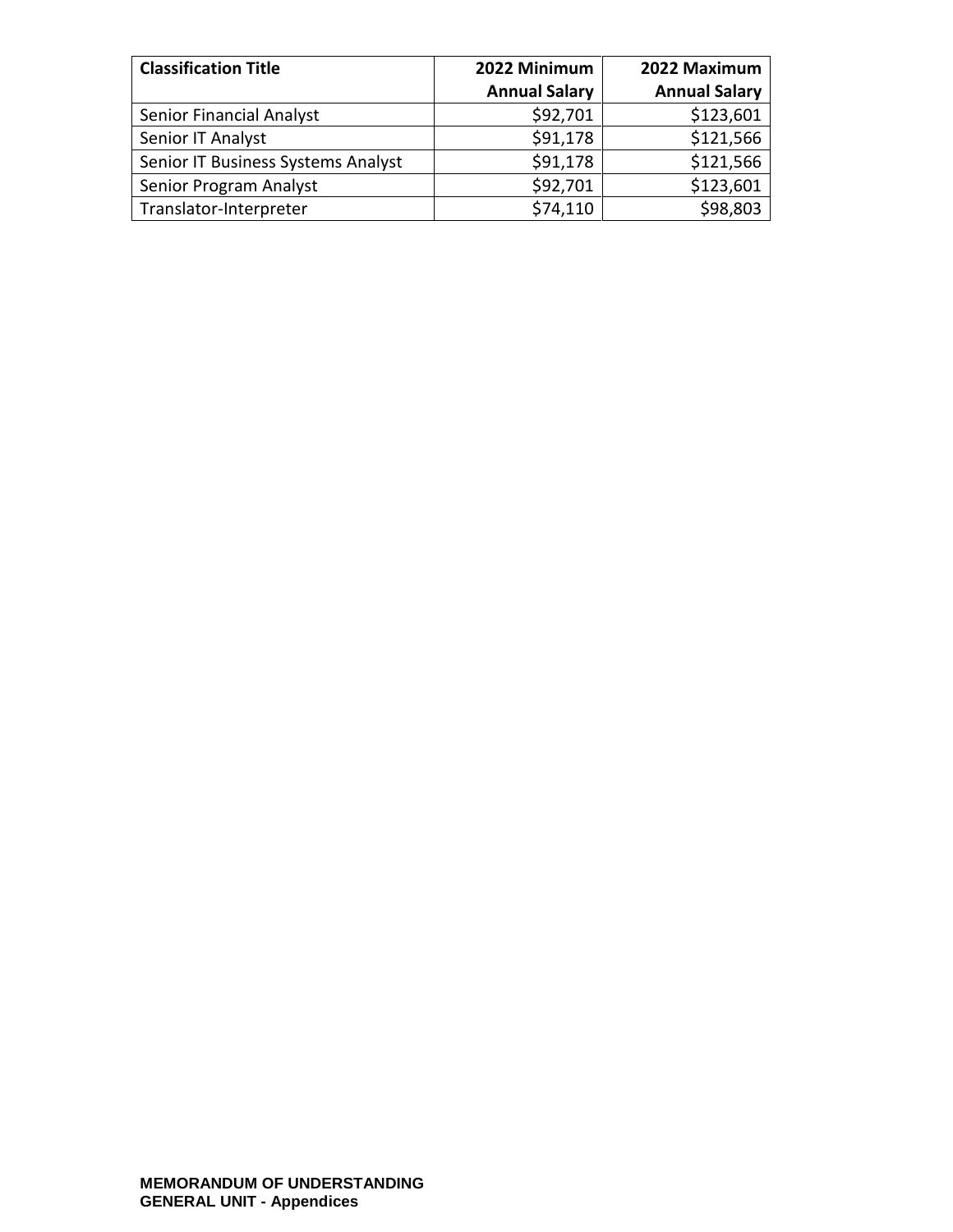## **Appendix C**

# **ALTERNATIVE WORK SCHEDULES LETTER OF UNDERSTANDING**

The State Bar of California and Social Services Union Local 535, SEIU, AFL-CIO/CLC agree to enter into the following Letter of Understanding with respect to Employees in the represented Attorney Unit and General Unit.

Under Section 19.G and H of the General Unit MOU and Section 19.C of the Attorney Unit MOU, the State Bar, at its sole discretion, shall set reasonable work schedules with start and end time within the normal working hours. Such work schedules may include, but not be limited to, alternative work schedules such as part-time, compressed workweek, job share or telecommuting, which may alter the normal working hours. Participation in alternative work schedules is not an Employee benefit, nor subject to the grievance procedure. It is entirely voluntary and either party (the Employee or the State Bar) may discontinue participation at any time for any reason.

In the event that an Employee believes a denial of his or her request to work on an alternative work schedule or his or her removal from an alternative work schedule is inequitable or unreasonable, because access to the grievance procedure is not permitted under the MOU's, the Employee may discuss the matter with his or her immediate supervisor or first-level manager. If the concern has not been resolved in a timely manner and to the Employee's satisfaction, the matter may be raised with higher management including the Senior Executive, Human Resources. The Employee will have the right to Union representation during any of the above discussions. This procedure is intended to be informal. Therefore, there is no requirement to reduce complaints or responses to writing, and the Employee or the Employee's supervisor or first-level manager may skip steps in the above procedure.

The following guidelines are intended to guide Employees and the State Bar in the informal procedure identified above which applies upon denial of an Employee's request to participate in, or an Employee's removal from, the Alternative Work Schedule (AWS) Program.

1. The AWS Program generally includes compressed work weeks, telecommuting and flex time. Part-time status is not technically an AWS issue. It is addressed separately in the MOU at Section 18.C. However, anyone's request for part-time status should be documented and reviewed by the Office of Human Resources.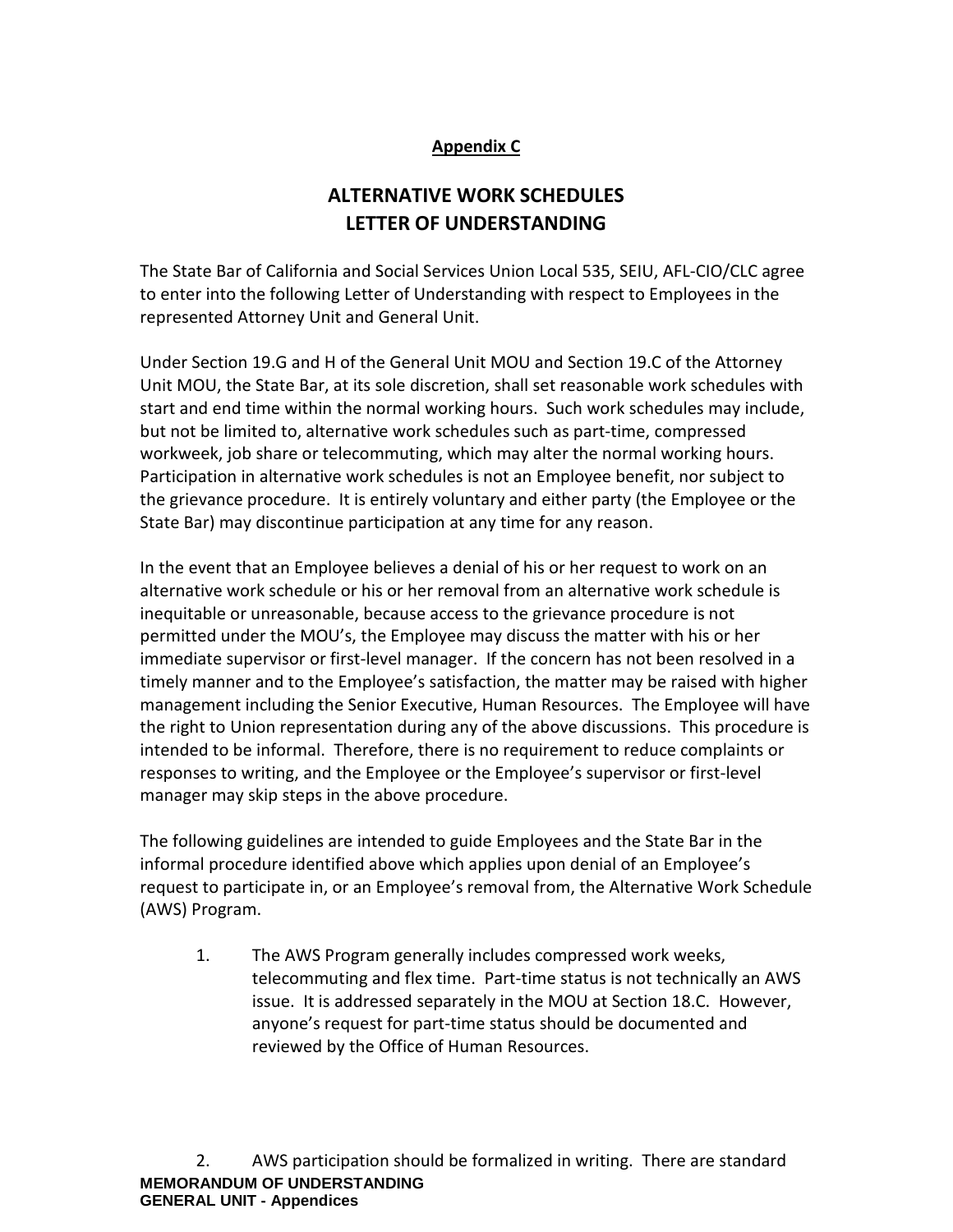agreements for telecommuting and compressed workweek schedules. These agreements define the terms of these programs and should be executed by the participating Employee and the appropriate managers. These agreements should not be changed either by the Employees or the managers. These agreements should be filed with the Office of Human Resources upon being completed.

- 3. There is no standardized agreement for flex time. However, an Employee's flex time schedule should be documented in written memorandum form by the participating office. In establishing a flex time schedule, managers should be mindful of the fact that the MOU provides that the State Bar's business day is from 7:00 a.m. to 7:00 p.m. which may be altered with the Employee's agreement under the AWS Program. (General Unit MOU Section 19.A, G: Attorney Unit MOU Section 19.B, C)
- 4. Participation in the program is subject to management's discretion. There is no Employee entitlement to program participation (General Unit MOU Section 19.G; Attorney Unit MOU Section 19.C). Certain offices within the State Bar offer the program. Some offices do not. In those offices that do offer the program, certain aspects of the program, for example, flex time or compressed work weeks, are available, while other aspects of the program, for example, telecommuting, are not available to Employees. These determinations are within management's discretion.
- 5. Within an office that is making the program available, the program should be administered so that requests for participation are acted upon consistently. Management's discretion should be exercised in an equitable manner.
- 6. Management's denial of an Employee's request to participate in the program, or removal of an Employee from the Program, may be reviewed upon request of the affected Employee. That review process is initiated by a request for review to the Office of Human Resources. The determination of the Office of Human Resources is final. Management's denial of an Employee's request to participate in the program is expressly not grievable under the MOU (General Unit MOU Section 19.H; Attorney Unit MOU section 19.C).
- 7. The work of the State Bar and adequate office coverage is always the first priority. Too many Employees should not be allowed to be away from the workplace on the same day. During critical or busy time periods, or when deadlines or projects require, managers should consider suspending Alternative Work Schedules to make sure that the work of the State Bar is done in a timely manner.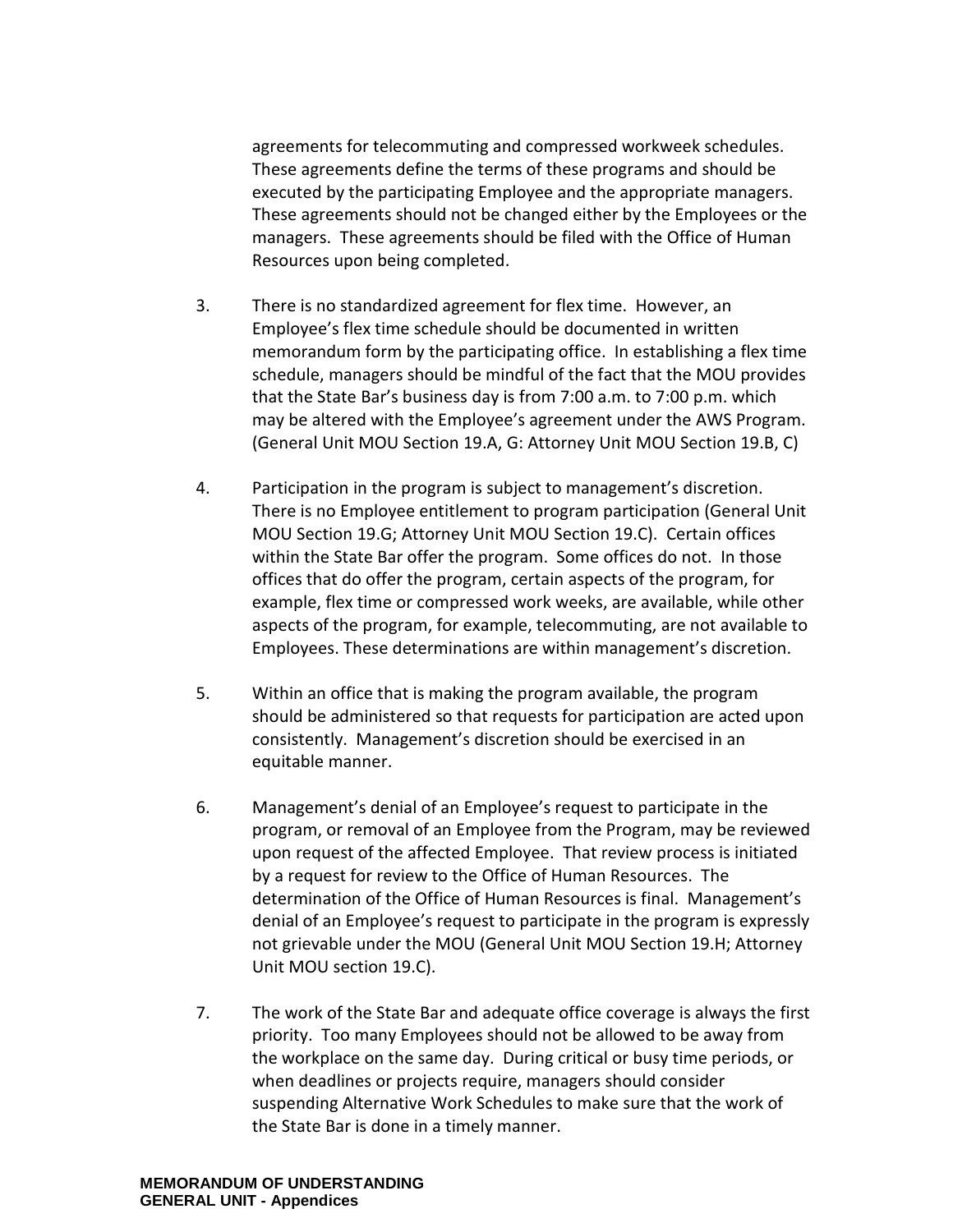- 8. AWS participation should also be suspended when the Employee is serving on jury duty or is otherwise away from the office for a prolonged period of time.
- 9. Generally, Employees are not to be eligible for participation in the AWS program during their initial probationary period.
- 10. An Employee's participation in the AWS program, part-time status, or other schedule variations should be reviewed on an annual basis. AWS agreements should only be for one (1) year terms, subject to renewal depending upon the circumstances. There should be some rotation among Employees when there are competing interests in particular schedules or days off. For example, if several Employees desire a compressed workweek and want Friday off, it is appropriate to rotate that day on an annual basis among the various Employees who desire that day off. New agreements and/or confirming memoranda, as appropriate, should be entered into on an annual basis with all participating Employees.
- 11. Flex time schedules raise overtime and supervision issues. If Employees are entitled to overtime pay, managers need to assure that if the Employee arrives early at work, the Employee is not working beyond the 8-hour work day without being authorized to work overtime. .
- 12. Employees on AWS schedules who develop attendance, tardiness, and/or other disciplinary issues can and should be removed from the program or denied participation in the program. Consultations with the Office of Human Resources should occur in any such circumstances.
- 13. When an employee is to be removed from an AWS schedule by management's action, every effort should be made to give the affected employee ten (10) working days advance notice of his/her removal from the program.
- 14. Telecommuting raises several issues. The telecommuting agreement requires Employees to assure that they have a dedicated work space at home that is safe for their work and that they have adequate equipment to undertake their work. Employees are responsible for providing a safe working area at home. Managers should review these provisions with any Employee who is seeking to telecommute to assure that the Employee is fully aware of these terms and provisions before finalizing a telecommuting AWS agreement.

These guidelines are provided to assist in Management's administration of the AWS Program throughout the organization.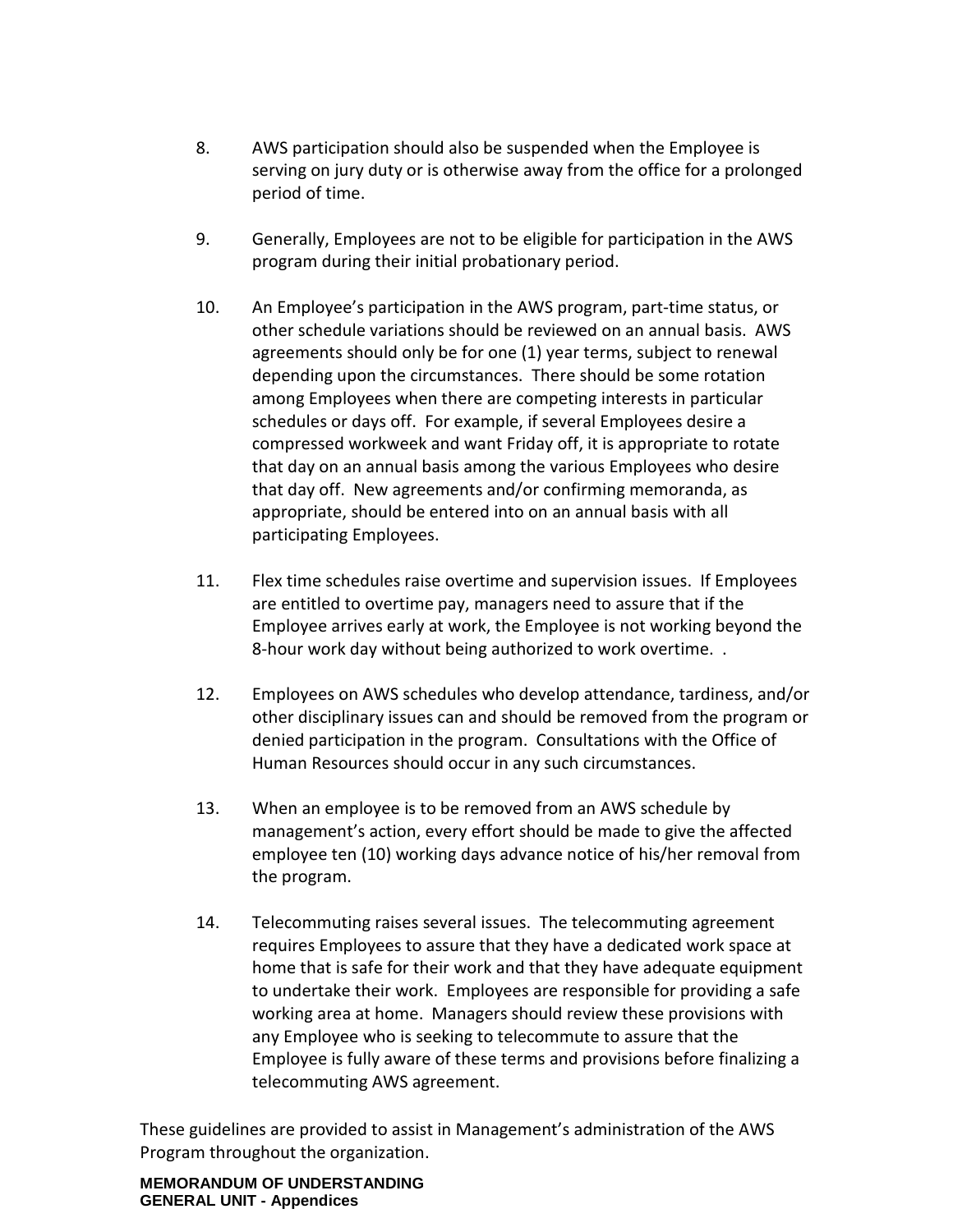#### IT IS SO AGREED

FOR THE SOCIAL SERVICES UNION LOCAL 535 SEIU, AFL-CIO/CLC

Date: December 24, 2003

Signature: /s/ Susan Nye . Susan Nye Senior Field Representative

FOR THE STATE BAR OF CALIFORNIA

Date: December 24, 2003

Signature: /s/ Robert A. Hawley . Robert A. Hawley Deputy Executive Director & Employee Relations Officer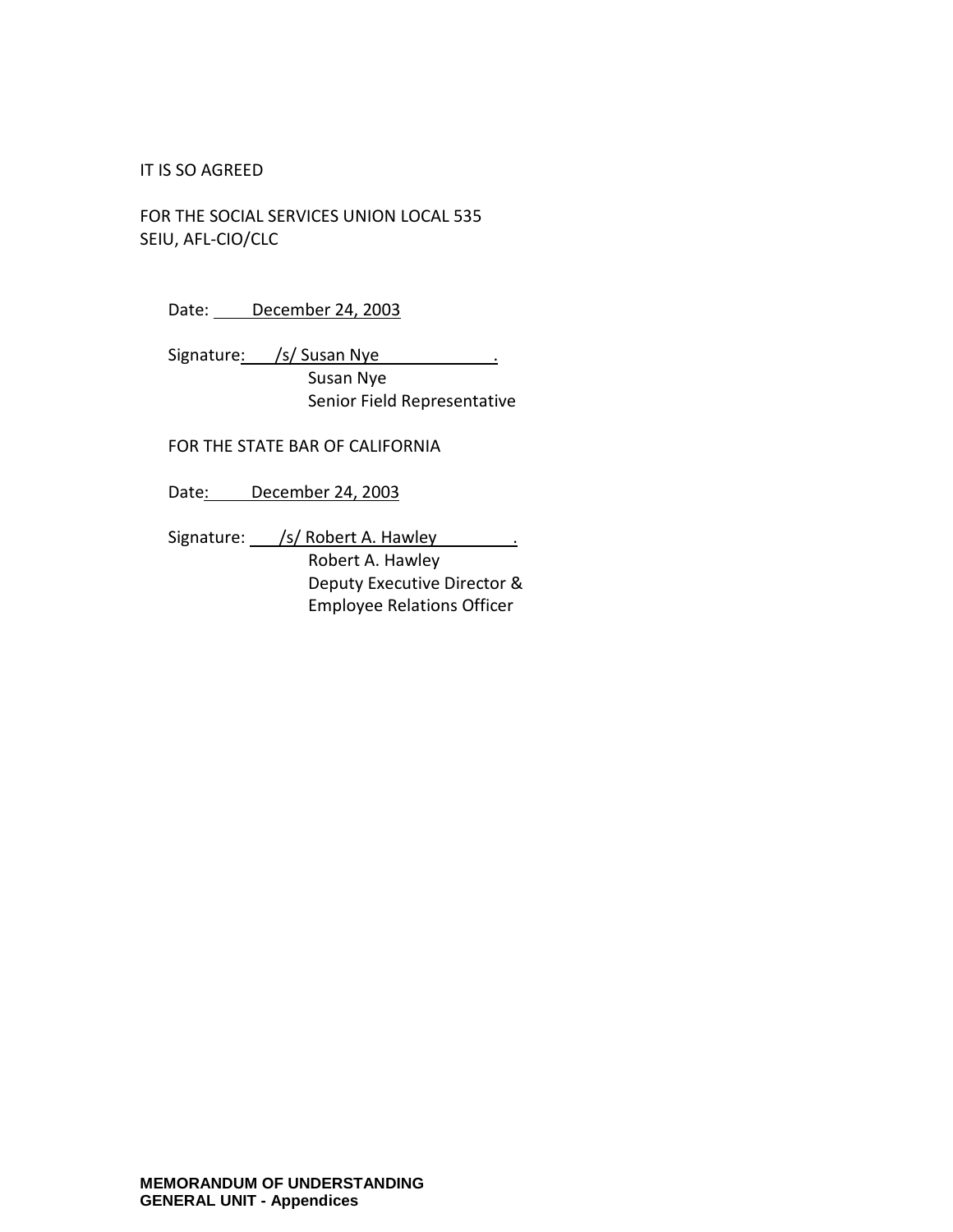#### **Appendix D**

#### **LETTER OF UNDERSTANDING PARKING**

The State Bar of California ("State Bar") and Social Services Union, Local 535, SEIU, AFL-CIO/CLC (the "Union"), agree to enter into the following Letter of Understanding with respect to Employees in the represented Attorney Unit and General Unit.

This Letter of Understanding is intended to be legally binding in the same manner as if contained in the text of the applicable Memorandum of Understanding ("MOU").

Employee parking is not directly addressed in the MOU's which have governed the terms and conditions of employment for represented Employees at the State Bar. Nevertheless, the State Bar has to date provided parking free of charge to Employees as a practice.

Having now completed appropriate "meet and confer" negotiations on a successor MOU and fully met and conferred on the issue of parking, it is agreed that the State Bar shall have the right to charge Employees for the reasonable value of parking based on competitive commercial parking rates in the appropriate geographic area and/or eliminate Employee parking entirely for any reason without further "meeting and conferring" with the Union on any issue. The Union expressly waives any further "meet and confer" obligations on this issue.

The State Bar shall have no obligation to Employees or the Union with respect to charging for or eliminating parking other than to give the Union and affected Employees sixty (60) days advance notice of the State Bar's contemplated action regarding parking. The State Bar agrees, however, that upon giving notice of contemplated action to eliminate parking, the State Bar will "effects" meet and confer with the Union on the following issues and only these issues: 1) the possibility of the State Bar acquiring parking spaces in bulk and subleasing spaces to Employees and 2) the impact, if any, agrees to meet and confer in good faith on these issues but otherwise does not commit to taking any particular action with respect thereto.

When free parking is eliminated, the State Bar will continue to provide parking or reimburse reasonable parking expenses incurred by Employees who are required as a condition of employment to maintain an automobile at the workplace.

The State Bar will also continue to explore the feasibility of providing incentives and subsidies to Employees who use public transportation.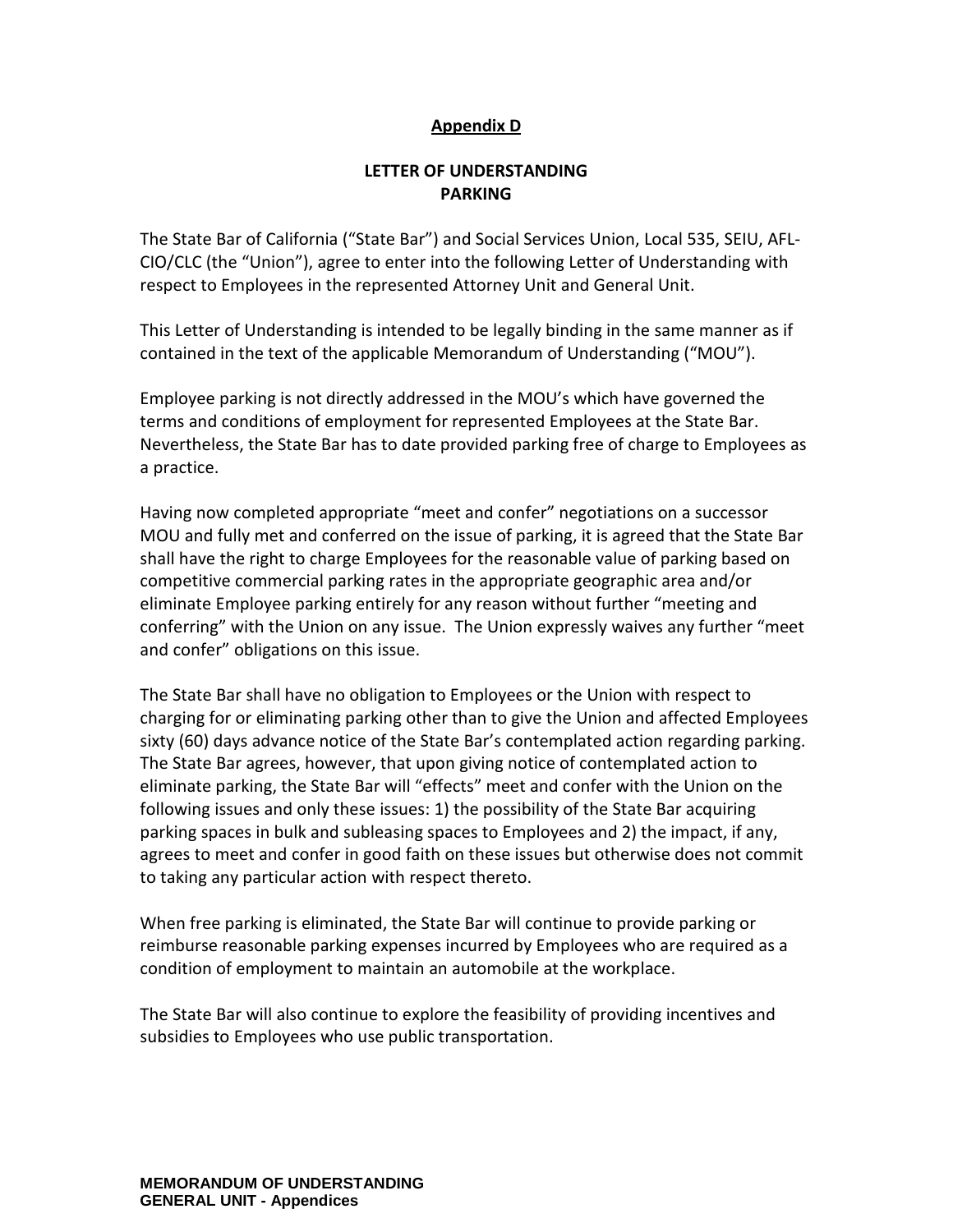IT IS SO AGREED:

FOR THE SOCIAL SERVICES UNION LOCAL 535, SEIU, AFL-CIO/CLC

Date: October 4, 1993

Signature: /s/ Jonathan G. Lepie Jonathan G. Lepie Senior Field Representative Local 535, SEIU, AFL/CIO

FOR THE STATE BAR OF CALIFORNIA

Date: October 4, 1993

Signature: /s/ Janis MacRae Senior Executive, Human Resources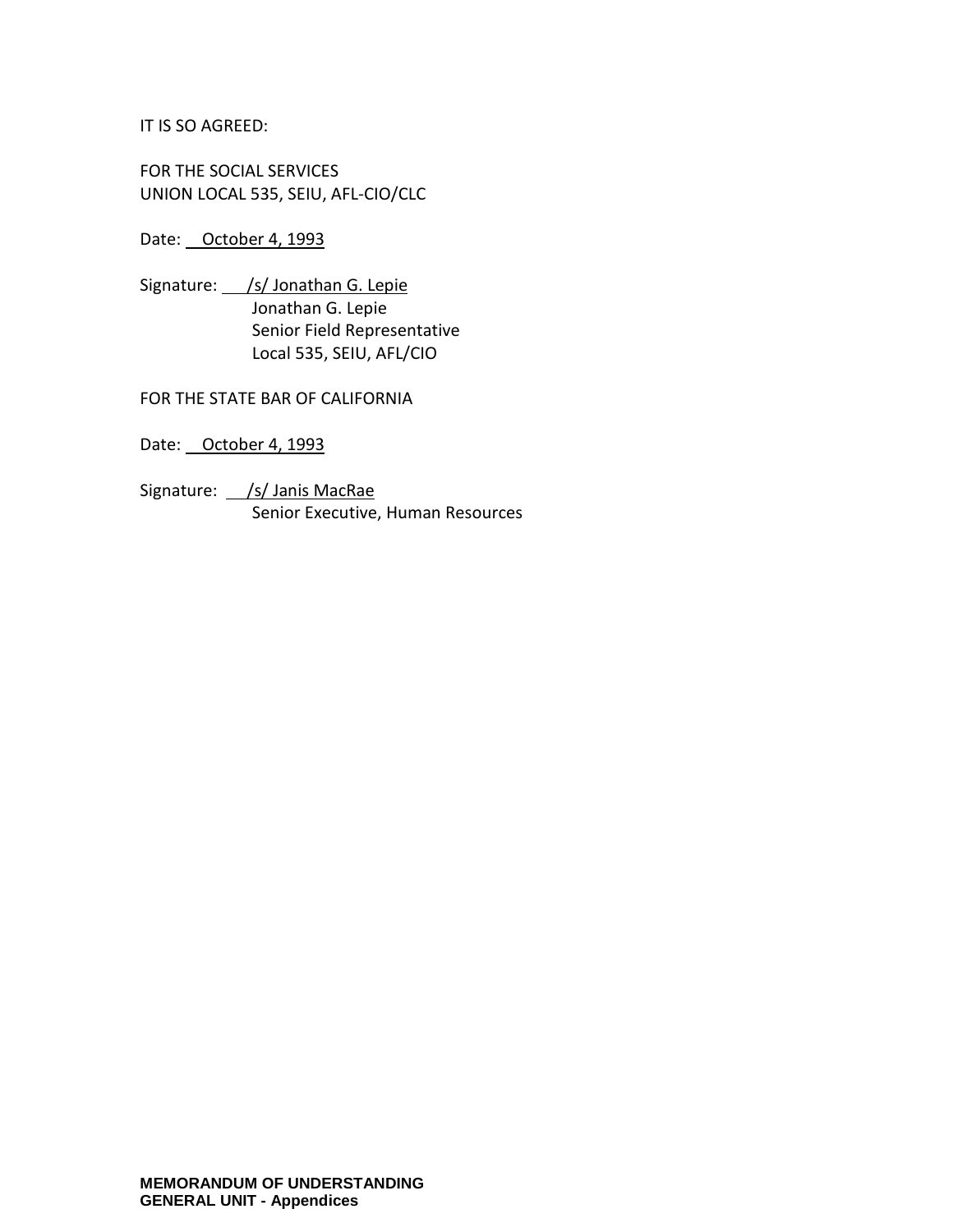## **Appendix E**

## **POLICY STATEMENT REGARDING NON-EXECUTIVE EXEMPT EMPLOYEE ABSENCES INCLUDING ABSENCES OF LESS THAN ONE DAY**

- 1. The wages and salaries of full-time General Unit Employees at the State Bar are based upon a work day of eight (8) hours. Employees, including those exempt from overtime compensation, are expected to work at least these regular work hours. An exempt Employee who works less than his/her regularly scheduled work day due to an excused absence and who does not wish to suffer a deduction of salary shall account for that time as follows:
	- a. With the approval of the Employee's supervisor, which approval shall not be unreasonably denied, the Employee may work additional time, not exceeding four (4) hours, within the pay period to equal the number of hours missed on the given work day;
	- b. If the absence is due to illness, medical care, dental care or eye care of the Employee or a member of his/her immediate family that cannot be accommodated other than during normal State Bar working hours, and the Employee does not work additional hours under paragraph 1.a. above, the Employee shall use previously accumulated paid sick leave;
	- c. If the absence is due to a family emergency, legal proceeding to which the Employee is a party, or other unexpected problems that cannot be accommodated other than during normal State Bar working hours, and the Employee does not work additional hours under paragraph 1.a. above, the Employee shall use up to sixteen (16) hours of paid personal leave per year;
	- d. If the absence is due to factors addressed in paragraphs (b) or (c) above, the Employee does not work additional time under paragraph 1.a. above, and there is insufficient leave accumulated to cover the absence, or if the absence is an excused absence due to other factors, the Employee shall:
		- i. If the absence is more than four (4) hours, use previously accumulated vacation time, if any exists.
- 2. An Employee's gross pay for the next pay period shall be reduced by the total of the number of hours absent which were unexcused or not covered by the above, times the Employee's effective hourly rate.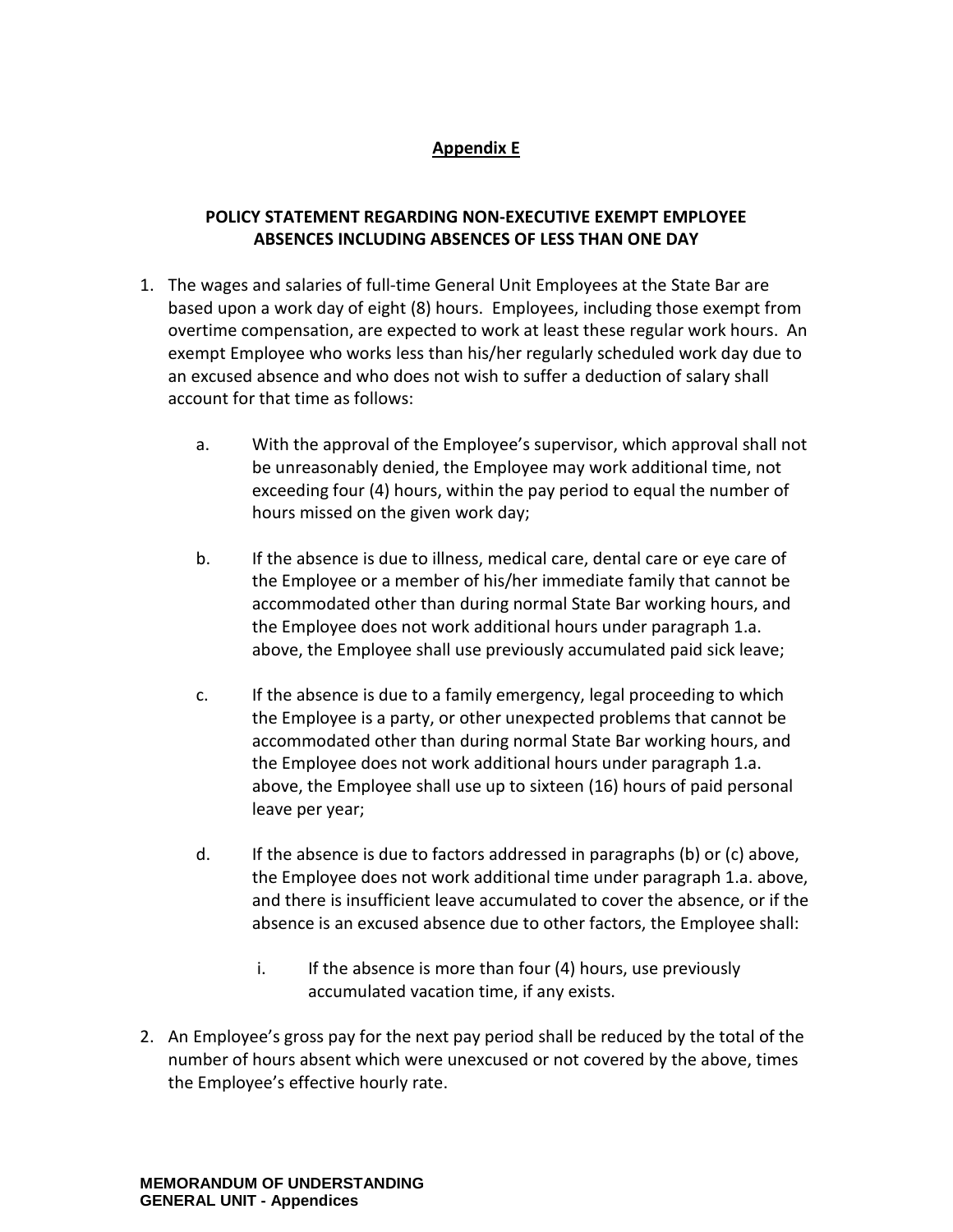3. The preceding establishes a practice which is consistent with Department of Labor (DOL) Regulations §541.5d of Subpart A of 29 CFR Part 541. If this practice is held to be unconstitutional, invalid, or unenforceable, the Union and the State Bar shall, at the request of either party, meet and confer for the sole purpose of arriving at a mutually satisfactory replacement.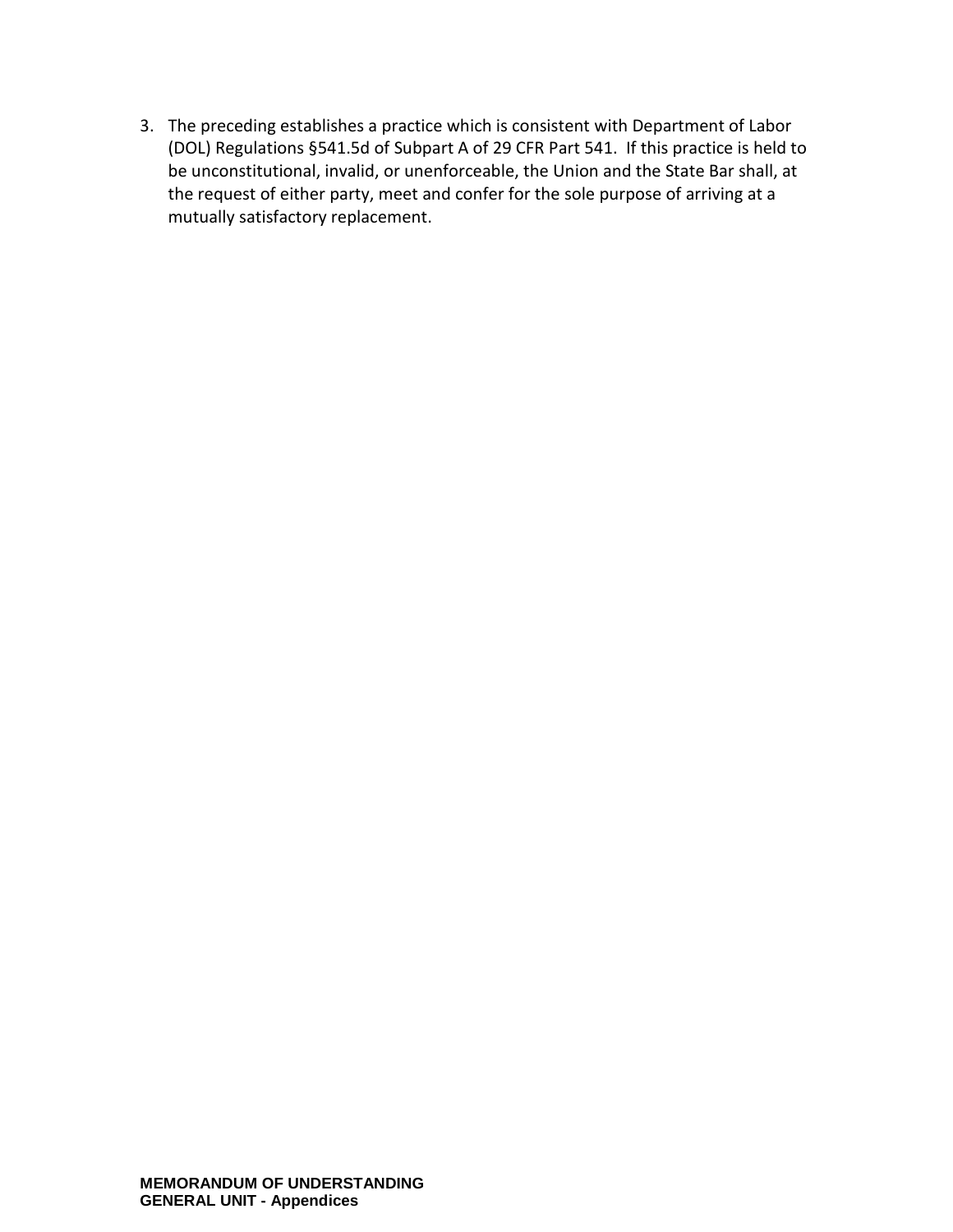## **Appendix F**

## **SEPARATION PLAN LETTER OF UNDERSTANDING FOR JOB ELIMINATIONS AND LAYOFFS**

The State Bar of California ("State Bar") and Social Services Union, Local 535, AFL-CIO/CLC (the "Union"), agree to enter into the following Letter of Understanding with respect to Employees in the represented Attorney Unit and General Unit.

This Letter of Understanding is intended to be legally binding in the same manner as if contained in the text of the applicable Memorandum of Understanding ("MOU").

#### **Introduction:**

Bargaining Unit Employees currently are entitled, upon layoff, to the benefits they have negotiated for themselves in the applicable Memoranda of Understanding ("MOU's") and to the benefits required by state and federal law.

The following provides certain enhancements to the current severance benefits for Employees who are involuntarily terminated as a result of a reduction in force. Second, it provides further enhanced severance benefits to Employees who when confronted with the possibility of layoff voluntarily resign.

In either instance, in order to receive the enhanced benefits, the affected Employees must sign a Separation Agreement and Release releasing all potential claims against the State Bar. Employees who choose not to sign the Separation Agreement and Release will receive only the standard benefits under the MOU's.

#### **Current Benefits:**

**Eligibility:** Any bargaining unit Employee who may be terminated by the implementation of a decision by the State Bar to reduce its workforce by terminating Employees is entitled, under the MOU's to the following benefits (MOU §§14.A, 14.B):

**Notice:** Employees to be affected by a reduction in force and the Union are to be given thirty (30) calendar days advance notice. (MOU §14.B).

**Severance Pay:** An Employee who is terminated as the result of a reduction in force is to receive severance pay of one week wages for each completed year of employment as a regular full-time or part-time Employee up to a maximum of two weeks wages. (MOU §15.B).

**Unemployment Insurance:** State unemployment insurance is available to Employees in such circumstances in accordance with state law.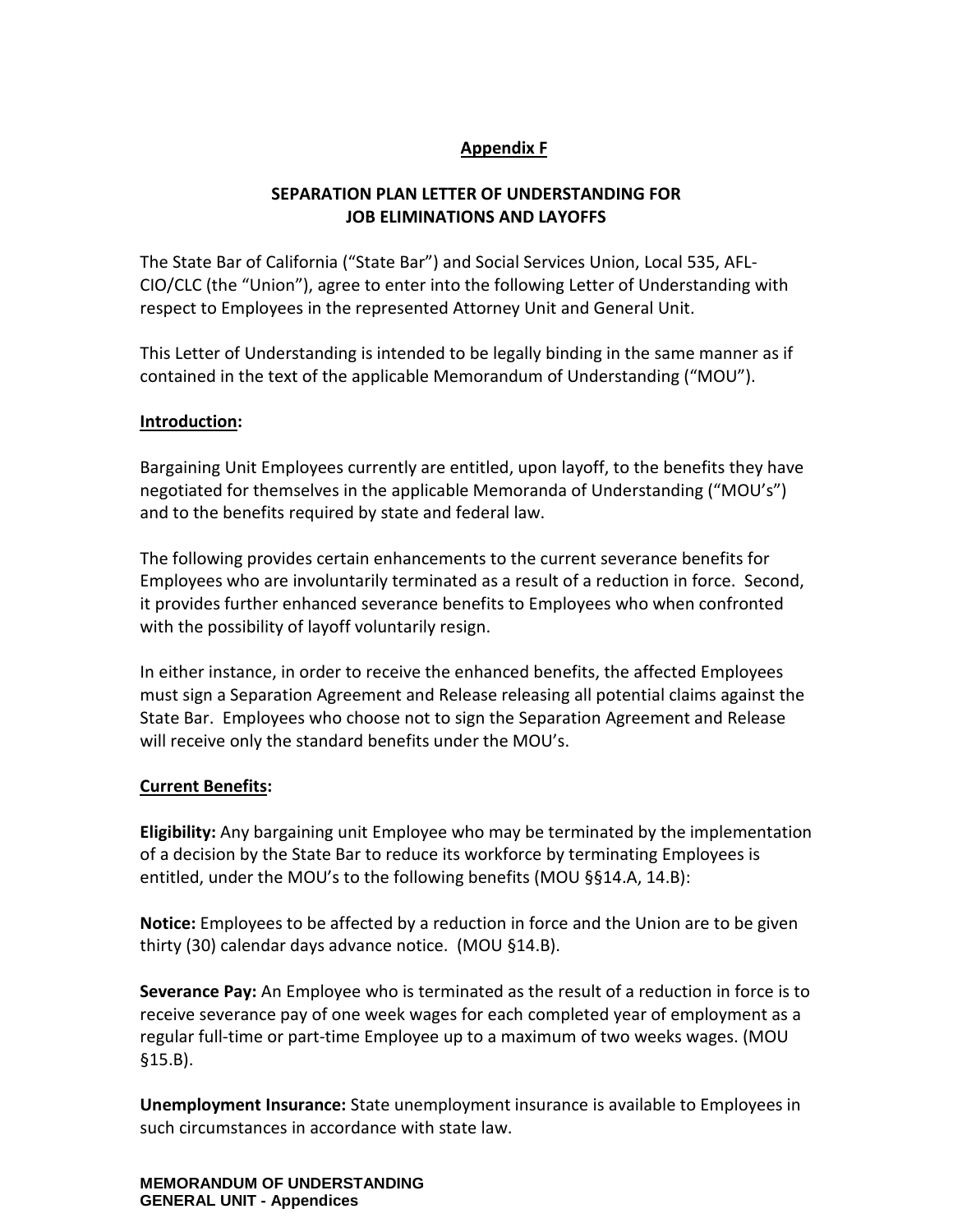**Health Insurance Benefits:** Under federal law, COBRA entitles an Employee to continued health insurance benefits after termination at the expense of the Employee.

**Vacation Benefits:** Accrued and unused vacation benefits are due consistent with state law.

**Sick Leave Benefits:** Qualifying Employees (one year of continuous employment as a regular full-time or part-time Employee) are entitled to payment for up to thirty (30) days of accrued and unused sick leave at the rate of 25% of the Employee's daily salary at the time of his/her retirement, voluntary resignation or layoff. (MOU § 27.I).

**"Bumping" Rights:** An Employee affected by a reduction in force has "bumping" rights as set forth in MOU Section 14.G.

**Recall:** Laid off Employees retain the right to recall in inverse order of layoff for a period of twelve (12) months. (MOU §14.F and J.)

**Retirement:** Employees interests in the California Public Employees Retirement System ("CalPERS") vest after five (5) years of service. Termination does not affect an Employee's entitlement to retirement benefits to the extent such have vested at the time of termination.

## **Enhanced Benefits for Employees Actually Terminated as the Result of a Reduction in Force**

**Eligibility:** These enhanced benefits are to be available to Employees who are actually terminated as a result of a reduction in force. (MOU §14.D.6). These benefits are not to be available to Employees who are terminated for other reasons, who resign or who exercise their "bumping" rights and "bump" into another position.

**Separation Agreement and Release:** Eligibility for the enhanced severance benefits is conditioned upon the affected Employees signing a written separation agreement including a mutual release of all liability between the State Bar, the Employees and the Union. In the event that the Employee does not sign the agreement and release, they will be eligible only for the standard benefits under the current policy.

**Notice:** Employees to be affected by a reduction in force and the Union will be given thirty (30) calendar days advance notice. (MOU §14.B). Fifteen (15) calendar days after receiving such notice, Employees must give notice of their intent to exercise "bumping" rights. (MOU §14.B). Once those Employees who will be terminated as a result of "bumping" rights are identified, sixty (60) calendar days advance notice of termination will be given to those Employees. The State Bar retains the right, in its sole discretion, to have an Employee to be terminated as a result of a reduction in force stop working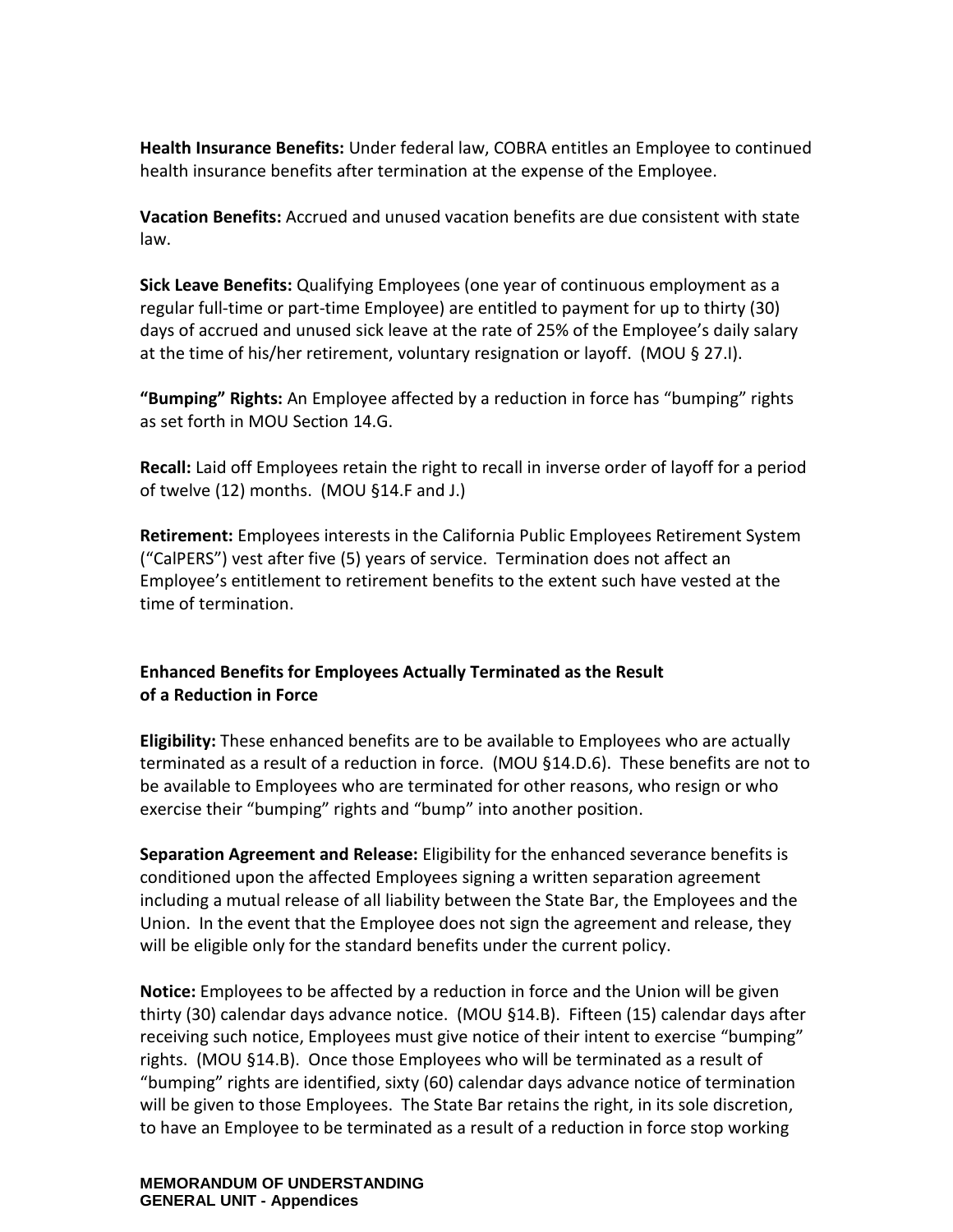before the last day of the notice period. In such an event, the Employee will continue to receive salary through the end of the notice period.

**Supplemental Severance Pay:** Employees actually terminated as a result of a reduction in work force who sign a Separation Agreement and Release will receive, instead of the two (2) weeks wages set forth in MOU §15.B, one week of severance pay for each full year of completed employment with the State Bar as a regular full-time or part-time Employee up to a maximum of twelve (12) weeks, to be paid in a lump sum less appropriate tax and payroll deductions (e.g., a five (5) year Employee would receive five (5) weeks of severance pay total).

**Unemployment Insurance:** State unemployment insurance is available to Employees in such circumstances in accordance with law.

**Extended Health Insurance Benefits:** Payment of the employer's premium contribution for an Employee's medical, dental, and vision coverages will be continued for Employees receiving enhanced severance pay for the period represented by the enhanced payment. Life insurance and State Disability Insurance coverage will not continue during the severance period. When separation benefits cease, Employees will have the right to continue their medical, dental, and vision coverages at their own expense under COBRA.

**Vacation Benefits:** Accrued and unused vacation benefits are due consistent with state law.

**Sick Leave Benefits:** Qualifying Employees (one year of continuous employment as a regular full-time or part-time Employee) are entitled to payment for up to thirty (30) days of accrued and unused sick leave at the rate of 25% of the Employee's daily salary at the time of their retirement, voluntary resignation of layoff. (MOU § 27.I).

**Outplacement Assistance:** Outplacement services to be selected and paid for by the State Bar will be offered to assist Employees in their re-employment efforts. The services offered will be based on position (i.e., exempt/non-exempt; attorney/nonattorney) and will include career assessment and training, resume preparation, interview skills, and use of office facilities and clerical support.

**Retirement:** Employee interests in the California Public Employees Retirement System ("CalPERS") vest after five (5) years of service. Termination does not affect an Employee's entitlement to retirement benefits to the extent such have vested at the time of termination.

# **Enhanced Benefits for Employees Who Participate in the Voluntary Reduction in Force Program**

**Eligibility:** These enhanced benefits are to be available to Employees who hold positions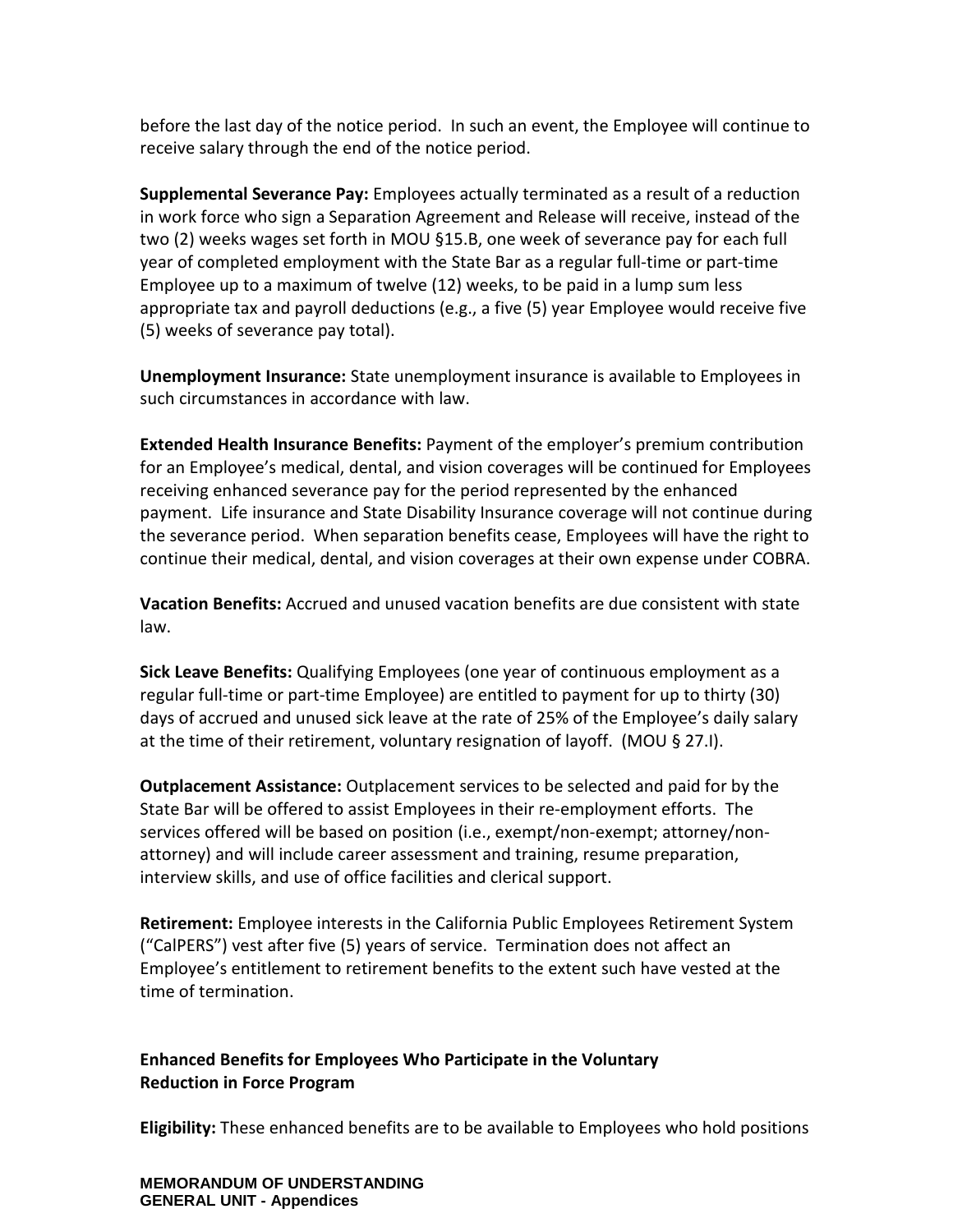designated by the State Bar for inclusion in the program and who choose, following appropriate notice, to participate in the Voluntary Reduction in Force Program by resigning, waiving "bumping" rights and signing a Separation Agreement and Release. These benefits are not to be available to Employees who do not hold positions designated by the State Bar, who resign for other reasons, who are involuntarily terminated, or who exercise their "bumping" rights.

**Separation Agreement and Release:** Eligibility for the enhanced severance benefits is conditioned upon the affected Employees signing a written separation agreement including a mutual release of all liability between the State Bar, the Employee and the Union. In the event that the Employee does not sign the agreement and release, they will be eligible only for the standard benefits under the current policy.

**Notice:** Participation in the Voluntary Reduction in Force Program may occur at two points in time:

1. Prior to notice of layoff, the State Bar will designate, in its sole discretion, positions by classification and office which are to be included in the Voluntary Reduction in Force Program. Fifteen (15) calendar days following notice of designation by the State Bar, the incumbents of the designated positions must give notice of their desire to participate in the program. Such notice shall include a resignation to be effective sixty (60) calendar days thereafter. The State Bar retains the right, in its sole discretion, to have such Employees stop working before the resignation date. In such an event, Employees will continue to receive salary through the resignation date;

2. Following notice of layoff, incumbents in positions affected by the layoff may choose to participate in the Voluntary Reduction in Force Program by notifying the State Bar fifteen (15) calendar days after notice of layoff of their desire to participate in the program. Such notice shall include a waiver of "bumping" rights and a resignation to be effective sixty (60) calendar days thereafter. The State Bar retains the right, in its sole discretion, to have such Employees stop working before the resignation date. In such an event, Employees will continue to receive salary through the resignation date;

**Supplemental Severance Pay:** Employees who participate in the voluntary Reduction in Force Program and sign a Separation Agreement and Release will receive, instead of the two (2) weeks wages set forth in MOU §15.B, two weeks of severance pay for each full year of completed employment with the State Bar as a regular full-time or part-time Employee up to a maximum of (16) weeks, to be paid in a lump sum less appropriate tax and payroll deductions (e.g., a five (5) year Employee would receive ten (10) weeks of severance pay total).

**Unemployment Insurance:** State unemployment insurance is available to Employees in such circumstances in accordance with state law.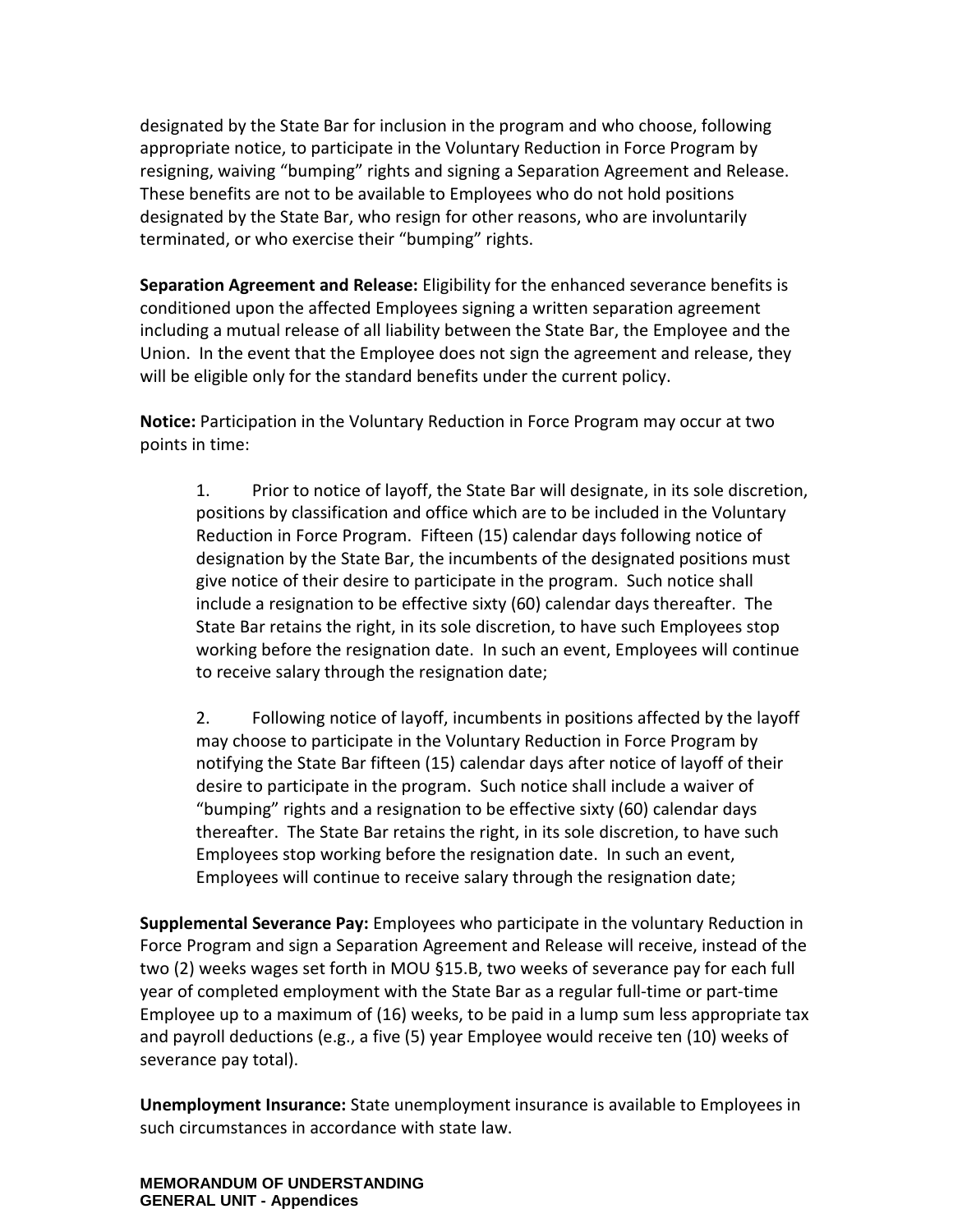**Extended Health Insurance Benefits:** Payment of the employer's premium contribution for an Employee's medical, dental, and vision coverage will be continued for Employees receiving enhanced severance pay during the period represented by the enhanced payment. Life insurance and State Disability Insurance coverage will not continue beyond the resignation date. When separation benefits cease, Employees will have the right to continue their medical, dental, and vision coverage under COBRA at their own expense.

**Vacation Benefits:** Accrued and unused vacation benefits are due consistent with state law.

**Sick Leave:** Qualifying Employees (one years of continuous employment as a regular fulltime or part-time Employee) are entitled to payment for up to thirty (30) days of accrued and unused sick leave at the rate of 25% of the Employee's daily salary at the time of their retirement, voluntary resignation or layoff. (MOU § 27.I).

**Outplacement Assistance:** Outplacement services to be selected and paid for by the State Bar will be offered to assist Employees in their re-employment efforts. The services offered will be based on position (i.e., exempt/non-exempt; attorney/nonattorney) and will include career assessment and training, resume preparation, interview skills, and use of office facilities and clerical support.

**Retirement:** Employee interests in CalPERS vests after five (5) years of service. Termination does not affect an Employee's entitlement to retirement benefits to the extent such have vested at the time of termination.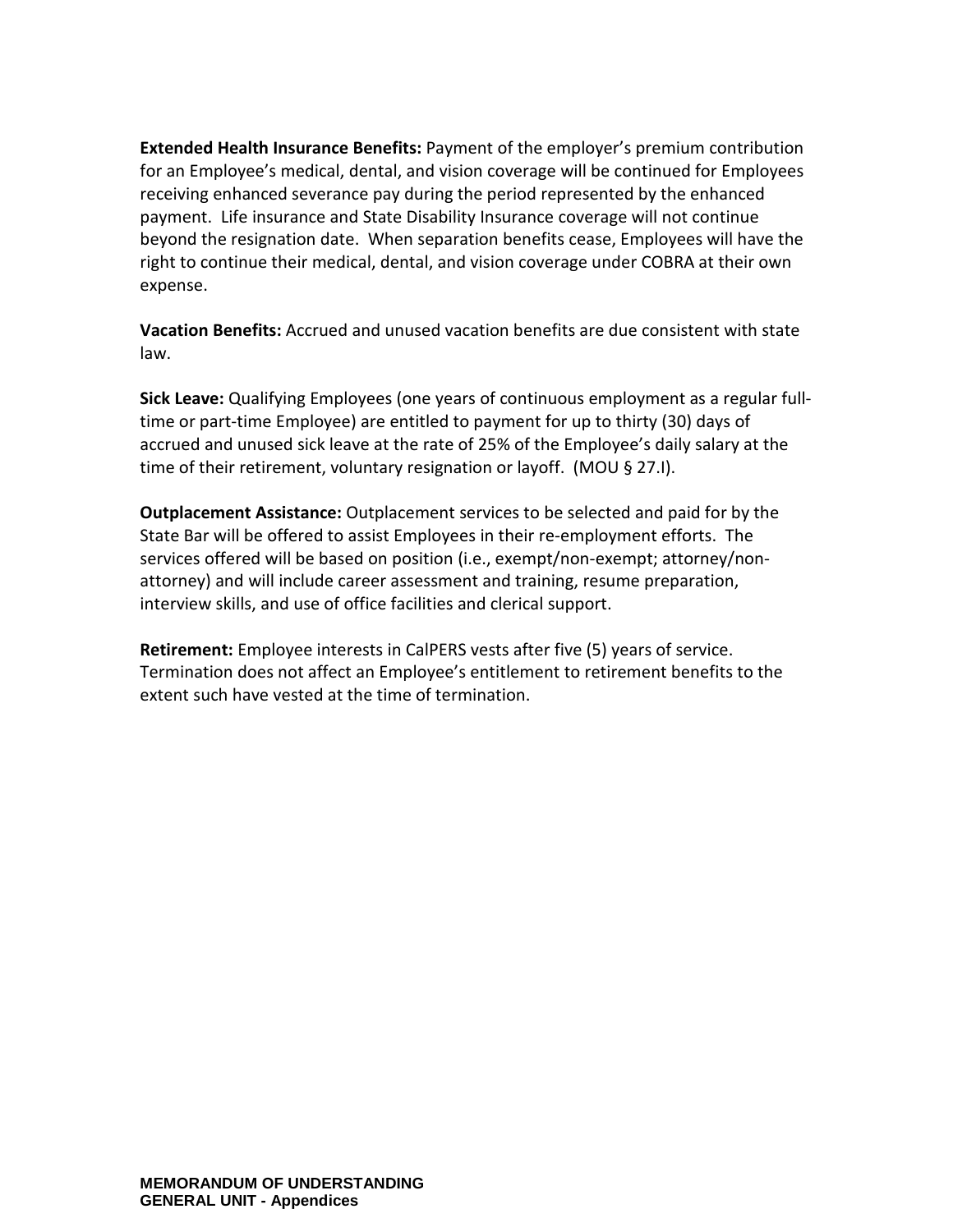#### IT IS SO AGREED:

### FOR THE SOCIAL SERVICES 535, SEIU, AFL-CIO/CLC

#### Date: December 8, 1999

- Signature: /s/ Mark Stanford Mark Stanford Senior Field Representative Local 535, SEIU, AFL/CIO
- Date: December 2, 1999
- Signature: /s/ Susan Nye Susan Nye Senior Field Representative Local 535, SEIU, AFL/CIO

#### FOR THE STATE BAR OF CALIFORNIA

- Date: December 2, 1999
- Signature: /s/ Robert A. Hawley Robert A. Hawley Employee Relations Officer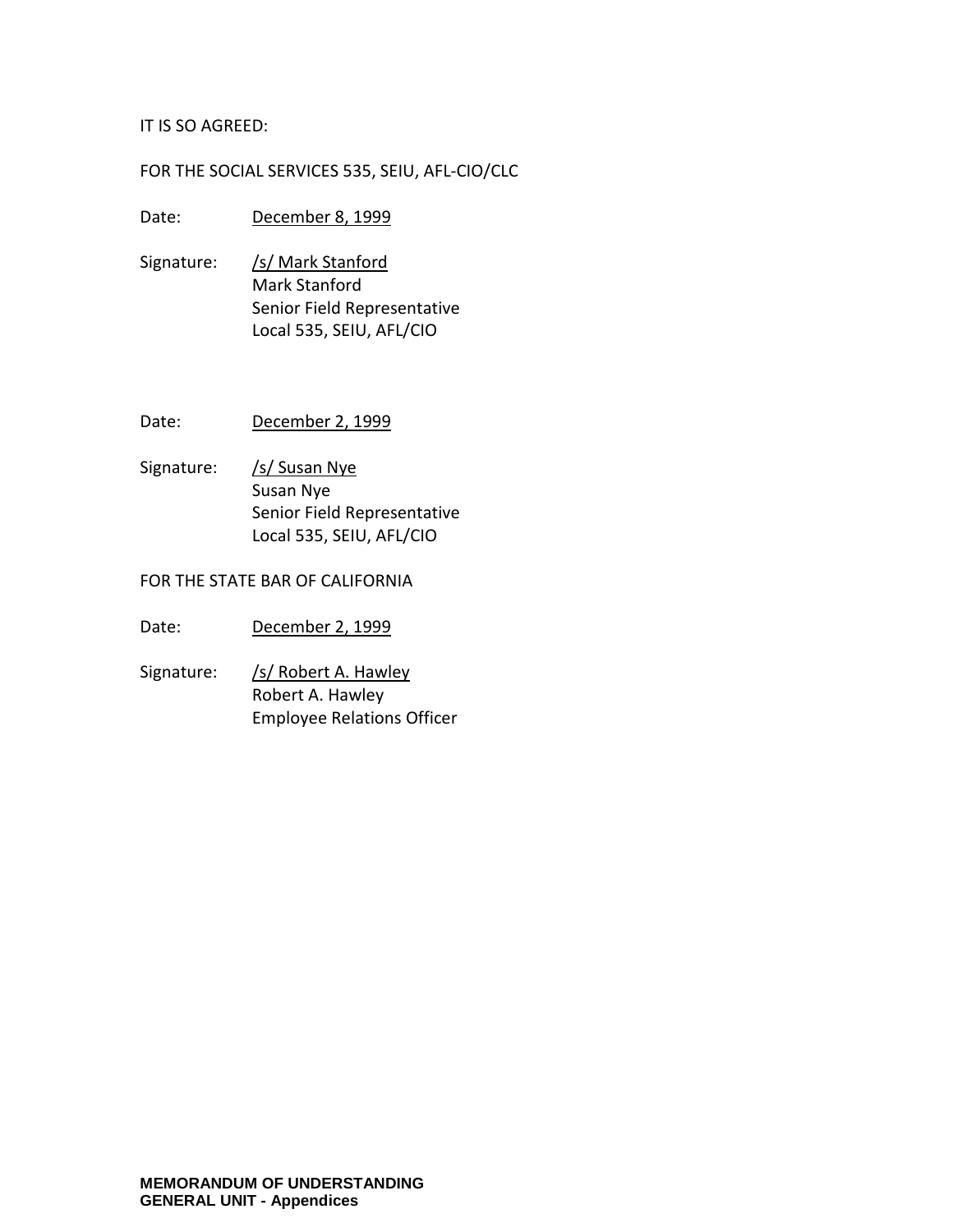## **Appendix G**

# **LETTER OF UNDERSTANDING OVERTIME EXEMPT STATUS GENERAL UNIT**

The State Bar of California (State Bar) and Service Employees International Union, Local 535 (Union) agree to enter into the following Letter of Understanding with respect to Employees in the represented General Unit.

This Letter of Understanding is intended to be legally binding in the same manner as if contained in the text of the applicable Memorandum of Understanding (MOU).

The Union supports the application of the federal Fair Labor Standards Act to Employees and supports the exemption from overtime the State Bar applies to the following job classifications set forth in MOU Appendix B:

Court Specialist Paralegal Supervisor Administrative Supervisor Clinical Rehabilitation Coordinator IT Analyst I IT Business Systems Analyst I Financial Analyst Program Analyst Public Information Officer IT Analyst II IT Business System Analyst II Senior IT Analyst Senior IT Business Systems Analyst Senior Financial Analyst Senior Program Analyst Program Supervisor

In reliance upon this and recognizing the performance obligations of these classifications and the exemption from overtime standards for them recognized here, the following terms are to govern their employment.

The following terms shall take precedence over MOU Sections 19 [Hour of Employment] and 20 [Overtime/Compensatory Time] and Appendix C [Alternative Work Schedules], and supersede Appendix K [Overtime Exempt Status Investigator I & II Classifications, LAP Case Managers and Case Specialist Classifications] to the extent inconsistent herewith.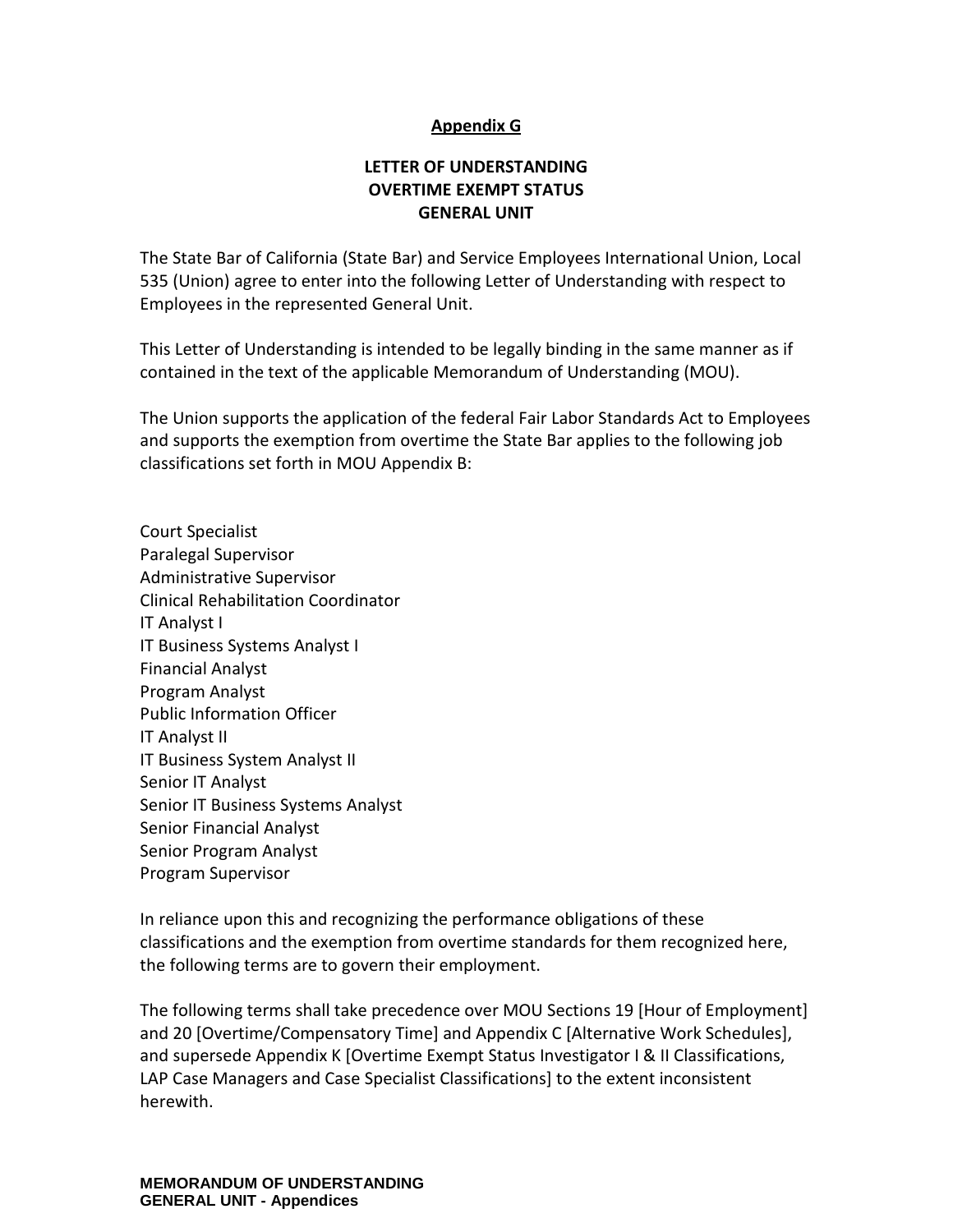- A. Employees shall work all hours necessary to accomplish their assignments and fulfill the responsibilities of their job classification to the State Bar. Employees will normally work eighty (80) hours per two-week pay period; however work periods of a longer duration may be required
- B. MOU Section 19.F, regarding break time and lunch periods, is extinguished in its entirety for General Unit exempt Employees and the 2018-2019 MOU has been modified to reflect this change.
- C. Employees shall retain eligibility for Alternative Work Schedules (AWS) as set forth in MOU Section 19.G and H and Appendix C, with the sole exception of Appendix D's reference to "comp time" in paragraph 12. Employees shall comply with reasonable procedures established by the State Bar in managing alternative work schedules. A scheduled AWS day that falls on a recognized holiday or a periodic requirement that work be performed on a scheduled AWS day will not require an alternative scheduled day off. Any Employee currently scheduled for an AWS day on Monday may elect to change his/her AWS day.
- D. Employees are responsible for keeping management reasonably advised of their schedule and must respond to reasonable directions from management to complete work assignments and fulfill the duties of the job classification assigned.
- E. Employees shall continue to record work time on and submit time cards for tracking purposes. Time cards must show all time worked. Failure to accurately record time worked is cause for discipline.
- F. Employees shall not be "docked" paid time for absences in less than whole-day increments except for sick leave taken for actual sickness (which shall not include scheduled medical appointments). Vacation can continue to be taken in half-day increments in accordance with MOU Section 26.E.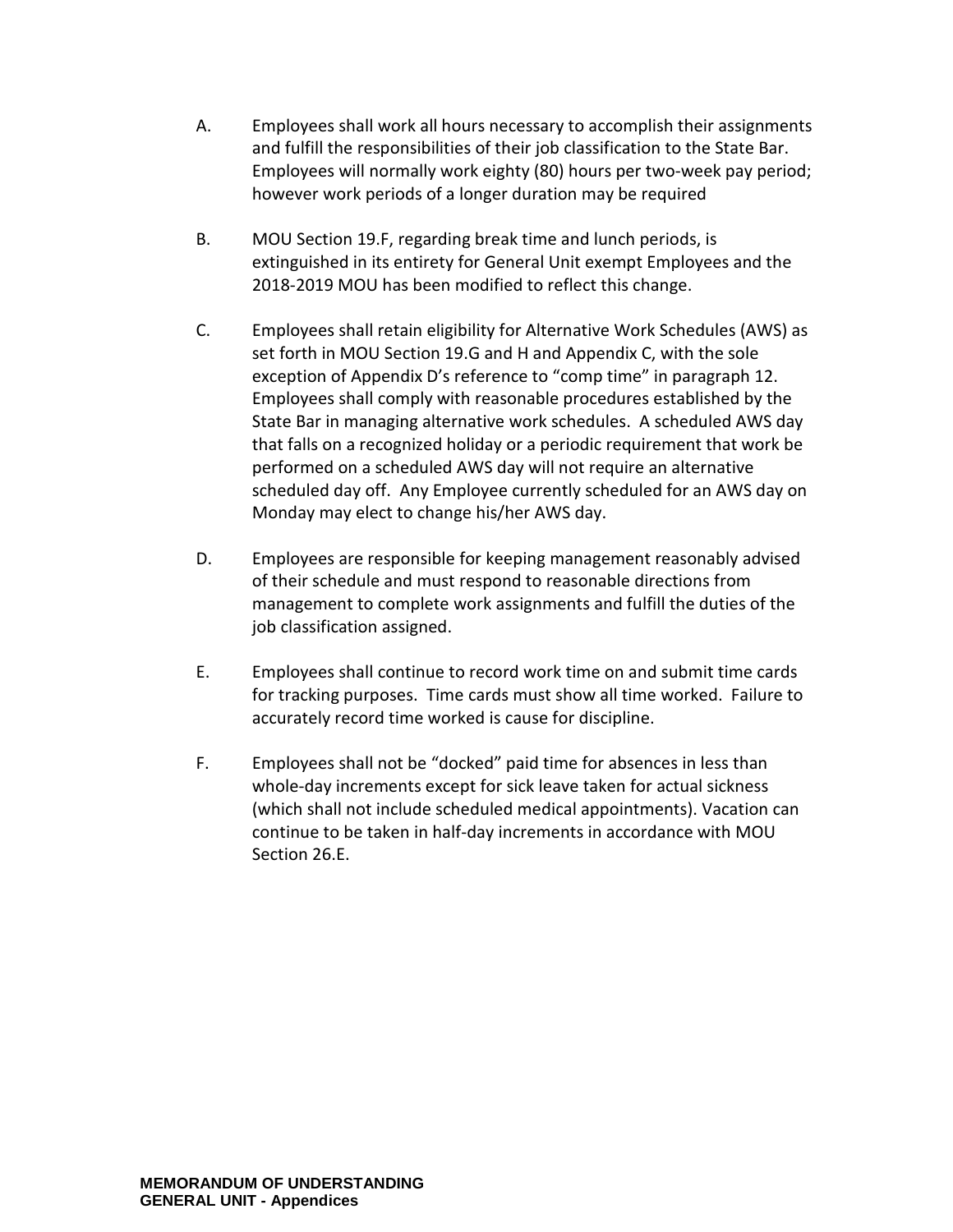IT IS SO AGREED:

#### **SERVICE EMPLOYEES INTERNATIONAL UNION**

By: /s/ Paul Harris III Paul Harris III Chief Counsel, SEIU Local 1000

### **THE STATE BAR OF CALIFORNIA**

By: /s/ Robert A. Hawley Robert A. Hawley Deputy Executive Director Employee Relations Officer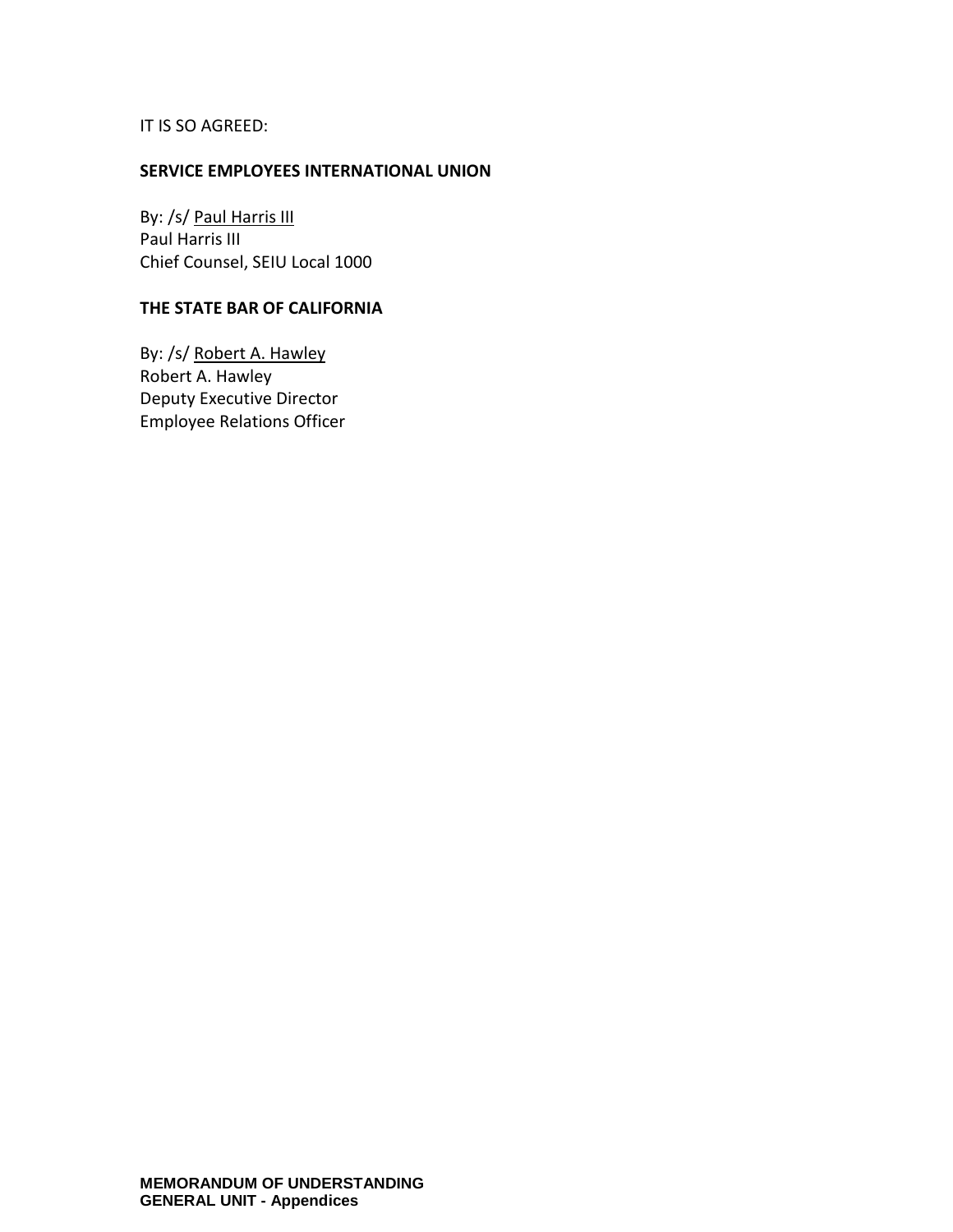# **Appendix H**

# **LETTER OF UNDERSTANDING INVESTIGATOR OVERTIME STATUS**

The State Bar of California (State Bar) and Service Employees International Union (SEIU) Local 1000, acting through a service agreement with Local 535 (Union), agree to enter into the following Letter of Understanding with respect to Employees employed as Investigators in the represented General Unit.

This Letter of Understanding is intended to be legally binding in the same manner as if contained the text of the applicable Memorandum of Understanding ("MOU"). If any provision in this Letter of Understanding conflicts with a provision of the General Unit MOU, this Letter of Understanding shall control. This Letter of Understanding supersedes General Unit MOU Appendix G [Overtime Exempt Status Investigator I & II Classifications LAP Case Manager and LAP Case Specialist Classifications] to the extent Appendix K addresses Investigator classifications.

This Letter of Understanding only applies to the State Bar Employees in the classifications of Investigator.

Investigators are "non-exempt" under the Fair Labor Standards Act for overtime purposes.

Consistent with MOU Section 20.E.3, for Investigator overtime purposes, "Chargeable Time" is defined as: (1) all hours actually worked during the Calendar Week, (2) paid holidays, (3) jury duty, (4) military leave, and (5) paid sick leave that is taken because of the Employee's own illness.

Consistent with MOU Section 20.E.4, for Investigator overtime purposes, "Nonchargeable Time" is defined as paid time-off during a Calendar Week not included in the forty (40) hour requirement for overtime payment. Non-chargeable time includes, but is not limited to, paid sick leave that is not taken because of the Employee's own illness, paid personal leave, vacation and bereavement leave.

Chargeable time worked in excess of 40 hours in a Calendar Week will be paid at one and one-half (1-1/2) times the Employee's Applicable Rate of Pay, as defined in MOU Section 20.E.7.

Chargeable Time worked on a seventh consecutive day of a Calendar Week will be paid at two (2) times the Employee's Applicable Rate of Pay, as defined in MOU Section 20.E.7.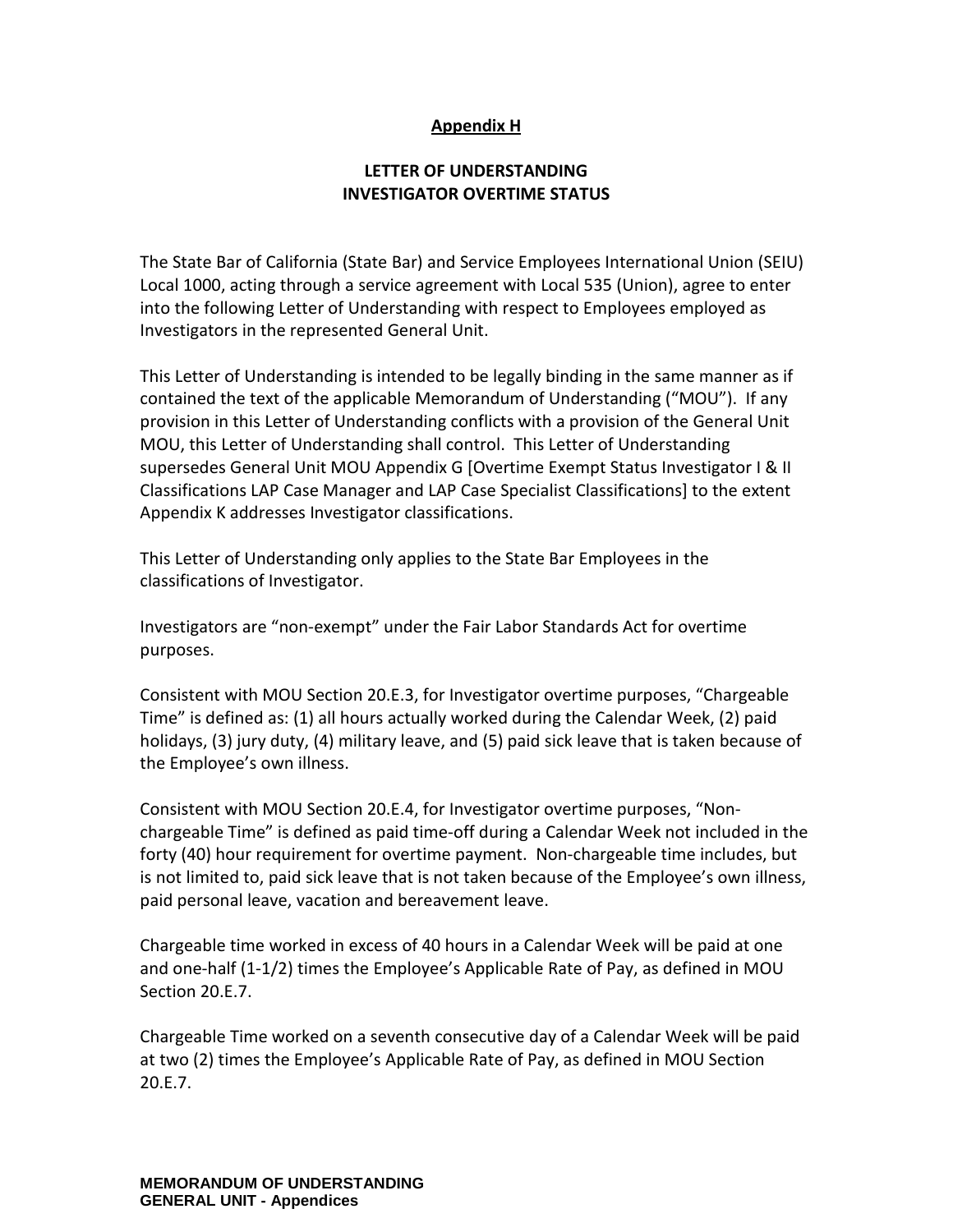Other than as set forth in this Letter of Understanding, hours worked in excess of eight hours per day, do not result in overtime payment.

Consistent with MOU Section 20.E.5, an Investigator must obtain the authorization of an Executive Staff manager, or designee, prior to working any overtime. Thereafter, in order to attest to the accuracy and validity of such overtime, an Executive Staff manager must sign the Investigator's time card.

Consistent with MOU Section 20.E.6, there shall be no unauthorized overtime permitted under any circumstances.

If an Investigator's work requires that he or she work in excess of 40 hours in a Calendar Week or a seventh consecutive day, the Investigator will notify an Executive Staff manager, or designee, of the need to do so as soon as reasonably possible. The Investigator's manager will notify the Investigator in a timely manner whether or not they are approved to work such overtime hours.

An Investigator may elect in writing to receive compensatory time off in lieu of overtime pay. Compensatory time shall be computed in conformity with and governed by this Letter of Understanding. Compensatory time accumulated under this provision shall be scheduled to be taken at times mutually convenient to the Investigator and the State Bar. Investigator requests to schedule compensatory time shall not be unreasonably denied. Investigators shall be paid for all unused compensatory time accumulated under this Section at the end of each calendar year or upon termination of employment. Except that an Investigator who earns Compensatory Time between October 1 and December 31 of a calendar year may elect to carry that Compensatory Time over in the following calendar year.

Subject to MOU Section 24.B's standards on work assignments and the distribution of work, an Investigator working at least four hours per day and 40 hours per Calendar Week, but no more than 40 hours per Calendar Week, will not be required to obtain approval from their supervisor or manager with respect to their work hours schedule. This is in lieu of MOU Section 20.E.8 on "make up" time.

Nothing in this letter of Understanding shall be deemed to prevent an Investigator from participating in a non-exempt Employee Alternative Work Schedule ("AWS"), consistent with MOU Section 19.G and H and Appendix C. Non-exempt AWS agreements must be entered into by Investigators participating in the AWS program.

An Investigator who demonstrates that a paid leave bank was docked for partial day absence increments since January 1, 2008, up to the time reclassified as non-exempt in August 2010, will have those leave banks correspondingly credited. No cash value for this time will be paid to Investigators if the affected paid leave bank is at the maximum. If the time to be credited hereunder cannot be credited to an Investigator's leave bank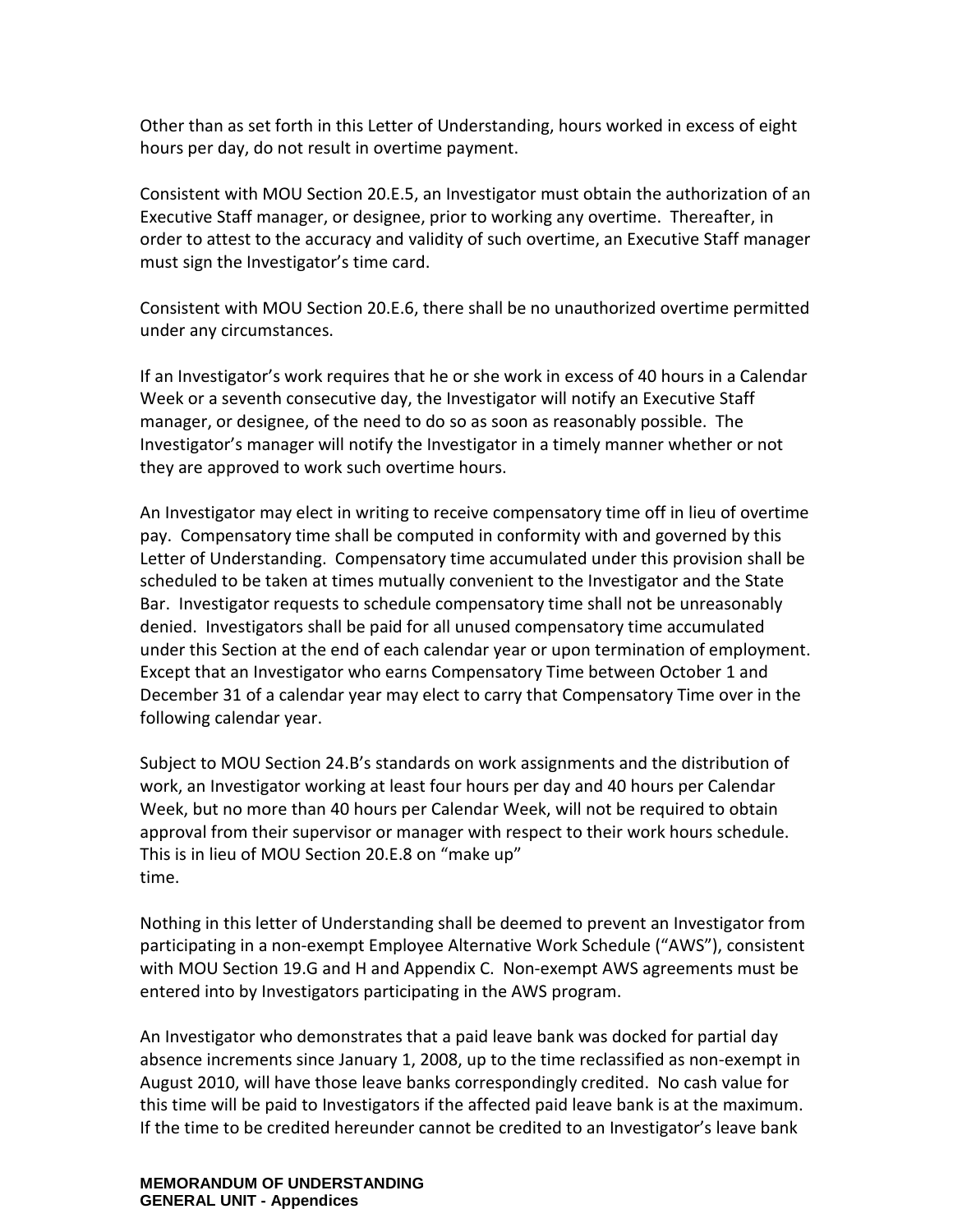because the leave bank reaches the maximum, then the amount of time not credited will be taken by the Investigator on a straight time basis during the month of January 2011, or lost.

The terms of this Letter of Understanding are contingent upon achieving a complete resolution of the pending Investigator overtime issues as set forth here.

Prior to December 31, 2010, the State Bar will pay each Investigator a flat rate of \$1800 in a single lump sum, less appropriate deductions, to compromise overtime claims as set forth here.

The Union will release the State Bar from all liability for any potential retroactive Investigator overtime under the MOU as of the date this Letter of Understanding is executed.

The Union, on its own behalf, will release the State Bar from all liability for any potential retroactive Investigator overtime under the Fair Labor Standards Act (FLSA), 29 USCA 201 et seq., or any other legal standard, and waive attorneys' fees.

These releases and compromises will be reflected in a written settlement agreement and release separate from this Letter of Understanding.

Time dockage for Investigators for partial day absences will be addressed as provided in the MOU. Investigators are removed from the Exempt Time Guidelines and MOU Appendix G Letter of Understanding.

IT IS SO AGREED

### **SERVICE EMPLOYEES INTERNATIONAL UNION**

By: /s/ Paul Harris III Paul Harris III Chief Counsel, SEIU Local 1000

#### **THE STATE BAR OF CALIFORNIA**

By: /s/ Robert A. Hawley Robert A. Hawley Deputy Executive Director Employee Relations Officer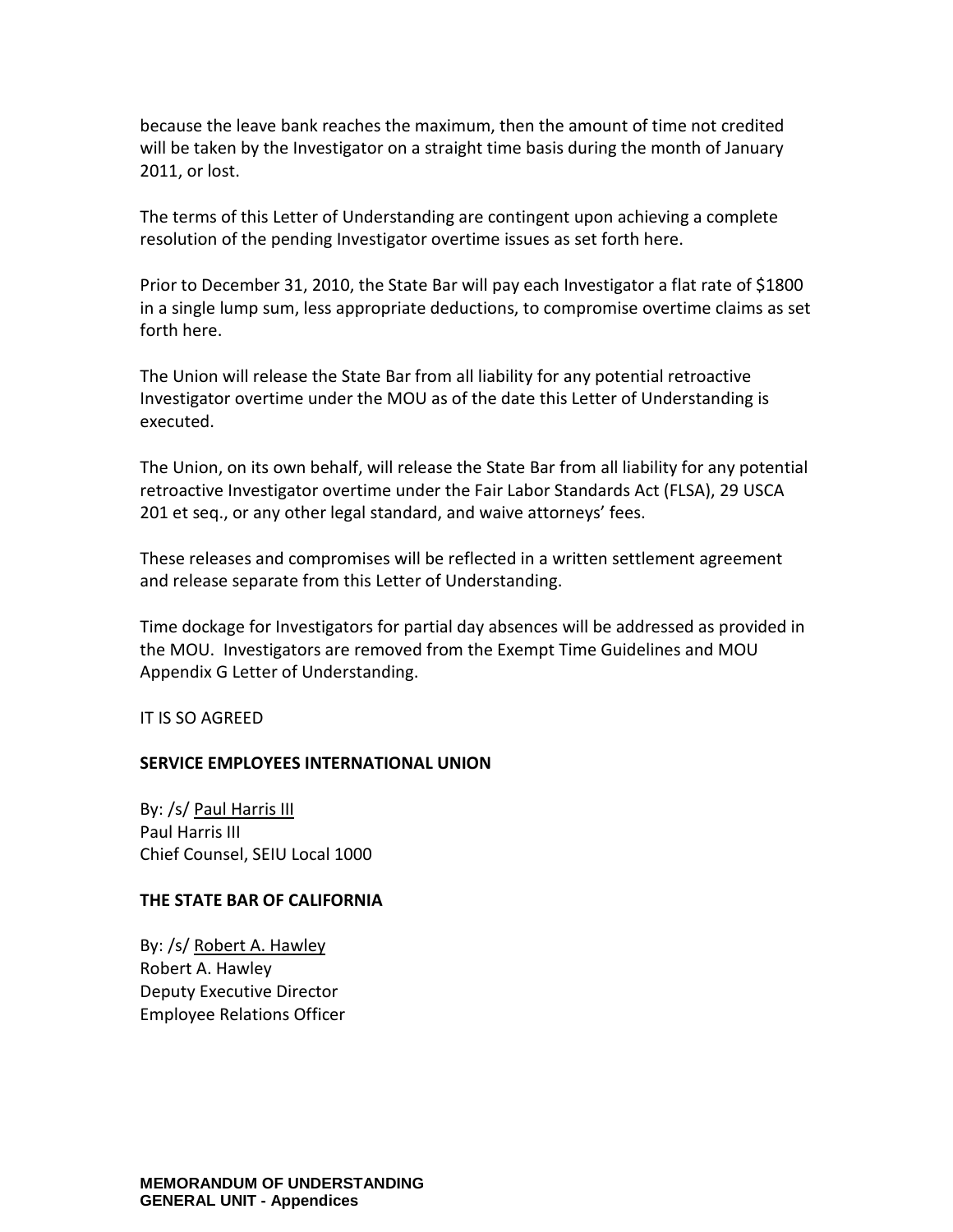# **Appendix I**

# **LETTER OF UNDERSTANDING AWS AGREEMENTS, VOLUNTARY SEPARATION INCENTIVE, TRANSIT REIMBURSEMENT, TIME KEEPING**

The State Bar of California (State Bar) and Service Employees International Union, Local 1000, acting through a service agreement with Local 535 (Union) agreed to enter into the following Letter of Understanding with respect to Employees in the represented Attorney and General Units.

This Letter of Understanding is intended to be legally binding in the same manner as if contained in the text of the applicable Memoranda of Understanding (MOUs).

Negotiations on amendments to the MOUs to be effective 2011 and after concluded with tentative agreements ratified by the State Bar's Board of Governors and the union membership effective September 23, 2011. The following terms are included in the binding agreements reached:

- 1. Alternative Work Schedule (AWS) agreements in the Office of the Chief Trial Counsel have been suspended through December 31, 2011. Employees may apply for AWS eligibility to be effective January 1, 2012. The State Bar will respond to AWS requests consistent with MOU Sections 19.G, 19.H, 19.C, and Appendix C. Written AWS agreements will continue to govern AWS participation.
- 2. In the event the State Bar initiates a reduction in force, the State Bar will offer voluntary separation incentives in the effected department or units. In the event an Employee is involuntarily separated as a result of a reduction in force, the maximum severance payable is as set forth in MOU Appendices E/F.
- 3. The transit reimbursement benefit that is currently provided to State Bar Employees consistent with Internal Revenue Code Section 132 is increased from \$100 maximum per month to \$125 maximum per month.
- 4. The State Bar will implement timekeeping for attorneys in the represented Attorney Unit and for Investigators and Paralegals in the represented General Unit.
	- A. The purpose of timekeeping is to improve the efficiency and productivity of the State Bar and to assist the State Bar in determining the appropriate allocation of State Bar resources. Timekeeping is not for time card or salary purposes, nor is it intended to supplant MOU Section 19 [Hours of Employment].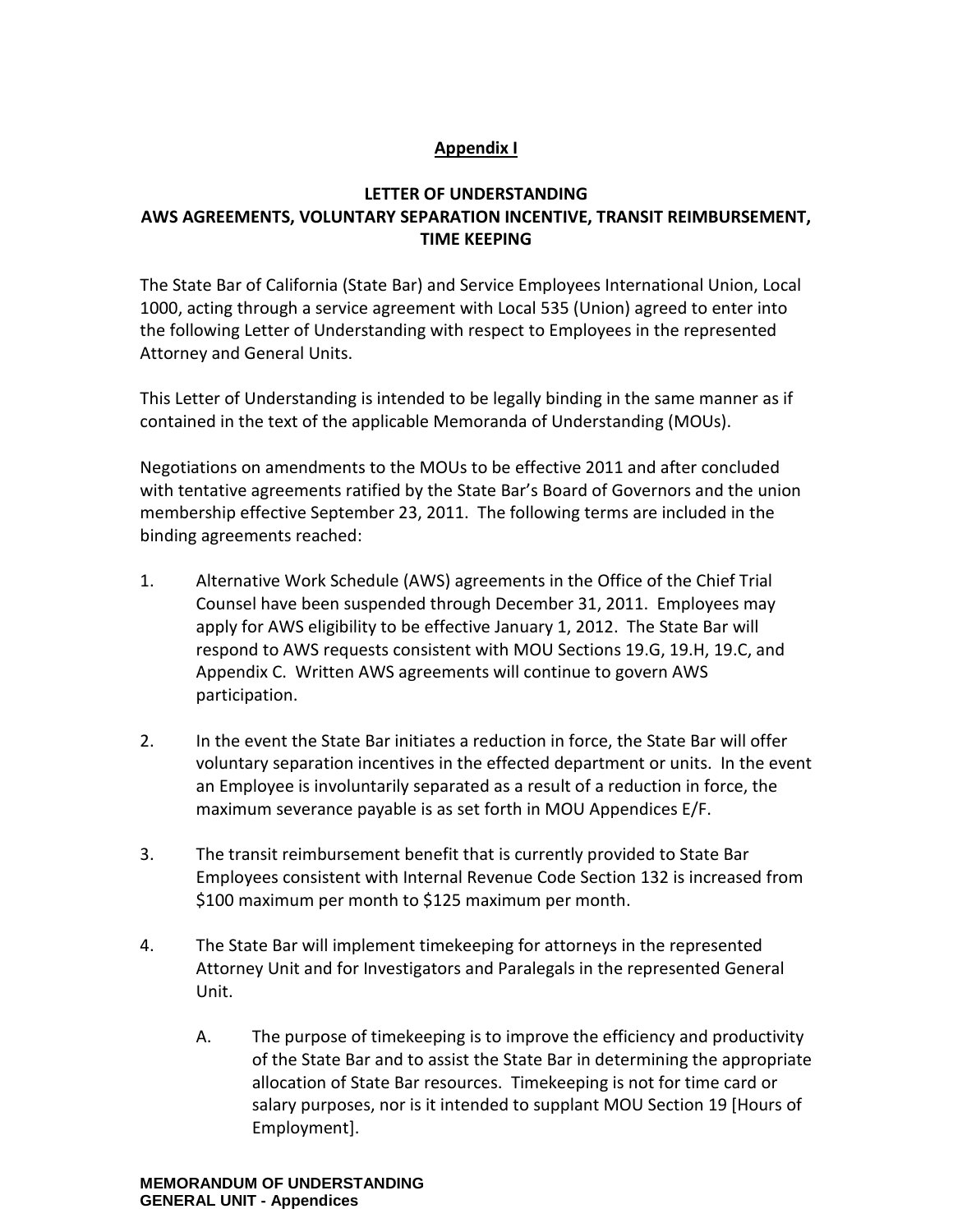- B. Failure to adhere to the timekeeping requirements may be used as a factor in evaluating an Employee for the "Meets Requirement" standard in the "Policy and Procedures" category of the Employee's annual performance evaluation. In addition, the intentional falsification of time records is a disciplinary offense under MOU Section 16.C.6.
- C. The timekeeping system adopted by the State Bar shall not be unduly burdensome. Employees shall track time in increments of no less than 30 minutes. The number of tasks identified to be tracked shall be no more than twelve tasks for any given job classification (i.e. Attorney, Investigator, Paralegal), reporting the tasks performed, how time is spent by the reporting Employees in the performance of their duties on matters assigned to them in the Office of the Chief Trial Counsel. The time reported will identify the Employee's name, the case referenced, and the time spent on identified tasks. However, general administrative tasks, for which the time to document is roughly the equivalent to the time to complete the task, can be summarized generally. The Employee can elect whether to keep time keeping records manually or electronically.
- D. The State Bar shall utilize a six-month period for training and adjustment to the timekeeping system. During this six-month time period, the State Bar will utilize the existing MOU provisions of the Labor Management Committee or the "meet and confer" process to address implementation issues before any adverse consequences for failure to complete time records, or improper completion of time records are imposed upon an Employee.

### IT IS SO AGREED:

### **SERVICE EMPLOYEES INTERNATIONAL UNION**

By:  $/s/$  Paul Harris, III Paul Harris, III Chief Counsel, SEIU Local 1000

### **THE STATE BAR OF CALIFORNIA**

By: /s/ Robert A. Hawley Robert A. Hawley Deputy Executive Director Employee Relations Officer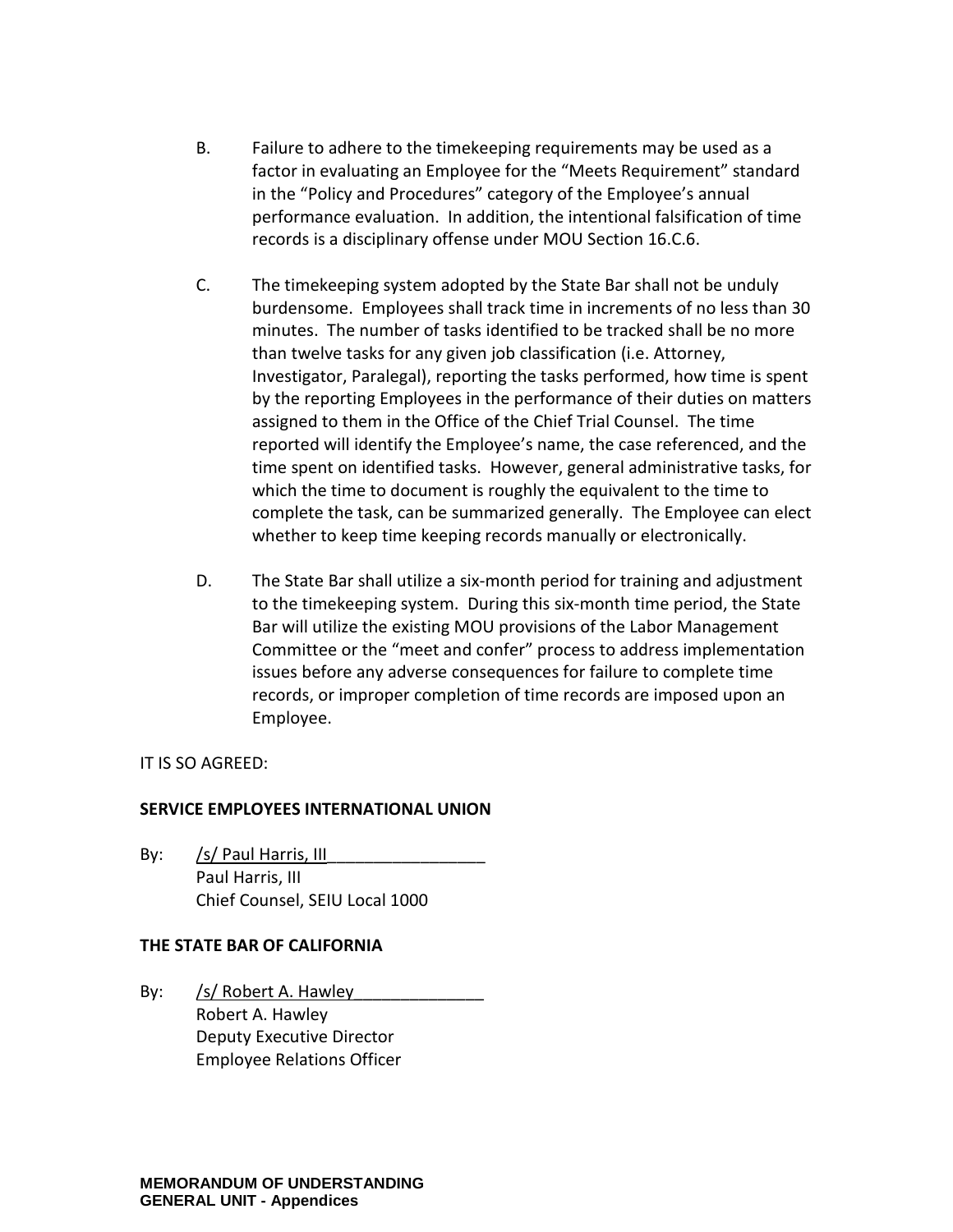## **APPENDIX J**

## **Training & Development Assignment Program**

The State Bar has the right to temporarily fill vacant positions or address a short-term increase in work requiring additional resources by hiring temporary workers. However, prior to hiring temporary workers, the State Bar will consider whether such temporary work can be made available on a volunteer basis under this Training & Development (T&D) Assignment Program.

No State Bar decision relating to the T&D Assignment Program, including but not limited to determining Employee eligibility, determining those vacancies and other assignments available for the program, selection of program participants, and determining the duration of the assignment, shall be subject to the grievance process.

#### **Program Overview and Goal**

To foster continued growth and development opportunities for State Bar Employees, the State Bar has created a Training and Development (T&D) Assignment Program.

T&D Assignments allow the temporary loan or assignment of Employees within or between State Bar Offices and Departments for periods not to exceed six months, for the purposes of training and professional development. T&D Assignments are used to broaden the work experience of participating Employees with the intent of increasing their skills and abilities and/or work experience.

Categories of eligible Training and Development (T&D) Assignments:

- 1. Fill a vacant position (V); or
- 2. Temporarily fill a position where the incumbent is on a leave of absence (LOA); or
- 3. Take on additional work or projects (AWP).

### **Program Scope**

V or LOA T&D Assignments: Participating Employees will assume responsibility for the full scope of duties associated with the T&D Assignment.

AWP Assignments: Participating Employees may assume responsibility for the full scope of duties associated with a T&D Assignment or may continue to perform their current job responsibilities, but will be given specific projects or tasks associated with the Assignment classification.

While on V, LOA, or AWP Assignment, the participating Employees shall receive a pay differential equal to the minimum salary of the of the position associated with the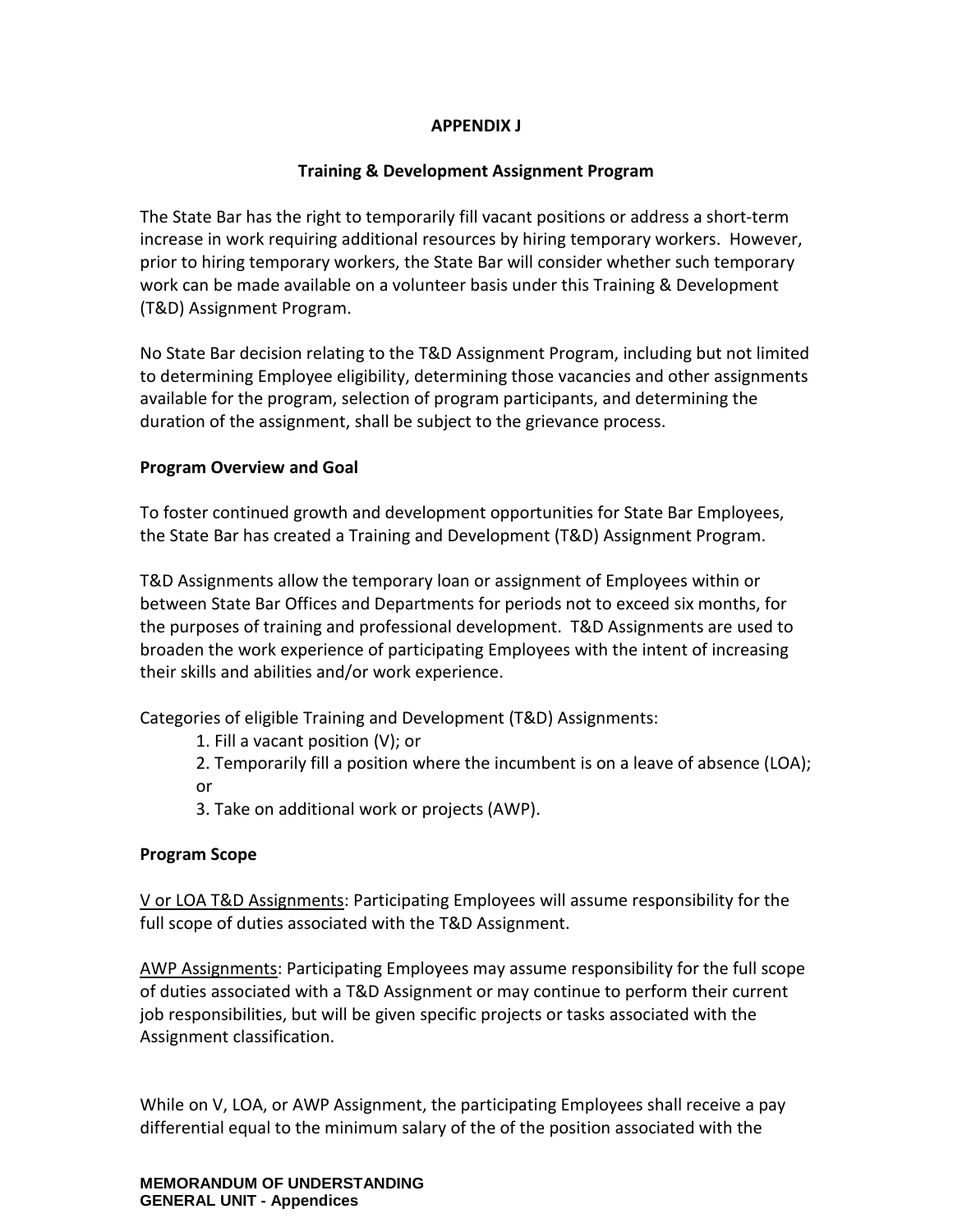assignment or five percent (5%) in excess of the participating Employee's current State Bar salary, whichever is greater, during the period of time they are on the V, LOA or AWP Assignment.

### **Program Selection**

Chiefs or Directors will determine which positions are eligible for a T&D Assignment.

Chiefs or Directors will notify HR of the availability of a T&D Assignment. HR will announce available assignments along with other job postings. Chiefs, Directors or their designees will interview and select Employees for T&D Assignments:

## **Candidate Eligibility**

Only State Bar Employees meeting the following criteria will be eligible to participate in the T&D Program:

• Employee must have successfully passed his or her initial probationary period and must not be within a subsequent probationary period.

• Employee must not have rated as "Needs Improvement" in more than two categories in his or her prior annual evaluation.

• Because the T&D Assignment Program is intended to provide opportunities to Employees wishing to increase their skills and develop professionally within the State Bar, participation will be limited to volunteers.

### **Participant Selection**

Final selection will be made by the State Bar Chief or Director receiving the T&D Assignment.

Subsequent to the interview and selection process, selected Employees' Directors will be asked to identify the impact of their Employees' participation in a T&D Assignment in another Department. If participation will jeopardize service to the public, a selected Employee's participation may be postponed or cancelled. Good faith efforts will be made to provide all selected Employees a T&D Assignment beginning within 12 months of the initial selection date.

# **Assignment Plan**

For AWP assignments, an assignment plan will be developed by the Chief, Director or designee from the Department or Office seeking the T& D Assignment outlining start and end dates, specific tasks to be completed, skills to be developed, and times during the business day required of the participant.

For V and LOA assignments, the duties of the participant will align with the job description of the classification to which he or she will be assigned.